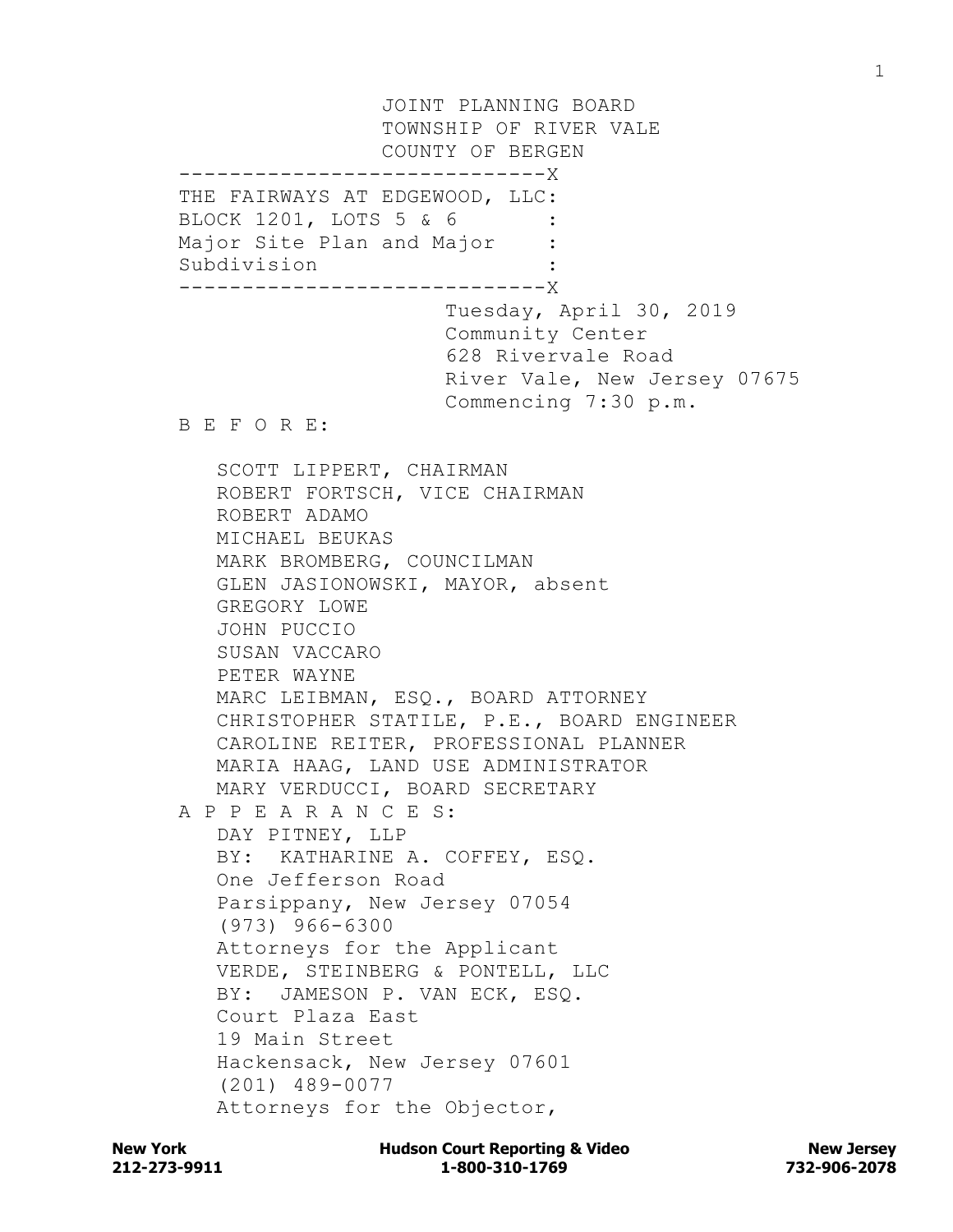| $\mathbf{1}$     |                   |                    | WITNESSES                                       |     |                       |      |
|------------------|-------------------|--------------------|-------------------------------------------------|-----|-----------------------|------|
| $\overline{2}$   |                   |                    |                                                 |     | DIRECT CROSS REDIRECT | PAGE |
| 3                |                   | ADAM ALEXANDER     |                                                 |     |                       |      |
| $\overline{4}$   | BY:               | MR. VAN ECK        |                                                 | 16  |                       |      |
| 5                | RICHARD ARZBERGER |                    |                                                 |     |                       |      |
| 6                | BY:               | MS. COFFEY         | 29                                              |     |                       |      |
|                  | BY:               | THE BOARD          |                                                 |     |                       | 41   |
| $\overline{7}$   | BY:               | THE PUBLIC         |                                                 |     |                       | 72   |
| 8                |                   |                    | Florence Morgenstein                            |     |                       | 72   |
|                  |                   | 9 Holiday Court    |                                                 |     |                       |      |
| $\boldsymbol{9}$ |                   |                    |                                                 |     |                       |      |
|                  |                   | Kira McKeown-Adamo |                                                 |     |                       | 78   |
| 10               |                   |                    | 466 White Birch Drive                           |     |                       |      |
| $11\,$           | BY:               | MR. VAN ECK        |                                                 | 102 |                       |      |
| 12               |                   |                    |                                                 |     |                       |      |
|                  |                   |                    | EXHIBITS                                        |     |                       |      |
| 13               |                   |                    |                                                 |     |                       |      |
|                  |                   |                    |                                                 |     |                       |      |
|                  |                   |                    |                                                 |     |                       | PAGE |
| 14               |                   |                    |                                                 |     |                       |      |
|                  |                   |                    | A-10 Id. Colored Rendering, town house building |     |                       | 30   |
| 15               |                   |                    |                                                 |     |                       |      |
|                  | A-11 Id.          |                    | Colored Rendering, quadplex building            |     |                       | 30   |
| 16               |                   |                    |                                                 |     |                       |      |
| 17               |                   |                    |                                                 |     |                       |      |
| 18               |                   |                    |                                                 |     |                       |      |
| 19               |                   |                    |                                                 |     |                       |      |
| 20               |                   |                    |                                                 |     |                       |      |
| 21               |                   |                    |                                                 |     |                       |      |
| 22               |                   |                    |                                                 |     |                       |      |
| 23               |                   |                    |                                                 |     |                       |      |
| 24<br>25         |                   |                    |                                                 |     |                       |      |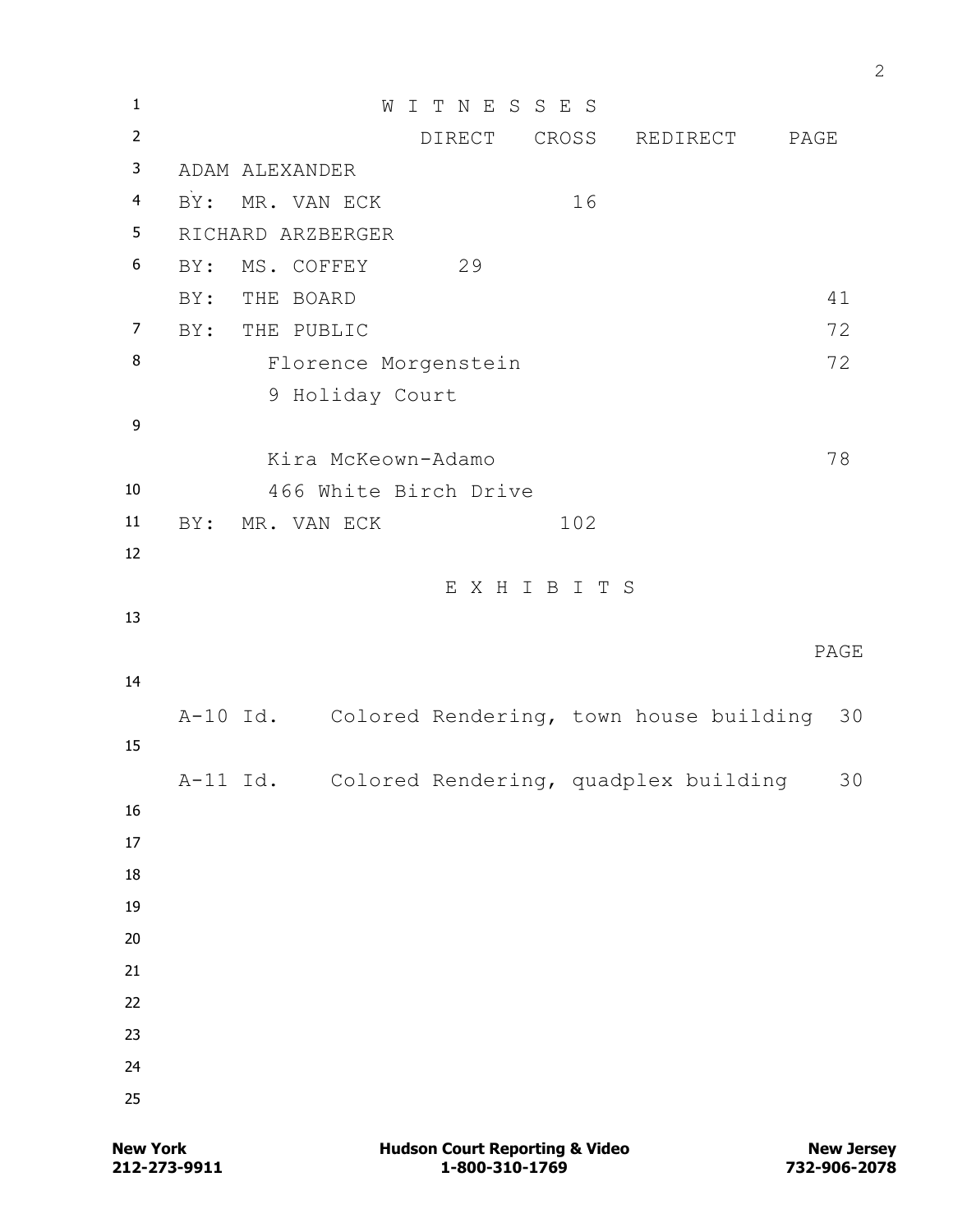CHAIRMAN LIPPERT: Welcome. Is this on? Can you hear me? Okay. Welcome to the Tuesday April 30th, 2019 meeting of the River Vale Joint Planning Board. Mr. Leibman will give us the Open Public Meetings Act. MR. LEIBMAN: This meeting is being held in accordance with the Open Public Meetings Act of the State of New Jersey. Notice of this meeting was published in accordance with law and posted in a prominent place in Borough Hall. CHAIRMAN LIPPERT: Let's have a flag salute, please. (Flag Salute) Roll call, please. 15 MS. VERDUCCI: Mr. Lowe. 16 MR. LOWE: Here. 17 MS. VERDUCCI: Mr. Beukas. 18 MR. BEUKAS: Here. 19 MS. VERDUCCI: Mr. Adamo. Councilman Bromberg. COUNCILMAN BROMBERG: Here. MS. VERDUCCI: Mayor Jasionowski. Mr. Fortsch. VICE CHAIRMAN FORTSCH: Here. MS. VERDUCCI: Mr. Wayne.

**212-273-9911 1-800-310-1769 732-906-2078 New York Communist Court Reporting & Video New Jersey Rew Jersey**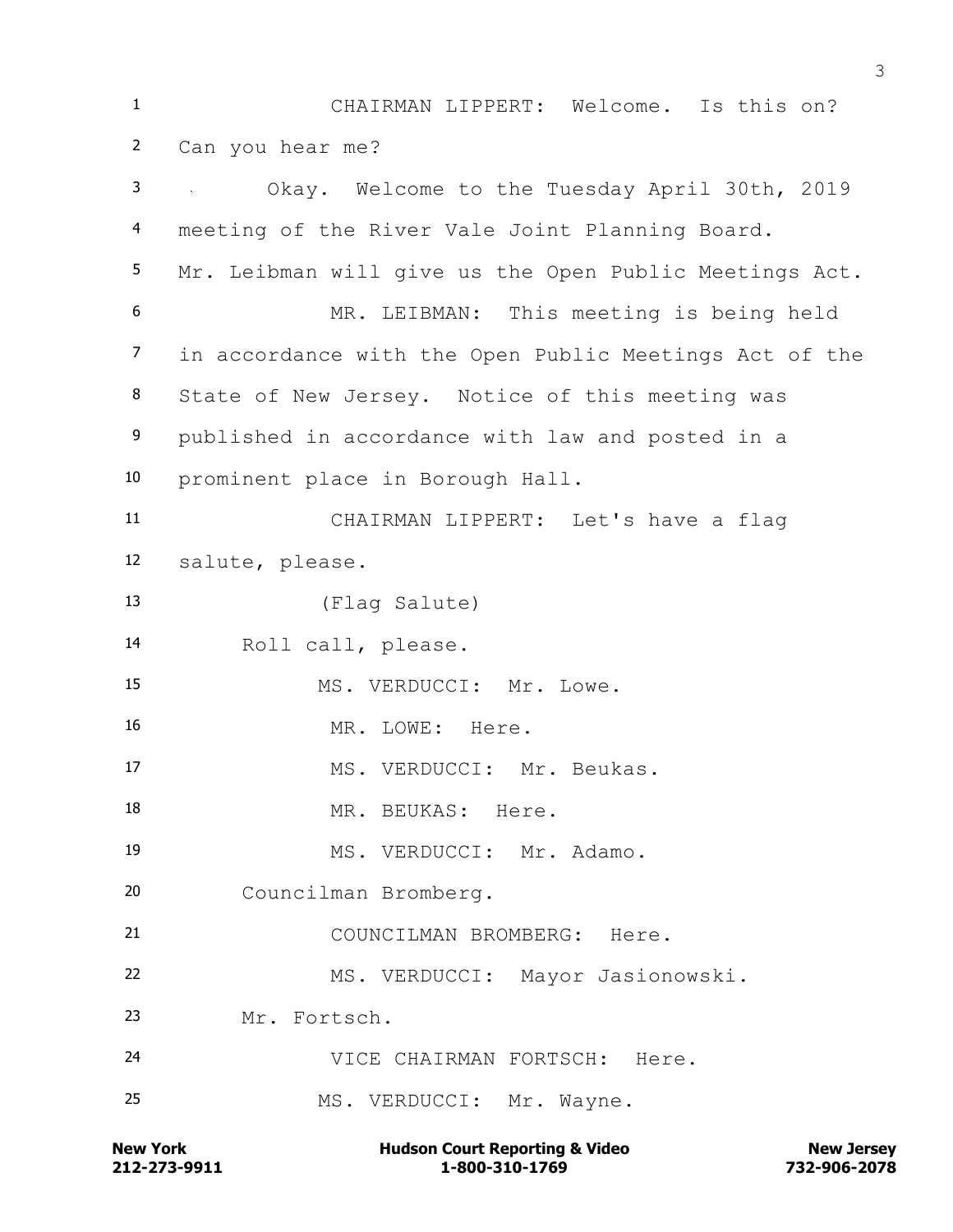MR. WAYNE: Here. MS. VERDUCCI: Mr. Puccio. MR. PUCCIO: Here. MS. VERDUCCI: Ms. Vaccaro. MS. VACCARO: Here. 6 MS. VERDUCCI: And Mr. Lippert. CHAIRMAN LIPPERT: Here. Okay. So we're continuing our public hearing for the Fairways at Edgewood. We're missing a familiar presence. Where is Mr. Wolfson? MS. COFFEY: That's right. I'm Mr. Wolfson tonight. I'm sure you could have guessed. I'm Katharine Coffey, Mr. Wilson's partner. He's unavailable tonight. CHAIRMAN LIPPERT: Very good. Are you ready to proceed? 18 MS. COFFEY: We are. CHAIRMAN LIPPERT: I'm not in any way telling you how to proceed. I just anticipated that perhaps we would go through the plan changes on the new plans that were submitted first. Is that what you're intending to do? MS. COFFEY: We would like to get to the plan changes. However, when we were last here before

**212-273-9911 1-800-310-1769 732-906-2078 New York Communist Court Reporting & Video New Jersey Rew Jersey**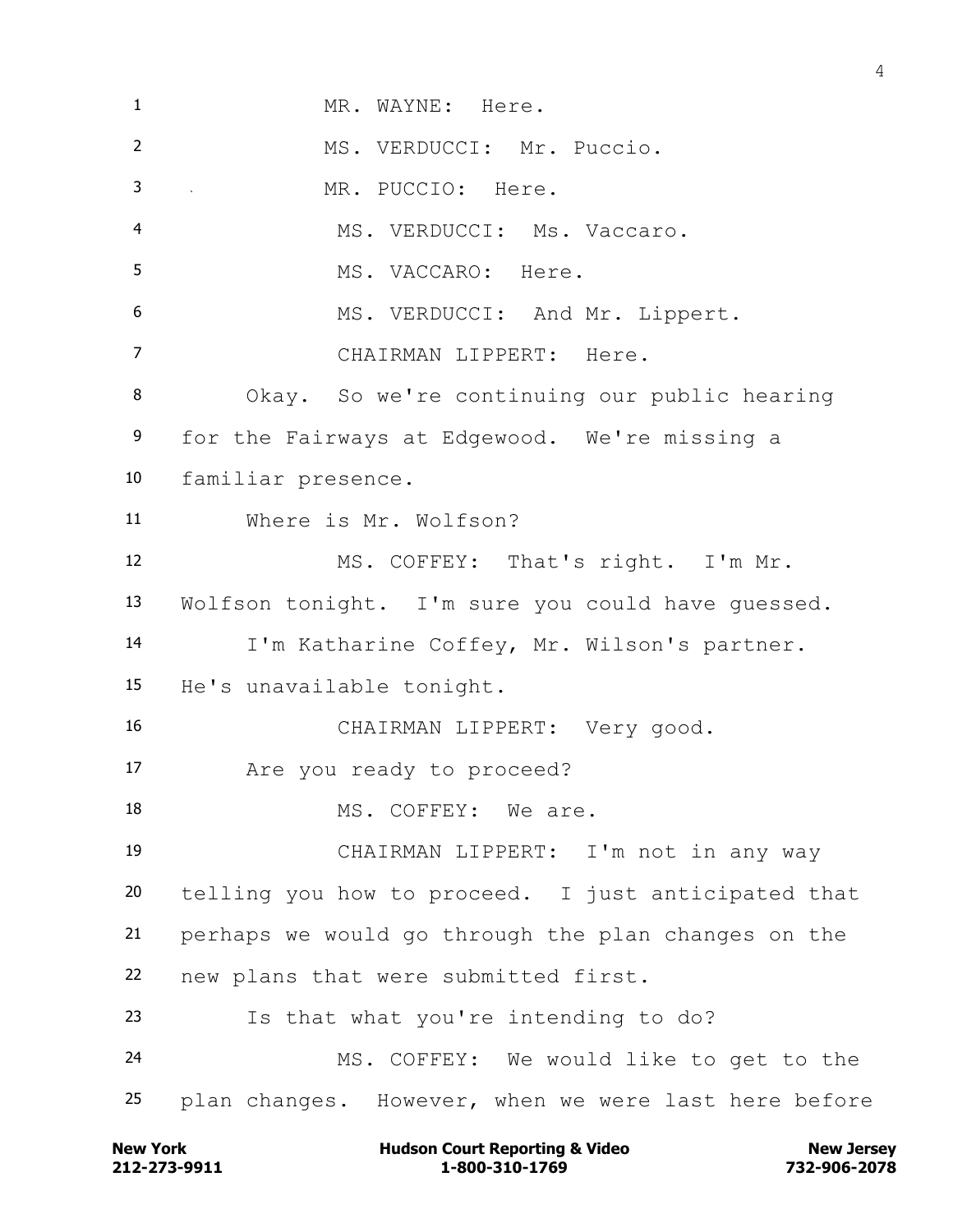the board, Mr. Van Eck was in the process of finishing his cross-examination with the landscape architect so we thought it might make sense to conclude that conversation. CHAIRMAN LIPPERT: Okay. I'll buy that. Are you ready, Mr. Van Eck? MR. VAN ECK: Sure. MS. COFFEY: Just to kind of remind everybody where we left off, this is a continued hearing on the preliminary and final major site plan, preliminary and final major subdivision application. We will subdivide property at the existing Edgewood Country Club golf course into three lots. And at our most recent appearance before this Board, Mr. Alexander, the project's landscape architect, was in the middle of his testimony. And as the Chairman had just alluded, since we were last here, the applicant submitted revised plans. In addition to Mr. Alexander, with us tonight are the applicant's architect, Mr. Richard Arzberger as well as the applicant's engineer who is coming back to talk about those revised plans. CHAIRMAN LIPPERT: Okay. MS. COFFEY: So the table is set now, Mr. Van Eck. I'll let you pick up where you left off.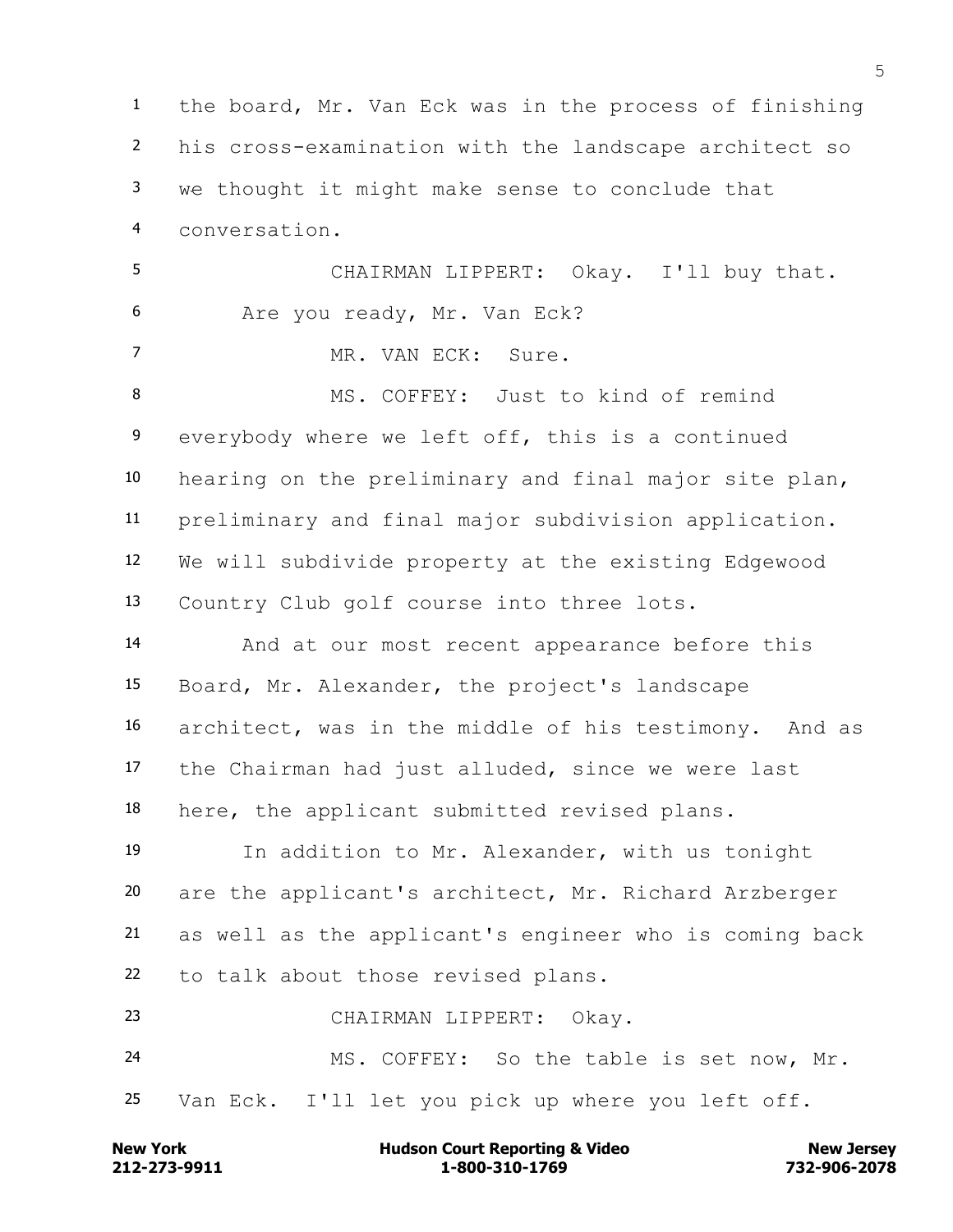MR. VAN ECK: Thank you. Jameson Van Eck, Verde, Steinberg & Pontell on behalf of the River Vale at Holiday Farms condominium town house section. CROSS-EXAMINATION BY MR. VAN ECK: Q I believe where we had left off the last time I had gone through some questions. I was going through some questions about the buffer and we had largely concluded that testimony. It does appear that you have submitted revised landscaping plans. Is that correct? A Yes, sir. Q And with regard to the buffer area in front of the affordable housing building and the maintenance building, can you explain what you're proposing to change in that area? A The landscape has essentially stayed the same. However, we did enhance the landscape with some additional shrubs, plantings in that area. Q Looking at Sheet L4 from your revised plans with a revision date of April 11, 2019, it does look like you added four red maples in front of the affordable housing building. A Correct. In addition you're saying? Q Yes?

**212-273-9911 1-800-310-1769 732-906-2078 New York Communist Court Reporting & Video New Jersey Rew Jersey**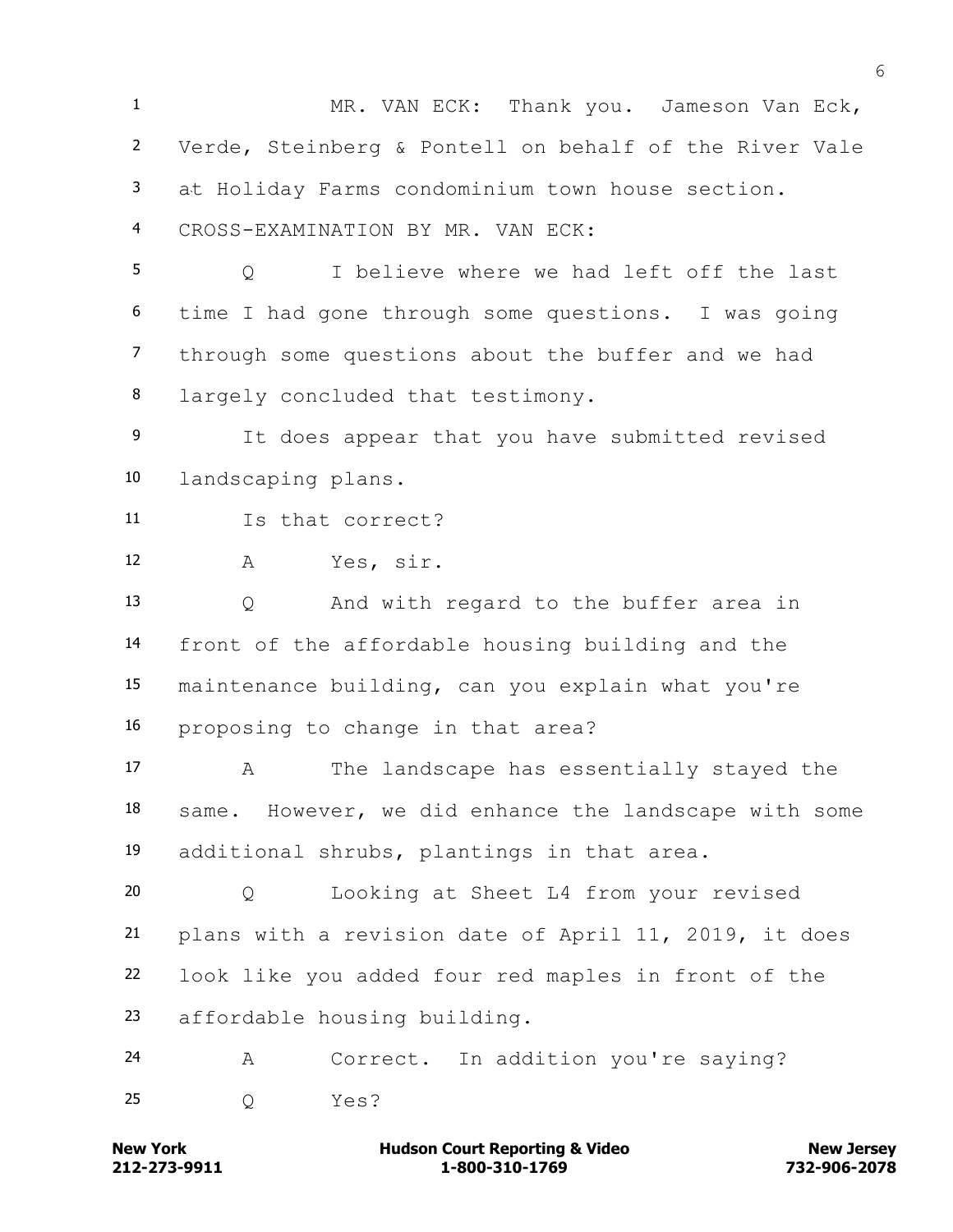1 A It's added four new maple trees. Maybe but we also made a concerted effort to add more shrubs as well.

 Q Do you know what type of shrubs? A Large shrubs, yeah. To provide a complete cover in that area.

 Q There was some talk throughout the course of the hearings about whether you were going to save the large trees that lined Piermont Avenue and it appears in your new plans that you're proposing to remove four of those large trees in front of the affordable housing building.

Is that correct?

A That is true.

 Q Do you have a feeling how that will impact the buffer?

 A The, the trees were removed in response to the engineer's review letter in adding sight triangles for the new access. So those, those trees were within the sight triangle.

 As far as the buffer is concerned, the landscaping, the fence, the piers, the existing trees that still remain there still meet the intent of the ordinance to provide a full, complete cover.

Q So that was my next question. We have had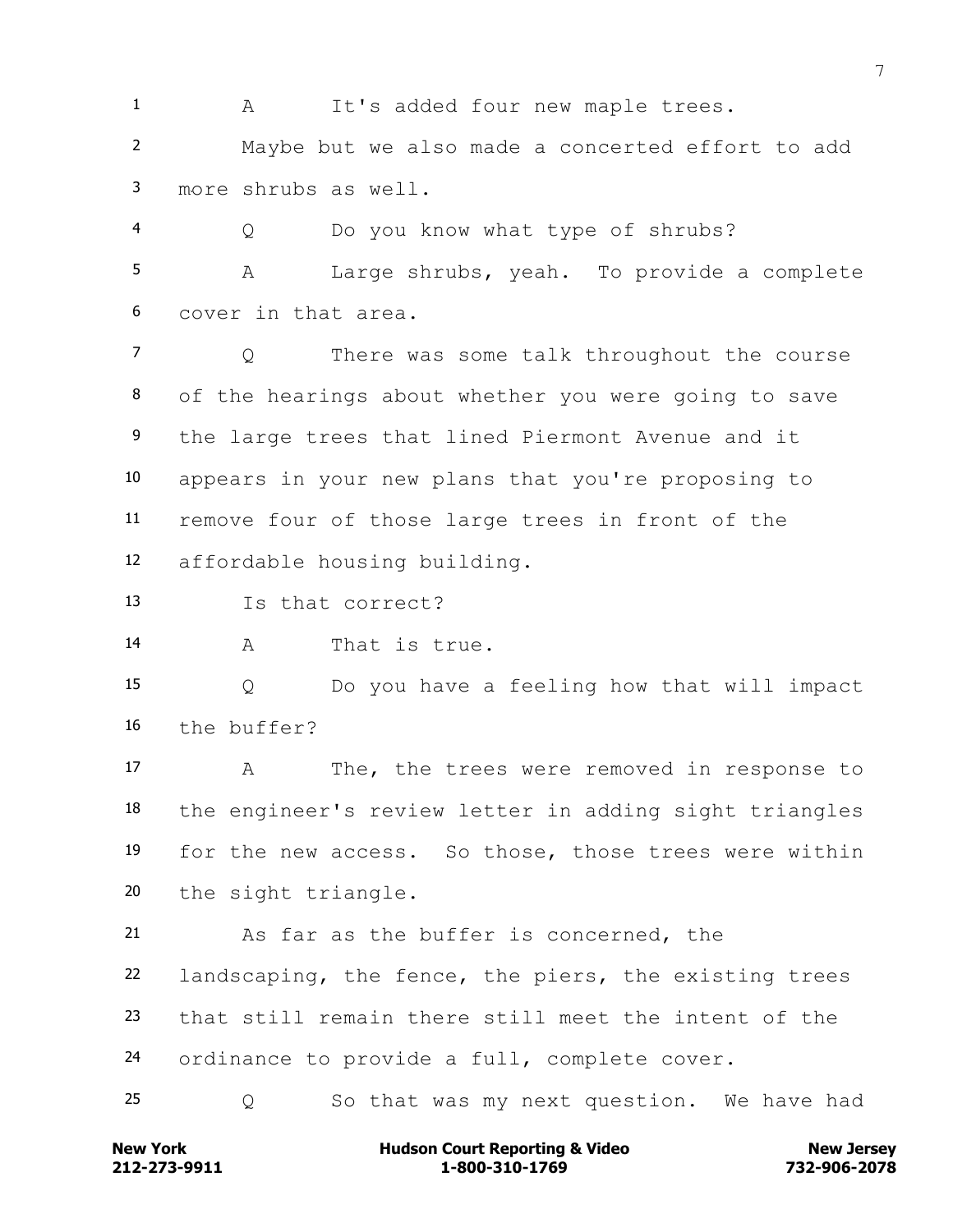discussion where I thought my plans wouldn't show anything and you presented an exhibit that showed both the existing and the proposed trees? A Yes. Q So other than the four large trees along the roadway, you are continuing to keep those existing evergreens -- 8 A Yes. Q -- that were part of the design? A Yes. Q Have you prepared a new rendering? Is that going to make any impact on the rendering prepared as one of your exhibits? A No. The rendering essentially stays the same. However, those trees that are in the foreground of the rendering -- CHAIRMAN LIPPERT: Could everybody hear? I'm having a little trouble. MALE SPEAKER: Yeah. Speak into the microphone. MS. REITER: It's muffled on this side. MS. COFFEY: I'll try -- MS. REITER: Actually, it's the witness not just you I'm having a problem with. MR. VAN ECK: I think we were expecting a

**212-273-9911 1-800-310-1769 732-906-2078 New York Communist Court Reporting & Video New Jersey Rew Jersey**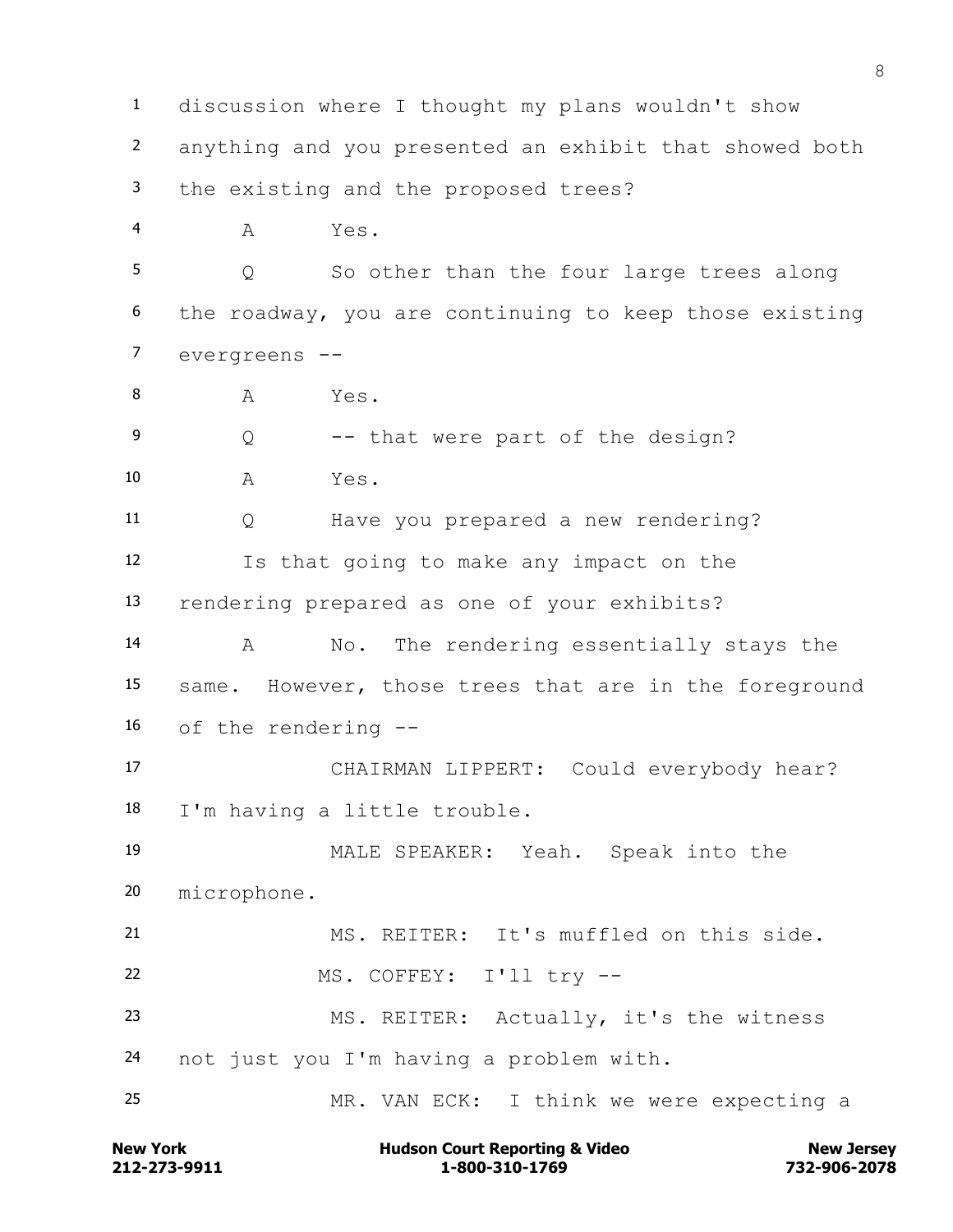little warm-up with the engineer so we're not that excited and ramped up yet.

 Q Have you included a berm in the revised plans?

 Let's talk about the section in front of the affordable housing?

 A Directly in front of the affordable housing there's not a lot of room so what we are providing within that area between the fence within the buffer is the curb, the bikeway, behind the bikeway is the fence, the existing landscaping, supplemented with proposed landscaping. So there, there is, in my opinion, there's the room to accommodate a berm.

 However, the civil engineer can also speak to the berming along Piermont.

 Q To be clear, there's no knew berm that's been added in front of the affordable housing?

19 A No.

 Q There seems to be there was one other change that effected that area of the project and that was your moving the fence. It appears that the fence that was the decorative fence that was along the edge of the bike path has now been moved further into the property.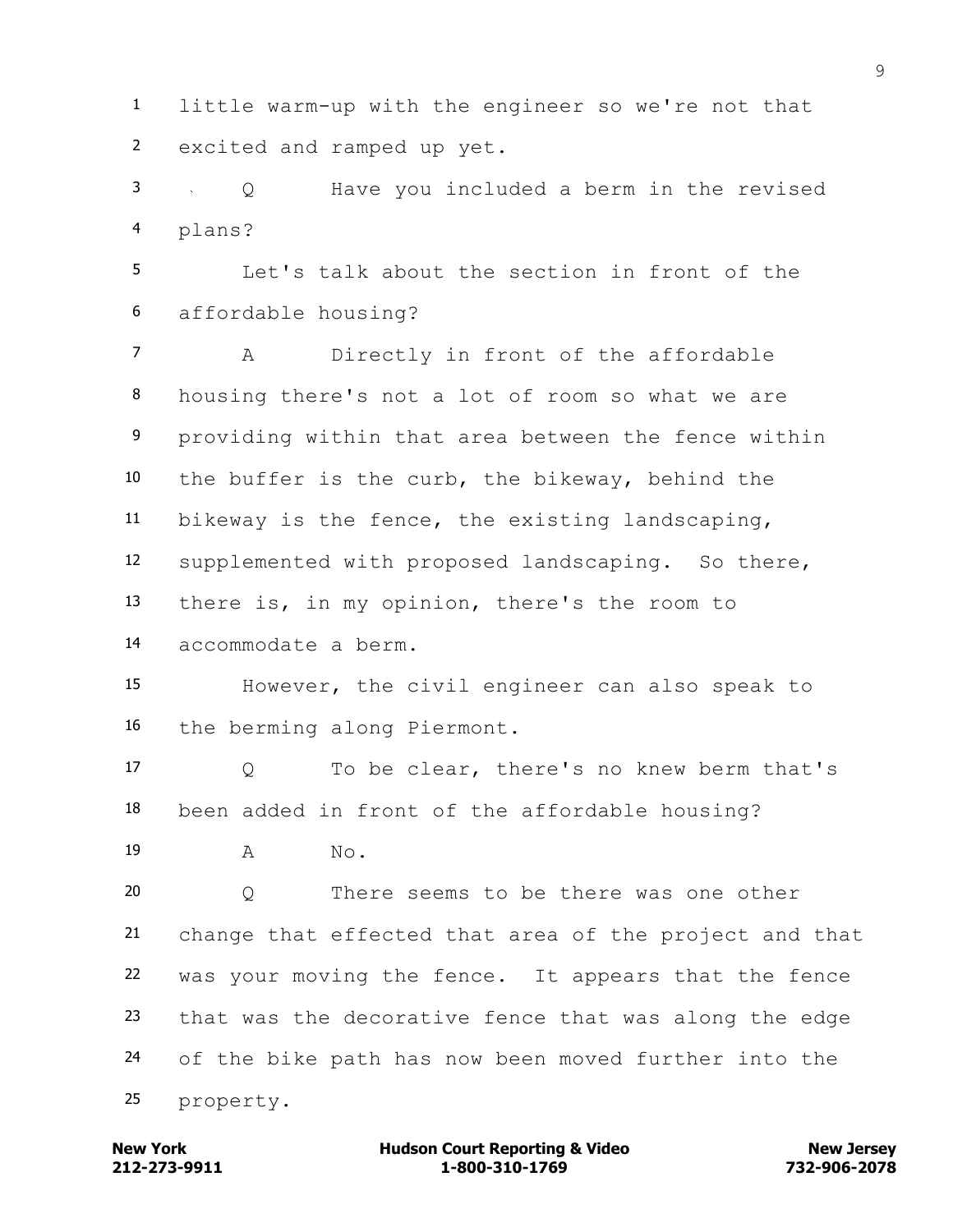Is that true? A I don't believe so. Q But would a site engineer have more on that? A I, I believe it's the fence by the affordable, is that what you're saying? That stayed the same location. Q I'll follow-up. My question, it was moved. I don't necessarily have a concern with it. I'm just trying to get on the record what changes have been made. But as you sit here you don't recall. You don't believe? MS. COFFEY: I believe our engineer will be able to talk more about the fence. MR. VAN ECK: Thank you. Q I believe, as part of the project, the trash enclosure has now been moved from the street. Is that true? A I believe so. Q Some of the questions we were going to go over what landscaping do you have proposed to shield the trash enclosure from the street. But it's now inland so -- A Correct.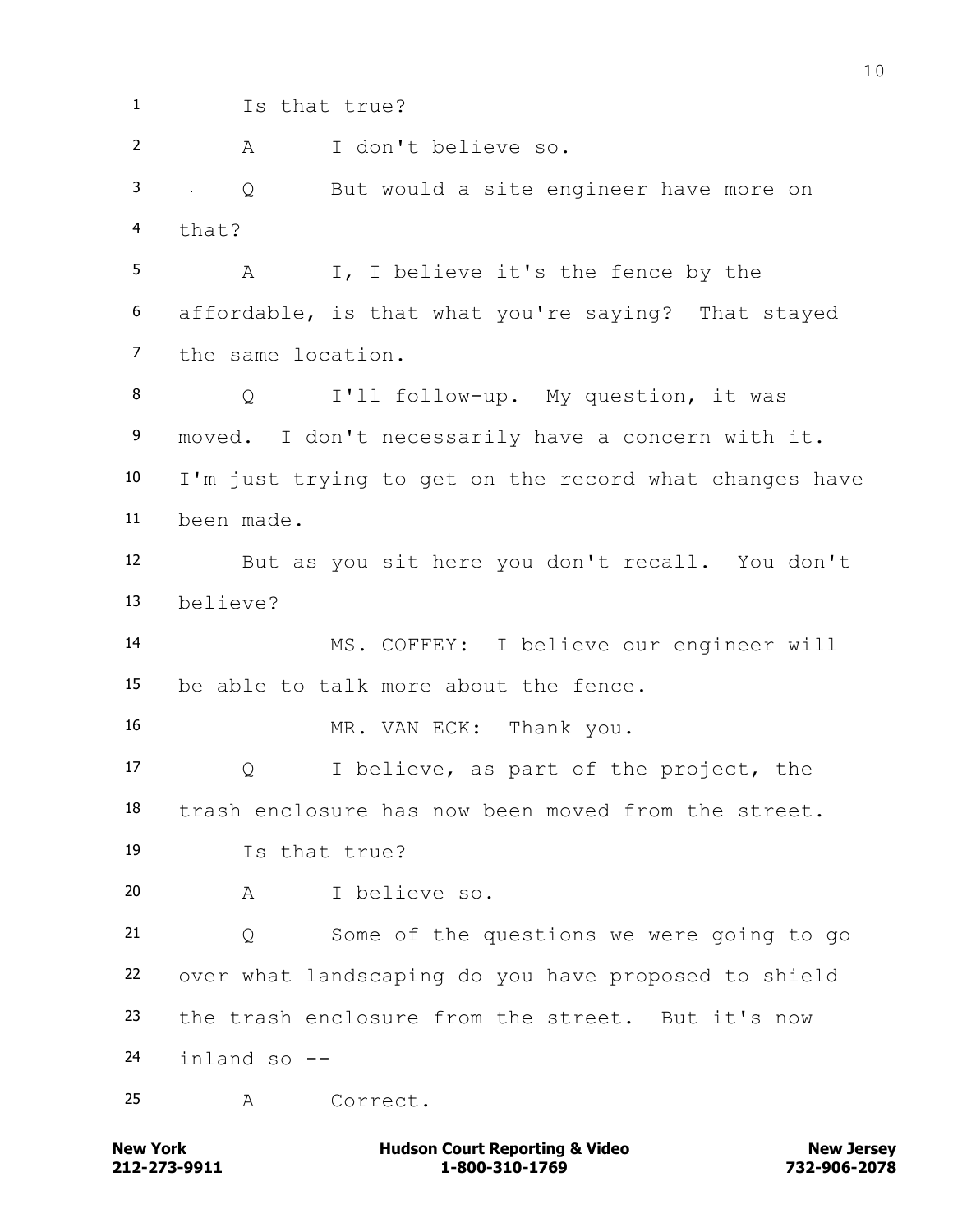1 0 -- it would be less from the street? A Yes. Q Is there any landscaping proposed between Piermont outside of the, in the immediate vicinity of the trash enclosure, is there any landscaping proposed? A Yes. Q Okay. Can you explain what's proposed? A The combination of evergreen, deciduous trees, shrubs and evergreens. Q That's going to be in the immediate vicinity? A No between your question was in front of it. So from the roadway to the trash enclosure there is a, there is a landscape buffer that would buffer it from the roadway. Q Is there any specific planting in the 25 foot property area proposed for the trash enclosure, Legally feet away from it? A No, it's in the paving. Q Okay. If -- I want to turn your attention to the lighting plan so start with Sheet L8. Now it appears that there has been some change to the lighting proposal from your first submission.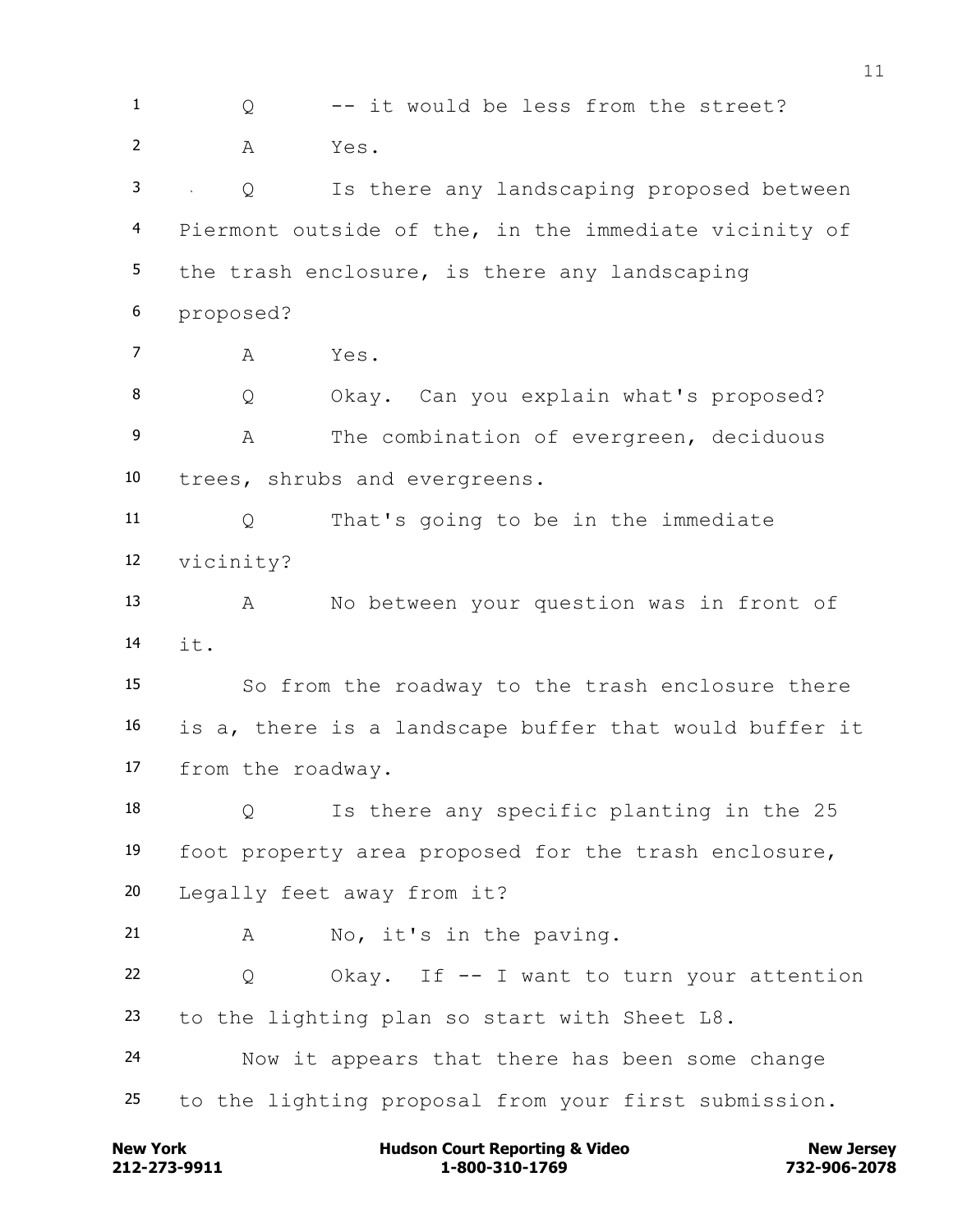Is that true? A Yes. Q And in the first submission it appeared that a lot of the lighting was going to spill over across the street into the Holiday Farms clubhouse. Has that been changed by this proposal? A I don't believe the previous plan did. However, at the recommendation of Mr. Statile, the lighting has been reduced while still providing safe and adequate level of light. Q Is it your opinion that light will not spill over to the town houses across the street? A Yes, sir. Q I certainly understand why the affordable housing building would have lighting. Can you explain why lighting is being proposed for the maintenance buildings? A There's a parking lot in front of it. Q Typically, you know, I play golf myself, guys get there 5:30, 6:00 in the morning and they leave before it gets dark. Is there any specific reason? CHAIRMAN LIPPERT: Before you, before you -- you're referring to certain exhibits. Are these ones already in evidence?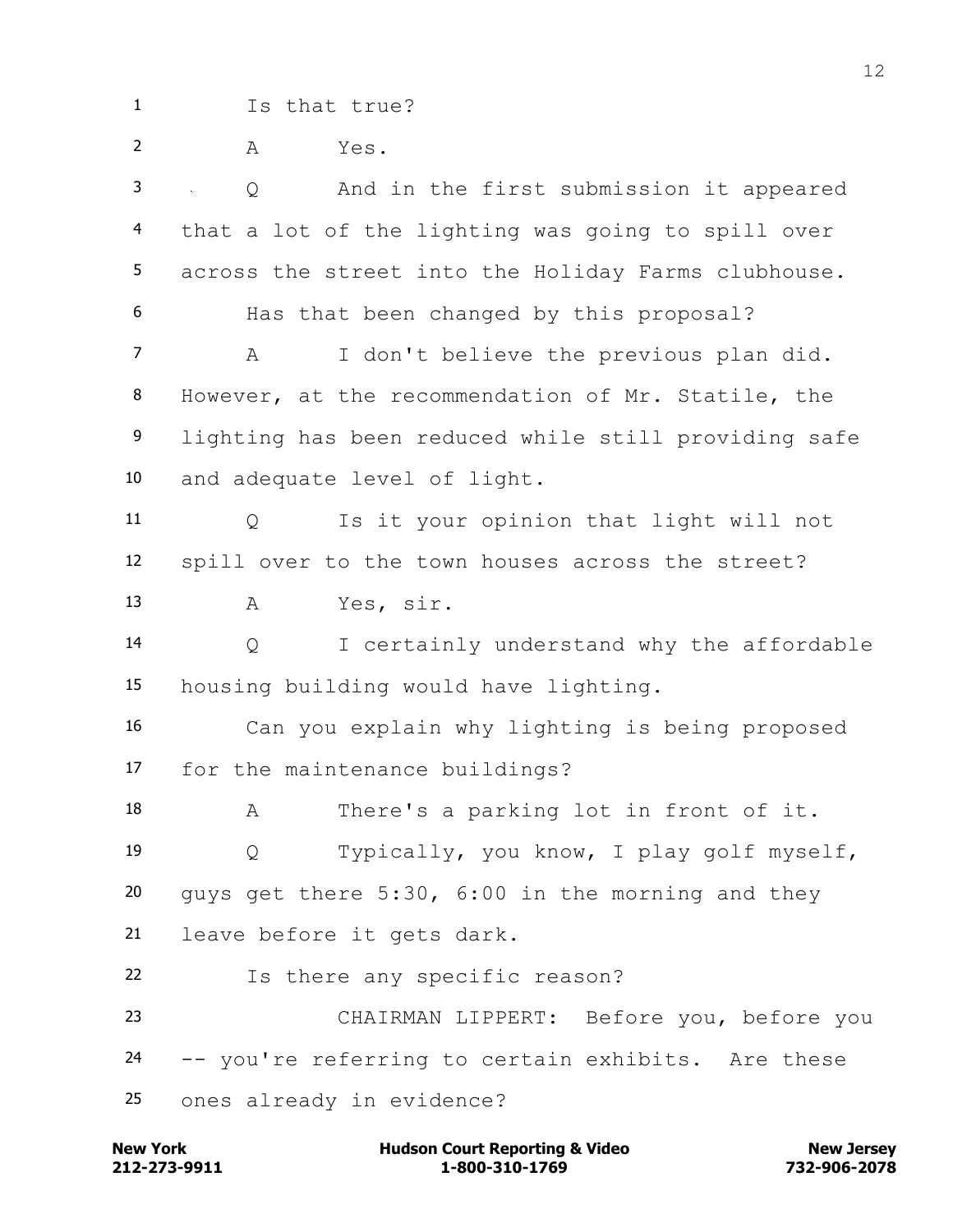What are we doing? MR. VAN ECK: So I am referring to the revised landscaping plans that are dated 4/11. CHAIRMAN LIPPERT: Mine are numbered 5 of 61, 6 of 61. If you could refer to which page that would help everybody out. 8 MR. VAN ECK: So I'm actually referring to the landscape plans which are a separate set separate from the site plans and it's Sheet L8. I think they were originally included with the site plans as the final 8 sheets but they are separate, revised. CHAIRMAN LIPPERT: Very good. A I'm sorry. What was your question? Q Just explain the need for the golf course lighting? A It's part of the parking lot. There's two light fixtures proposed. I believe there's accessible parking space in the vicinity so it would be appropriate to have lighting. And as you can see from the light plan, the lighting plan, the property line where it's zero foot candles. Q Just so I was clear, there are ADA parking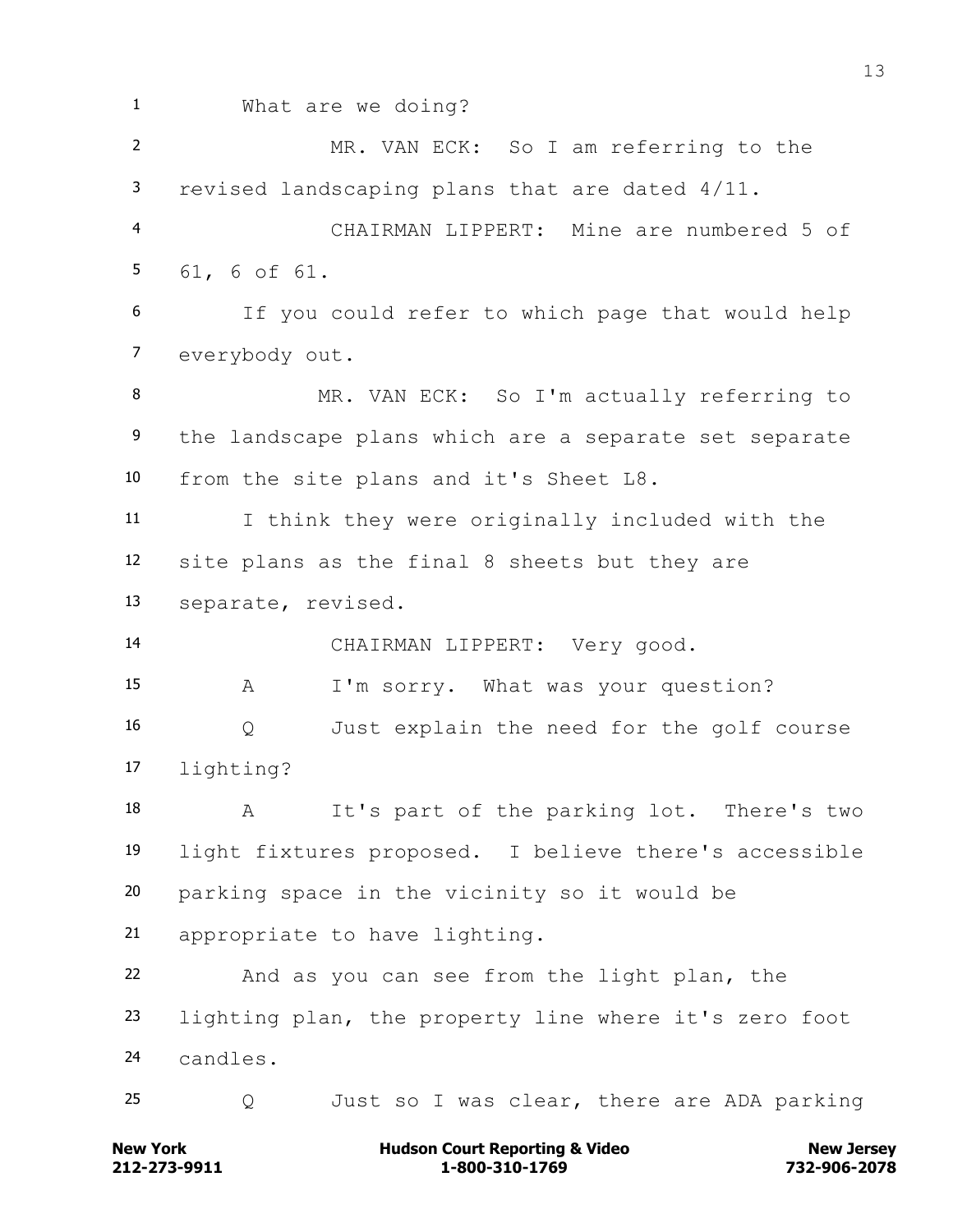spaces associated with the maintenance building? A I'm just looking at the site plan. There are accessible parking spaces in the vicinity of that light fixture.

5 Q Is that what you mean by accessible? A Yes.

7 Q Are these lights going to be on a timer? A I don't know, photocell or a timer. Q Is there some witness that would know that

information?

 Here are -- here is the concern. The town houses have basically a bucolic golf course. We understand that that's changing but we want to try to reduce the light and light pollution that are going beyond basically now throughout the evening hours. So we wanted to see if those lights could be put on timers so that they would only be on when necessary, a few hours, around 6:00 a.m.

 MR. SANTOLA: Mr. Chairman, Steve Santola. I'm still under oath.

 So one of the lights, as we look at the plans, seems to be over that access drive so there's a little bit of concern how it would go there. But we would certainly agree that those lights can be ramped down to a security level provided it's safe for that one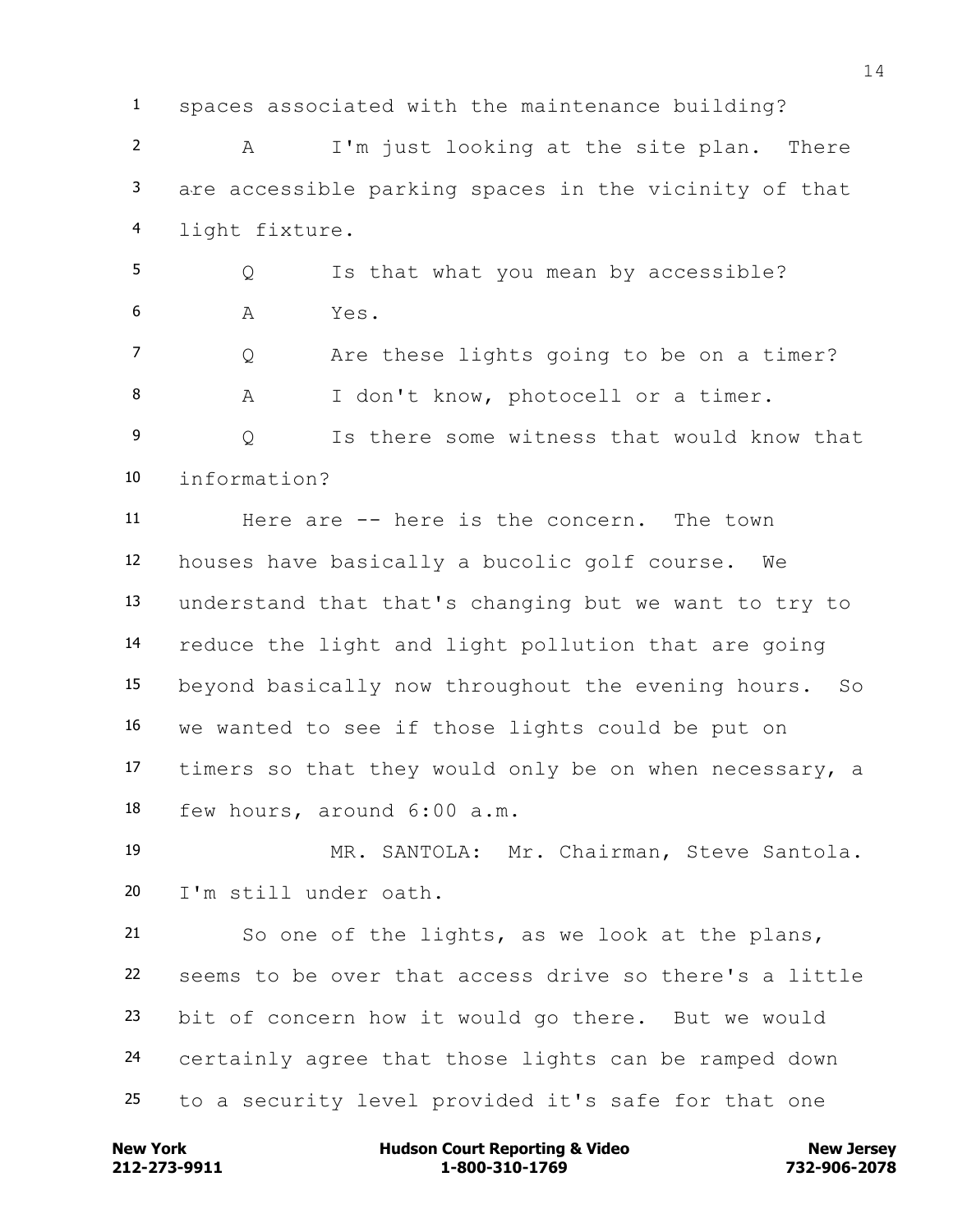drive aisle in case somebody does pull in and pull back out. So we would agree to work with Mr. Statile as to what would be a safe dimming of those lights since I think Mr. Van Eck makes the point that we're not going to be using that parking lot at night very often.

 CHAIRMAN LIPPERT: Well, that's seems reasonable to me.

How about you, Mr. Van Eck?

 MR. VAN ECK: Sounds good. Thank you. Q I want to move your attention to the 30 percent landscaping requirement for the residential component. I'm just going to read to you from the ordinance so we're all on the same page.

 I'm reading township code Section 142-224, Subsection A(1)(e)3.

 And it reads the following, "at least 30 percent of the total site area exclusive of the golf course must be devoted to landscaping. No landscape strip or tree pocket smaller than 25 square feet may be counted toward the total required landscaping."

I'm going to end the quote there?

 That's the part I want to draw your attention to.

MS. COFFEY: Mr. Van Eck, could you give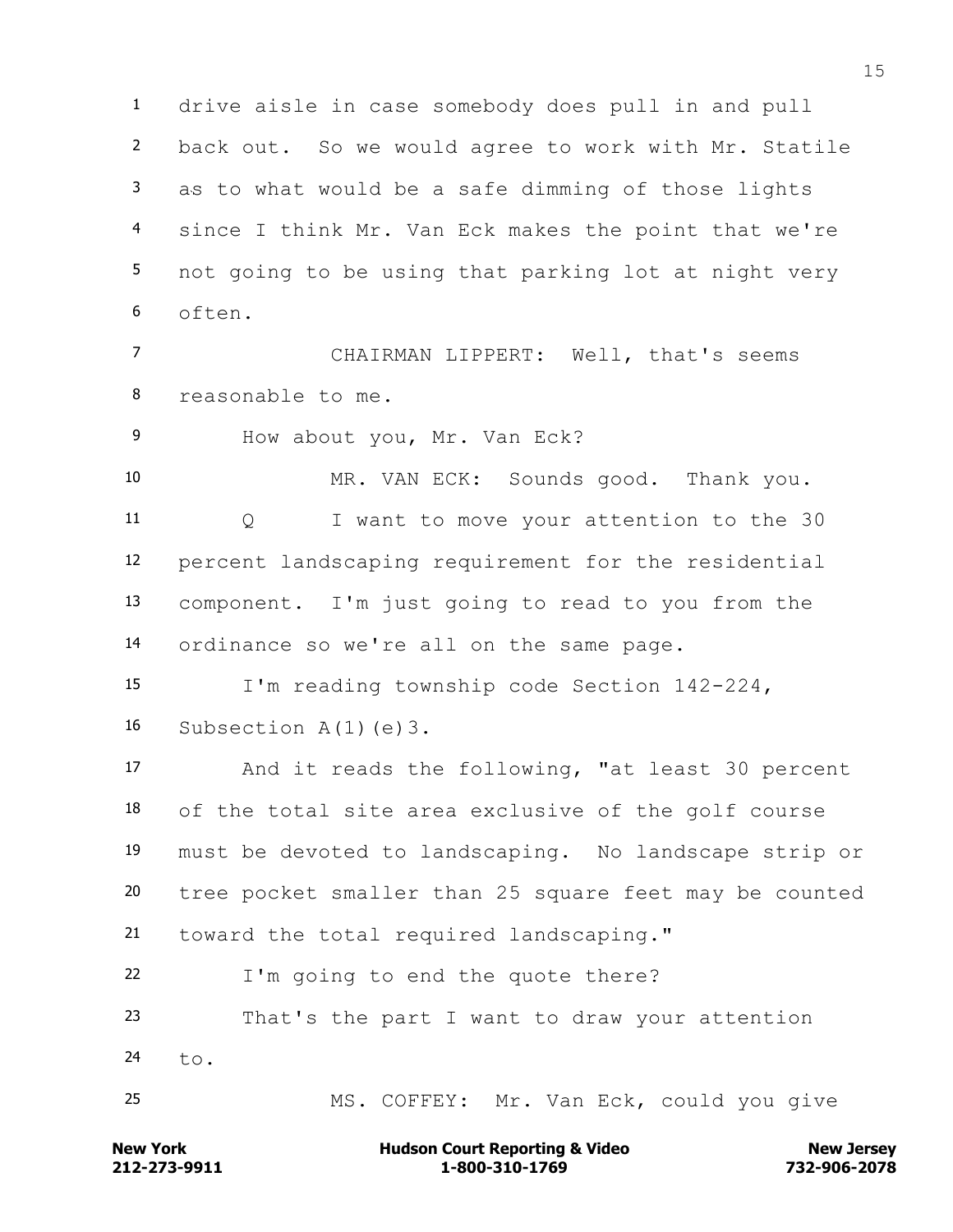us the citation one more time? MR. VAN ECK: Absolutely. MS. COFFEY: Thank you. MR. VAN ECK: 142-224 A(1)(e)3. MS. COFFEY: Okay. Hang on. Okay. 224. Sorry. I'm having a hard time finding it. 8 MR. VAN ECK: That's okay. May I look over your shoulder? MS. COFFEY: Sure. 224 A(1) and then I 11 don't have an  $(e)$ , I -- MR. VAN ECK: You do have a different -- this kind of came up last time with Peter that I was referring to one section and you didn't seem to have it. But all I can represent is that I looked on-line, on the Borough's website. MS. COFFEY: Can you tell us the beginning? MR. VAN ECK: Sure. Sure. "At least 30 percent of the total site area exclusive of the golf course must be devoted to landscaping no landscape strip or tree pocket smaller than 25 square feet may be counted towards the total required landscaping.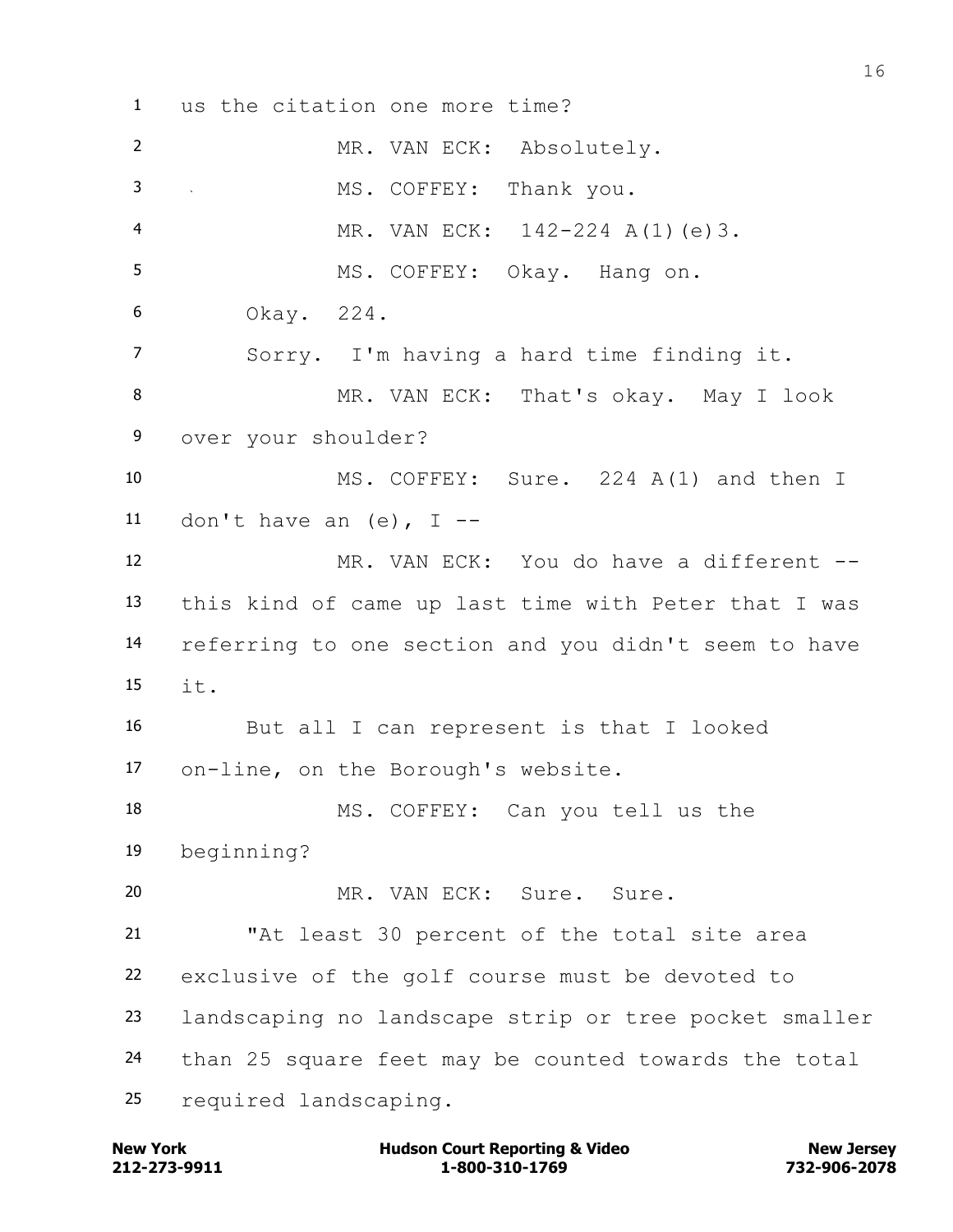MS. COFFEY: I see it. I have a different site but I see it. We're at least on the same page. Q So my first question was, would you agree with me the site is approximately 44 acres? A Yes. Q And 30 percent of 44 acres, I believe your engineer testified to this, is 13.3 acres of landscaping. Correct? A I believe so. Q You have an understanding of that number? A I believe the civil engineer testified to the landscaping requirement. Q There was an open space exhibit that was submitted in one of the last hearings, January of 2019. Are you familiar with that exhibit? It's basically the site plan with the green outline of what's counted in the 30 percent. A I'm not familiar. Q Did you provide any information for that or work with Ms. Galvin in producing that? A No. Q Have you independently confirmed whether you do meet this 30 percent landscaping requirement?

**212-273-9911 1-800-310-1769 732-906-2078 New York Communist Court Reporting & Video New Jersey Rew Jersey**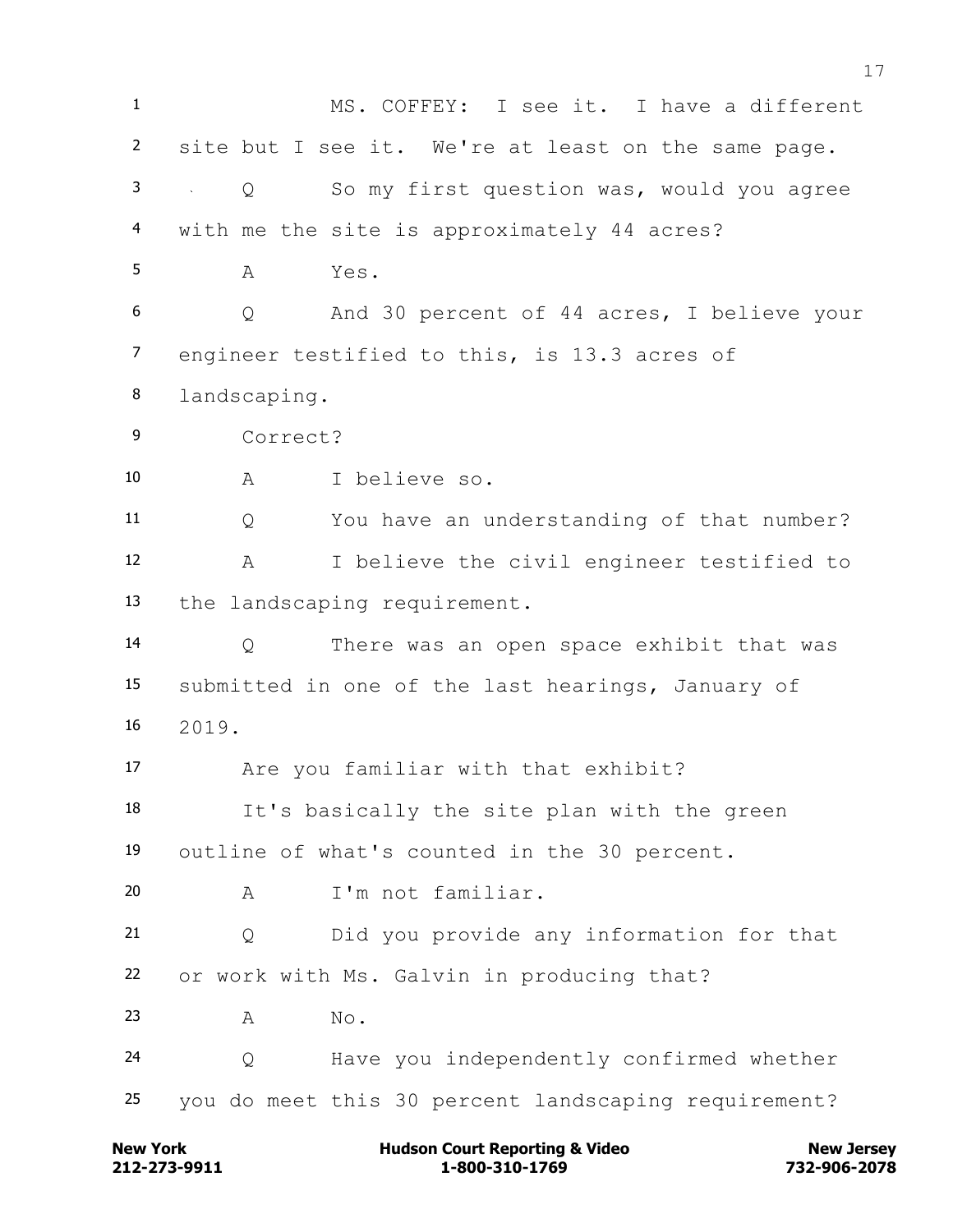1 A I haven't personally. MR. VAN ECK: I'll skip a lot of questions. I want to go through your exhibit, turning to Sheet L4. Have you delineated on this sheet any tree pockets or landscape strips over 25 square feet?  $7 \qquad A \qquad No.$  Q If there is not a tree or bush or shrub on this plan and there is an open area, can I assume that's a grassy area? 11 A Or mulch. Q Okay. How would we know on your plan what is mulch versus grass? A It's either, it's landscape, it's either grass or it's mulch, mulch beyond the trees. Q So it's not specifically shown on these plans which it might be? 18 A It, it would be shown on the details so if a tree is being planted or a shrub is being planted it would be mulch underneath it. 21 O And those details are included -- A Yes. Q  $-$  in the sheets. Can you give me an example? A All landscaping details are on L10.

**212-273-9911 1-800-310-1769 732-906-2078 New York Communist Court Reporting & Video New Jersey Rew Jersey**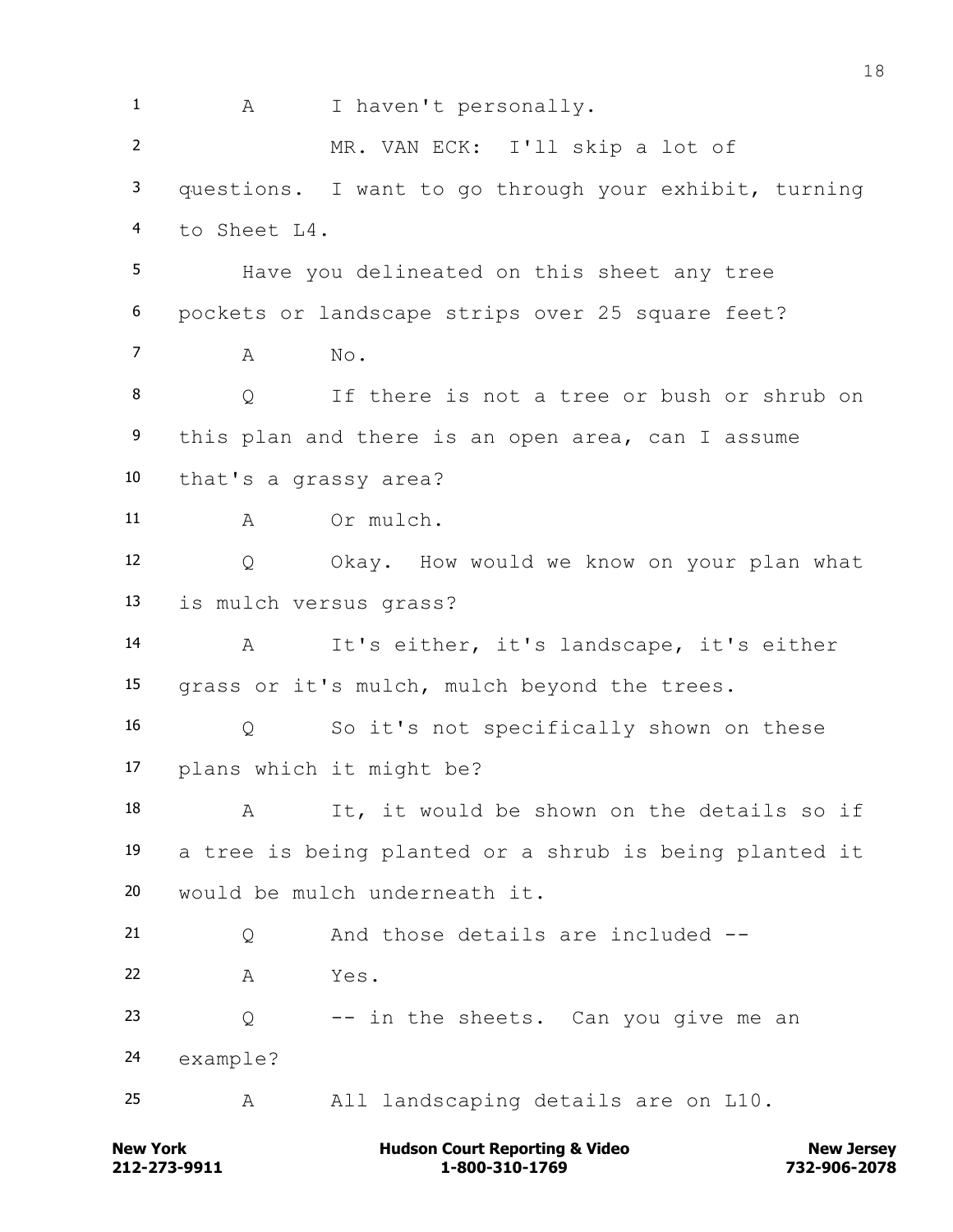1 Q If we look to Sheet L10 essentially you show in the top of that plan what a tree, how you're basic design for a tree? A Correct. Q Provide for a tree, for a large shrub and I guess a small shrub? A Yes. Q And typically from the base of that tree how far out does the mulch extend? A It depends on the size of the plant. Q Okay. How about a large tree? A It depends the, what the diameter of the tree is so... A single tree might have a 6 foot circle around it of mulch. Q How about a shrub? A Depending on the size of the shrub, it could be 2 feet, 3 feet or shrubs together to create a massive bed and the entire area would be with mulch along those plans. So to answer your question, it would be considered landscape. Q The area immediately adjacent to trees and shrubs? A Correct. Q Looking back to Sheet L4, I want to go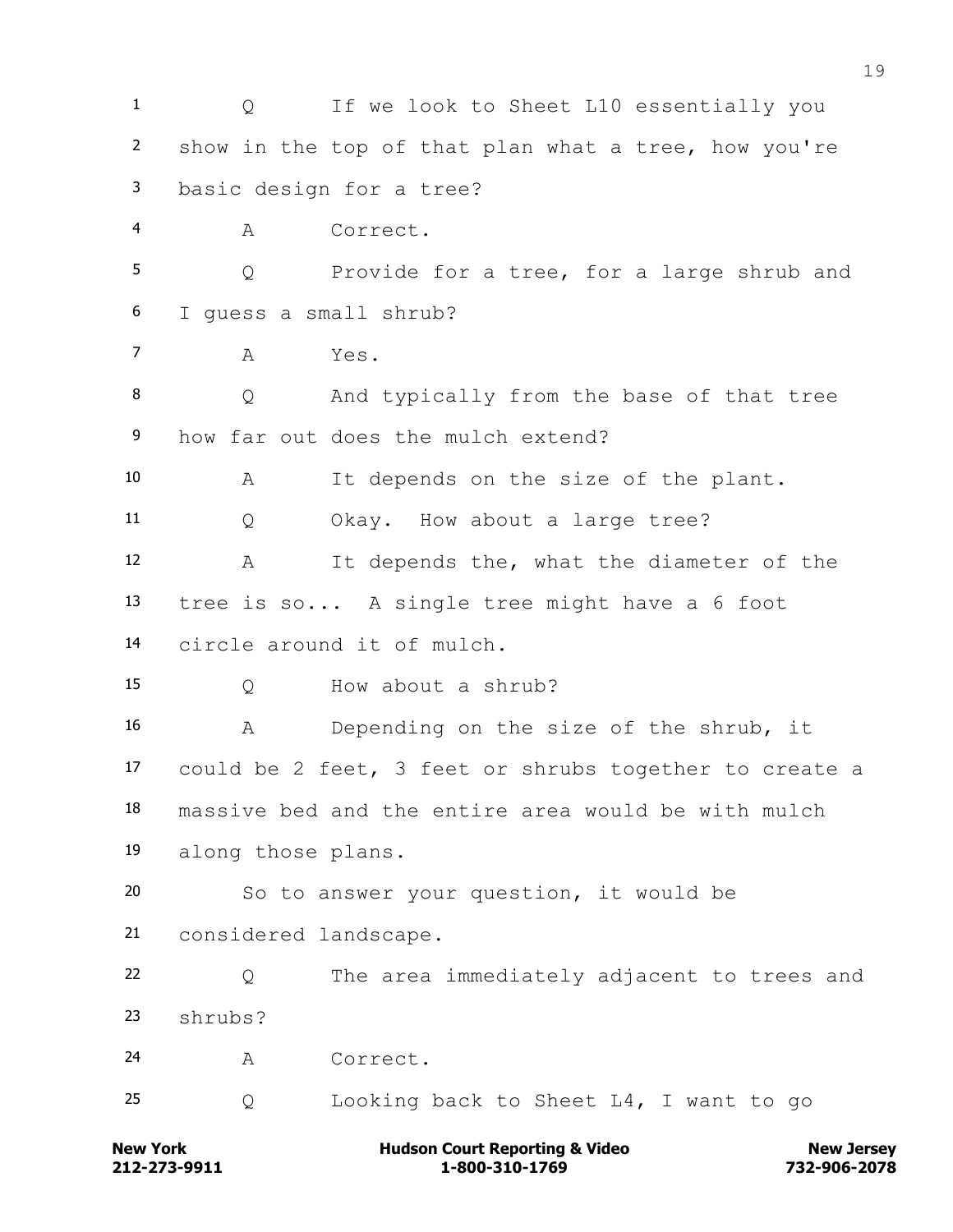through this kind of systematically with you. If we look on L4, to the left of Unit 101, have you found that location? A Yes. Q All right. Can you see that there are three, what appear to be red maples in the center of an open clearing? To the north of that there are two Douglas firs. Correct? A Yes. Q In the area in between those red maples and Unit 101, do we know if that's going to be a grassy area, a mulch area? A Grass. Q Is it your opinion that grass is included within a landscape strip or green pocket? A I don't know a landscape strip or tree pocket what that definition is but, yes, grass would be considered part of that calculation. Q So in your opinion because you did review the ordinance -- A Correct. Q -- and you testified to that last time. In your opinion, grass counts as landscape? A Yes.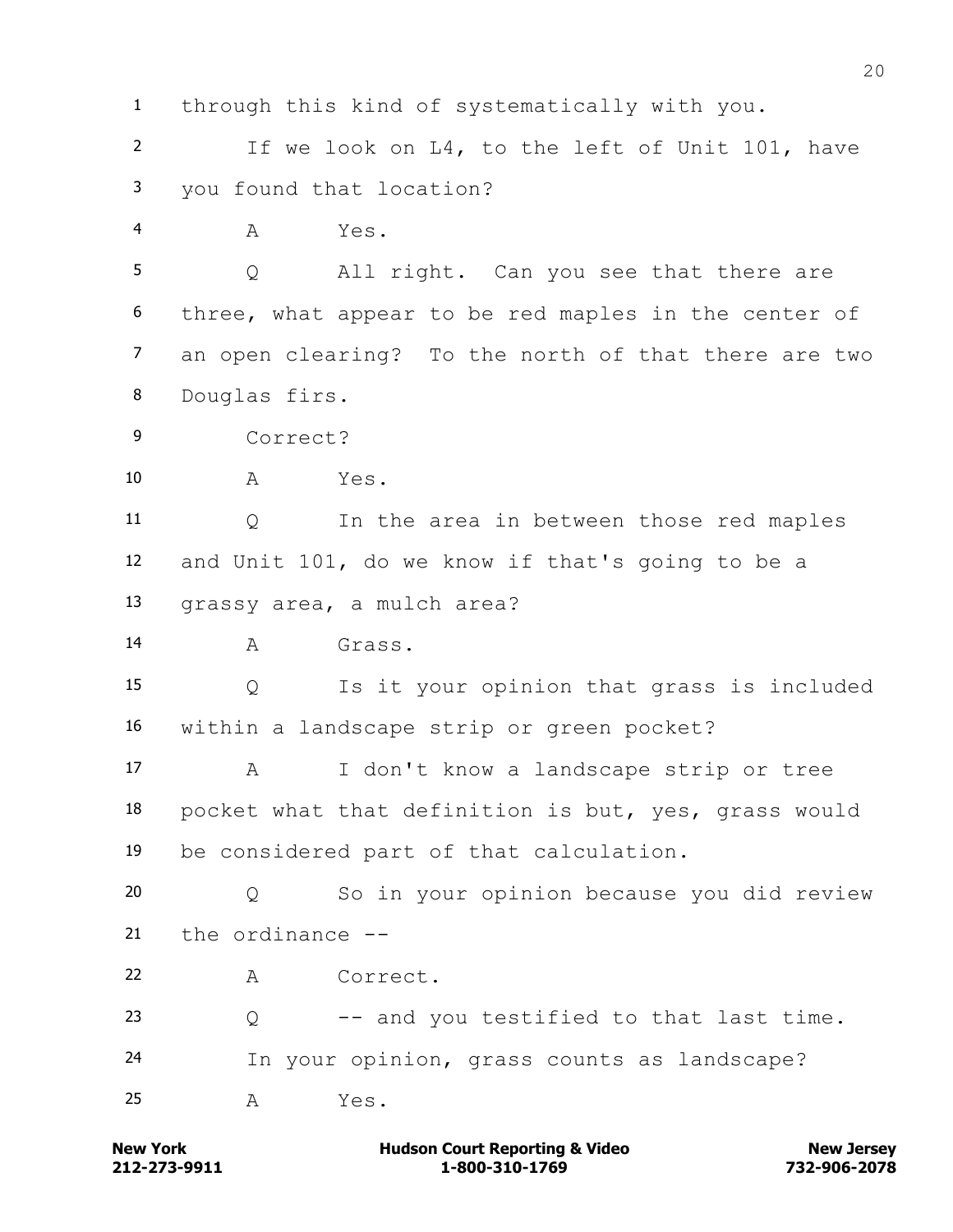1 Q I want to go through the ordinance with you. Turning to section, it's 142-224A(1)(e)(2). The section for seeding, the section we just went over. MS. COFFEY: Minimum of 10 feet of landscaping? MR. VAN ECK: Yes. Q It says, I'll read it, a minimum of 10 feet of landscaping or grass area shall be provided in the front elevation of each town house unit and the common access drive as measured from the edge of the pavement or sidewalk if present. So in this portion of the ordinance they are essentially treating grass and landscaping as separate items. Did you review this when you put your plan together? 18 MS. COFFEY: We have to cross reference. Hold on. MR. LEIBMAN: Mr. Van Eck, can you tell us what the point is that you're driving at? MR. VAN ECK: Sure. I would be happy to. There is this 30 percent landscaping requirement but essentially they submitted an exhibit that's a 30 percent open space exhibit. And they're including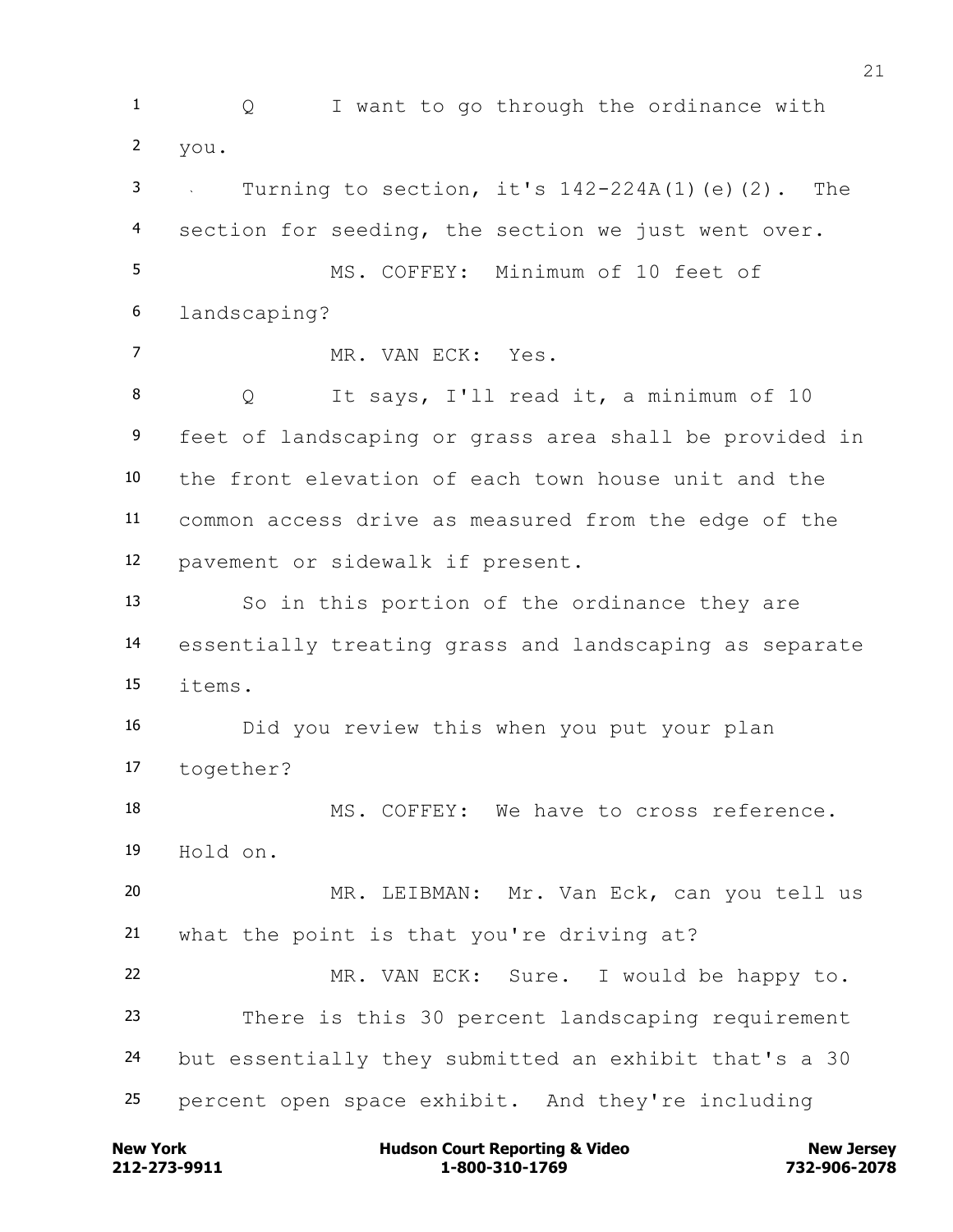walking paths, the bike trail and large grassy areas and, you know, it's the objectors' position that grass does not count as landscaping under this ordinance. CHAIRMAN LIPPERT: So you're saying every inch of that has to have a tree on it? 6 MR. VAN ECK: The ordinance says -- CHAIRMAN LIPPERT: I'm asking you, is that what you're saying? MR. VAN ECK: I am reading the ordinance and that's exactly what I'm saying, that no landscape strip or tree pocket less than 25 square feet can be counted. 13 CHAIRMAN LIPPERT: Okay. So -- and you think your clients would object if there's a grass, if it's grass in between a couple of trees and that shouldn't count and that's what we're taking up time discussing now? 18 MR. VAN ECK: The problem is that it does not comply with the ordinance and you have a maximum 225 units that's permitted but you don't get 225 units if you can't comply with the various other provisions. So the point of the argument is that -- CHAIRMAN LIPPERT: Do you have an idea about how much space you could have between the tree that might be soil or mulch or grass or, or the new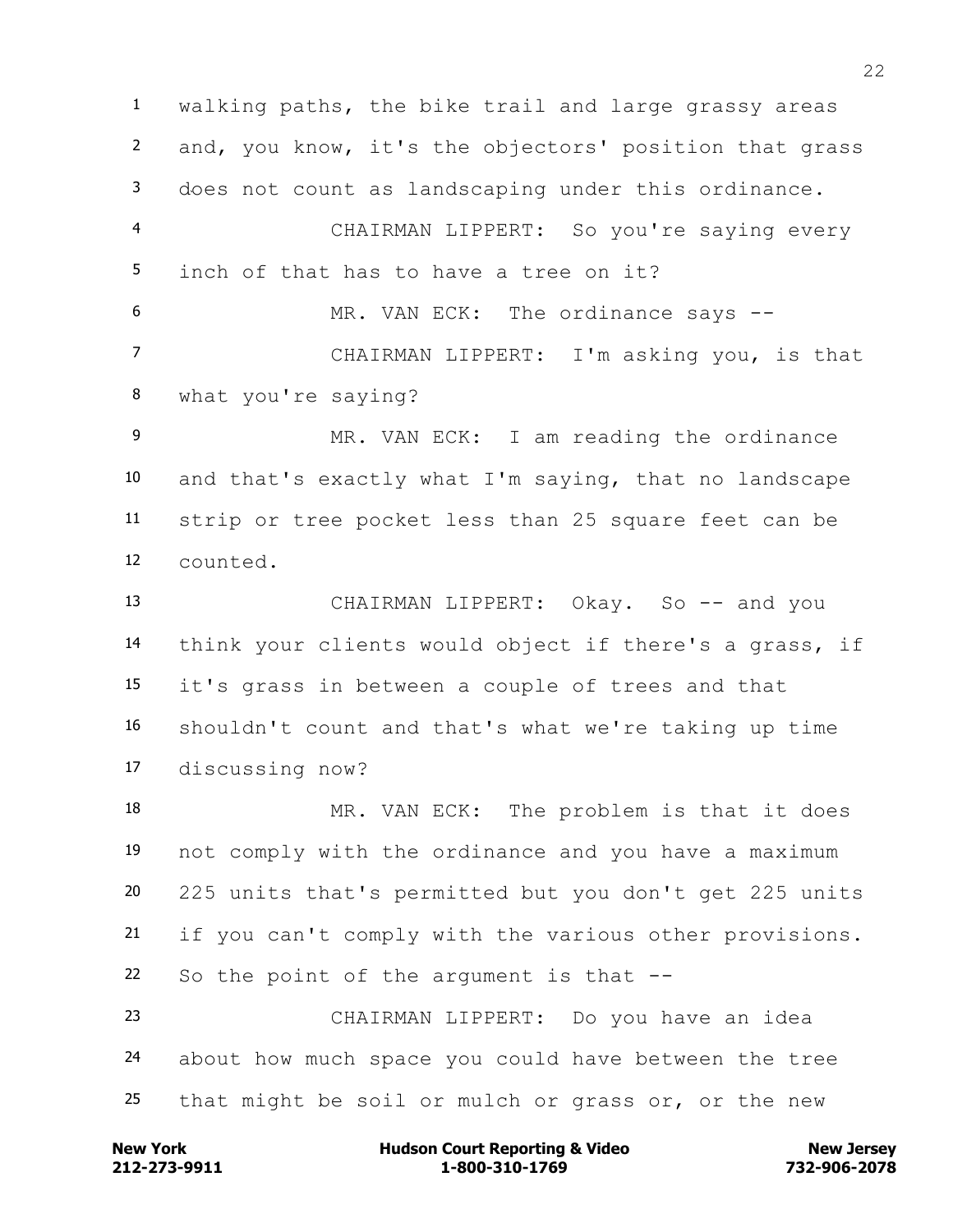systems have to all be next to each other.

 I'm looking for a sensible construction of the ordinance.

 MR. VAN ECK: I am not going to testify and give you an engineering or architect's view of how close they can be. But if I have a tree on one side of the room and a tree on the other side of the room and grass separating it, I'd argue that doesn't count. 9 If there's five trees in close proximity which there are plenty of on this map, I'm not going to carve around each tree and say they don't count but we basically have large lawn areas that are supposed to be landscaped.

 CHAIRMAN LIPPERT: All right. We got that point. Let's move along.

 Q To avoid belaboring this, you know, there doesn't seem to be much interest in it, would you agree with me that the example that I just gave to you, that there are multiple other examples on Sheets L4 and L5 where there are grassy areas as opposed to landscape or, or landscape strips with tree pockets? A Grass is landscaping. Q Would you agree with me that there are areas in excess of 25 square feet of lawn area only

scattered throughout this property?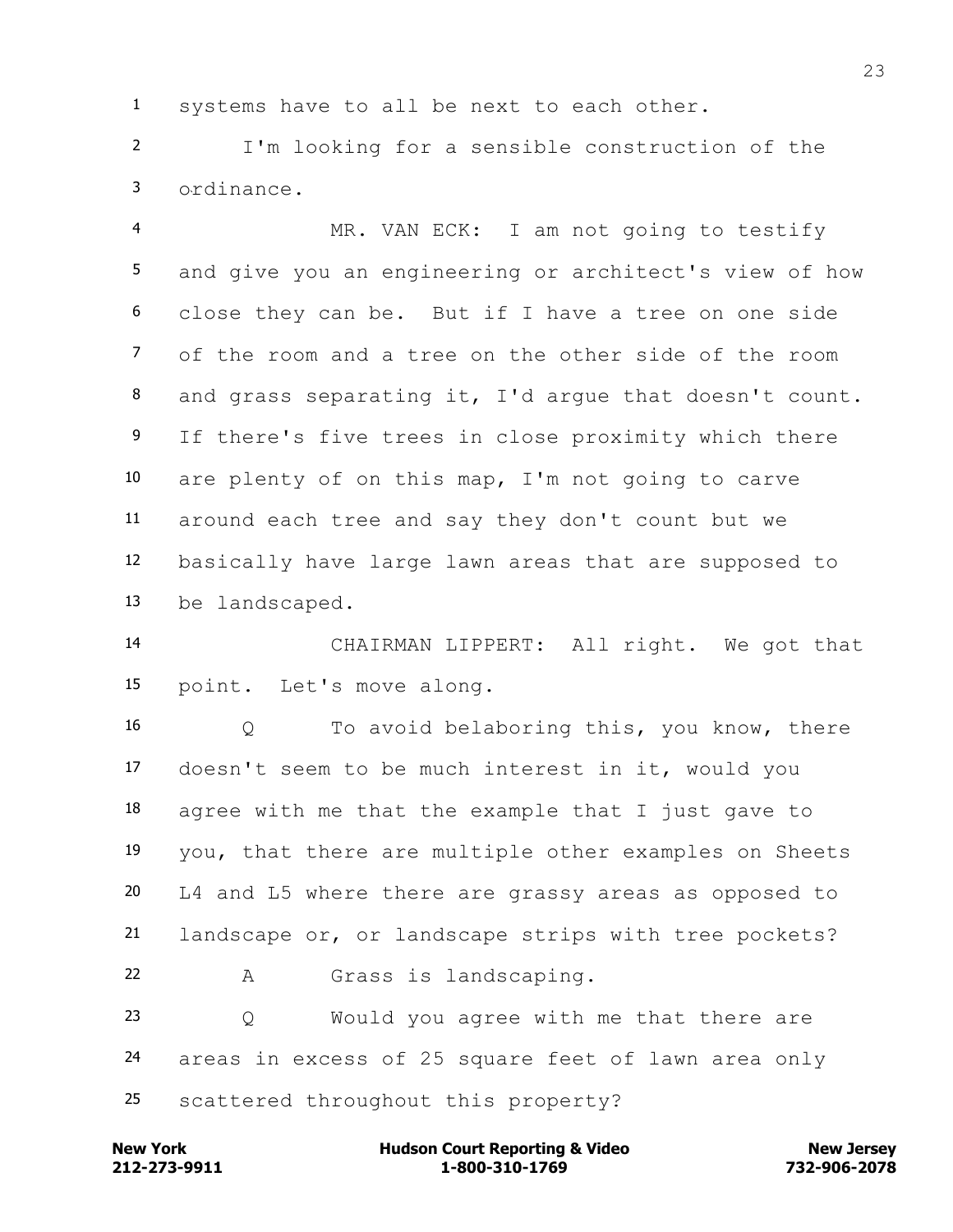A There's -- I see no difference between landscape as being grass or planted with plants. That all counts.

 Q I gave you a shot. I'm going to go through it painstakingly on each page. I gave you a chance to say which is your position they're saying. That's fine. You're allowed to have that position. What I want to know is there other areas of 25 9 square feet or greater like the one I just pointed out next to Unit 101 where there is grass only without

 qualifying whether you believe it counts or not. You said it did count. You are allowed to have that opinion.

A It is grass.

 Q I just want to know factually if there are other areas of similar size likeness scattered throughout Sheets L4 and L5?

- 18 A There are.
- Q Thank you.

 If a tree dies, what procedure do you have in place to replant the tree or bush or shrub?

 A The plans have provision for the tree to be replaced within a certain amount of time of being planted. Beyond that point, I believe they would be part of the owner's responsibility. It's also a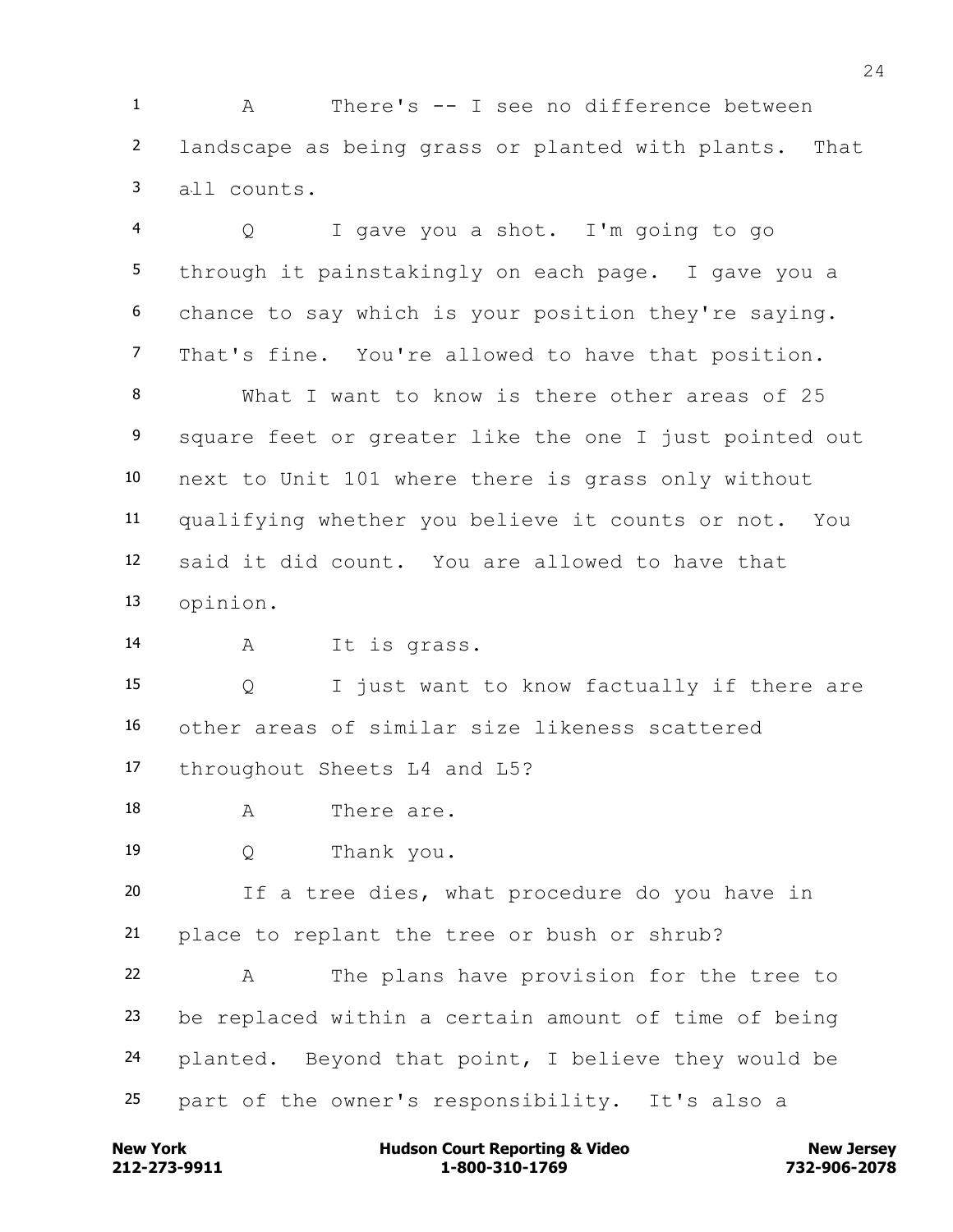question for how the association is set up. Q Do you know how many square feet the bike path occupies? A I do not. Q Do you know how many square feet the walking trail, the community trail on the site occupies? 8 A The square feet you're asking me? Q Yes. A I do not. Q How about the two passive recreation areas? There's a meditation garden and -- do you know the square footage? 14 A Not off the top of my head. Q Do you know what square footage total is occupied by grass or lawn? 17 A Not off the top of my head. Q How about retaining walls? Do you know how much area is occupied by retaining walls? A I do not. MR. VAN ECK: That's all I have for this witness. Thank you. CHAIRMAN LIPPERT: Thank you. MS. COFFEY: Mr. Chairman, if it's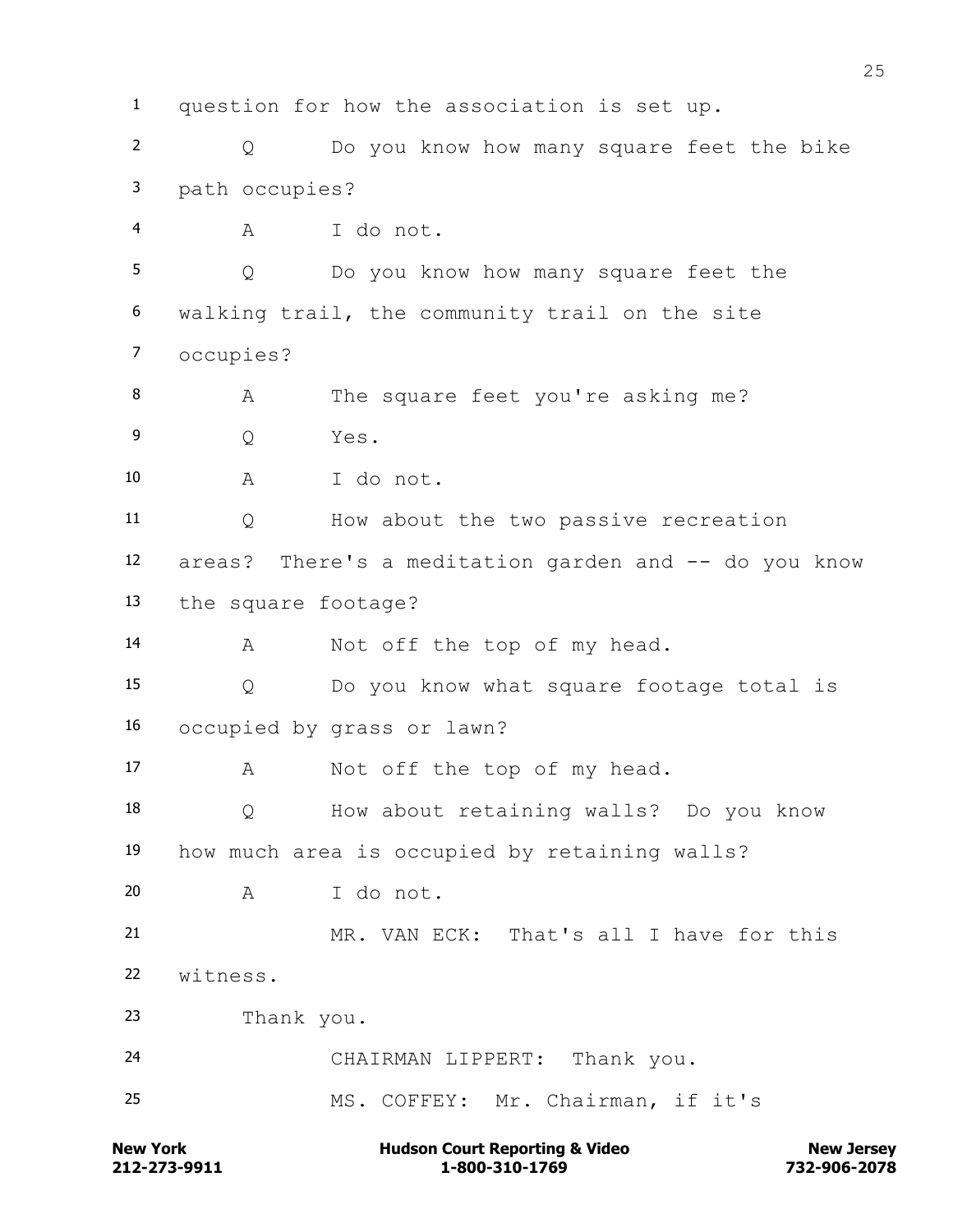possible, we'd like to have our architect present. We think he'll be a relatively quick presentation before we get into revised plans. CHAIRMAN LIPPERT: Sure. First, before you dismiss the witness, I want to make sure the Board doesn't have any other questions. 7 MS. COFFEY: Certainly. 8 MALE SPEAKER: Can I talk about landscaping? CHAIRMAN LIPPERT: No. We had everybody from the public last time ask questions of this witness. Mr. Van Eck was the last questioner of this witness.  $14 \qquad \qquad$  So  $-$  MALE SPEAKER: The last time, the last time I was told to go down to the, to the town hall to look up under Borough portal topographical map what the height of the berm is going to be and I went down there and there's nothing on the topographical map that tells me the height of the berms. MS. COFFEY: Our engineer can, can address that question. CHAIRMAN LIPPERT: Okay. We'll get an answer for you on that. MS. COFFEY: Our engineer will be here in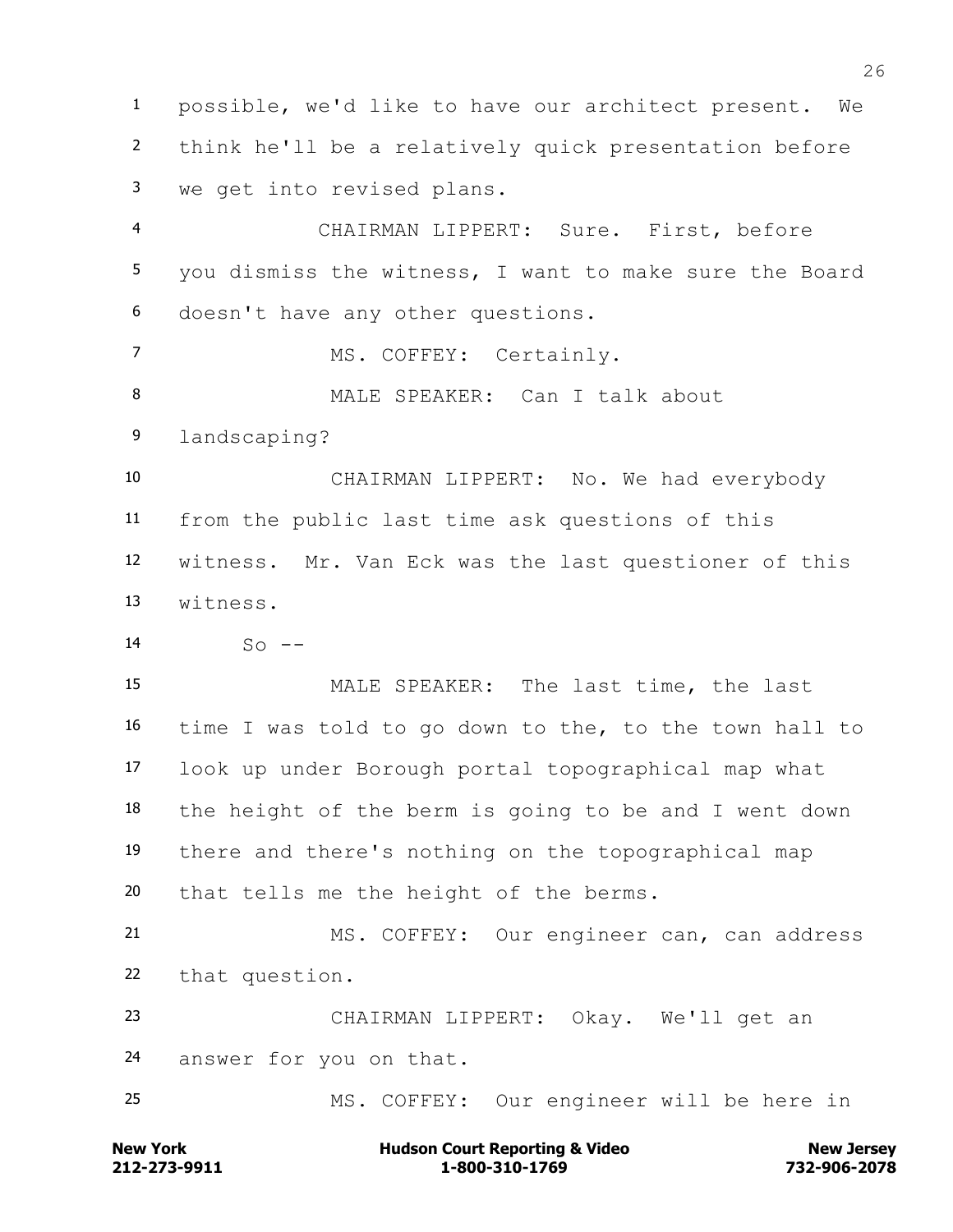**New York Communist Court Reporting & Video New Jersey Rew Jersey**  a little bit tonight and she'll be able to address it. MALE SPEAKER: All right. Okay. Thank you. CHAIRMAN LIPPERT: Any, any Board Members have any questions of this witness? Let's move along. Bring up your next witness. 7 THE WITNESS: Set it up over here? Do you have a mike that will reach over here? CHAIRMAN LIPPERT: Caroline, do you think your mike might reach? Might that be better? This way you can each have a mike and then -- MS. COFFEY: Okay. Mr. Arzberger could you please reduce your several to the Board. THE WITNESS: Richard Arzberger, Sonnenfeld & Trocchia Associates, Holmdel, New Jersey. MS. COFFEY: Thank you. MR. LEIBMAN: We have to swear him in. 18 MS. COFFEY: I'm sorry. MR. LEIBMAN: Raise your right hand to be sworn. Do you swear the testimony you're about to give is the truth, the whole truth, nothing but the truth so help you God? THE WITNESS: Jeff Sessions. CHAIRMAN LIPPERT: Richard, spell your

**212-273-9911 1-800-310-1769 732-906-2078**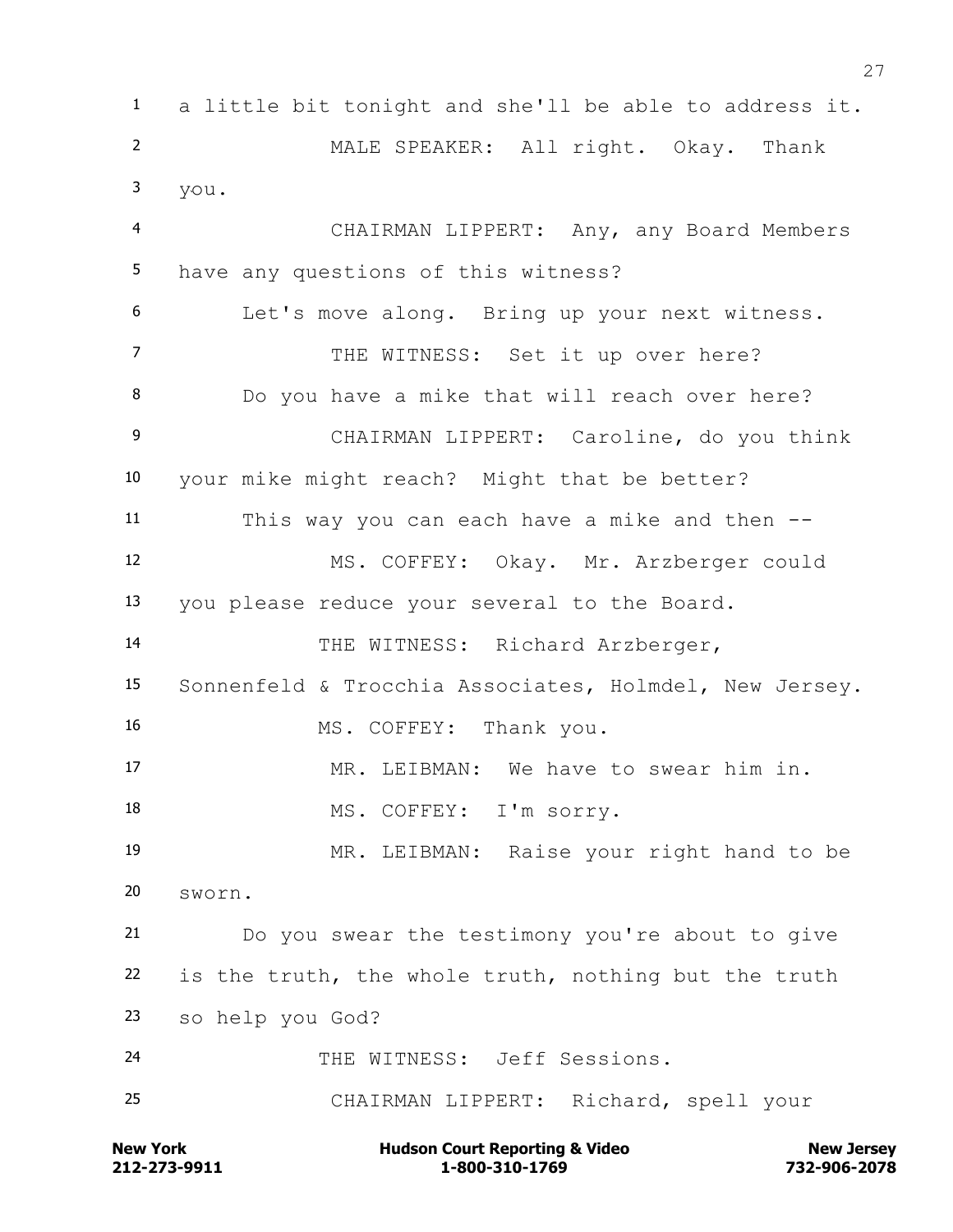last name for me.

| $\overline{2}$ | THE WITNESS: A R Z B E R G E R.                       |
|----------------|-------------------------------------------------------|
| 3              | MR. LEIBMAN: A R C B E R --                           |
| 4              | THE WITNESS: A R Z as in zebra.                       |
| 5              | MR. LEIBMAN: Z, got it. Thank you.                    |
| 6              | DIRECT EXAMINATION BY MS. COFFEY:                     |
| $\overline{7}$ | Mr. Arzberger, can you tell the Board a<br>Q          |
| 8              | little bit about your experience and qualifications,  |
| 9              | please?                                               |
| 10             | Sure. I'm a licensed architect in the<br>A            |
| 11             | State of New Jersey since 1984. I've testified in     |
| 12             | River Vale probably about 20 years ago but I've also  |
| 13             | testified throughout the State on numerous occasions. |
| 14             | My practice involves primarily providing              |
| 15             | architectural services to merchant builders for       |
| 16             | primarily multi-family.                               |
| 17             | MS. COFFEY: Thank you.                                |
| 18             | We would ask Mr. Arzberger be accepted as an          |
| 19             | expert in architecture, please.                       |
| 20             | CHAIRMAN LIPPERT: Yes. He's accepted as               |
| 21             | an expert in architecture.                            |
| 22             | MS. COFFEY: Thank you.                                |
| 23             | Okay. Mr. Arzberger, can you give us a<br>Q           |
| 24             | review of the buildings that are being proposed here, |
| 25             | please?                                               |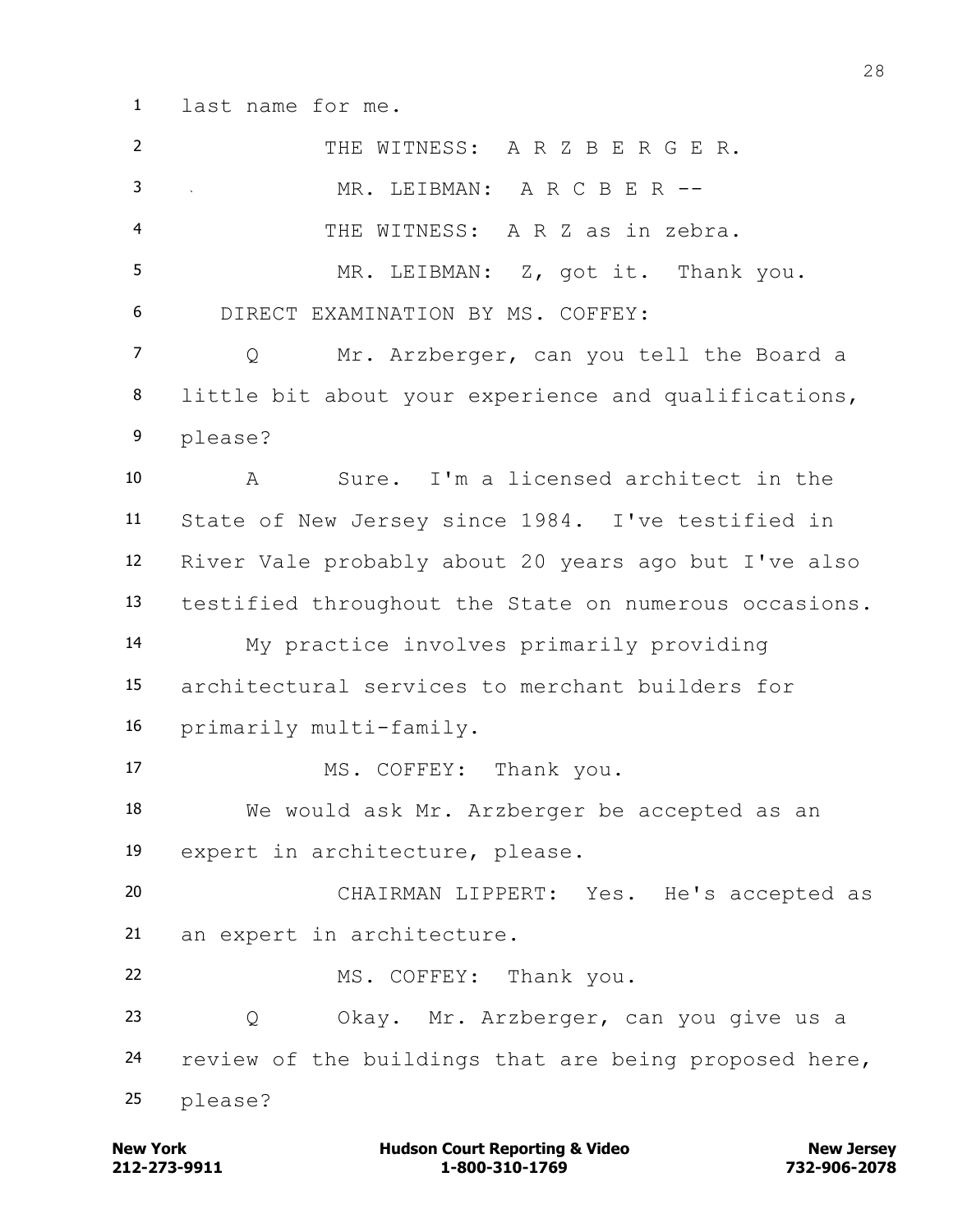A Sure. Most of the, most of what I have to show are just pinned up versions of what was submitted with the application. However, there are two renderings which have to be entered as exhibits. The first one I'll call this colored rendering of town house building. 7 MR. LEIBMAN: A-7. 8 MS. COFFEY: What number are we up to? CHAIRMAN LIPPERT: That's what we're looking for. MR. LEIBMAN: Do you have it as A-10? MS. HAAG: A-10. MS. COFFEY: A-10. THE WITNESS: A-10. A The second exhibit is colored rendering of the quadplex building. I guess that's A-11. 17 MR. LEIBMAN: What's A-11? THE WITNESS: That is a colored rendering of the quadplex building. I'll explain what the quadplex building is in terms of the floor plans as well as elevation. A There are three types of residential prototypes being proposed for the site. They include a town house prototype, what we call a quadplex prototype and then the multi-family affordable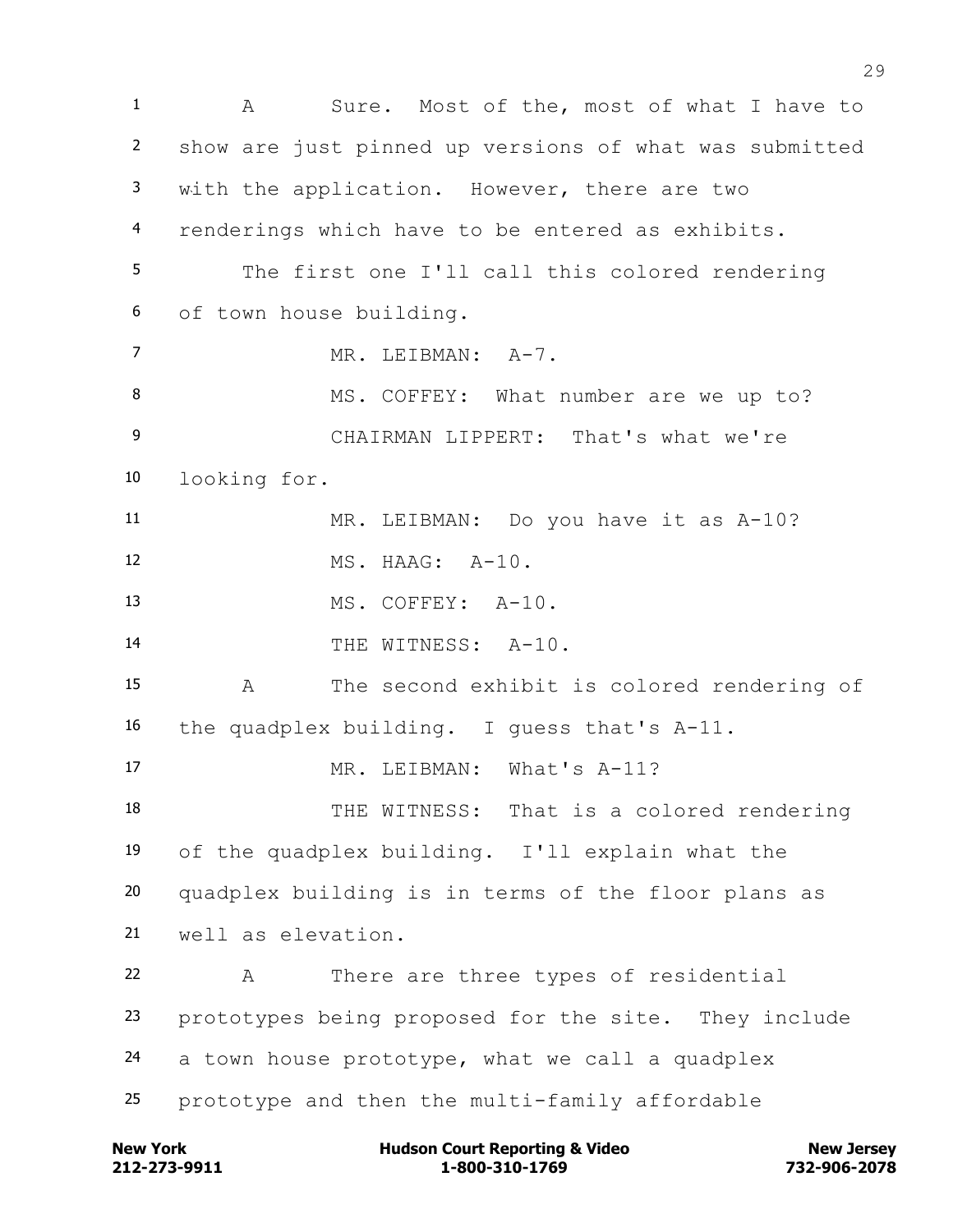housing.

 Can you see this? If not, as I said, what's on this easel is basically what was submitted as far as the application package. The only thing which is new is the colored rendering. CHAIRMAN LIPPERT: What sheet does that correspond to? First of all, which exhibit are you talking about? THE WITNESS: This is Sheet A-1.0. It's labeled town homes. CHAIRMAN LIPPERT: We haven't marked that separately as an exhibit? THE WITNESS: No. It was submitted with the application. CHAIRMAN LIPPERT: I think we should mark that separately as an exhibit. Is that any different from what was submitted? 19 THE WITNESS: No. CHAIRMAN LIPPERT: It's just a blowup, nothing else? 22 THE WITNESS: It's exactly the same. CHAIRMAN LIPPERT: Okay. Then just identify what sheet it is. 25 THE WITNESS: In the application A-1.0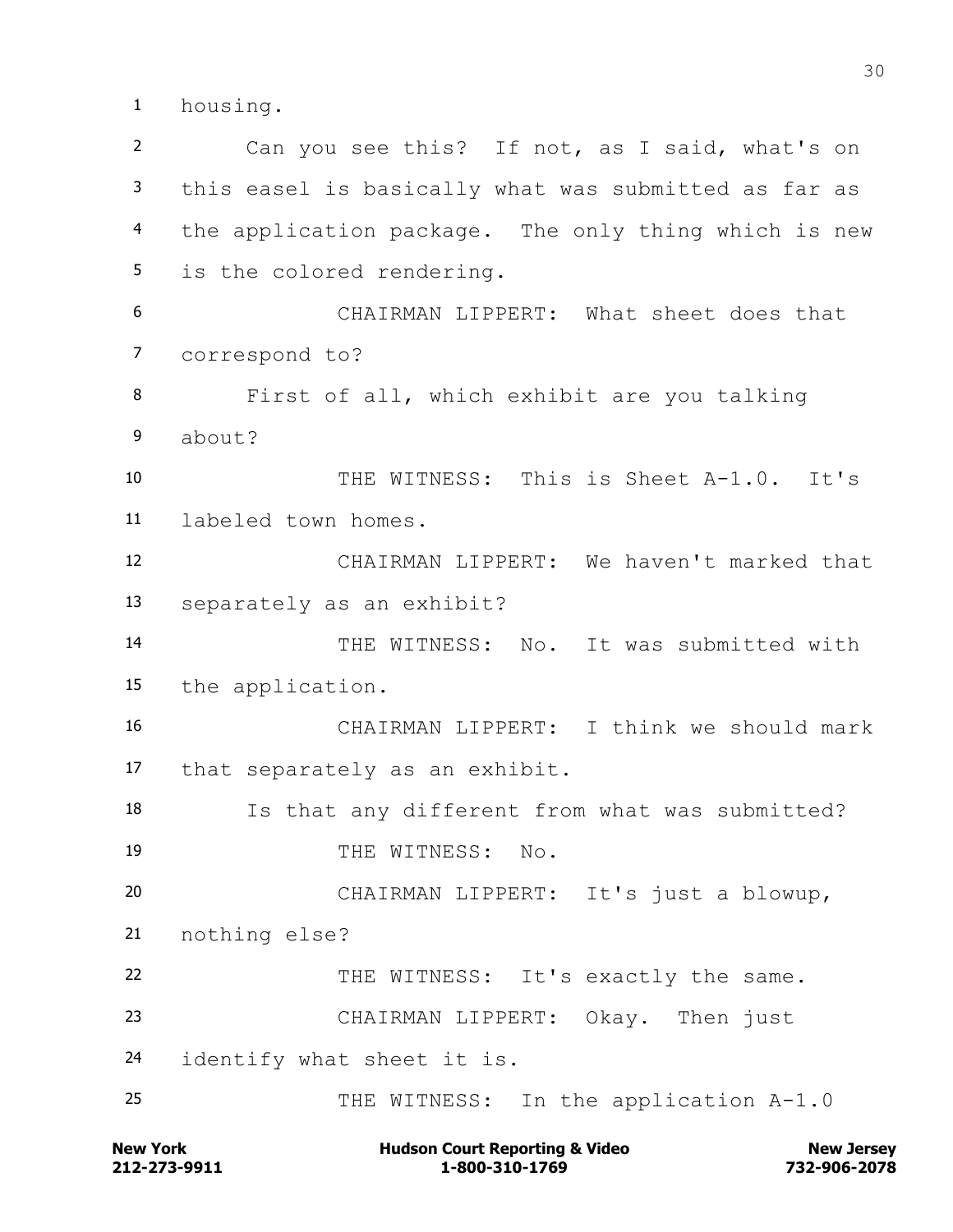which is on the left-hand easel represents the first floor plan of a four unit town house building. CHAIRMAN LIPPERT: Okay. THE WITNESS: On the right hand easel is a colored rendering of what that building would look like from the front. CHAIRMAN LIPPERT: And the colored rendering is an exhibit? 9 THE WITNESS: That is an exhibit, A-10. Correct. CHAIRMAN LIPPERT: I'm sorry. A-10? 12 THE WITNESS: A-10. A So referring to the floor plan, as you can see, each one of these units has a two car garage and there's a choice between whether the master bedroom suite is on the first floor or on the second floor. Some of the end units have side entry garages. The garage are entered from the front as you can see from the rendering. The materials to be used on the facade are along the base and, in some cases, on the second floor a cultured stone product which is a manufactured concrete stone product. The horizontal siding that you see on the second floor primarily is a fiber cement board. The panels around the bay windows and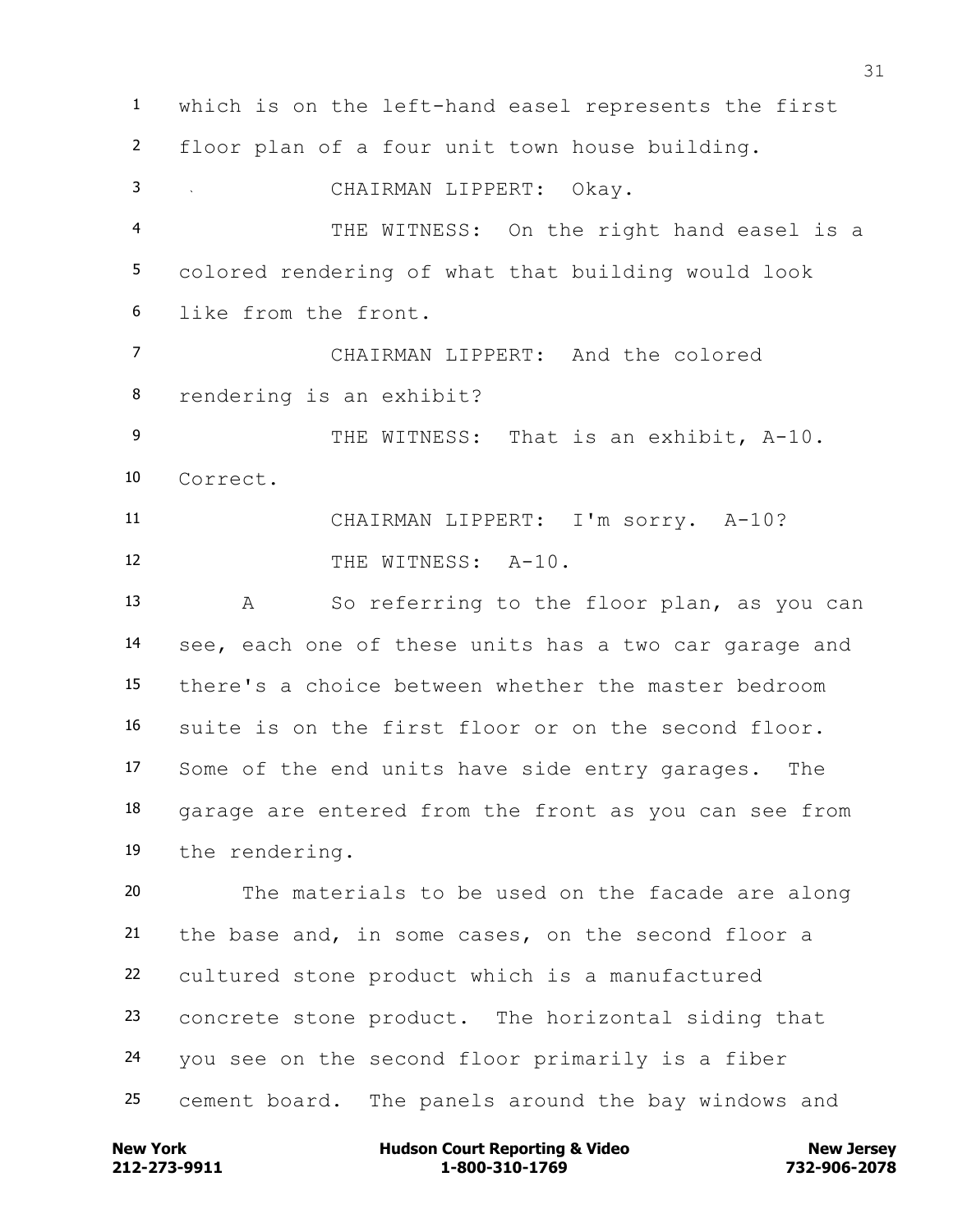certain other selected areas are a synthetic product whose brand name is Azek. And then we're also using some fiber cement cedar shingle siding, for example, up in the gables. The roof is standard asphalt fiberglass shingles. CHAIRMAN LIPPERT: Is that more or less the color scheme? 9 THE WITNESS: Yes. We're proposing an earth tone neutral color scheme, browns and tans. But, as far as the town house, the square footage of each of the units varies. But they're primarily in the 3,200, 3,200 to 3,400 square foot range excluding the garages. And, as I said, on the first floor in most cases you have a master bedroom suite, living area on the first floor. And on the second floor which is, once again, Sheet A-1.1, you'll see that on the second floor, secondary bedrooms and loft areas. In the case of the master up choices, there's a master bedroom on the second floor as well as the two secondary bedrooms. The height is measured from first floor to the ridge line of the town homes is approximately 37 feet. That's from the first floor slab to the highest,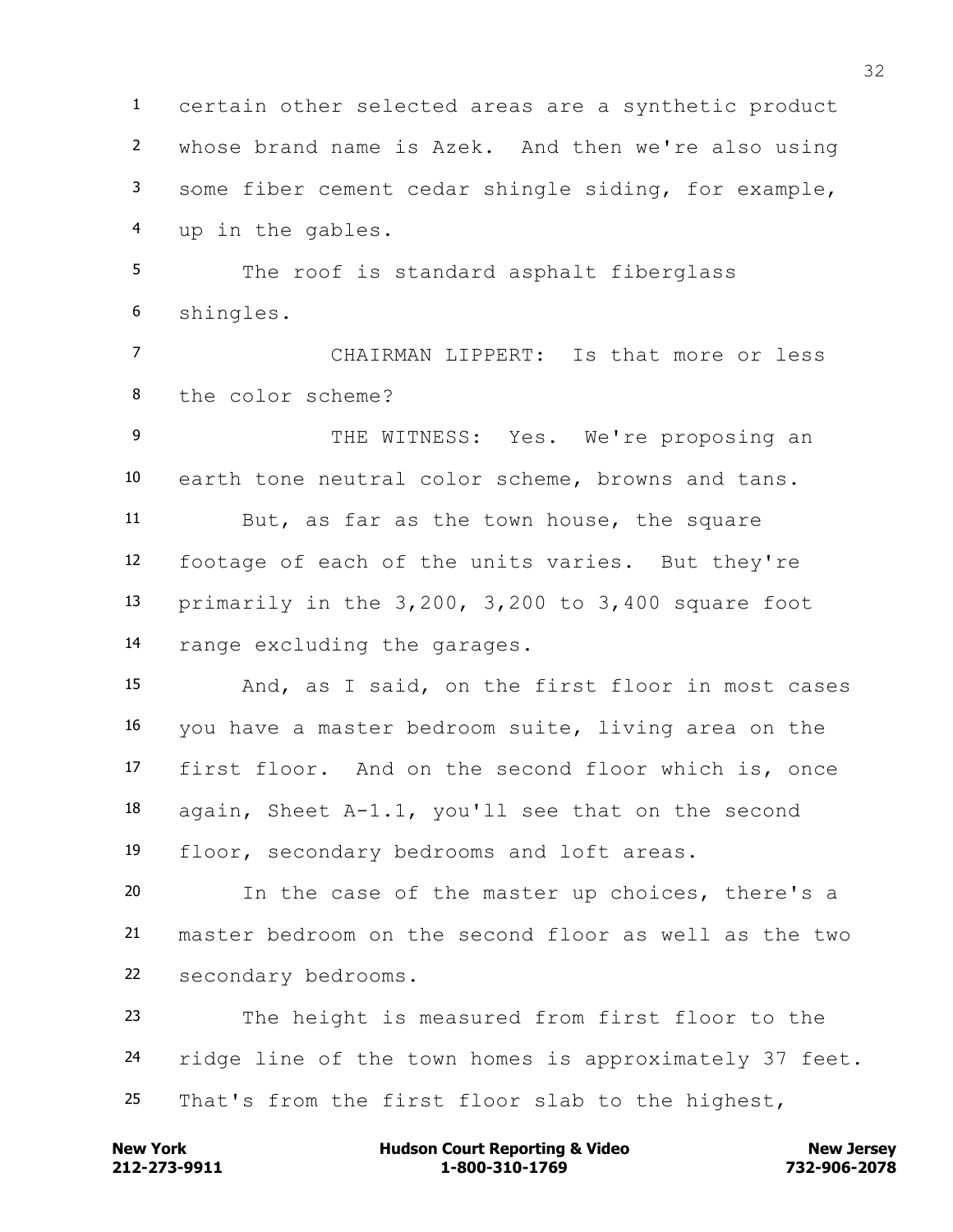highest ridge line. That's the first residential product.

 The second residential product are what we call quadplexes because they're composed of four flats. 5 The first floor flats, two second floor flats on each building.

 Once again, each of these units have its own attached two car garage. What you see on the right hand easel, Exhibit A-11 which, once again, is a colored rendering of the front of a typical quadplex building.

 CHAIRMAN LIPPERT: So the colored rendering, is that A-11?

THE WITNESS: That's A-11.

CHAIRMAN LIPPERT: Okay.

 A And on the left-hand easel is Sheet A-2.0 of the application. Once again, identical to what you already received.

 And this shows the four, two units on the first floor. Each of those units has its own two car garage and on the first floor would include a master bedroom suite, secondary bedroom, den, living area and kitchen.

 And there's an additional two more garages that are accessed off the main entryway which provides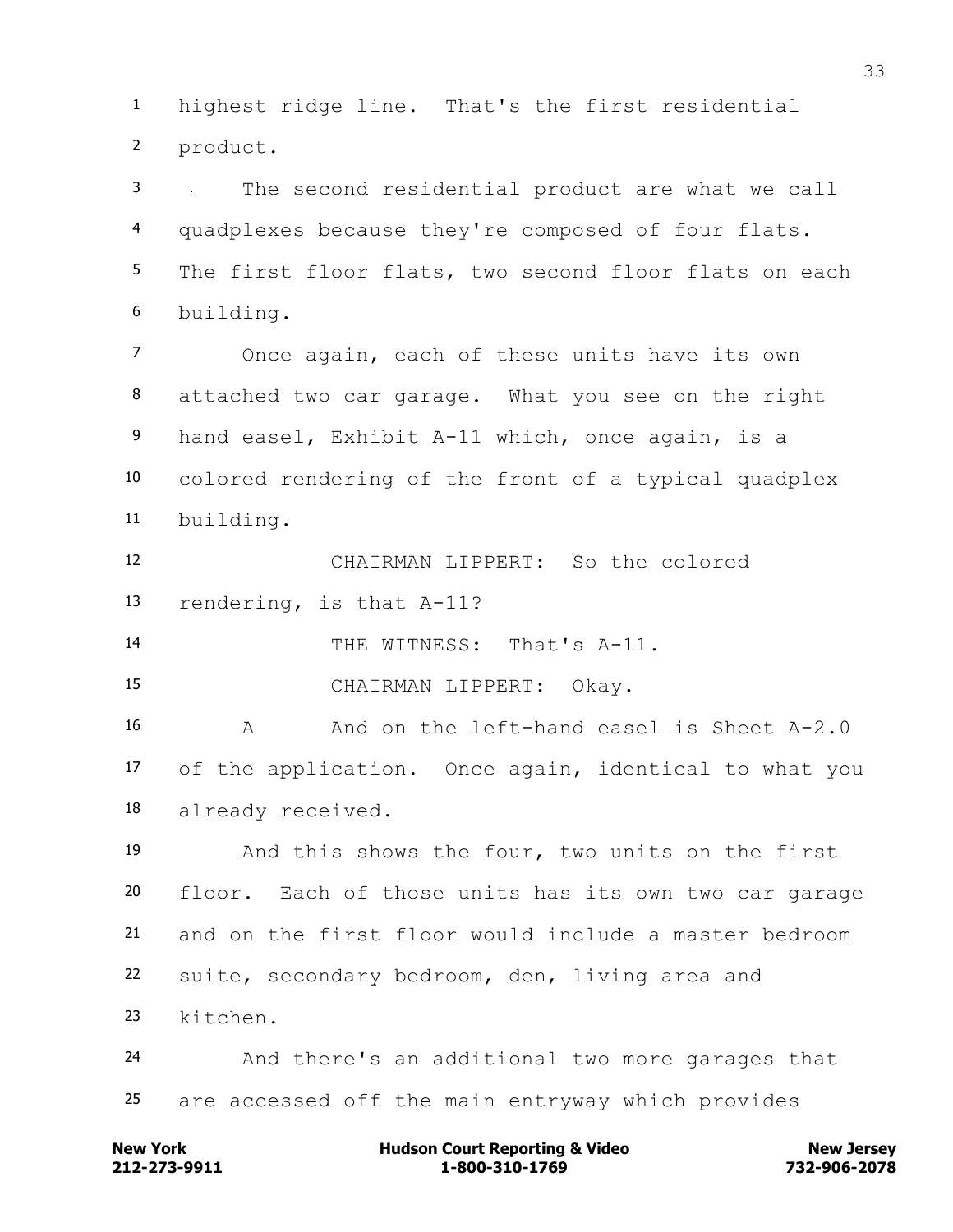access to the two second floor units which are indicated on Sheet A-2.1. And you'll see that the basic layout is very similar to the first floor units as well. So this building has four units but rather than being in town house form, they're in the form of a flat over a flat. The square footage of these units range in size from 2,800 square feet to 3,200 square feet. MS. REITER: Excuse me. I'm sorry. Does that include the garage? 12 THE WITNESS: Always, always excluding the garage. MS. REITER: Always? Thank you. A In terms of the elevation treatment, as you can see we copied the same materials used on the town houses, same color scheme and a lot of the same detail so that the two building types work well together. CHAIRMAN LIPPERT: I'm sorry. Did you give us the height? 22 THE WITNESS: The height on the quadplexes are also very similar to the town houses. They're approximately 37 1/2 feet from first floor slab to ridge line.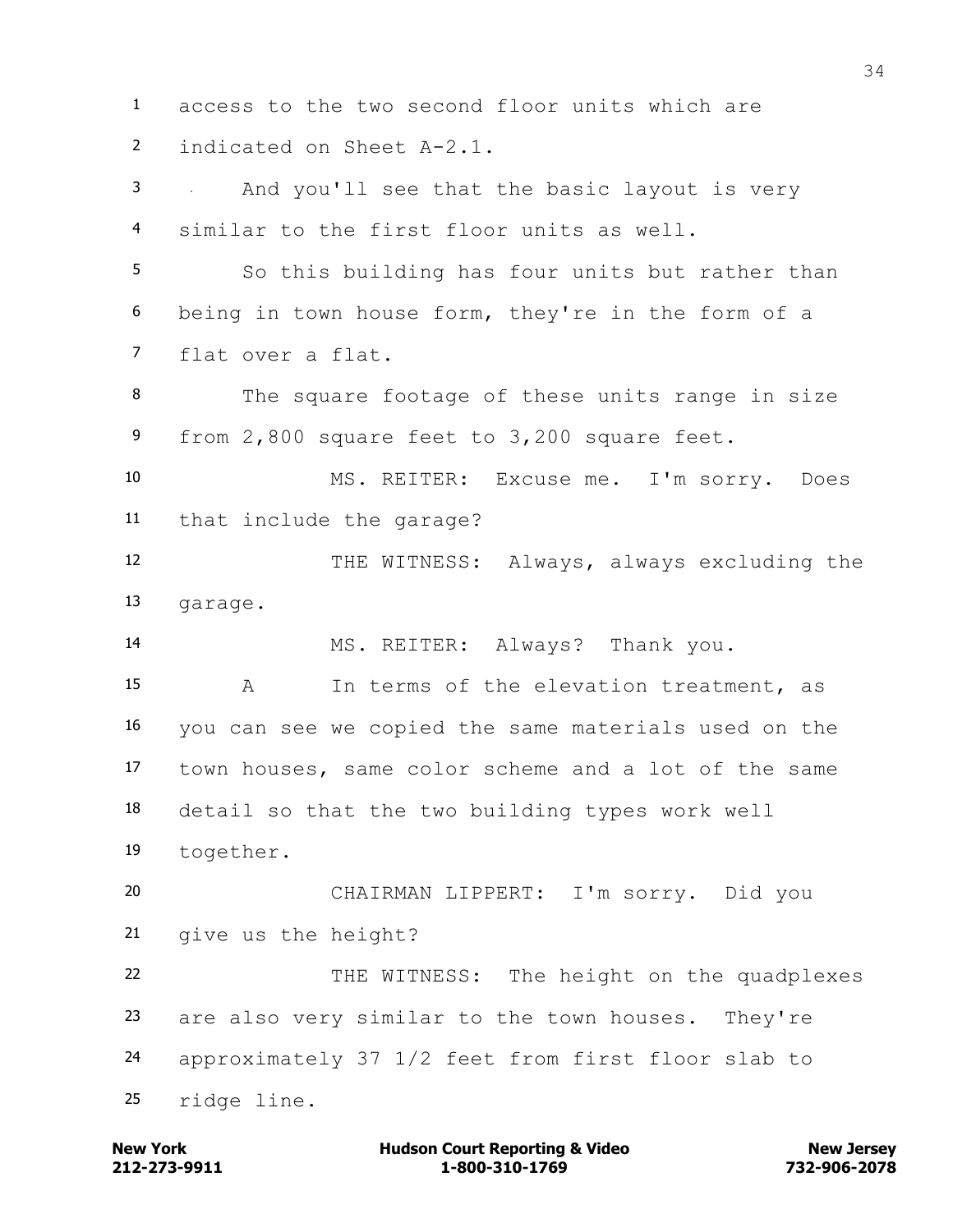CHAIRMAN LIPPERT: And are these two different types of products interspersed throughout? How do they relate to each other? 4 THE WITNESS: As far as -- most of the quadplexes are clustered in one section of the site. CHAIRMAN LIPPERT: What are you looking at now? 8 THE WITNESS: Okay. This was done by Spiezle as Exhibit A-3 blowup of the development portion of A-2? And, as you can see, the predominant part -- CHAIRMAN LIPPERT: Hold on. Was that previously marked? MS. COFFEY: Yes, it was previously marked  $15 \tA-3$ . CHAIRMAN LIPPERT: Sorry. Okay. A The predominant residential type are the town homes. The quadplexes are located in Pod 3 here and also lining this road along the southern part of this road from this point to that point. So the majority of the town houses but there are a few certain pods of the quadplex. COUNCILMAN BROMBERG: That was a total of 32 of those. Correct?

**212-273-9911 1-800-310-1769 732-906-2078 New York Communist Court Reporting & Video New Jersey Rew Jersey**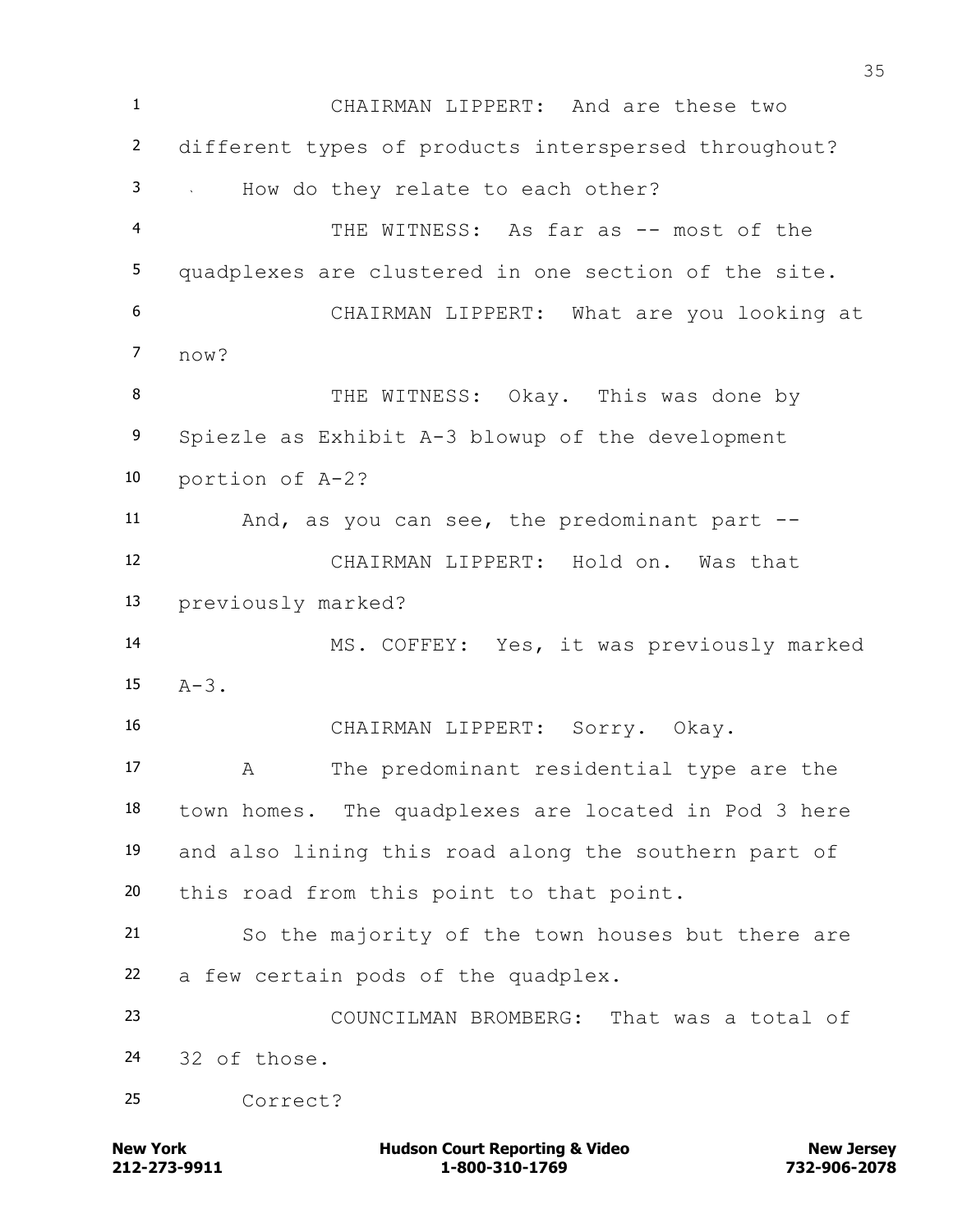1 THE WITNESS: Yes. A The third residential prototype, we don't have a rendering for this one but we do have the elevations which were submitted shown on Sheet A-3.2. You see the front elevation of the building, a long side elevation and on Sheet 3.3 we show the rear elevation and the other side elevation. CHAIRMAN LIPPERT: Is this the affordable housing? THE WITNESS: This is the affordable housing building. So once again, we use the same materials, extensive use of cultured stone, the same fiber cement siding, the same panel system located around some of the windows. CHAIRMAN LIPPERT: And it will be the same color scheme? THE WITNESS: The same color scheme. And so what we're trying to do is use the same color pallet throughout the entire project, the same materials throughout the project and, to a large extent, the same detailing on each of those residential products so there's continuity throughout all the different residential types. MR. STATILE: This building has got vinyl

**212-273-9911 1-800-310-1769 732-906-2078 New York Communist Court Reporting & Video New Jersey Rew Jersey**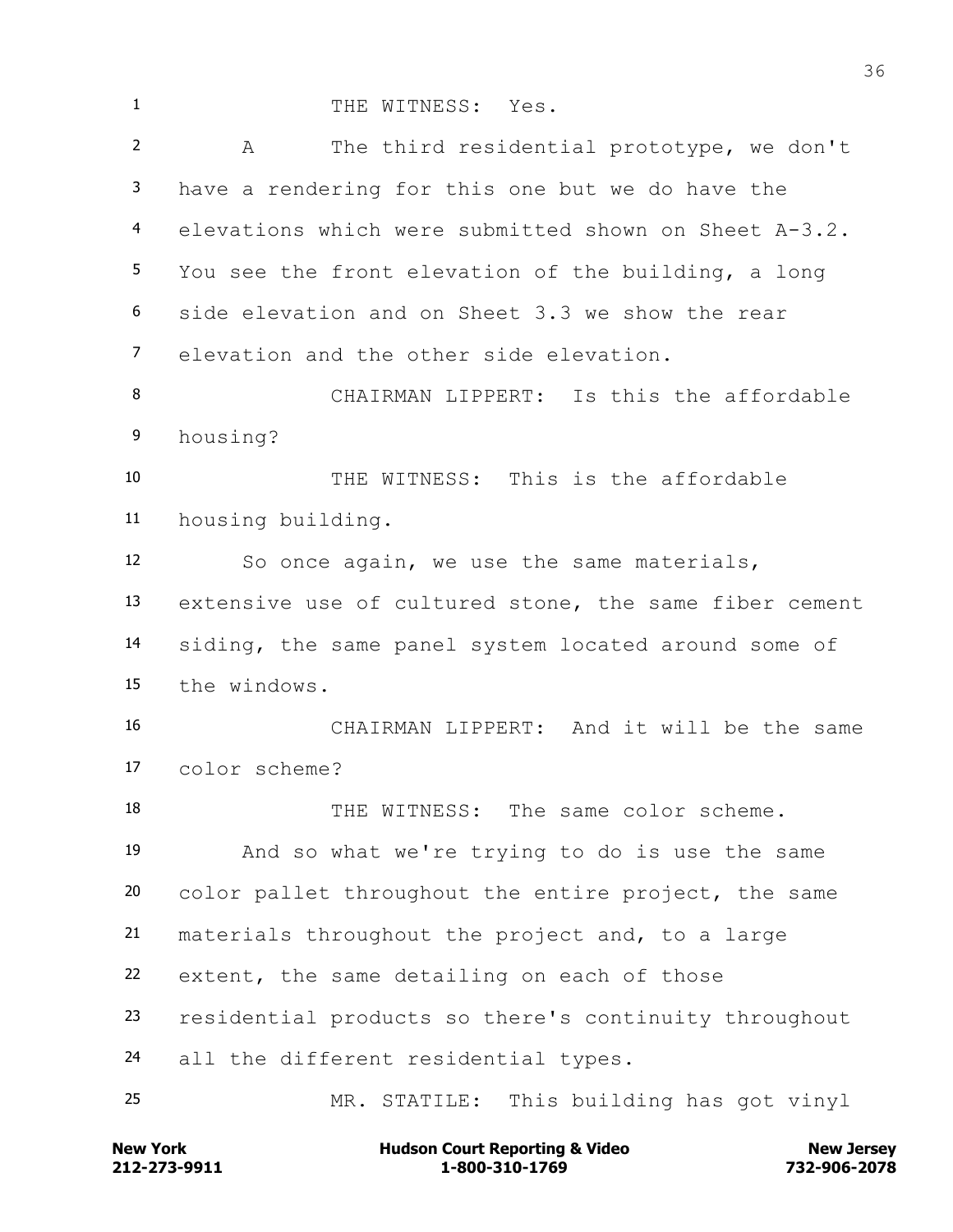siding on it where the other buildings have hardywood. 2 THE WITNESS: This building -- I'm sorry. There's panel systems are Hardy fiber cement panels and the horizontal siding here is vinyl. MR. STATILE: Okay. The other town houses are all  $-$  THE WITNESS: The town houses are fiber cement, all fiber cement. MR. STATILE: So there's a slight material difference? A These buildings are three stories in height and the floor plans which are indicated on Sheet A-3.0 and A-3.1 illustrate the first, second and third floor plans. As you can see there's two entrances to the building and exit stairs. Each one of those exit stair assemblies provides access to four individual units so the building is basically divided in half but with one stair access and four units per floor. Since these drawings were done, there's been some modification to the grading in this area. So, as a result, when you look at the elevation the buildings will be jogged vertically and horizontally. So there will basically be a break in the building, midway through the building and have a drop on the right-hand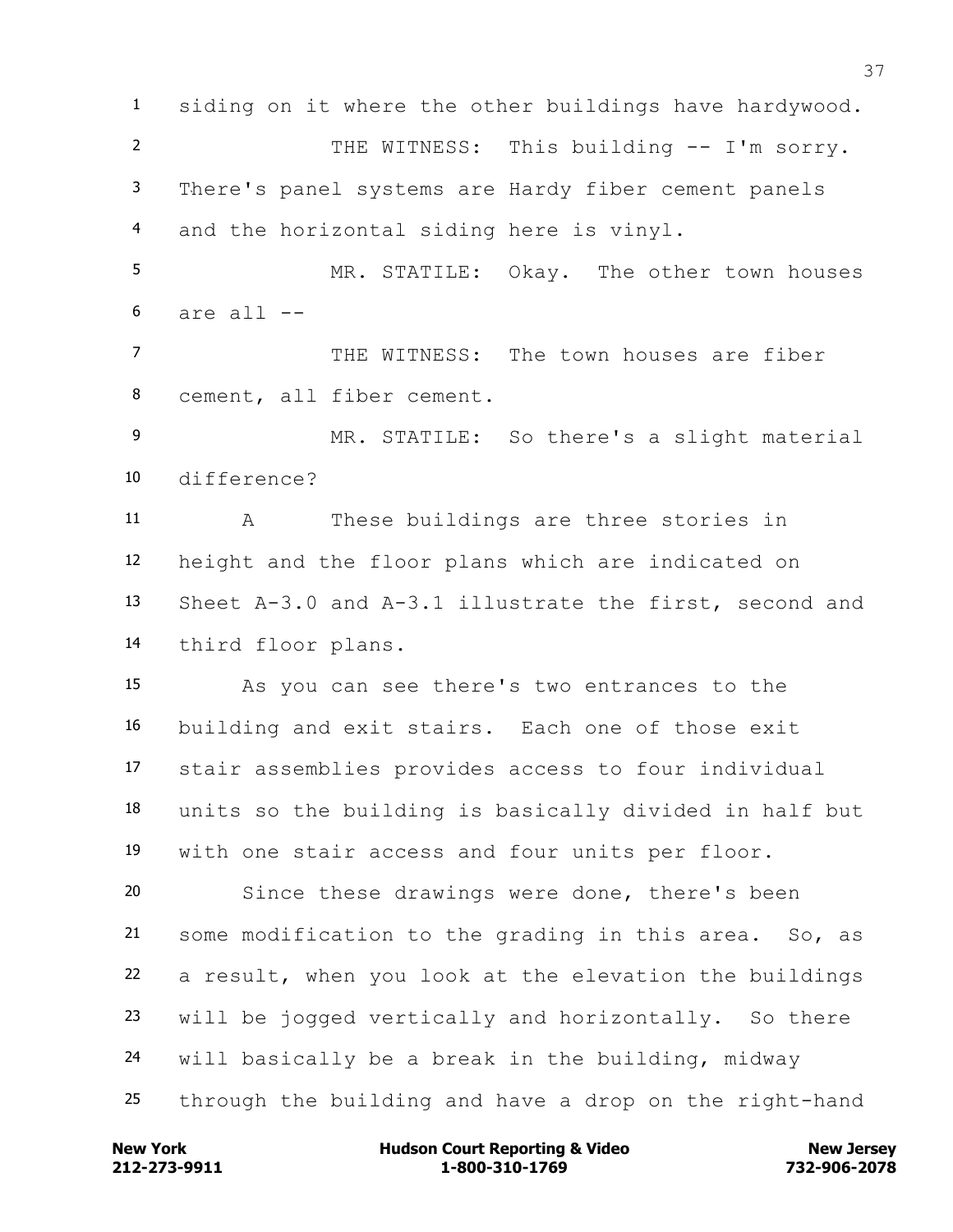side -- I'm sorry, left-hand side, on the left-hand side as well as a horizontal offset as well. And that new footprint is reflected, I believe, in the revised site plans. The architecturals have not been revised. CHAIRMAN LIPPERT: What's the bedroom distribution? 8 MR. SANTOLA: May I, Mr. Chairman? Bedroom distribution is handled by UHAC, the Uniformed Housing Affordability Controls. Typically bedrooms, UHAC, 20 percent one-bedrooms -- actually, it reads no more than 20 percent one-bedrooms, no fewer than 20 percent three-bedrooms and 60 percent two-bedrooms and that's what we always build. MS. REITER: Actually -- I'm sorry, Mr. Chairman. Respectfully. You got the one and the three correct but I think the two is a minimum of 30 percent of two-bedrooms and there's some flexibility for the developer. Your bedroom counts you're proposing on your plans do conform to UHAC but there is some flexibility to the developer. I don't think it's a 60 percent development. MR. SANTOLA: We can't build more than 20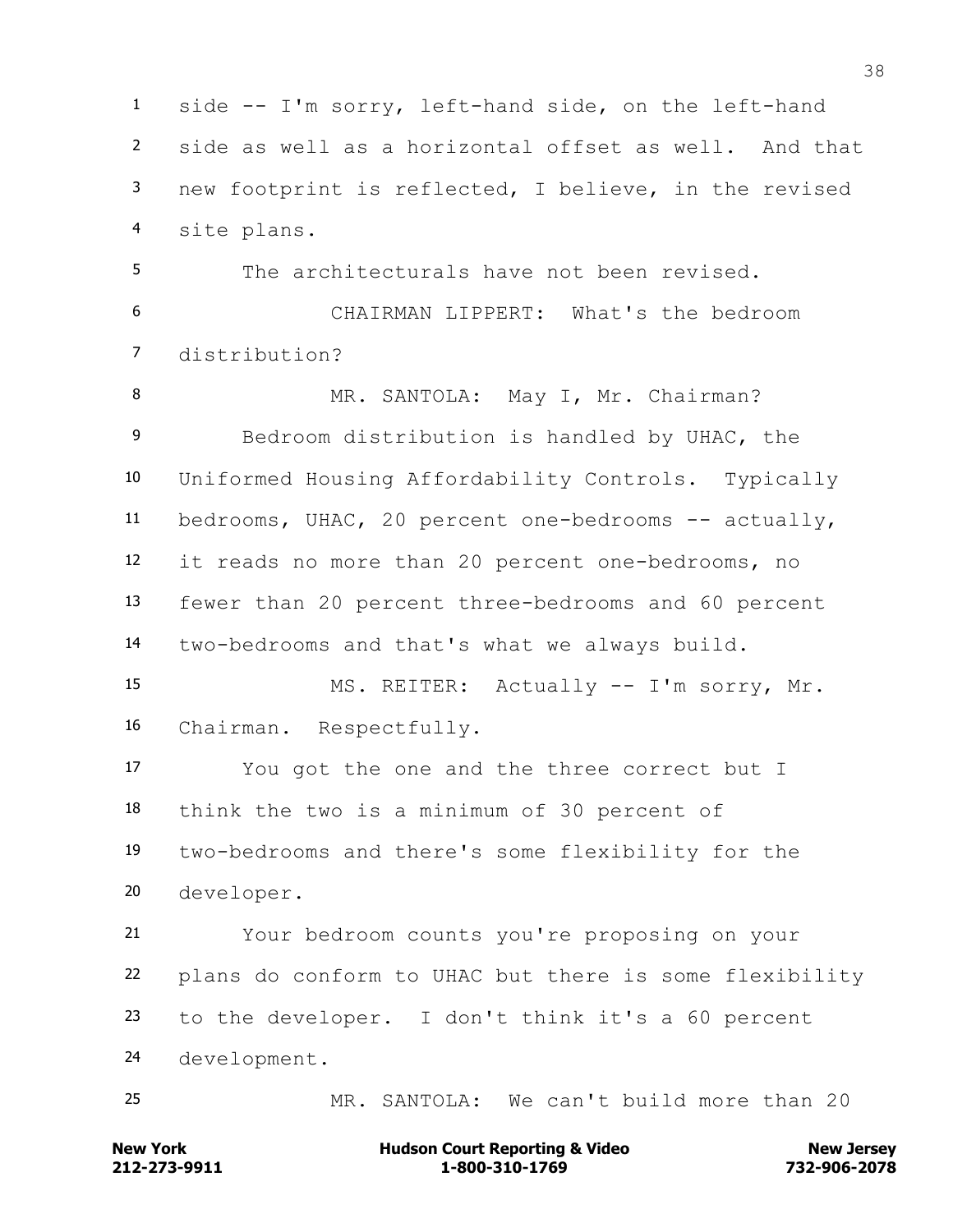percent ones and I don't think the town wants 20, more than 20 percent threes.

 MS. REITER: I think you have a maximum 20 percent one-bedroom, minimum of 20 percent three-bedrooms and minimum of 30 percent two-bedrooms and then the remainder is up to the developer, the  $7 + \alpha$ 

 However, it's done -- I wanted to qualify. I don't mean there's a 60 percent requirement.

 CHAIRMAN LIPPERT: But the plan as submitted complies?

 MS. REITER: The most recent set of plans and the bedroom distribution that's defined within the bulk table appears to conform to UHAC. And I'm certain that's going to be a requirement should the Board conform to UHAC so the town can obtain its full credits for housing.

 CHAIRMAN LIPPERT: I want the information out there so the public would understand it's a distribution of one, two, and three-bedroom units and there's some flexibility about the percentages. MS. REITER: Yes. Not about the one-bedroom units, the affordables, but there is some

flexibility between the two and threes with some

requirements and it appears the plans, as submitted,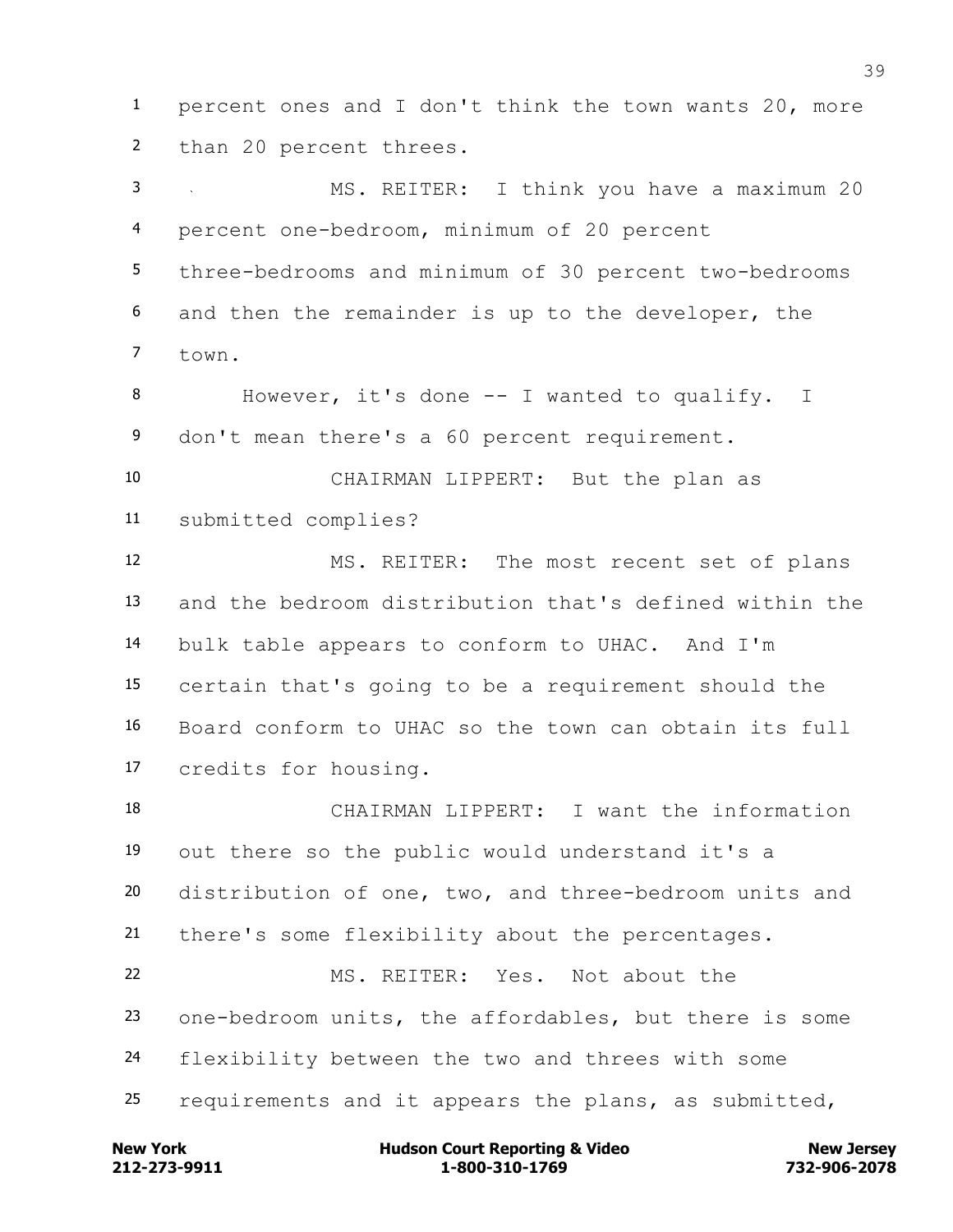do conform with respect to the housing -- I'm sorry. Excuse me. The bedroom distribution for affordable housing units.

 This only covers, what we're talking about, the affordable housing units. The market rate is not cover and not the subject of UHAC.

7 THE WITNESS: So in answer to the original question, the number of one bedroom units is four -- 9 15, that, that equals about 16.7 percent of the total number of affordable units. There are 15 two-bedroom units which represent approximately 62.5 percent of the total number of affordable units and there are five three-bedroom units which represents 20.8 percent of the total units.

 So the total number of affordable units in the building is 24.

 MR. LEIBMAN: I'm sorry to make you do this but 15 one-bedroom units?

 THE WITNESS: There are three one-bedroom units -- I'm sorry, four, three and one is four, four one-bedroom units, 15, 15 two-bedroom units and five three-bedroom units. That equals the percentage of 16.7, 62.5 and 20.8 for a total of 24 units. MR. LEIBMAN: So, do the math. The four

bedrooms constitutes what percentage?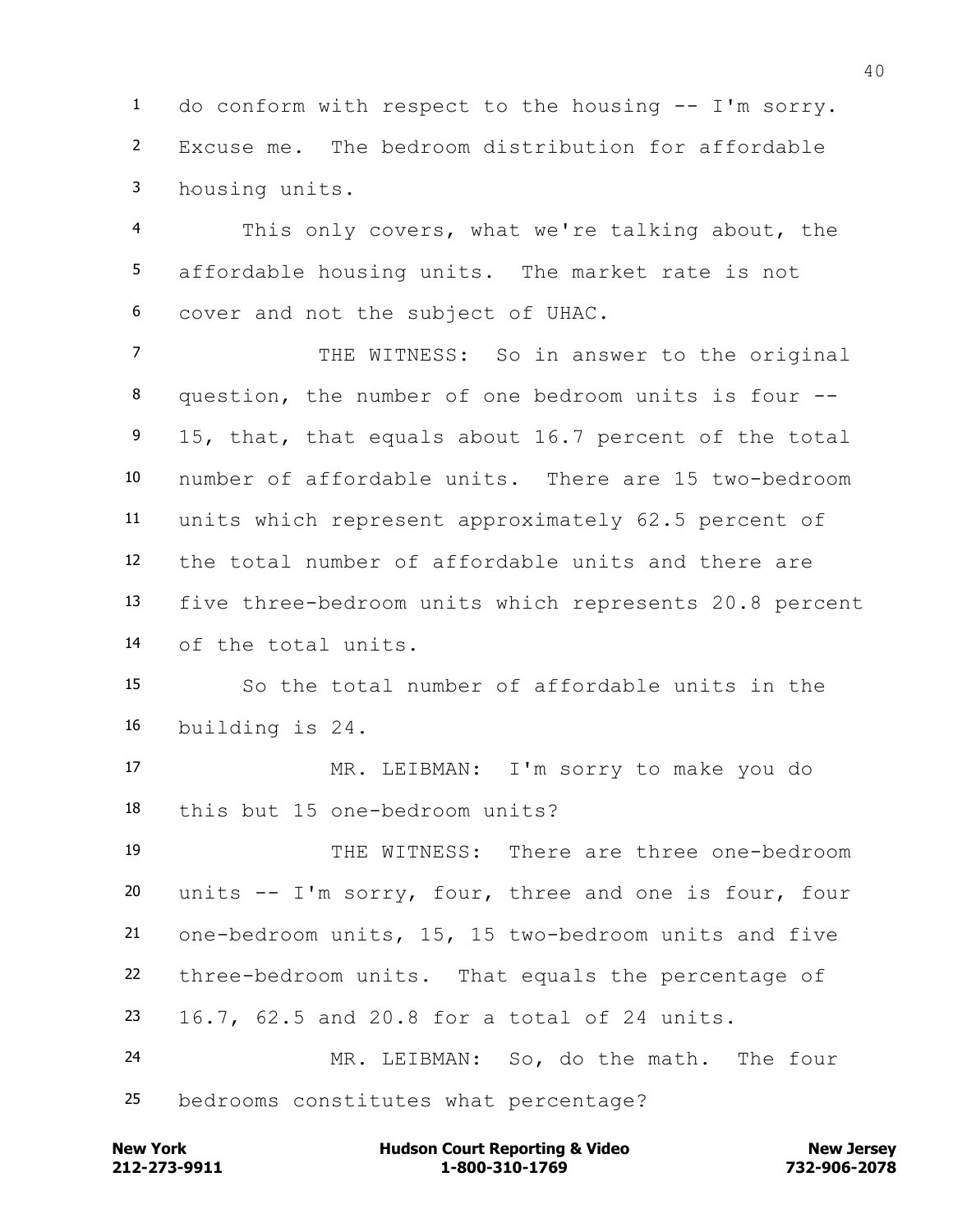THE WITNESS: The one-bedrooms are 16.7, the two-bedrooms are 62.5. MR. LEIBMAN: Slow down. 60 what? THE WITNESS: 62.5 and the three-bedrooms are 20.8. MR. LEIBMAN: Okay. 7 THE WITNESS: As I was saying, this building is a three-story building, slab on ground and the height is measured from first floor, finished floor to highest ridge line, is 47 foot 6 inches. So, in summarizing, I believe the town houses and quadplex are subject to a 45 foot maximum height and is subject to 50 foot maximum building height. And that is, summarizes the three prototype residential buildings that were proposed. In addition to the residential prototypes, there are certain out buildings primarily used for maintenance. But, on Sheet A-5.0 you'll see there's a small gatehouse which is to be added at the entrance to the project. Once again, the same detailing and stone materials. It's only 10 foot 8 by 16 feet so it's relatively small in size and that's the guardhouse at the main entrance. Located on the site plan, I'm going to refer once again to Exhibit A-3. You'll see an L-shaped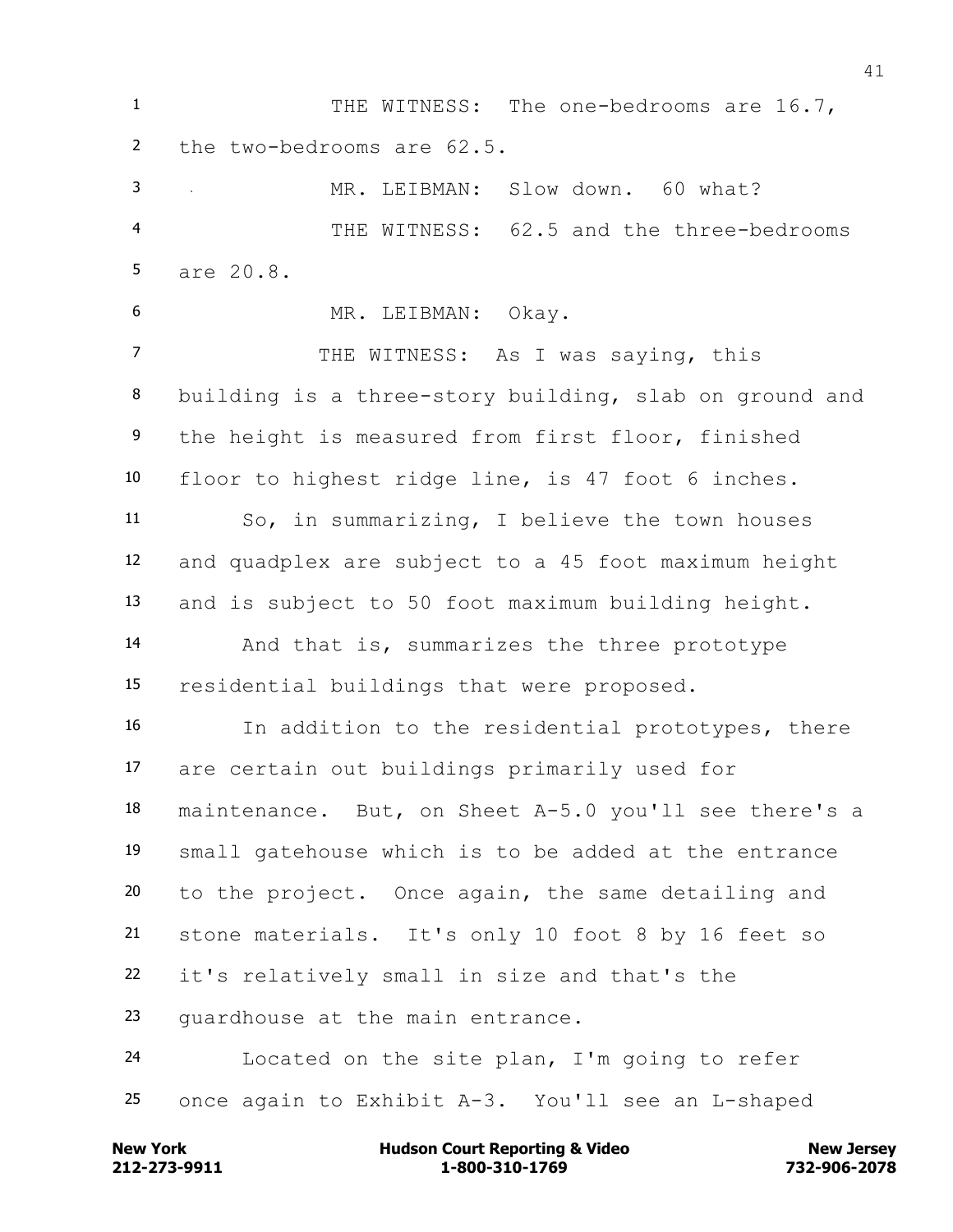structure in the southwest corner of the site. That L-shaped structure is the primary maintenance building which is illustrated in elevation form on Sheet A-4.1.

 And what we're doing with this elevation is we're trying to give it an agricultural building look. So the building is segmented into two primary components. One is a gambrel roof wing, what you see in the front elevation which is primarily sided and, 9 once again, the cultured stone material.

 The balance of the building, which is a long wing that's perpendicular to that first wing is sided in fiber cement siding. And you see that on the side elevation shown on that same sheet as well as the rear and in the back side elevation.

 The way the building is planned, I'm going to refer to Sheet A-4.0, you see the L-shaped building. It's segmented into an administration area where the offices and employee lounge and changing area, restrooms and so on.

 There's an equipment maintenance area which will have a lift so vehicles are, they basically enter the building through one of the three garage bays and then 23 it can be put on a lift to be serviced.

 And then the main longer wing is equipped with 25 storage in which  $--$  I'm told that currently a lot of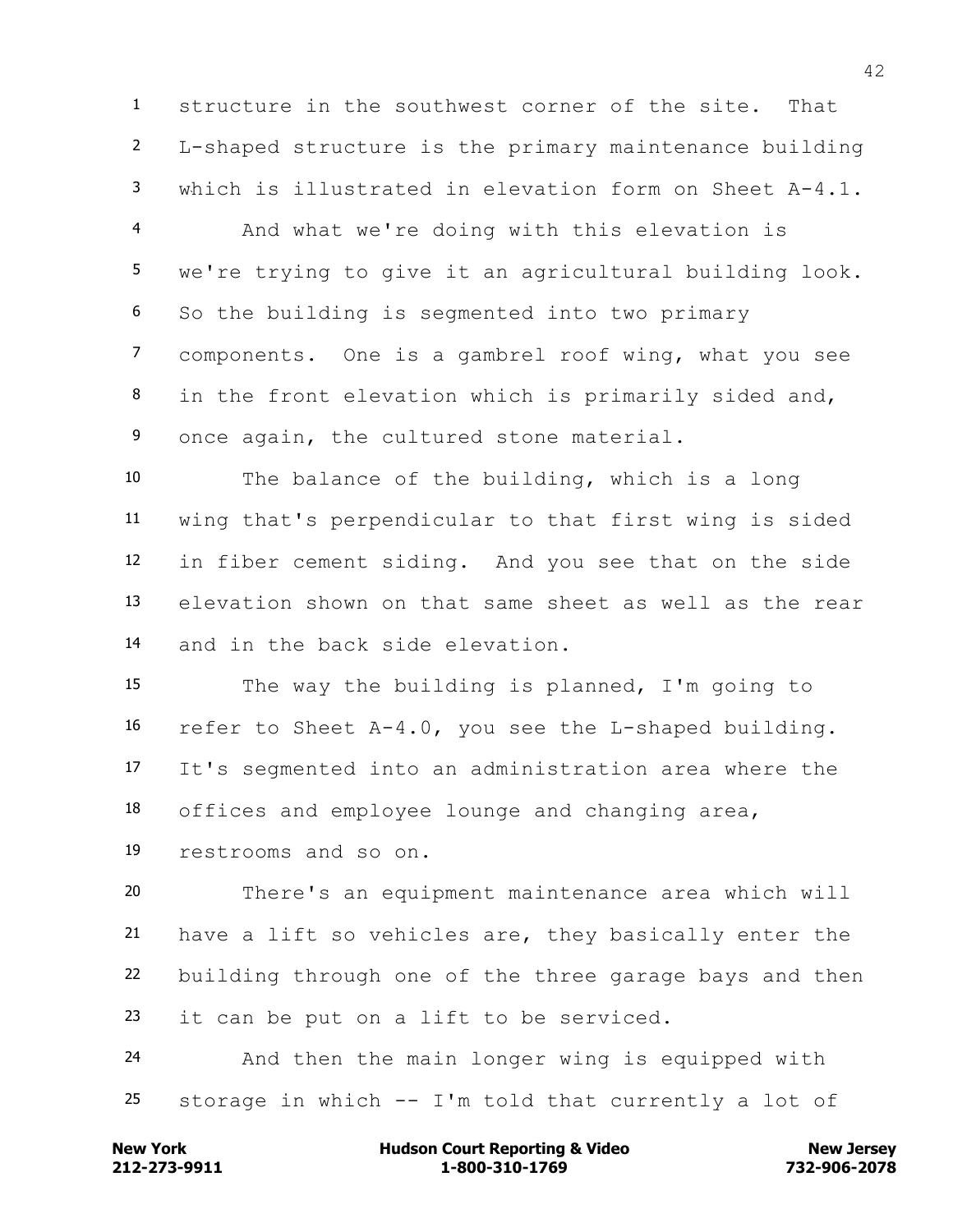the equipment on-site, the golf course, is stored outside. But what this building will give them the opportunity to do is move all their equipment, vehicles inside. CHAIRMAN LIPPERT: So this building is for maintenance of the golf course? THE WITNESS: It's all maintenance of the golf course. CHAIRMAN LIPPERT: The golf course only? THE WITNESS: That's my understanding, yes. In addition to that first floor that I just described, there are two loft areas. One area is above the administration building, primarily used for storage. The second area that's located at the extreme corner between the two legs of the L., that will also be used for storage. The total first floor square footage of this building is approximately 18,530 square feet plus an additional 2,100 square feet for those lofts I described. Those lofts are basically under the gabled roof. One loft with a gabled roof which is shown here. And the other one is below the pitched roof of the main L-shaped wing. So, once again, the theme here was to create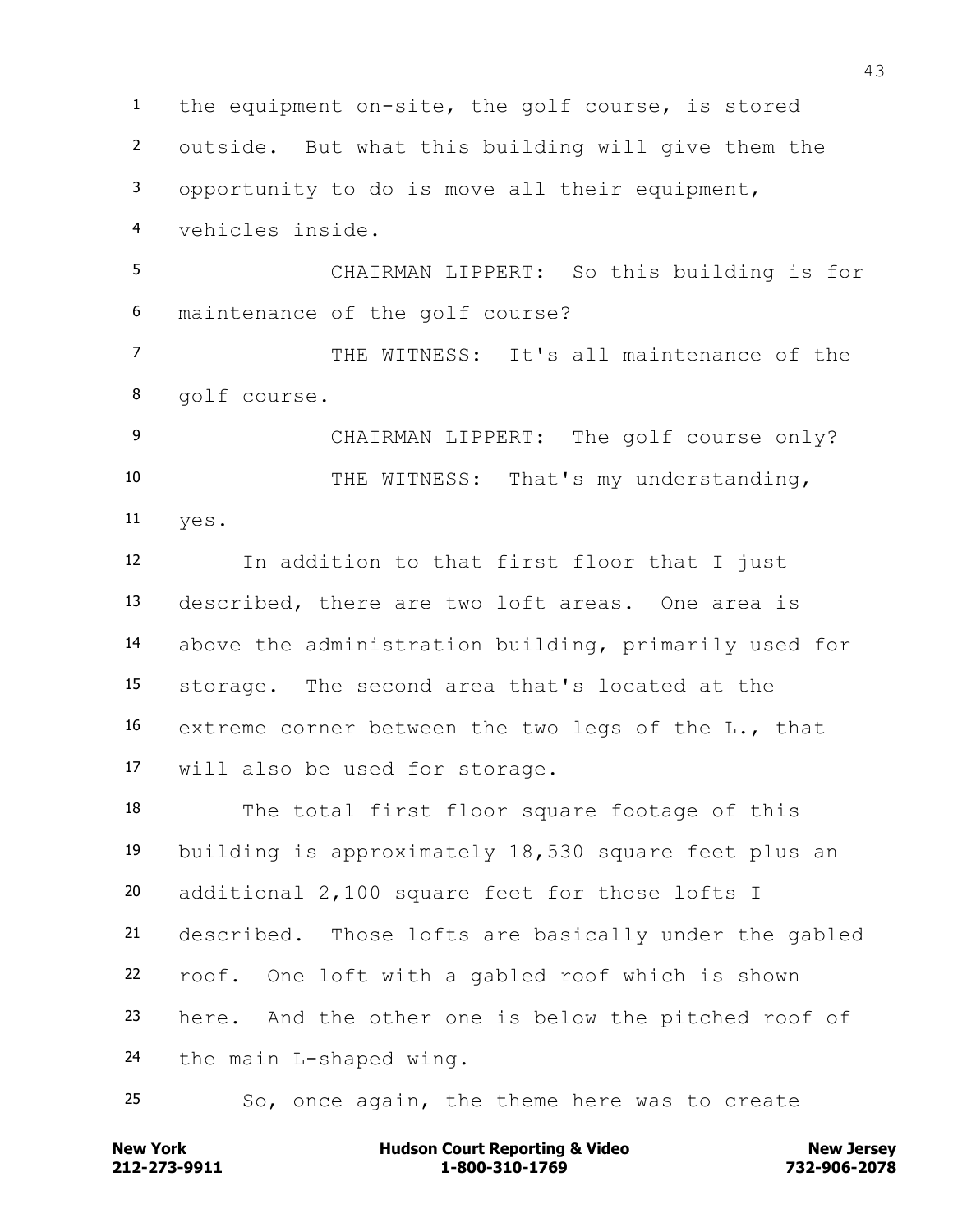buildings which have an agricultural feel to them so rather than, you know, the more utilitarian metal type buildings we see for maintenance buildings such as this. COUNCILMAN BROMBERG: I have a question on the flip side, please. Go back to what you showed before, the L-shaped building. Just to clarify, that's Piermont to the left in this rendering. Correct? There we go. Piermont is on the bottom? 13 THE WITNESS: Right. COUNCILMAN BROMBERG: And the part with the elevator, for vehicle maintenance? 16 THE WITNESS: The loft, yeah. COUNCILMAN BROMBERG: The lift. I'm sorry. Is there going to be -- those vehicles will be entering in and out of that building on the north side, correct, inside the L? THE WITNESS: Right. What we tried to do, not only with that part of the building but with this part of the building as well, all the activities are 25 on the inside part of the  $L_{\bullet}$ , so they're screened from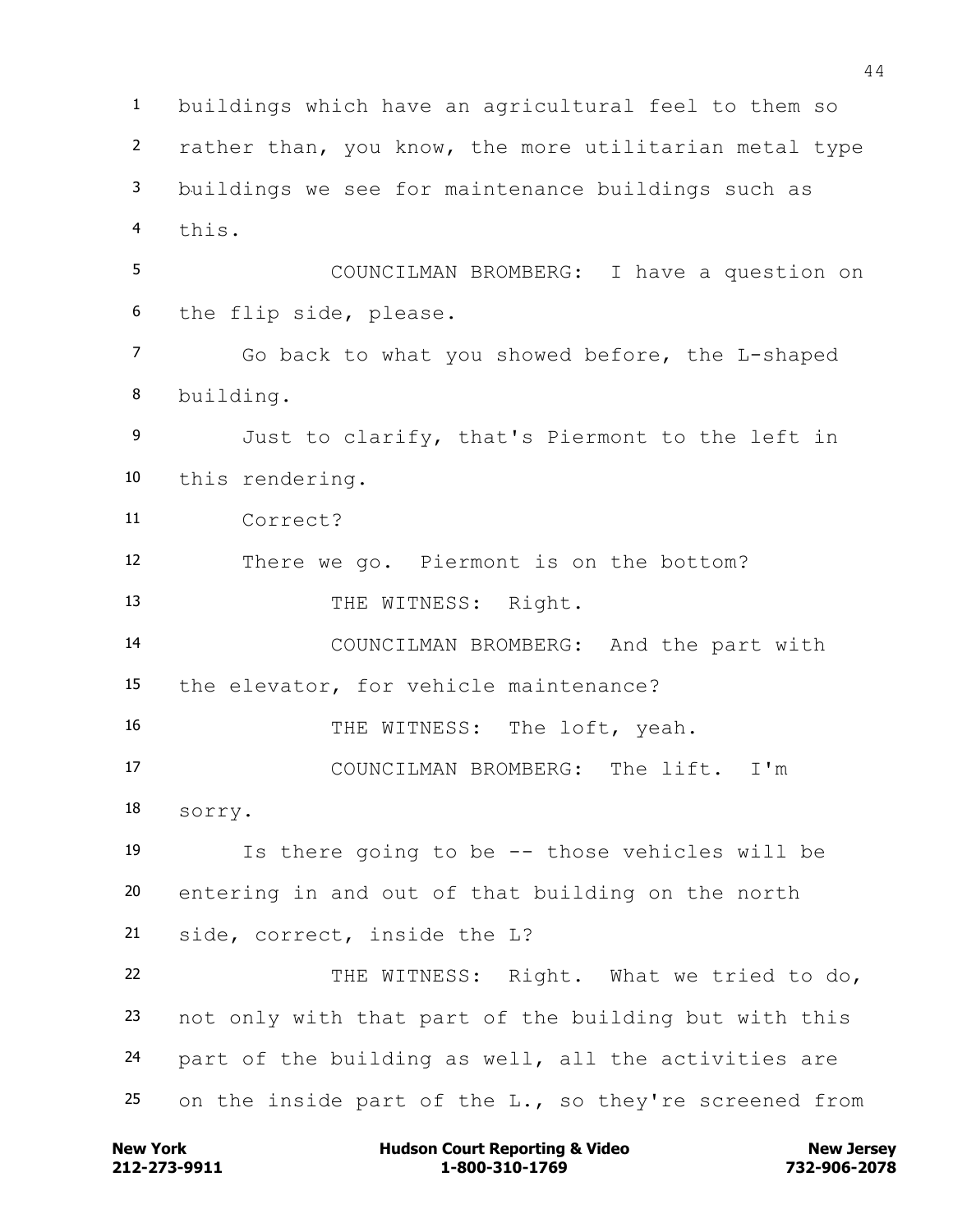the street and also screened from the residential area on-site as well. It's, all activity takes place in sort of like this courtyard. COUNCILMAN BROMBERG: I just wanted to clarify. MS. VACCARO: I do have a question. You might not be the right person. Why would you bring a mixed use as a golf course 9 maintenance close to Piermont and not over by the golf course? THE WITNESS: I wasn't involved with that decision. MS. VACCARO: Who could answer that question? MR. SANTOLA: So the location of the maintenance building was, was through a few channels. First of all, we need to be able to get vehicles to it easily without necessarily running all through the golf course. And second of all, we needed to keep it near the, where we're going to have the irrigation system because it made sense because that's going to require a certain amount of maintenance and so on. And, it also is where we could easily access the golf course. So those three combinations led us to bring it to that location. Again, try and build it in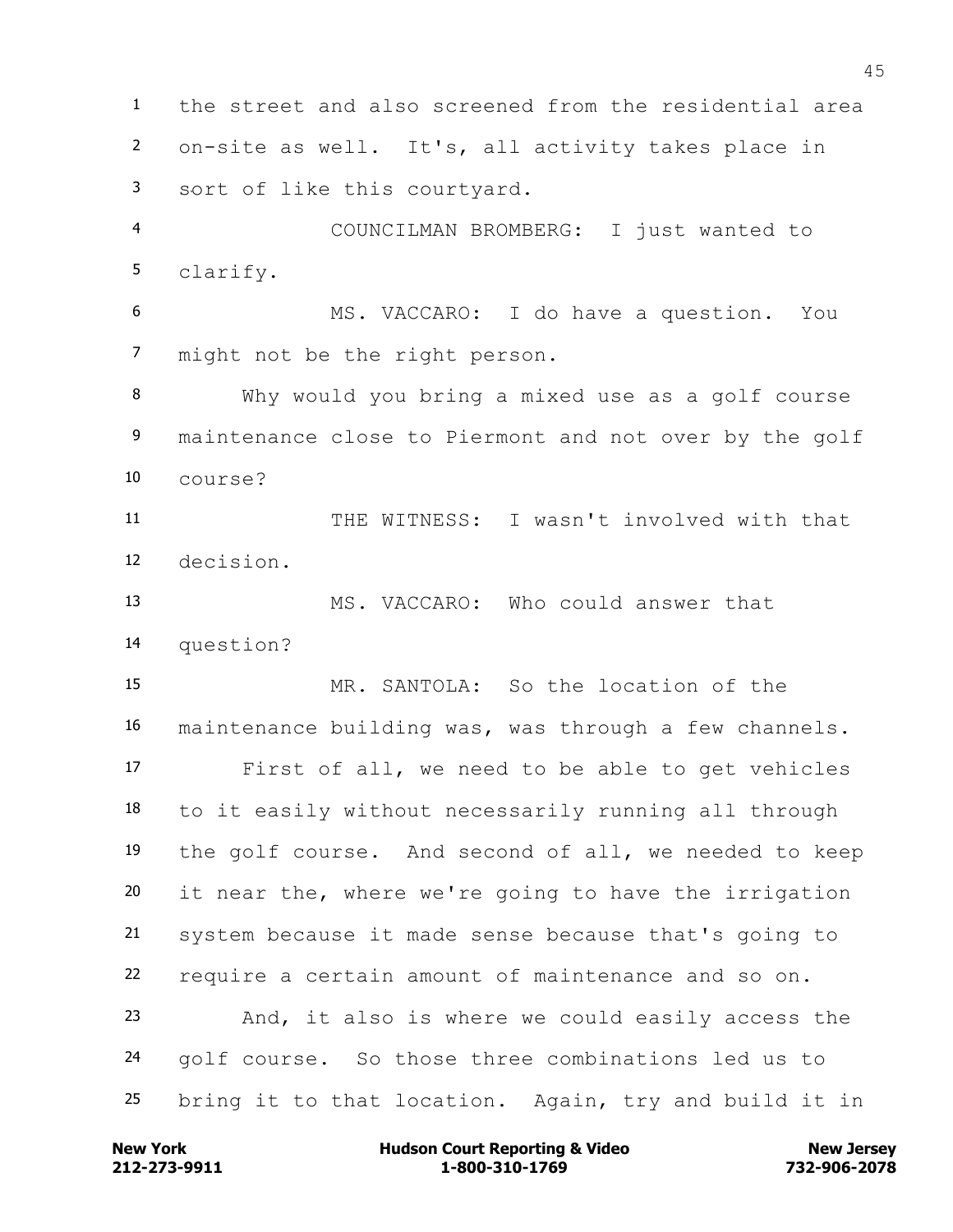such a way that it's really a self-contained compartment so that when it's, when it's operating it's not bothering the residents, you're not going to be able the see it from Piermont. So that's really where it made the most sense. MS. VACCARO: Okay. Thank you. COUNCILMAN BROMBERG: I'm sorry to pick up on that, not to belabor it. These are going to be golf carts? 10 THE WITNESS: Maintenance equipment, lawn mowers, tractors, heavier type equipment that they use to maintain the golf course. COUNCILMAN BROMBERG: Bigger pieces of vehicles. 15 THE WITNESS: Yes. COUNCILMAN BROMBERG: Landscapers. 17 THE WITNESS: Okay. COUNCILMAN BROMBERG: Where is the traffic between this building and the golf course through or around this residential area? That's what I'm confused on. THE WITNESS: The engineer will handle that question. MR. WAYNE: Is this building going to be sprinklered?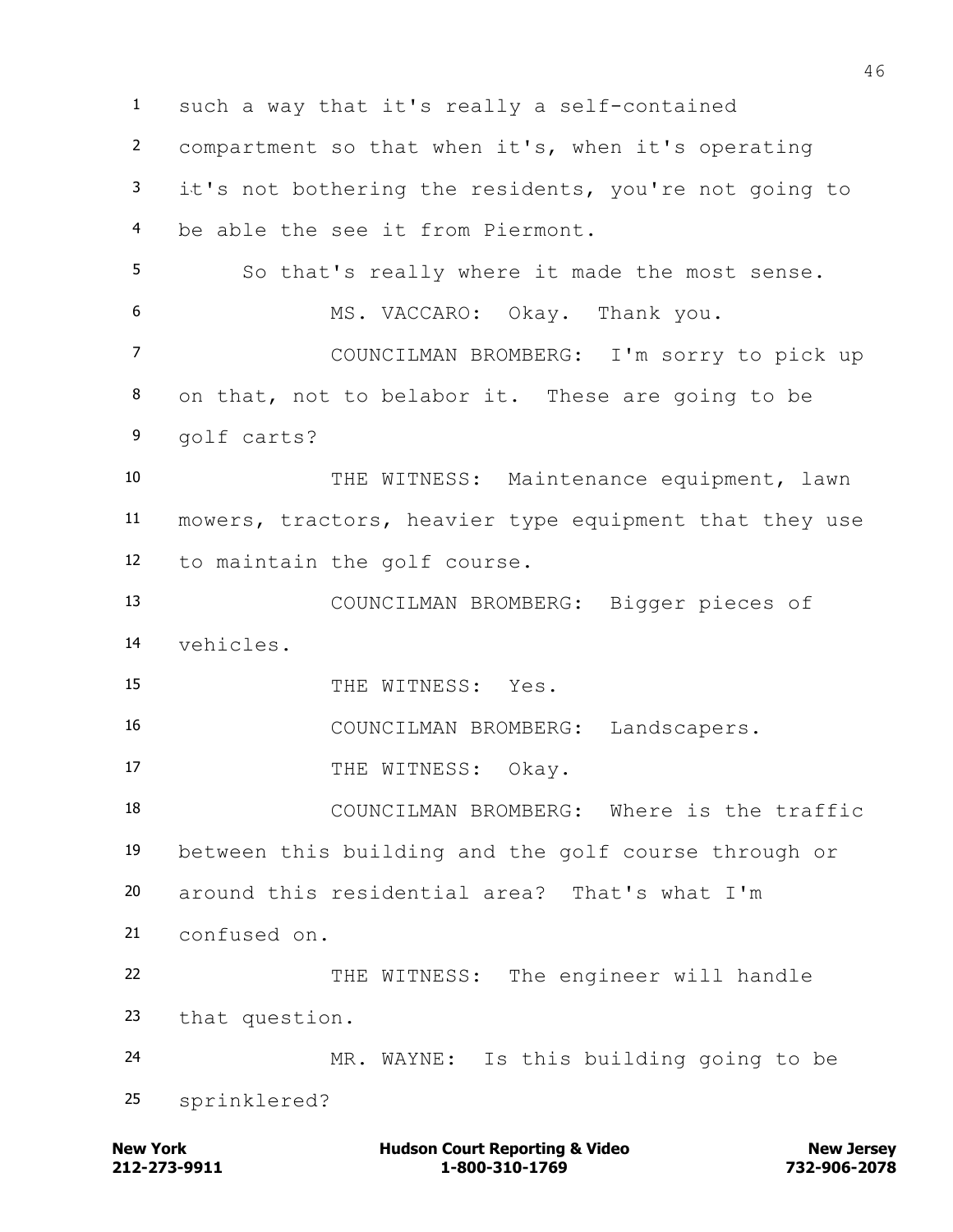1 THE WITNESS: Probably not. Probably not. This is going to be, depending on where you're talking about, this would be a business use. The rest of the building would be either a U. or possibly an S2 use and we would have to do a calculation on the area of it but I suspect not the threshold that would require sprinklers. MR. WAYNE: Also the town houses and residential, how will the fire walls be built? What are you going to build them out of, what material? THE WITNESS: We would anticipate building them out of gypsum core wall. MR. WAYNE: You're not going to go to the roof? 16 THE WITNESS: No, we're not required. We're using an assembly which is permitted to be used by New Jersey's Uniform Construction Code. They gave you a few alternatives. The alternative that we choose to go with is one which terminates at the roof line. MR. WAYNE: And each unit will have a fire wall in between? THE WITNESS: The town houses will probably have a fire wall between. The quadplexes may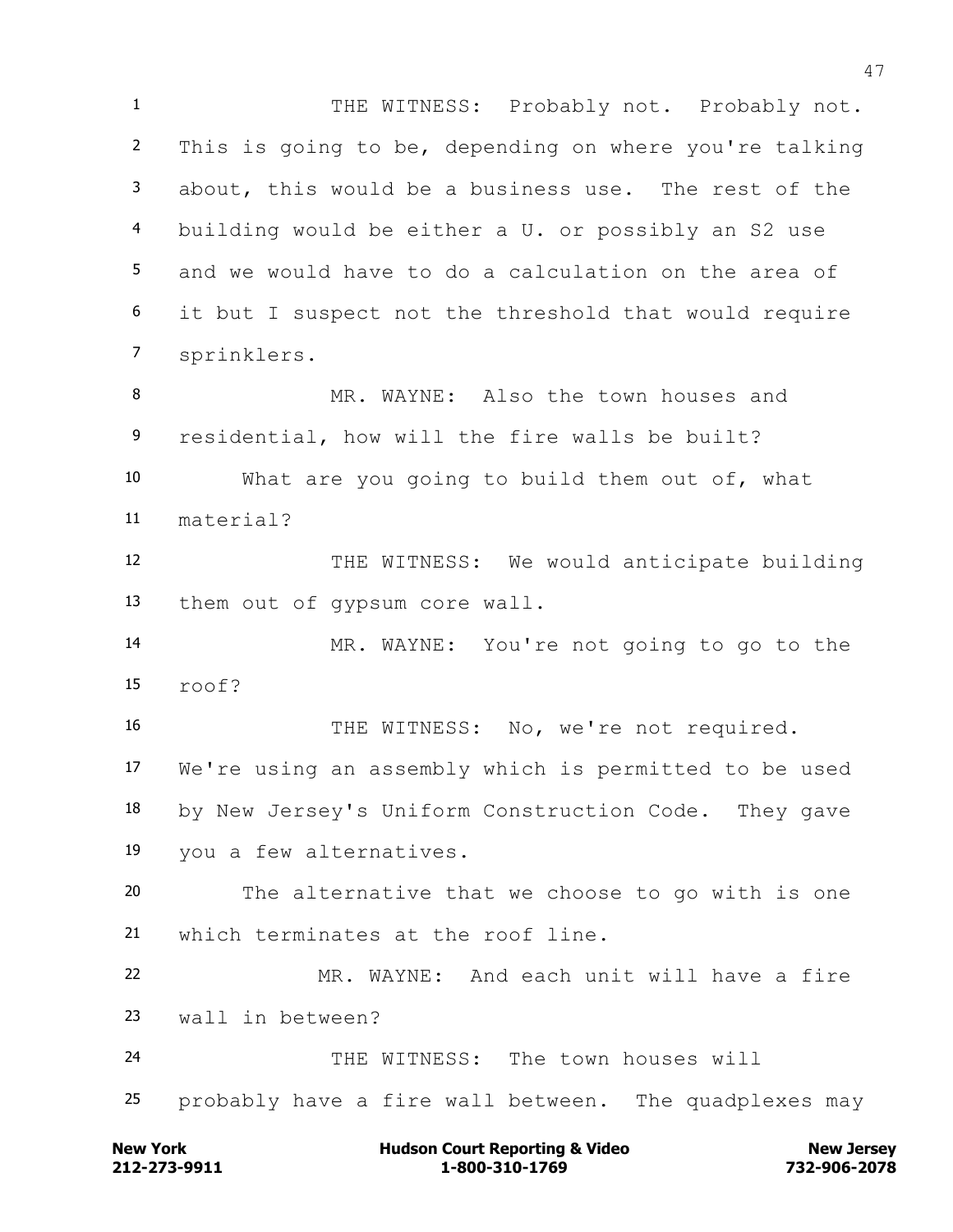have one fire wall in the center of the building. MR. WAYNE: Two units will have it? THE WITNESS: We haven't really gotten that far as far as design of that but I suspect we're probably going to have one in the middle. The COAH building will have a fire wall down the middle as well the two pods are jogged, there will be a fire wall at that location halfway through the building as well. Once again, constructed in an identical manner. I believe it's a two hour, two hour assembly. MS. VACCARO: Excuse me. Can we go back to Mr. Bromberg's question. MALE SPEAKER: Speak up into the mike, please. MS. VACCARO: Those vehicles coming to the maintenance facility. You went in a different direction. But if you could describe to us what that route is, if it's possible for you. THE WITNESS: The vehicles -- MR. SANTOLA: No. Let me just -- I think there was a -- the vehicles will be on-site. The only time they will be brought there will be -- they're not going to come in and out, in and out. They're just going to go from this area up to the golf course, mow the appropriate areas or use, you know, clean the sand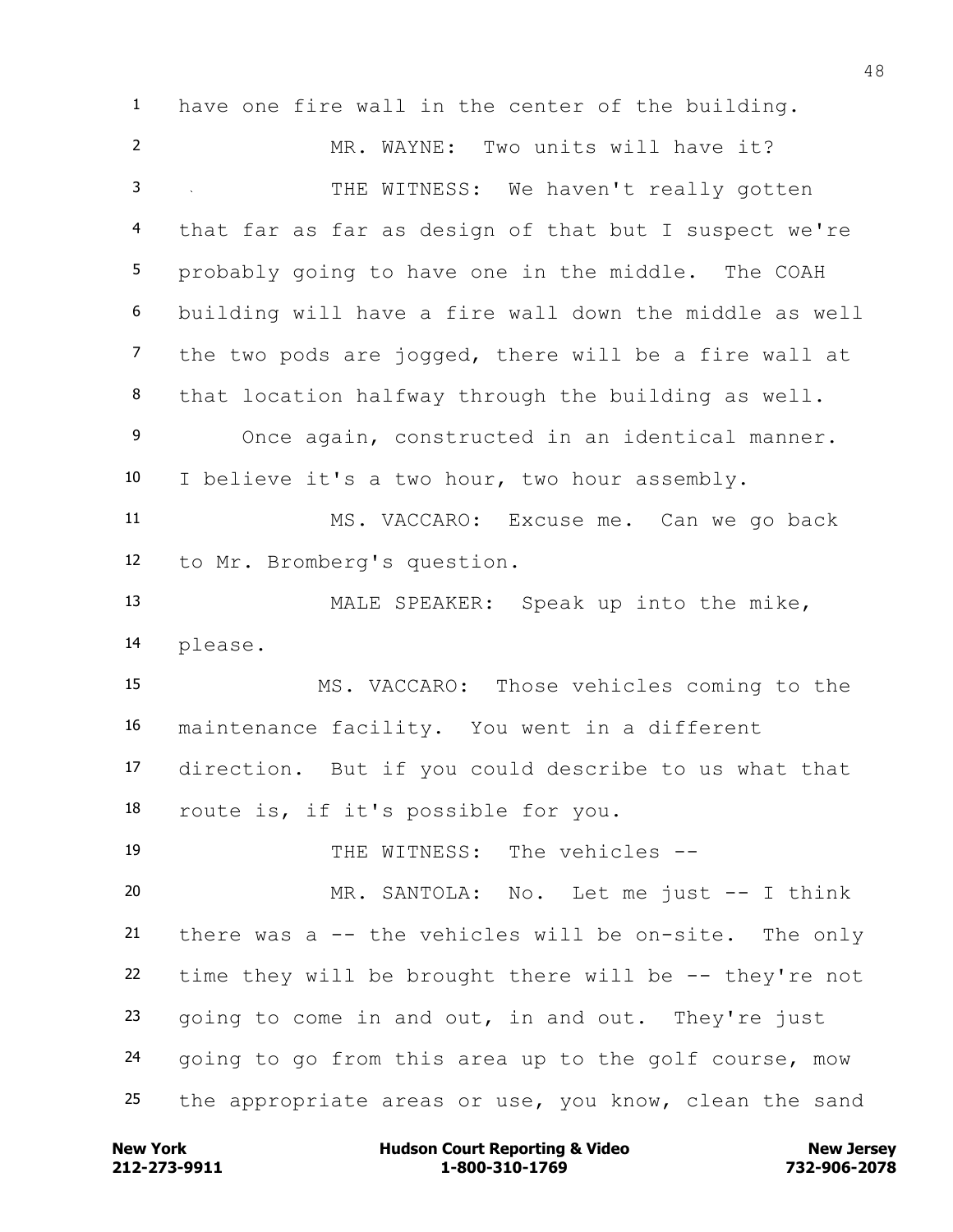traps, whatever they may be doing that day and then they're brought back down to the maintenance area. So there's no in and out. They don't have to leave and go down Piermont or come up a separate road to come in.

 MS. VACCARO: I was wondering through the complex, is it going to be effecting any safety and security of the people that are actually living in the complex.

 MR. SANTOLA: Unfortunately, we need a bigger map which is right here. They'll come right through here.

 The goal is to keep this all part of the golf course. And if you recall the earlier testimony, that's why the lot line is drawn here because both the irrigation system for the course as well as the maintenance area are on the golf course lot and there will be no easement required or anything because they will stay right on the golf course property. MS. COFFEY: You're referring to A-2. MR. SANTOLA: Referring to A-2, the area where the maintenance area meets the golf course. 23 MS. VACCARO: Thank you.

 MR. STATILE: I want to go back to the Council President's comment. This is a large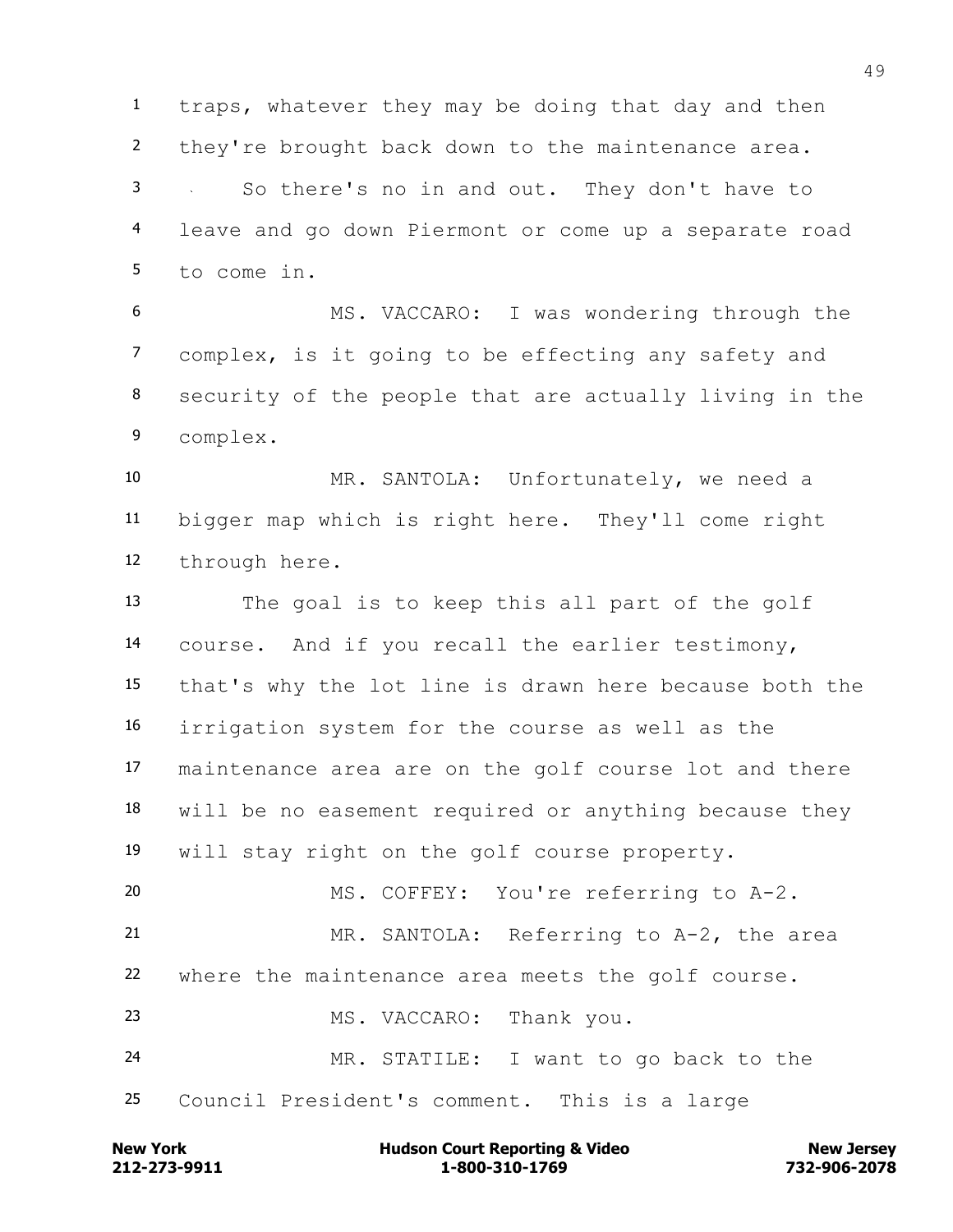building. It's --

 FEMALE SPEAKER: We can't hear you. CHAIRMAN LIPPERT: Talk into the mike. MR. STATILE: This is a self-storage building. The front elevation which -- put the elevations again. They did make kind of like a barnish kind of barn. I think the roof line needs to be broken up with something. Point to that elevation there. It's a rather long building. Traditionally a barn has cupolas on it, something to break up the roof line. Because that's a dominant feature. The section to the right as well. THE WITNESS: No. Let me be clear. This is what you see from the street when you go by. MR. STATILE: I think short -- I don't know how short it is. It's probably as long as the COAH building. So it's about as big at the COAH building. MR. LEIBMAN: You want a cupola on top of 21  $i+2$  MR. STATILE: I want the architect to look at the roof line, barns in New Jersey. See, he's got something, he's got something. He needs a little bit more. Lineup somehow.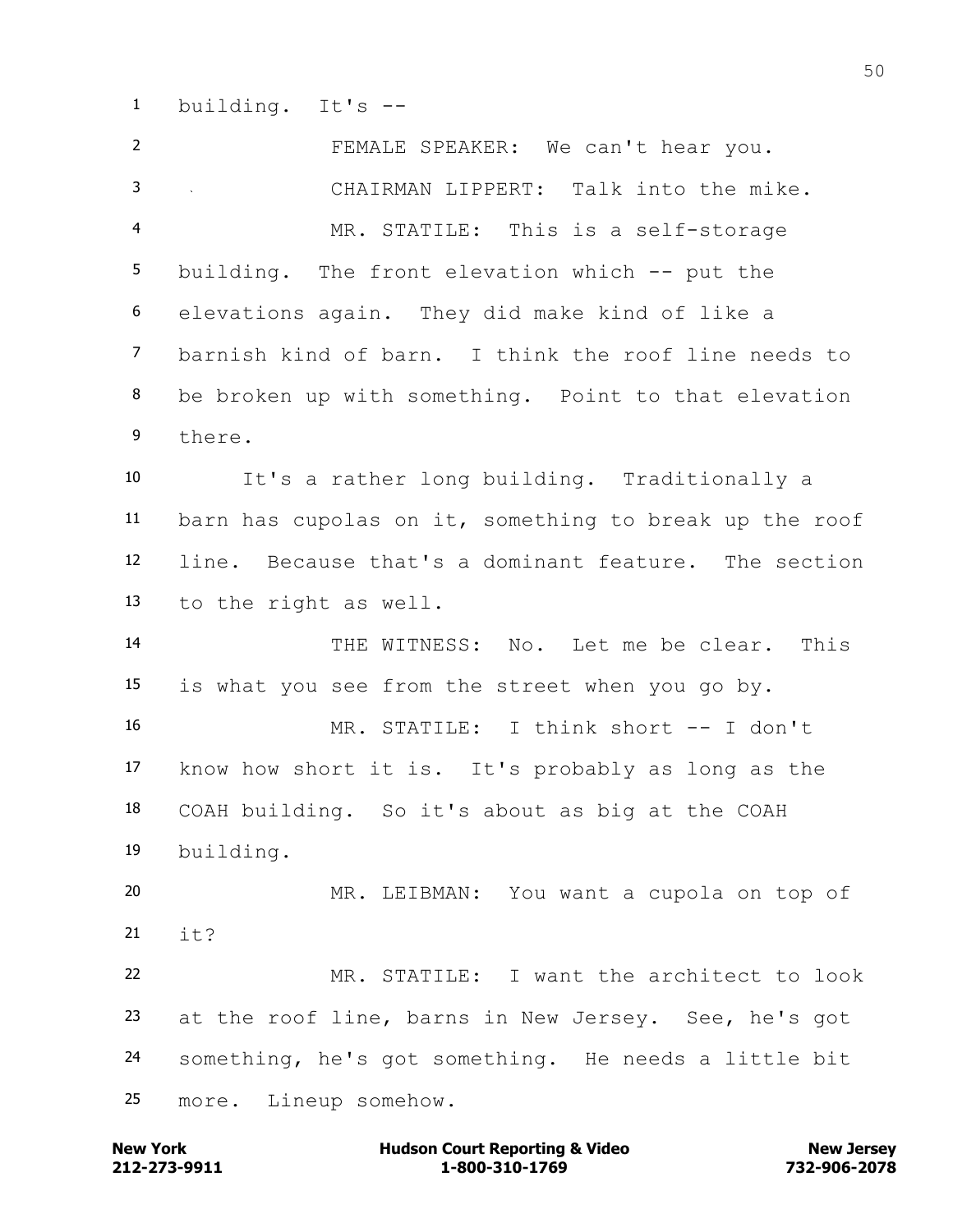The next thing is -- MR. LEIBMAN: Hold on a second. Do you think you could put some cupolas on that barn? MS. COFFEY: We'll take a look at it and find a way to address the comment. MR. LEIBMAN: Do you want a weather vane on top of it, a horse or a chicken? 8 MR. STATILE: Anyway -- COUNCILMAN BROMBERG: The point is, if we got a nice building with the COAH building, the architecture, this is going to look like a factory. MR. STATILE: We have one that has a whole bunch of buildings there. The west elevation, the next one down, you're going to see that from the roadway because the landscaping, there's no landscaping as you drive into River Vale. The first thing you look up, that's what you're going to see, that building. There's nothing there. It looks like a self-storage building. It's not even a nice -- battenboard is kind of traditional but I think either the landscape architect has got to do something with this, something to work out. This is River Vale's approach to the town you see. You see this 40 foot long -- MR. BEUKAS: Is there an artist rendering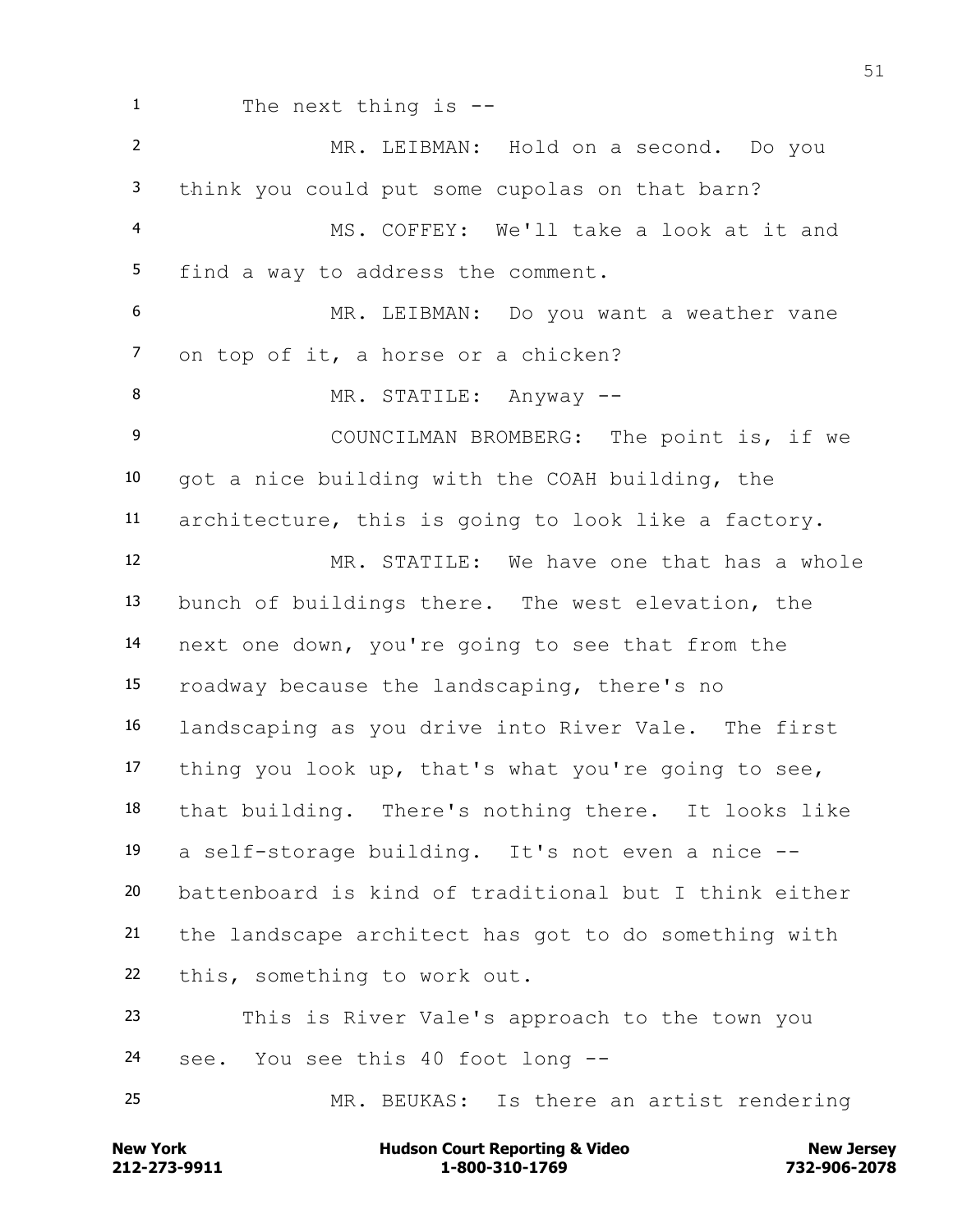of this building?

 MR. STATILE: I don't think we have -- THE WITNESS: No. MR. WAYNE: What is the height of this building? THE WITNESS: 22 feet measures from the first floor to the highest point. MR. STATILE: It's long, it's a very long self-storage looking building. The roof lines, presentation -- I would just suggest that this is one of the most important so would the applicant consider revising some of the design elements, to take the comments? THE WITNESS: I'm sorry. The 22 feet is to this long way. The gambrel roof section of the building is 33 foot 6. CHAIRMAN LIPPERT: Okay. MS. COFFEY: Mr. Chairman, you are asking if the applicant would consider making revisions to, you're talking about the long side of the building. Correct? CHAIRMAN LIPPERT: Well, everything Mr. Statile said including perhaps additional landscaping. MR. SANTOLA: We'll definitely look at that. Landscaping, I think, would probably be easier.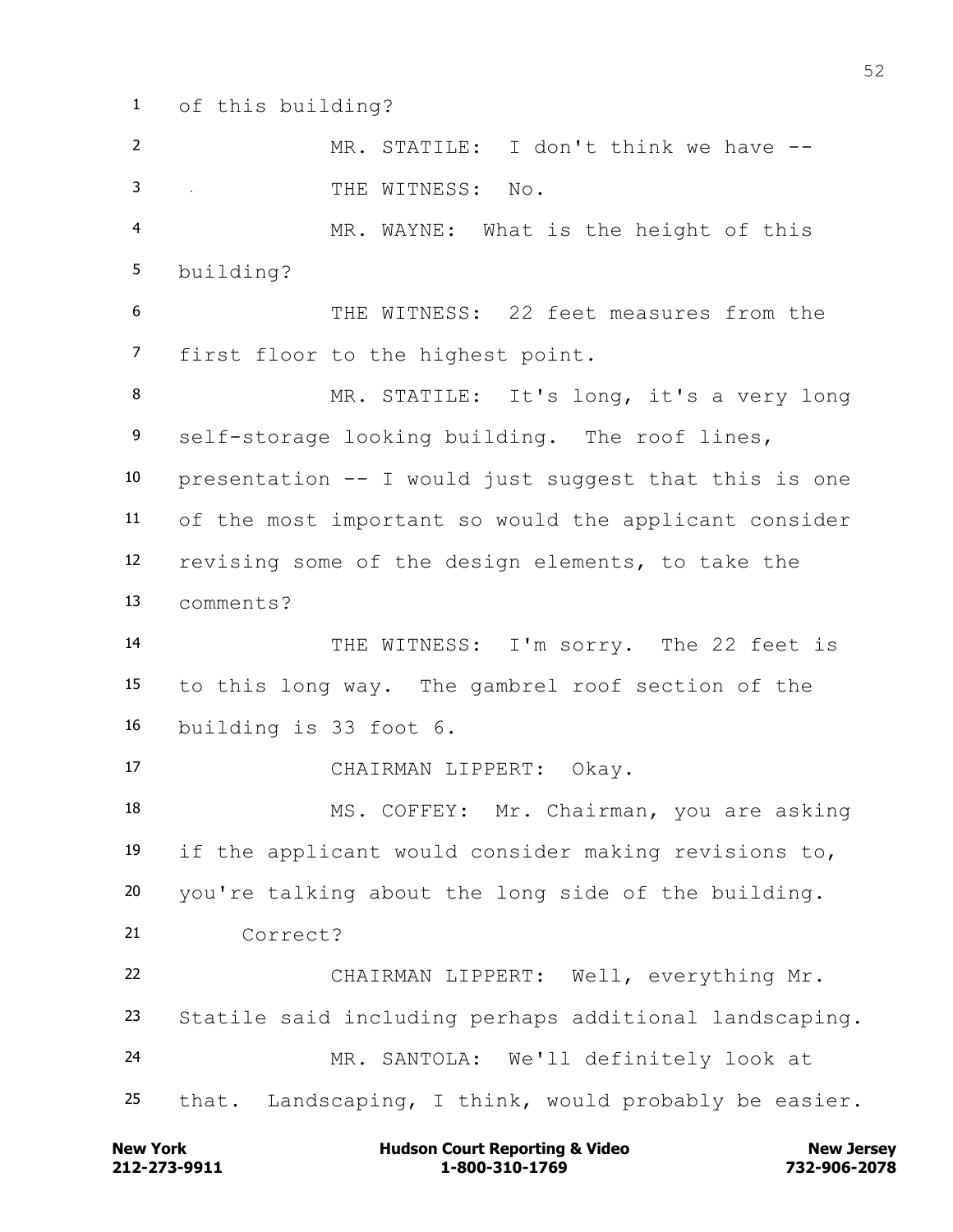MR. STATILE: The length of the roof, it's a long roof line. MR. SANTOLA: Well, we'll definitely look at that. COUNCILMAN BROMBERG: Other developments we have had in town, other properties we consider how it's going to look from the roadway or from outside of this community. MR. STATILE: It's going to be a maintenance building. FEMALE SPEAKER: Can you please use the microphone? MR. STATILE: The first thing is the driveway itself. MR. BEUKAS: So it's a perception issue, the length of the top of the building so no matter what you would see -- MR. STATILE: You would see the lawnmowers is fine. That's not a big deal. MR. BEUKAS: Just so I understand that couldn't be addressed by land, additional landscaping that would be a green screen? So that won't resolve the issue of the length of the building. MR. STATILE: You have ground equipment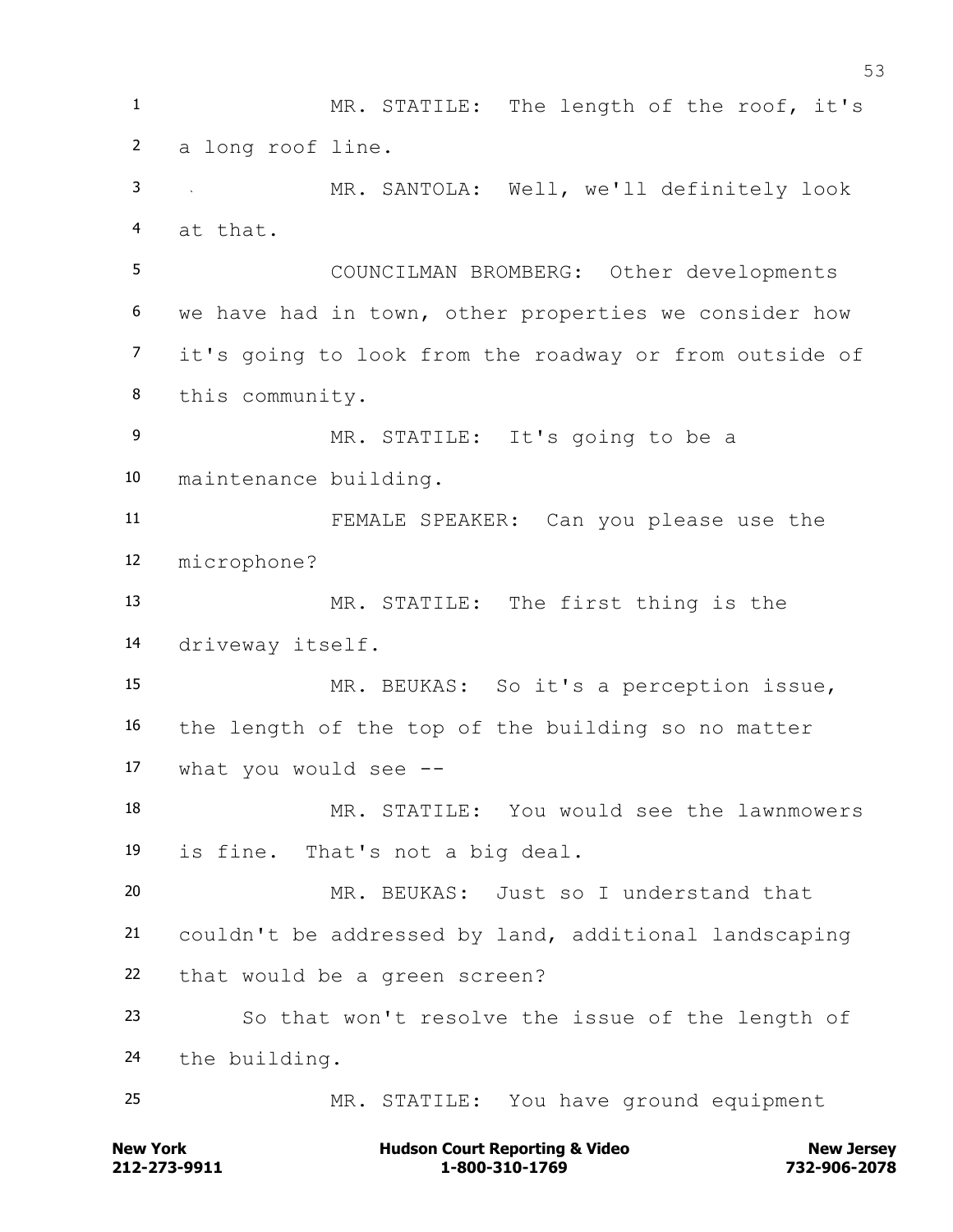that's going to be parked there, worked on, lawn mowers. It's, it's scattered inside so yeah. The landscape will hide that lower story. But you still, if the roof is sticking out which is, you know -- I don't know. There's some things that we can work with actually so... MS. COFFEY: We will take a look and come up with something to address the concern. COUNCILMAN BROMBERG: Thank you. THE WITNESS: Okay. So the buildings, because of the loft area I described, these buildings are considered 1 1/2 stories. And, again, I gave you the height of that. And that's pretty much the large maintenance building. Q Just before you end, what percentage of the building is at 1 1/2 stories versus one story? Are you able to show it? 19 A As I described, there's a loft area above the administration area which is going to be used for storage, accessed from the stair. And there's a second loft area that's located at the intersection of the two legs that's also going to be used for purposes of part storage and so on. And, that's also accessed by a stair.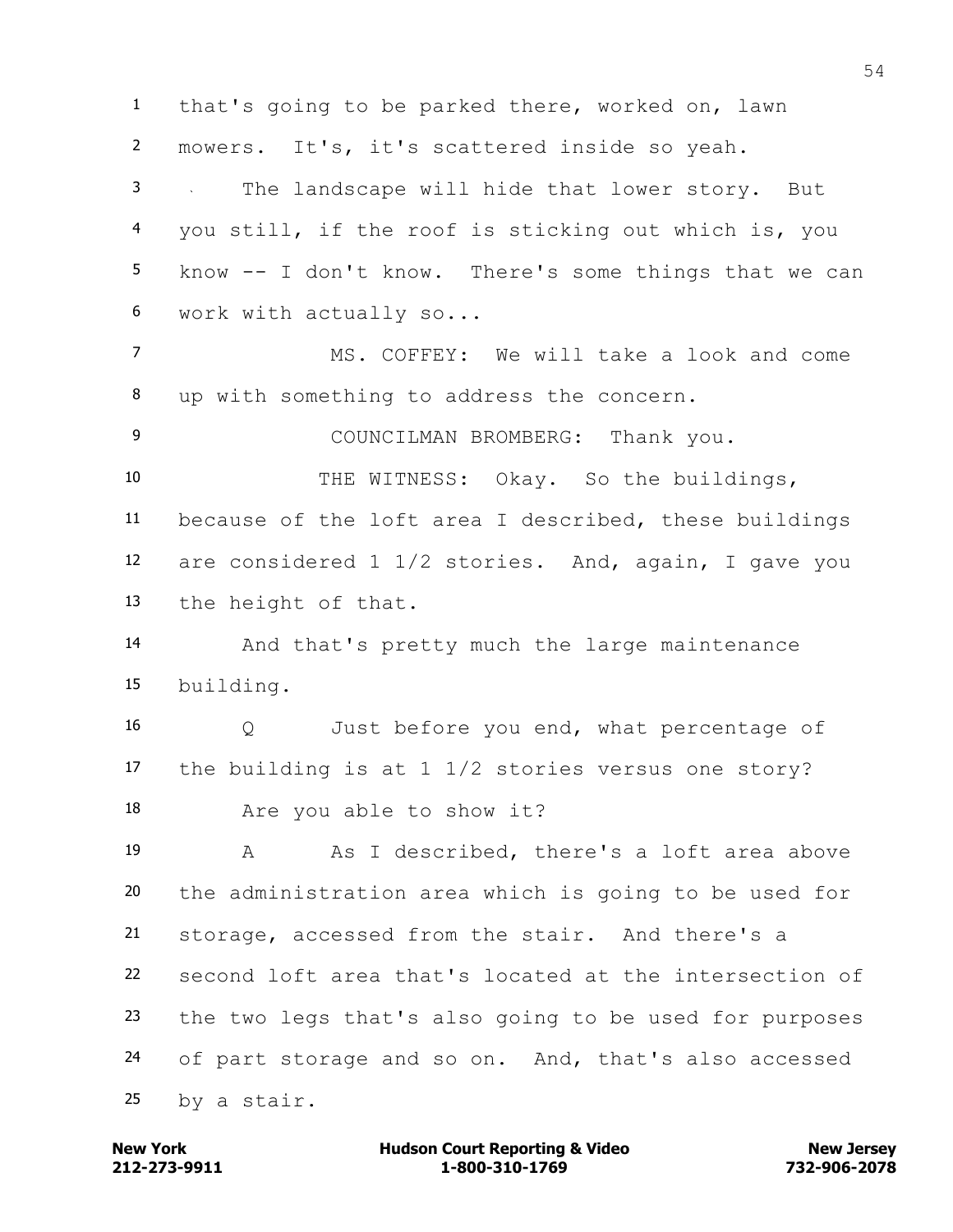And the remaining area of the gambrel portion of the building where there is no loft is a higher space which would allow use of a lift, vehicles to be lifted and maintained similar to what you see in a service station.

 In addition, there's what we call the environmental building which is a relatively small, one-story, 5,700 square foot structure which contains area for equipment wash down so mowers come in from mowing the lawn, they're washed down and in these two bays over here. There's a fertilizer storage area here as well and also chemical storage and, and tool storage.

 And there's also an unenclosed but roofed outdoor area where they have fuel pumps to refuel the equipment.

 Once again, in this case we're talking about an exterior material of, in this case, it's more a utilitarian building, for storage purposes and environmental purposes so the walls are composed of concrete masonry units and, once again, asphalt shingle roof.

 Q Just you're referring to A-4.2? A I'm referring to A-4.2 of the submission. And the end gambrel area likewise will have that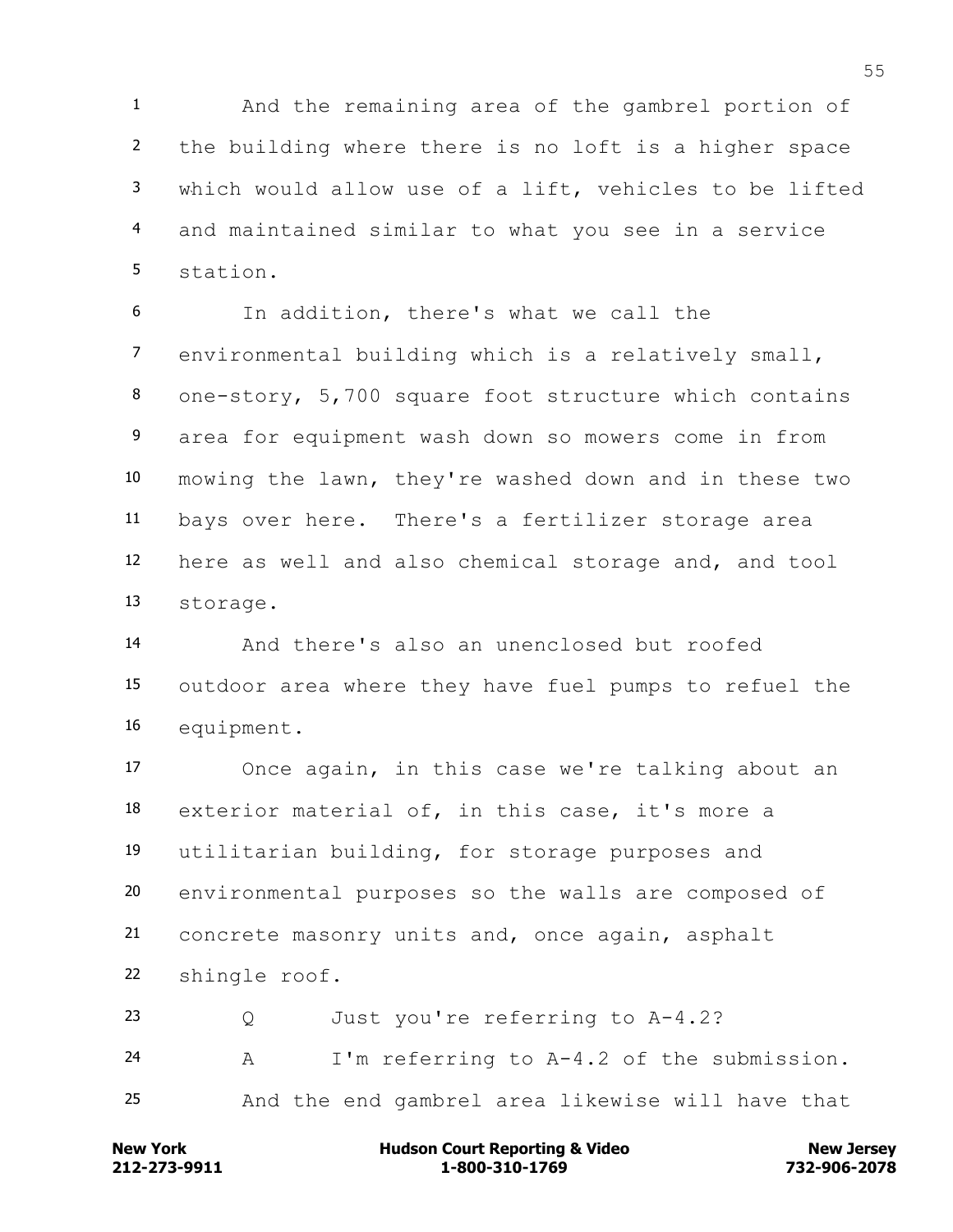fiber cement siding described for the other buildings. COUNCILMAN BROMBERG: Where is this building located relative to the other -- THE WITNESS: That building is located, if you take a look at Exhibit A-2, the pocket that's formed by the reverse L. of the maintenance building I described, it sits in that courtyard. And then, in addition to that, there's also some storage bins which completes that maintenance courtyard. The storage bins are used for sand, top soil and so on. Really just -- they're unenclosed bins that they can dump the sand and top soil in. Q Those are also located at the interior of the L. Correct? The storage bins are also located at the interior of the L-shaped building. Correct? A Yes. That's located to the northwest side 20 of the L. The, the environmental building is located due west. So basically they're clustered together and they're designed in such a way so that the activity is shielded from the residential units as well as from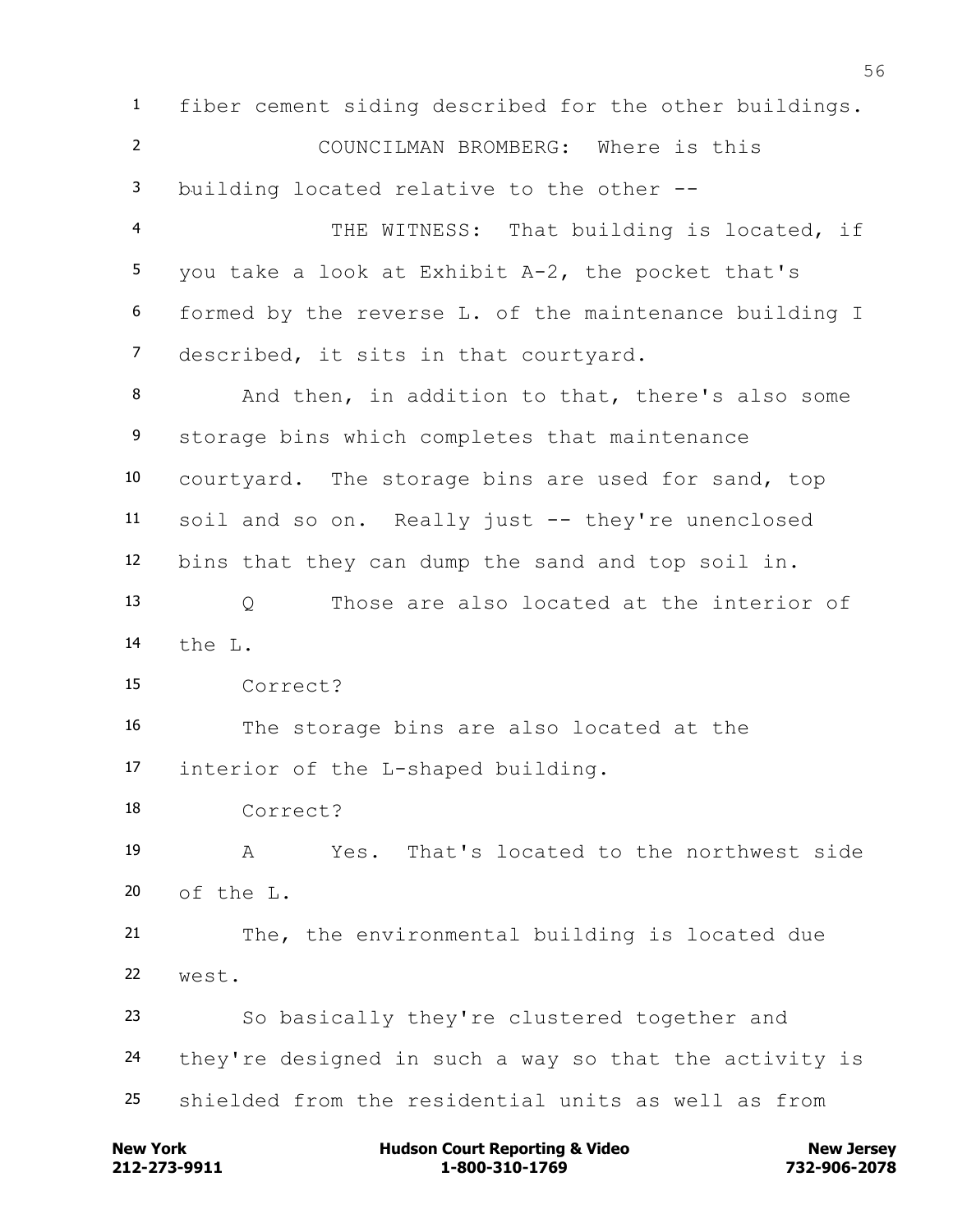the street.

 VICE CHAIRMAN FORTSCH: Would this screen noise for the residents? THE WITNESS: Which residents? VICE CHAIRMAN FORTSCH: Well, golf courses start early on Saturday and Sunday morning when some of us like to sleep. 8 THE WITNESS: The activity, as I said, would take place on the western side of the L-shaped buildings so to some extent we're relying on that building to form a buffer but -- VICE CHAIRMAN FORTSCH: Do the vehicles have to go all the way through and make noise? THE WITNESS: Yeah, you'll hear noise. MR. LEIBMAN: Just to reiterate a point the Board Member brought to my attention before the meeting started, there is an ordinance in town that you should be aware of. There is an ordinance in town that you should be aware of that govern, that governs the hours of landscaping activities. It's Section 98-5. And there's no landscaping allowed except as follows, state and legal holidays not after 6:00 p.m., Sundays 9:00 to 6:00 Saturdays 8:00 to 6:00 and weekdays it's 7:00 a.m. to 7:00 p.m.. MR. SANTOLA: We are well-aware of that.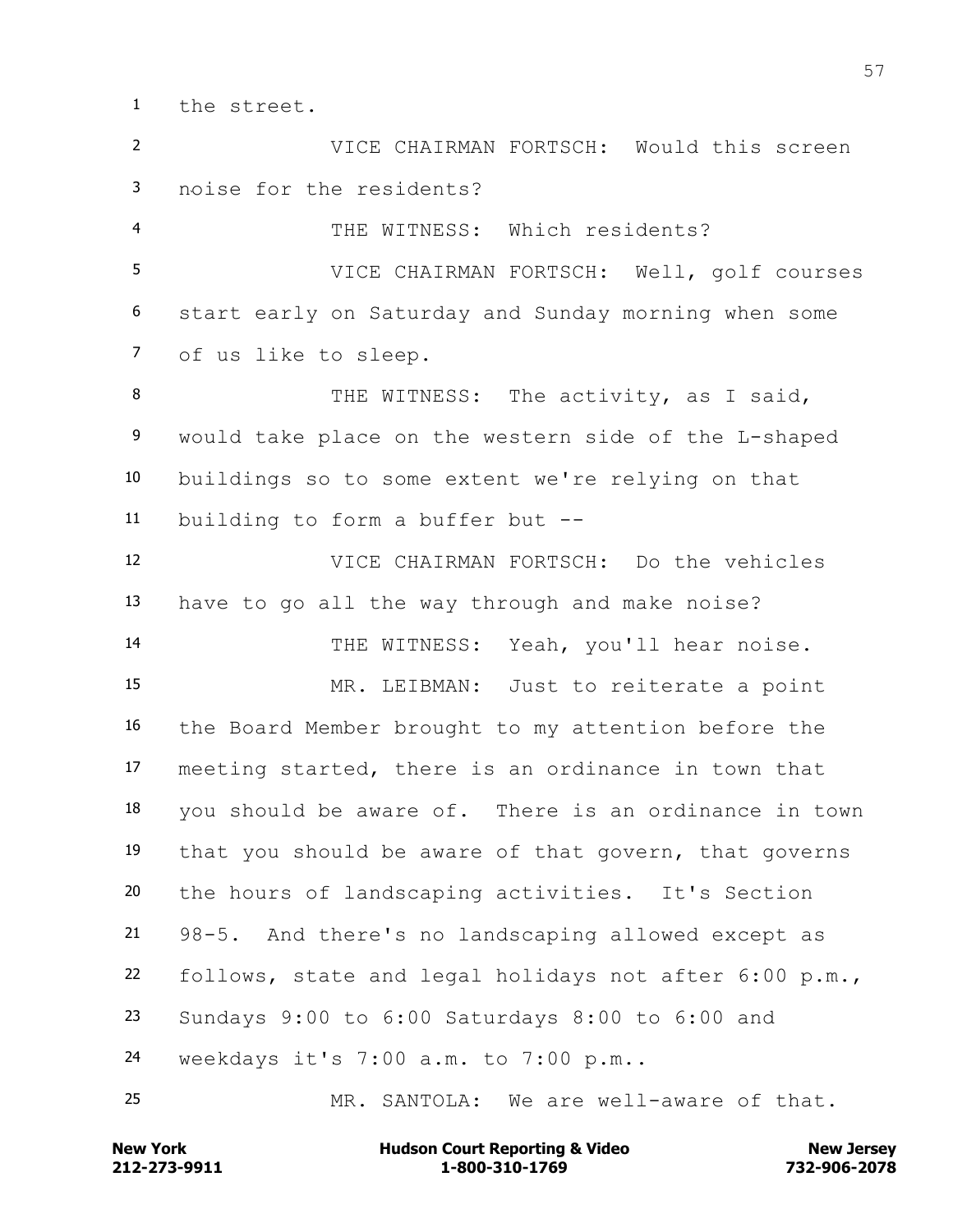It's come up before. I think most Country Clubs, you know, wrestle with that.

 But I thought the question was an excellent one so I just wanted you to understand the way we came about the system.

 So currently there is a maintenance area on-site that is antiquated. We think we have an excellent 8 maintenance staff, some holdover, some recently brought in and everybody sat together to come up with really what we consider to be a state of the art maintenance facility because we're constantly upgrading the golf course.

 And, this is all part of the Master Plan as I testified to many times to make the course and keep the club a really Class A facility.

 So we looked at all those things. We looked at the best location where the best work could be done that was the most convenient for the staff and the easy access to the golf course but, of course, we are spending a significant amount of money developing the town home community and the last thing we want to do is create a nuisance for our own residents. So that was all looked at.

 But the times when they get started, how that interplayed with our residents and the way the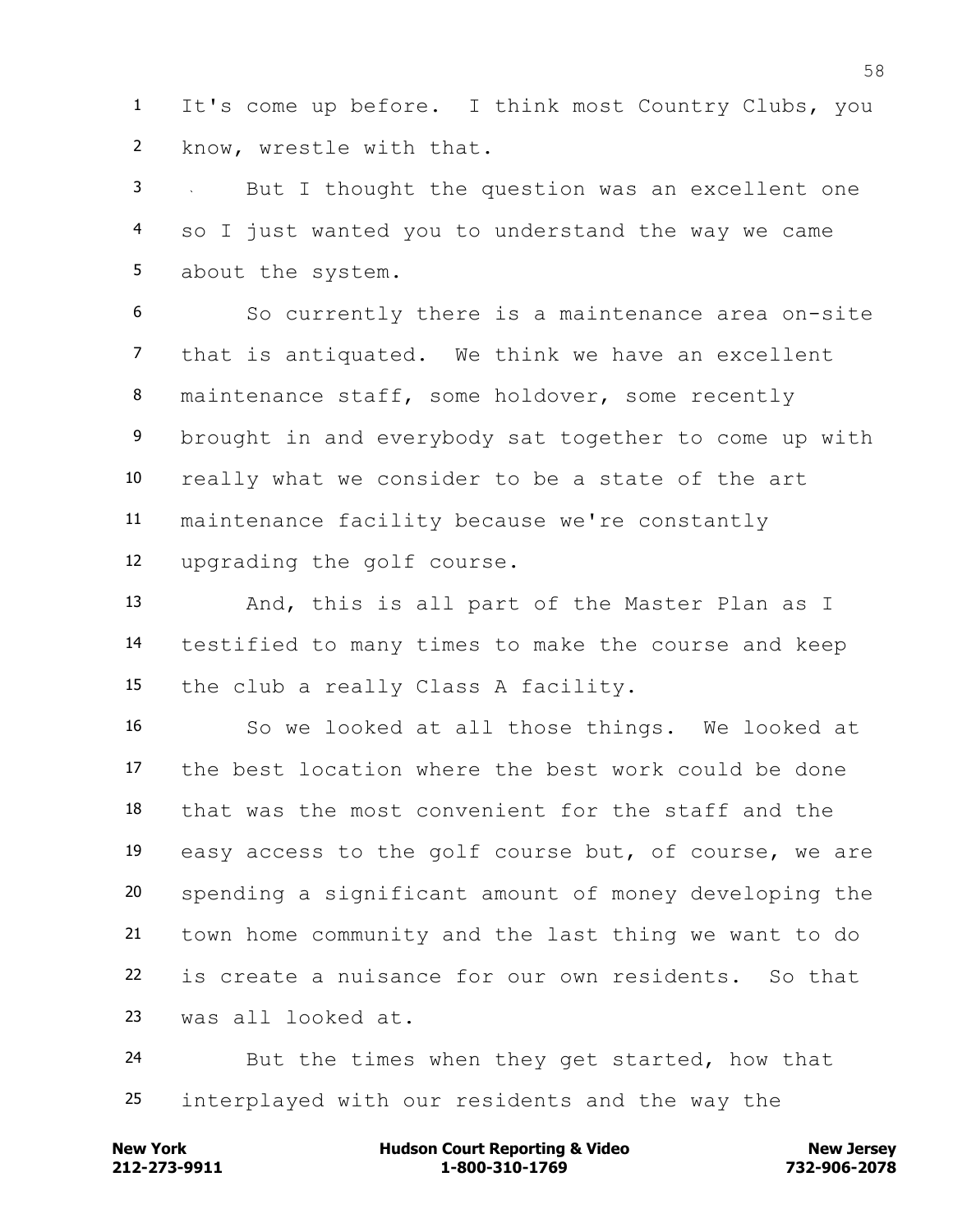building is shaped was all designed around making sure that we weren't bringing a nuisance to what we really view as a high end town home community.

4 And I just want you to understand that that was a team effort with our maintenance people, our design people as well as our marketing from, from the folks who actually have to sell the town homes to make sure that we weren't creating a headache for ourselves.

 And we think the way we design, the way the vehicles access the course away from the town homes that will achieve that make sure we're not going to have that issue.

I hope I answered your question.

 VICE CHAIRMAN FORTSCH: You're answering my question but I can't picture myself paying \$800,000 for a unit and hearing tractors at 7:00 in the morning.

 MR. SANTOLA: I'm sorry if we end up with some of those complaints. We're going to have to work around them and start a little later if the town home people complain.

 What I can tell you is, obviously is, when you purchase, you see the map. Everybody knows what's happening. Hopefully they're going to be members of the club anyway and want their greens mowed before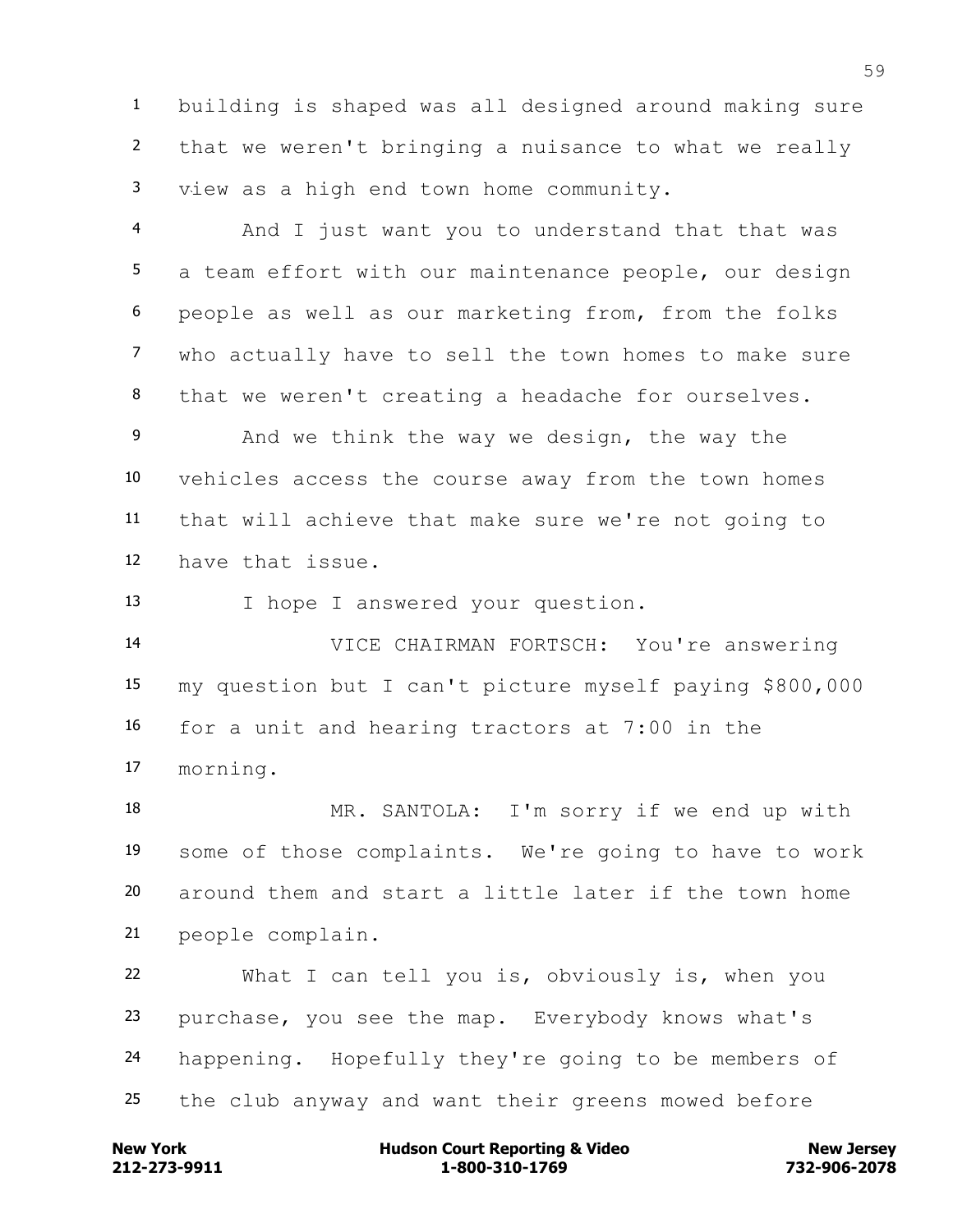they get started. So that's all part of a condominium association in the marketplace.

 MR. LEIBMAN: Just to be clear, you're speaking hypothetically. You're not planning on buying?

 VICE CHAIRMAN FORTSCH: I do. MS. VACCARO: I guess I have two questions.

 Esthetically, though, how many golf courses have you built or combinations that have a maintenance facility outside that's effecting the township side not the new condo development side and normally maintenance facilities are usually embedded in golf courses.

Correct me if I'm wrong.

 So wouldn't it create a bit of a -- well, I don't know esthetically. This doesn't look like it's a good idea to have a maintenance facility right outside of the major road as you're coming into your brand-new beautiful complex. I'm just talking out  $21 \quad \text{load}$ . MR. SANTOLA: No. I think you're making

great points.

 I do think typically maintenance areas are on the edges of golf courses just because it makes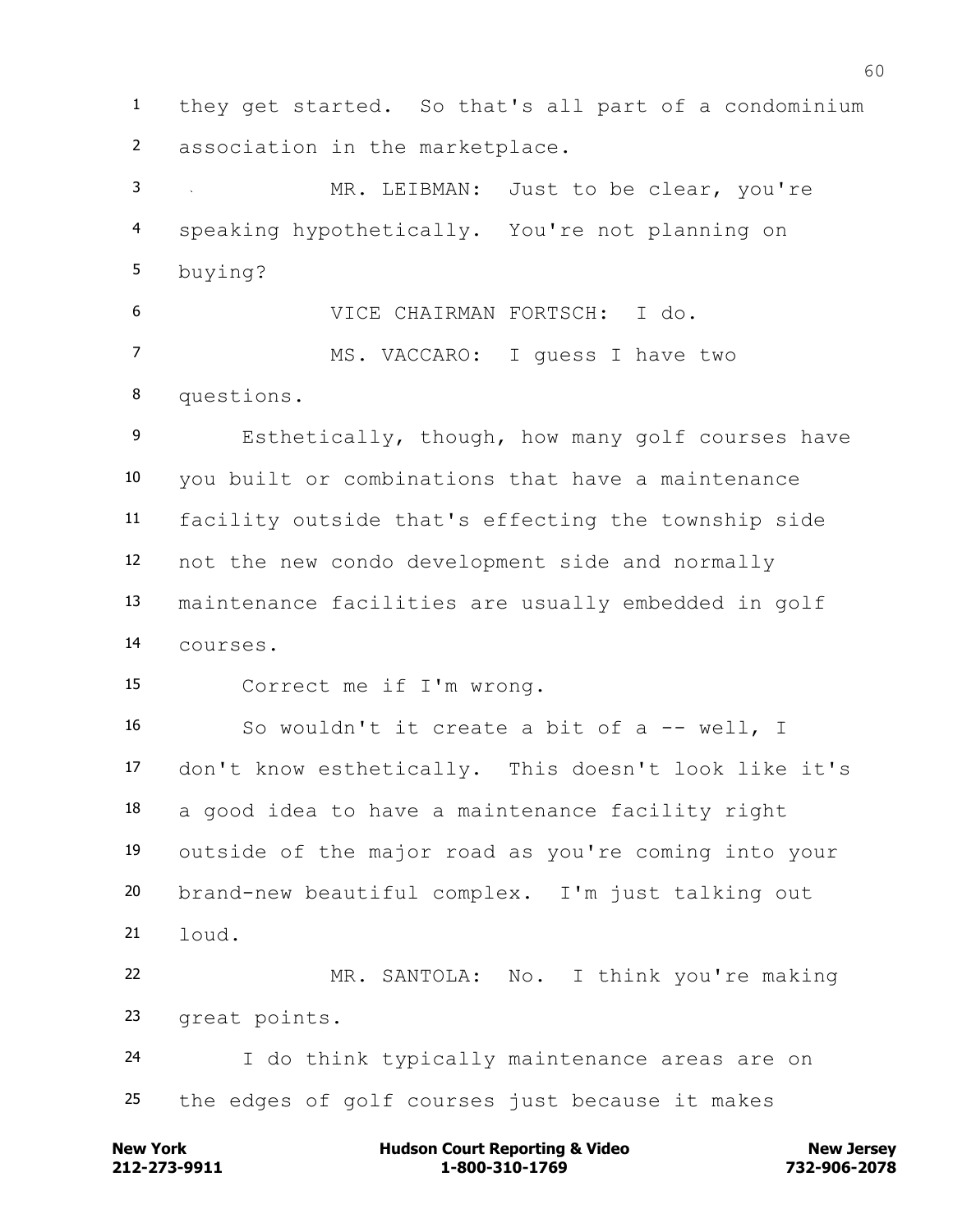everything easier, to not bring the sand and soil delivery through the access roads and so on and so forth. But they are typically buffered.

 So that was our goal here, right, to buffer. And I think the ordinance which was, frankly, crafted by the Planning Board way back when of the buffer along Piermont really tries to address that. I think 8 the testimony you heard so far goes above and beyond. It's over-buffered compared to what was in the ordinance.

 What we're going to do is we're going to ask our landscape architect to give us some views coming up Piermont toward River Vale because I think Mr. Statile made a good point and we don't want the first impression of anybody either coming to play golf at our club, will buy or live in the town home to see something that isn't reflective of our best foot forward. So we're going to look at that very carefully.

 But I do think the existing buffer that we planned definitely had that in mind. And we will make sure that it's done and enhanced. And, we're also going to ask Rich to take another look at the architecture to break the buildings up to create a little bit more of something that's interesting.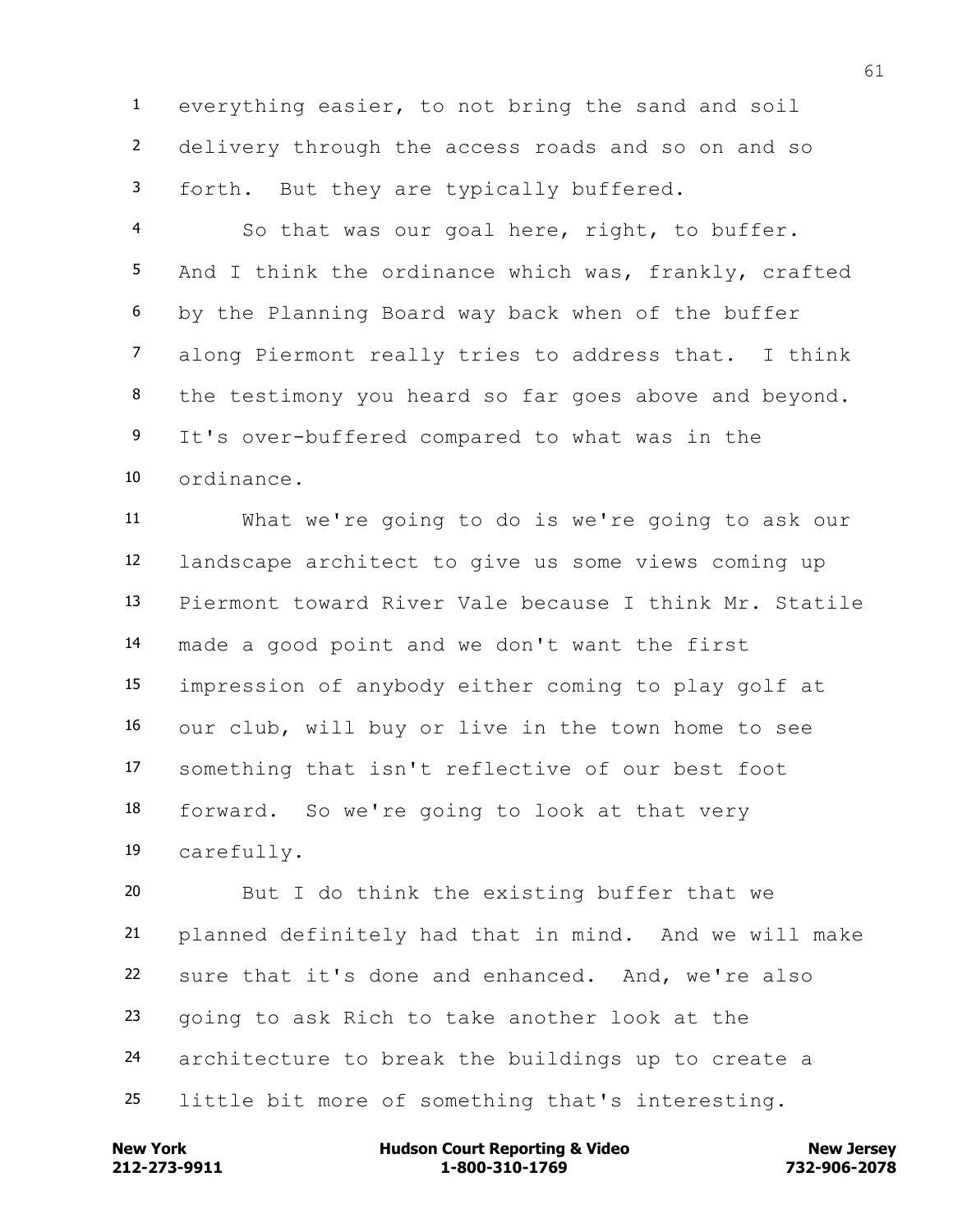We appreciate all the comments. MR. LEIBMAN: Mr. Santola, if it's possible, can we have an exhibit created? We're thinking if you just look at L4, if somebody could maybe highlight for us on L4 the route that the maintenance vehicles would take from the maintenance building. I could see it with two pairs of glasses. On the exhibit that I have, it's pretty hard to see. MR. STATILE: Sheet 5 of the site plan is a blowup of the whole area. Look at Sheet 5. It shows you exactly. MR. SANTOLA: Thank you. We did, obviously, know this would be a point of interest to the Board so we did a blowup of the whole area of that. So you can see pretty clearly. You just come out and access straight on to the golf course. COUNCILMAN BROMBERG: Where are the maintenance facilities now on that map if you could point to the location? MR. SANTOLA: They are mostly right here and a little bit by the parking. MS. REITER: So is your point then to remove, should this all go through as anticipated, the maintenance buildings built will all be the existing

**212-273-9911 1-800-310-1769 732-906-2078 New York Communist Court Reporting & Video New Jersey Rew Jersey**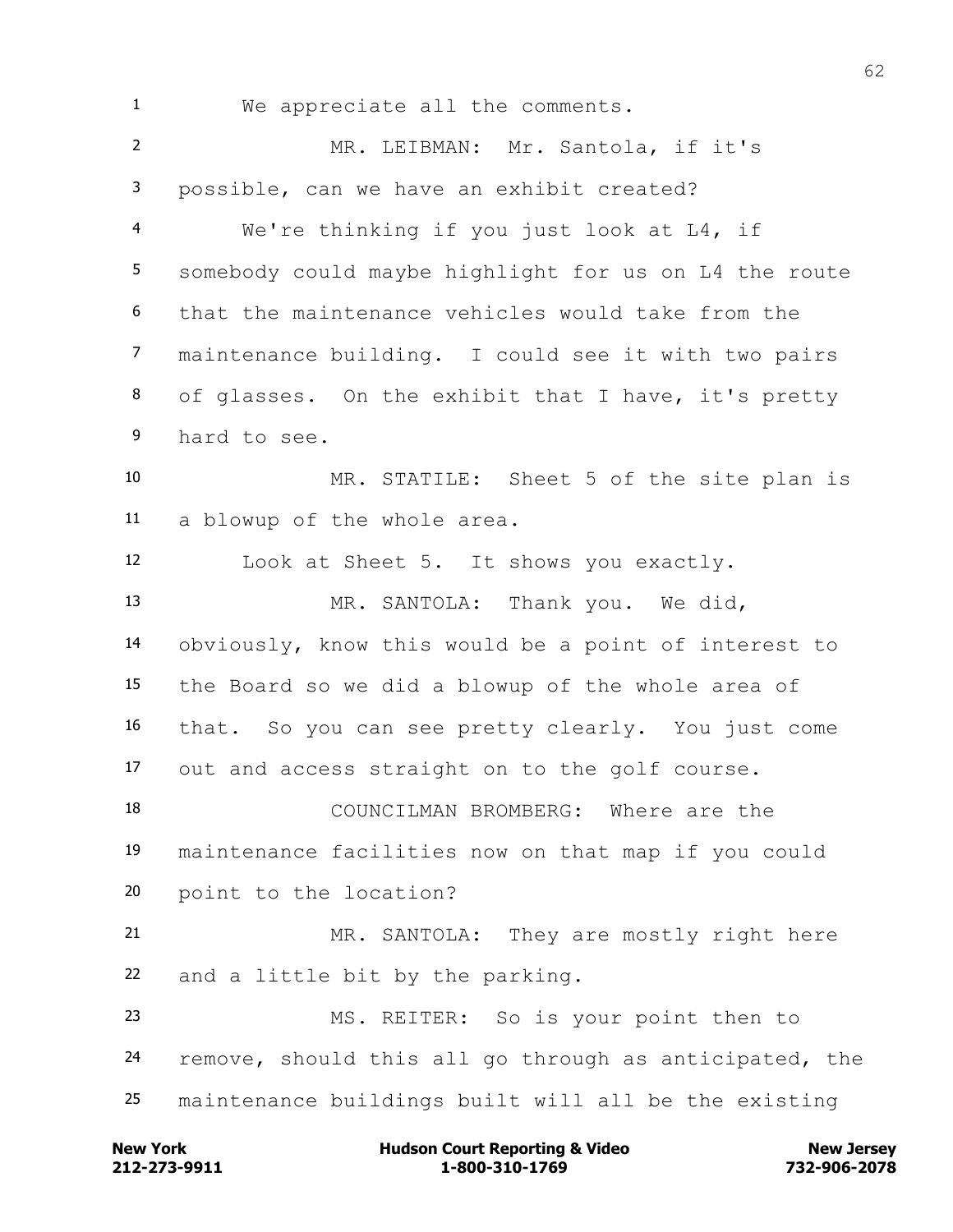maintenance areas or what's going to happen to them? MR. SANTOLA: I think there's a portion of the plan we'll show how many buildings are being removed in that area. I don't want to say all but most if not all are being removed and concentrated here. MS. REITER: Will your engineer provide some testimony? MR. SANTOLA: I think we did have testimony on 24. MS. REITER: That should be really clear. If there's indications that existing maintenance buildings are old and you're building this new building then it would seem to make sense that, removal of the existing maintenance buildings, you know. MR. SANTOLA: Daphne will get to that when she testifies. But I think we're removing four of the buildings and creating the new one. Did I answer the question with regard to the access? I think, obviously, the key the Board is interested in, we don't want to bring every tractor or pickup back onto Piermont. We certainly don't want to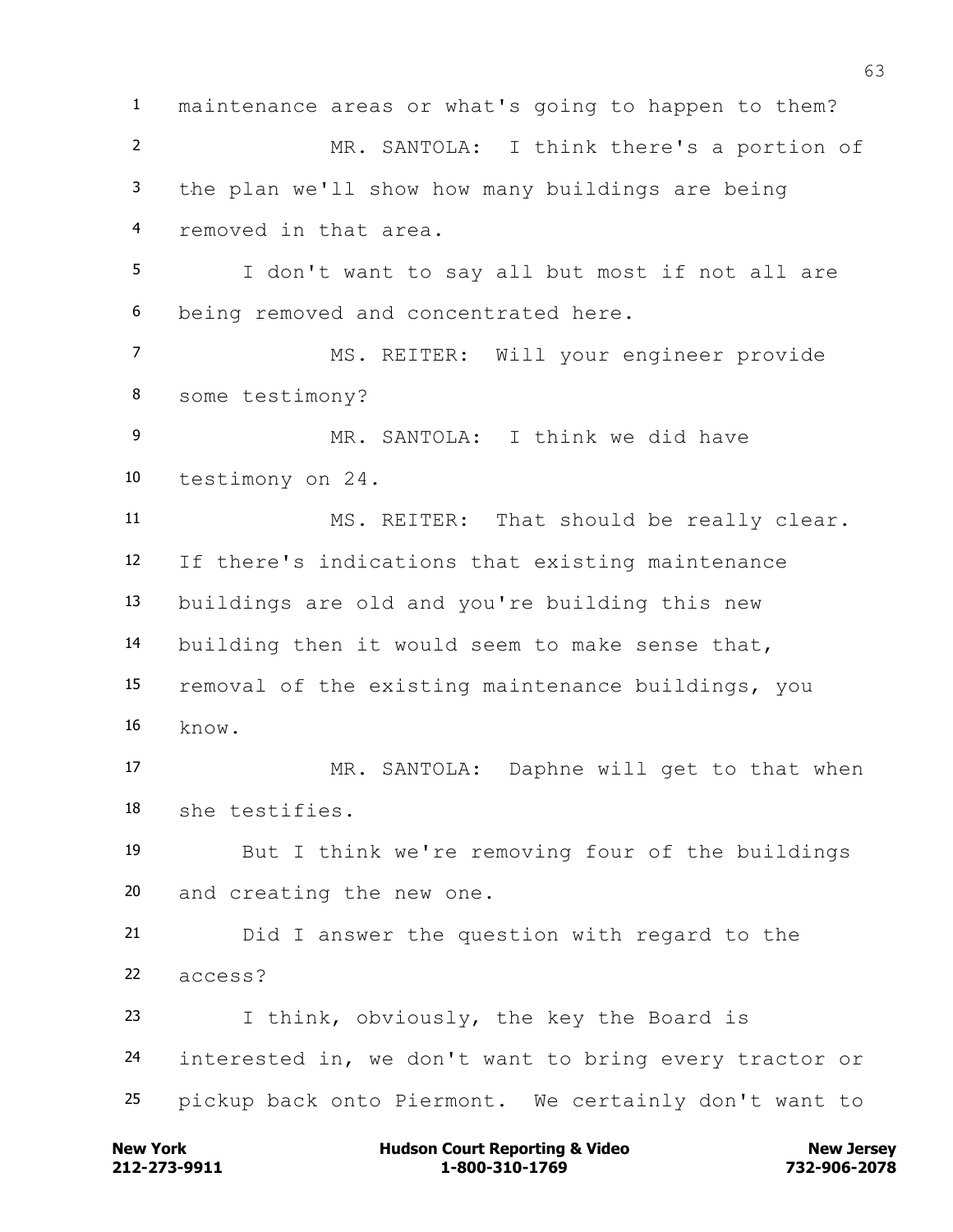bring it along Piermont or through the town community. That's definitely not the intent. Again, that's why the lot lines were drawn. COUNCILMAN BROMBERG: Basically to the west of the retention basin or is it going to be the west of the last fairway? MR. SANTOLA: It will be just below the last area. COUNCILMAN BROMBERG: Okay. And the traffic, I guess, that the vehicles will be traveling is what the concern was. MR. SANTOLA: I'm sorry. The traffic on the golf course? COUNCILMAN BROMBERG: Yeah. Will they be going between that detention basin, the blue and the fairway or whatever is to the left of that? MR. SANTOLA: Yeah. There is a path here that I think most of them will actually go up that way but it's obviously going to depend where they go on the golf course. COUNCILMAN BROMBERG: That is the concern. MR. SANTOLA: You can see there is a path here where the most traffic will be. THE WITNESS: In addition, the test building, is approximately 31 feet from slab level to

**212-273-9911 1-800-310-1769 732-906-2078 New York Communist Court Reporting & Video New Jersey Rew Jersey**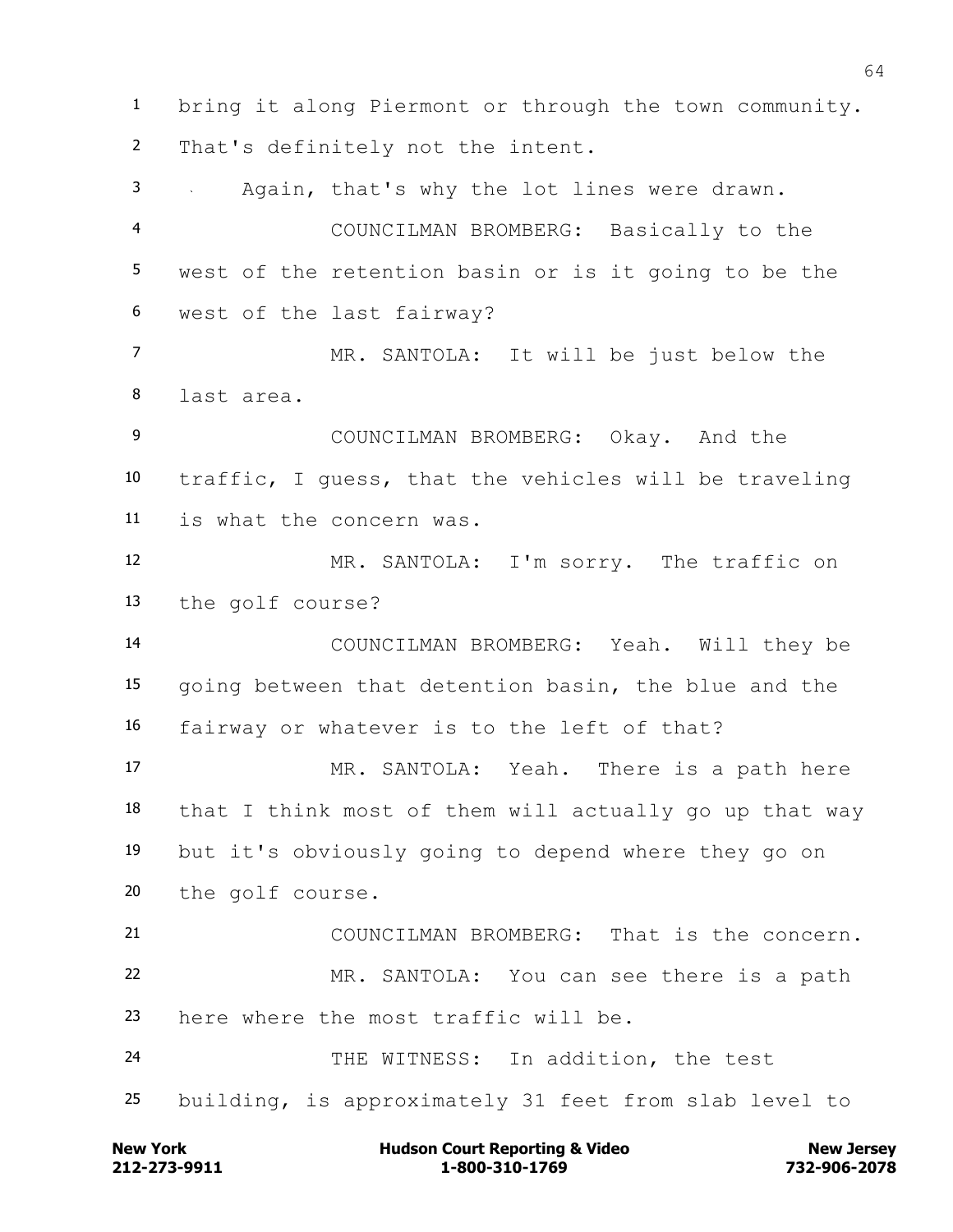the highest ridge line.

 COUNCILMAN BROMBERG: The question is that the -- that's the environmental building. Correct? Is that going to be visible from Piermont? THE WITNESS: No. It's going to be -- COUNCILMAN BROMBERG: Is the L-shaped building going to be covering that? 9 THE WITNESS: It's going to be screened by two things. It's going to be screened by as Mr. Santola testified, a heavily landscaped area in the front at Piermont and also the one-way of the maintenance building will also be screened from view so it's in the courtyard behind the L. MR. STATILE: It's going to need some help because the landscape buffer terminates where the maintenance building terminates. Back about 200 feet. As you drive into town you'll see the west side of the environmental building. So there's got to be some work done with the landscape architect to buffer that. It's a good observation. THE WITNESS: If you're heading west it will be behind the building and if you're heading east, there are some treed areas and landscaping here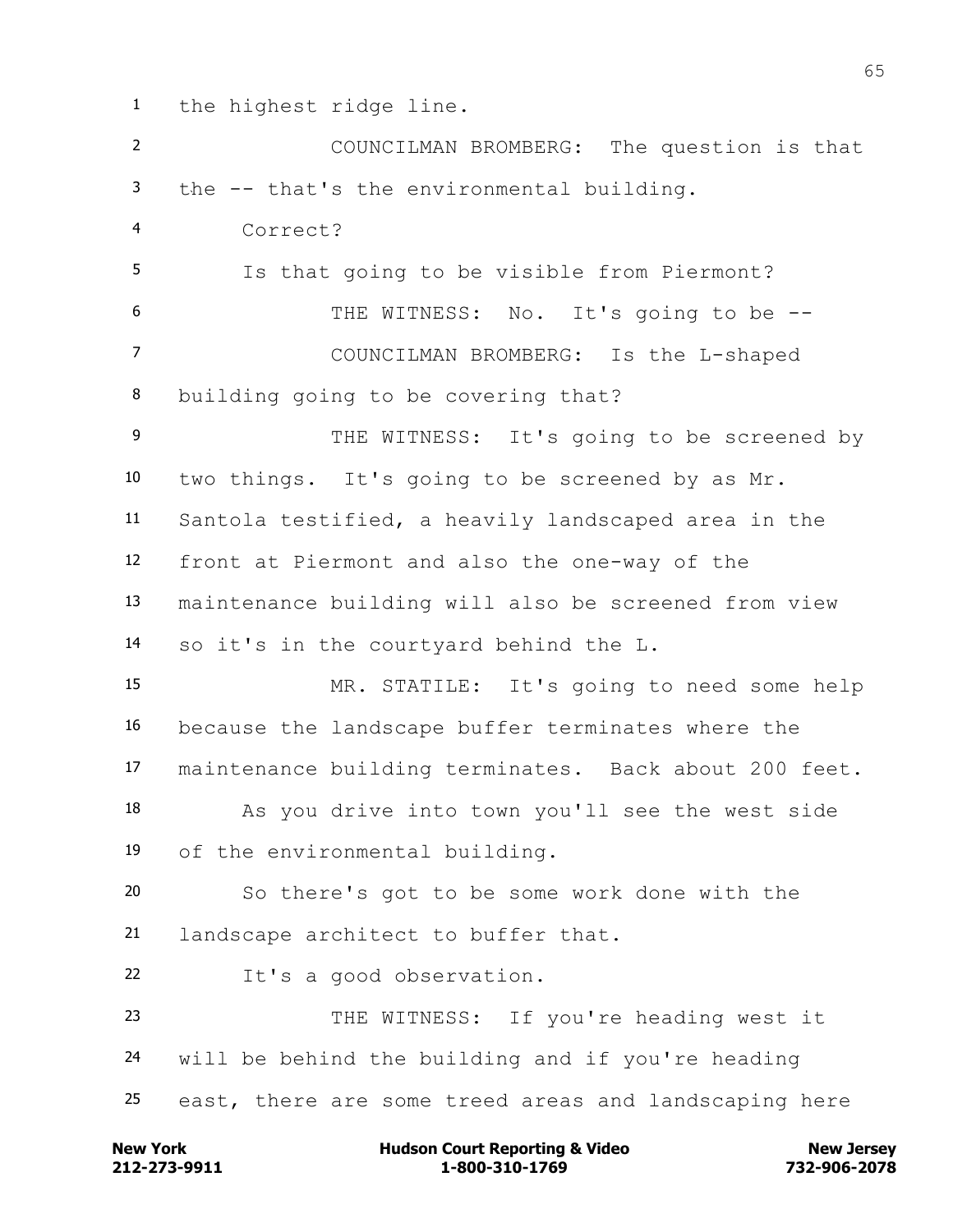which will screen it.

 Will there be a small window that if you look for the building you'll see it? Probably will be. But it's not something that's just going to be obvious as you drive. MR. STATILE: You have the common areas, greens and fairway and D. boxes and right there. Once you pass the bridge, a couple of trees, then it's wide open so you will be looking at the environmental building, so between the road and the environmental building. The landscape architect could take care of that. MR. BEUKAS: Chris, can that be done with Green Giant arborvitaes up against the building? He's talking 31 feet. They can easily reach that height. MR. STATILE: Actually, it's elevated, it's elevated probably 4 or 5 feet above grade so it is sticking up as well as being present. So they got to work on that. Good observation, Councilman. THE WITNESS: In addition to the residential buildings and maintenance buildings I described, there is an existing pump house which is to remain which is adjacent to the affordable building.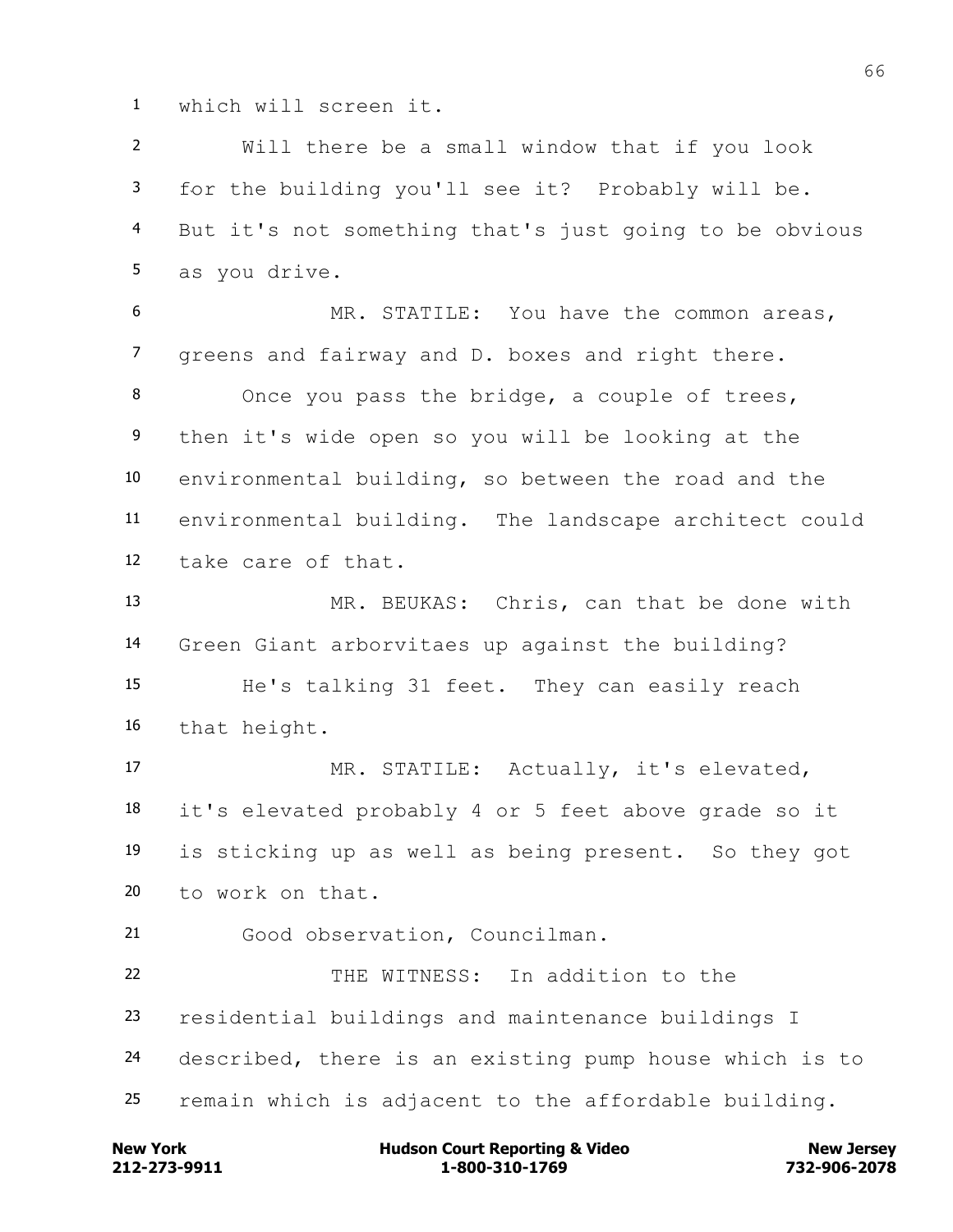That's a small one-story structure, I believe a hip roof and also includes some culture stone sides. So it's an attractive pump house. It doesn't create any noise or odors. So it's a pretty benign use for that location. In addition, the existing clubhouse, there's a fire connection which has been modified which I believe was indicated on the site plan. I just ask to mention that. And then, of course, as required by State law all of these buildings will be required to comply with New Jersey Uniform Construction Code. And that completes my testimony. CHAIRMAN LIPPERT: Any more questions by Board Members? MR. WAYNE: Yes. I have one. In Article, I guess, 142. 18 MR. STATILE: Use the microphone. MR. WAYNE: In the Ordinance 142, let's talk about 1 1/2 story buildings. It's 2 1/2 story or one-story. 22 THE WITNESS: Right. MR. WAYNE: So what is the, what is the height? 25 THE WITNESS: The maintenance building --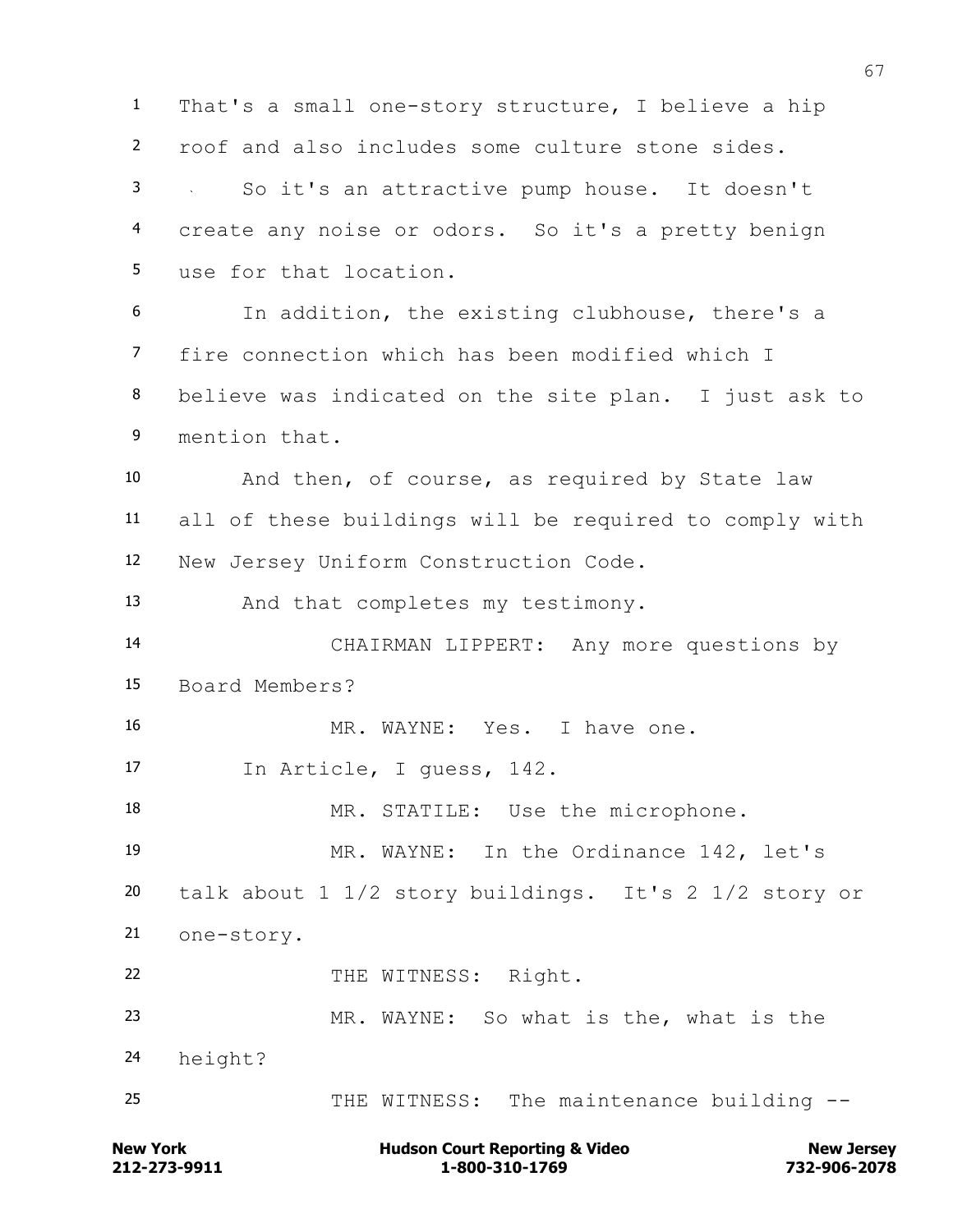1 MR. WAYNE: You said the height, what does the ordinance say about height? THE WITNESS: The maintenance building, as defined by your ordinance, is 1 1/2 stories because there's a slab is one floor. The so-called loft area or mezzanine is a second floor and it's under a pitched roof so your ordinance defines that as being half a story. So the maintenance building is 1 1/2 9 stories. The town houses and quadplexes are two-stories. MR. WAYNE: I'm not disagreeing. All I'm saying in 142, it doesn't define what the height of a 1 1/2 story building would be. THE WITNESS: That's correct. MR. WAYNE: So in our other -- do we have it any place else in the construction ordinances? MR. STATILE: That has had a defined building height, 1 1/2 story. MR. WAYNE: What's the height? It would be for one-story. MR. STATILE: No. This would address that. MR. WAYNE: Not in this. MR. STATILE: You can't take it from some other zone.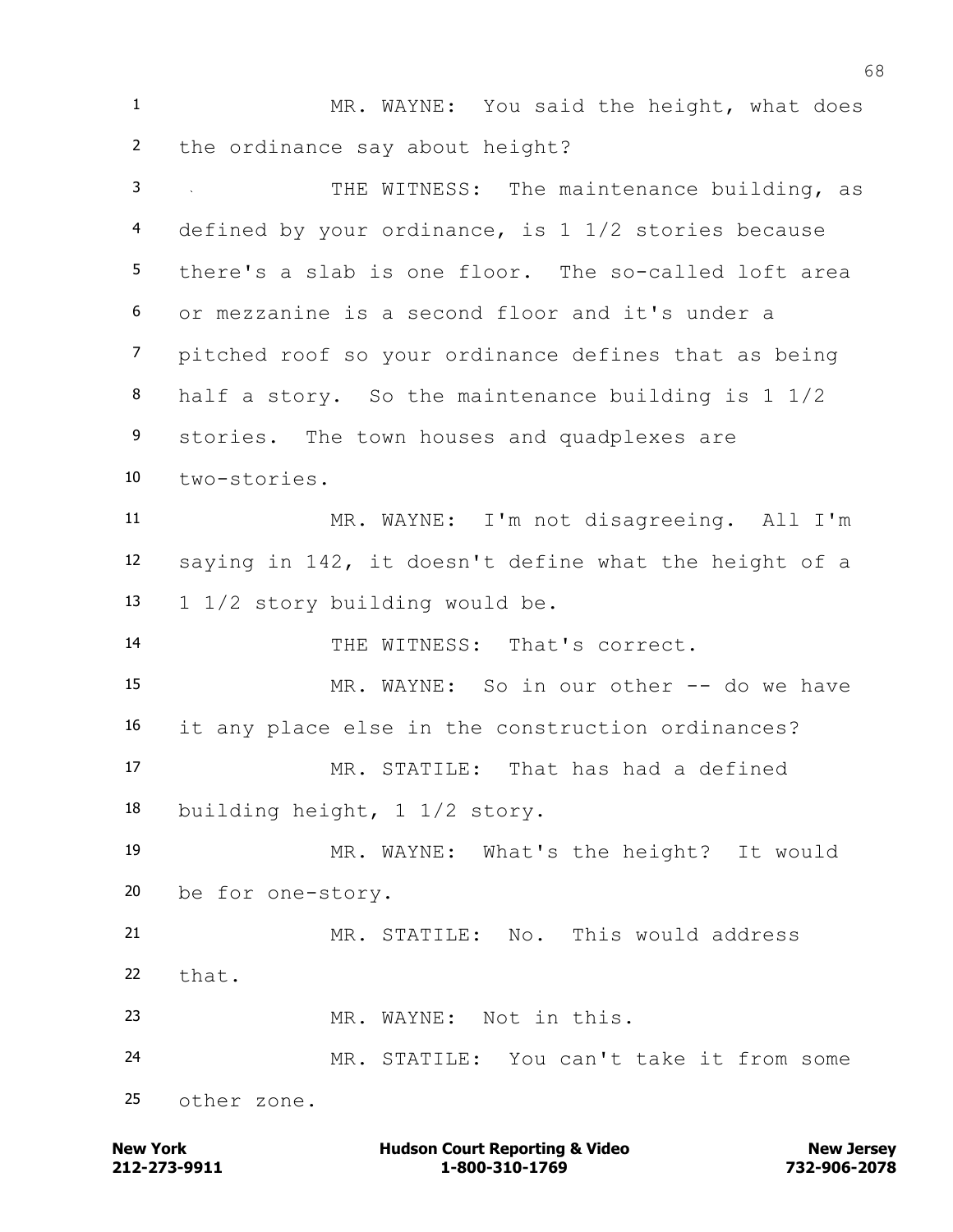MR. WAYNE: It doesn't address it. What do we know about the heights? MS. REITER: I believe the applicant is requesting a variance for 1 1/2 story because it's not a one-story building because it's a 1 1/2 story proposed building, I believe the applicant is requesting a variance for that. 8 MS. COFFEY: That's correct. 9 THE WITNESS: And, likewise, I believe there's a limit on your accessory buildings of 600 square feet floor area. We exceed that as I described. MS. COFFEY: And we're also requesting a variance for that. MR. BEUKAS: I have one question. Could you provide the Board with an artist rendering of the COAH building? 18 MR. SANTOLA: Absolutely. MR. BEUKAS: Variations between the hardy plank and other materials so we can get an idea of what it would look like on Piermont? MS. COFFEY: Yes. MR. BEUKAS: Thank you. MR. LOWE: What is that pump house pumping?

**212-273-9911 1-800-310-1769 732-906-2078 New York Communist Court Reporting & Video New Jersey Rew Jersey**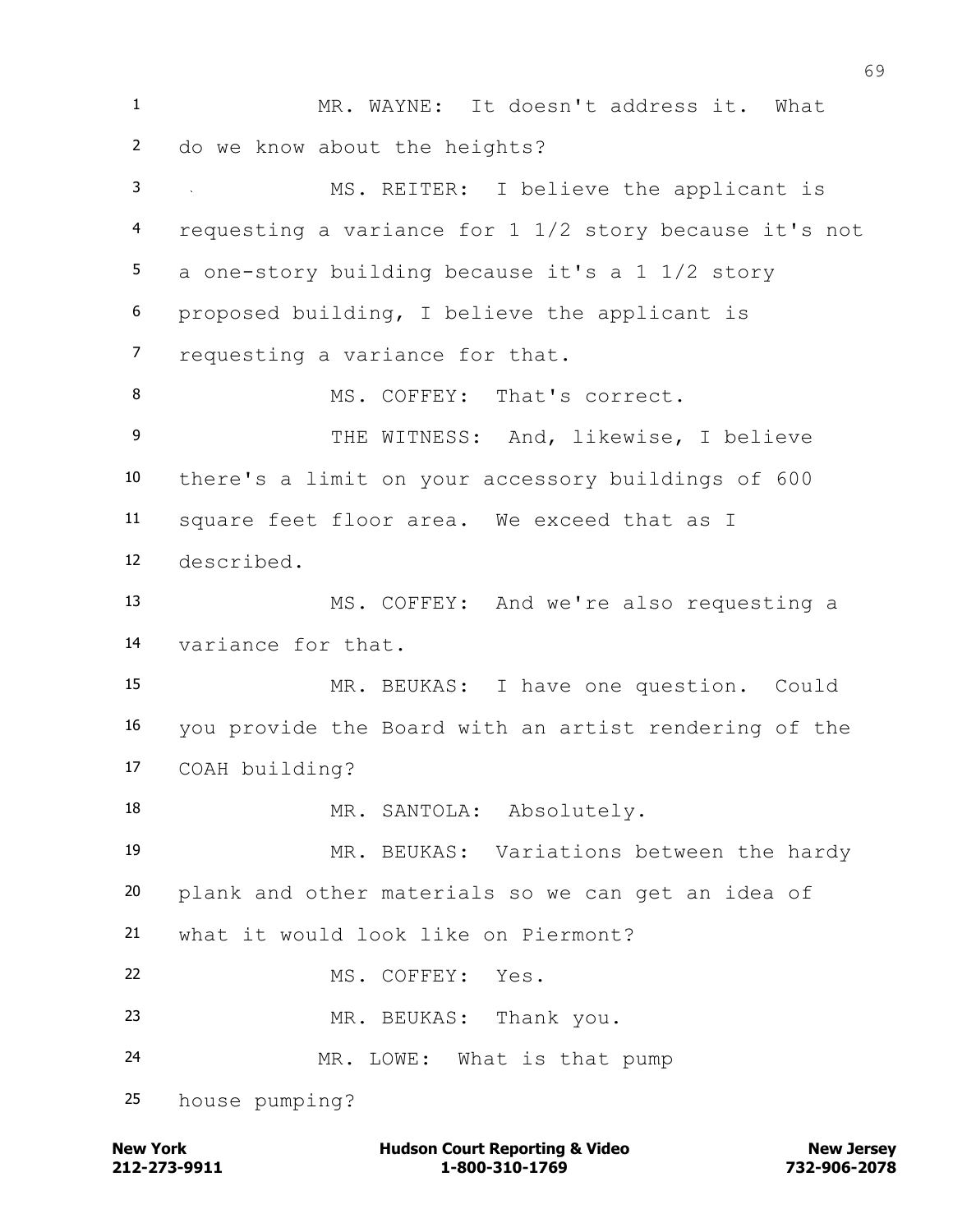1 THE WITNESS: What is it pumping? MR. SANTOLA: That's actually pumping the irrigation system now when the course needs irrigation, when the water needs to come out of that well but we anticipate the use of that going away, way down based upon the irrigation system we're presenting. 8 MR. LOWE: So pump water from that retention pond? MR. SANTOLA: No. It would only be used at this point when, in an extreme case, where we couldn't get it out of there and needed additional water. MR. LOWE: Where will it come from? MR. SANTOLA: It comes from Suez. We pump from there when we need to now. We anticipate it being a lot less frequently in the future. COUNCILMAN BROMBERG: Does that building, does that pump exist now and is that why that's the location you want to keep it? 21 THE WITNESS: Yes. COUNCILMAN BROMBERG: Okay. And I take it, as you said, the noise would not be a significant factor right in that residential area. THE WITNESS: I'm told by maintenance that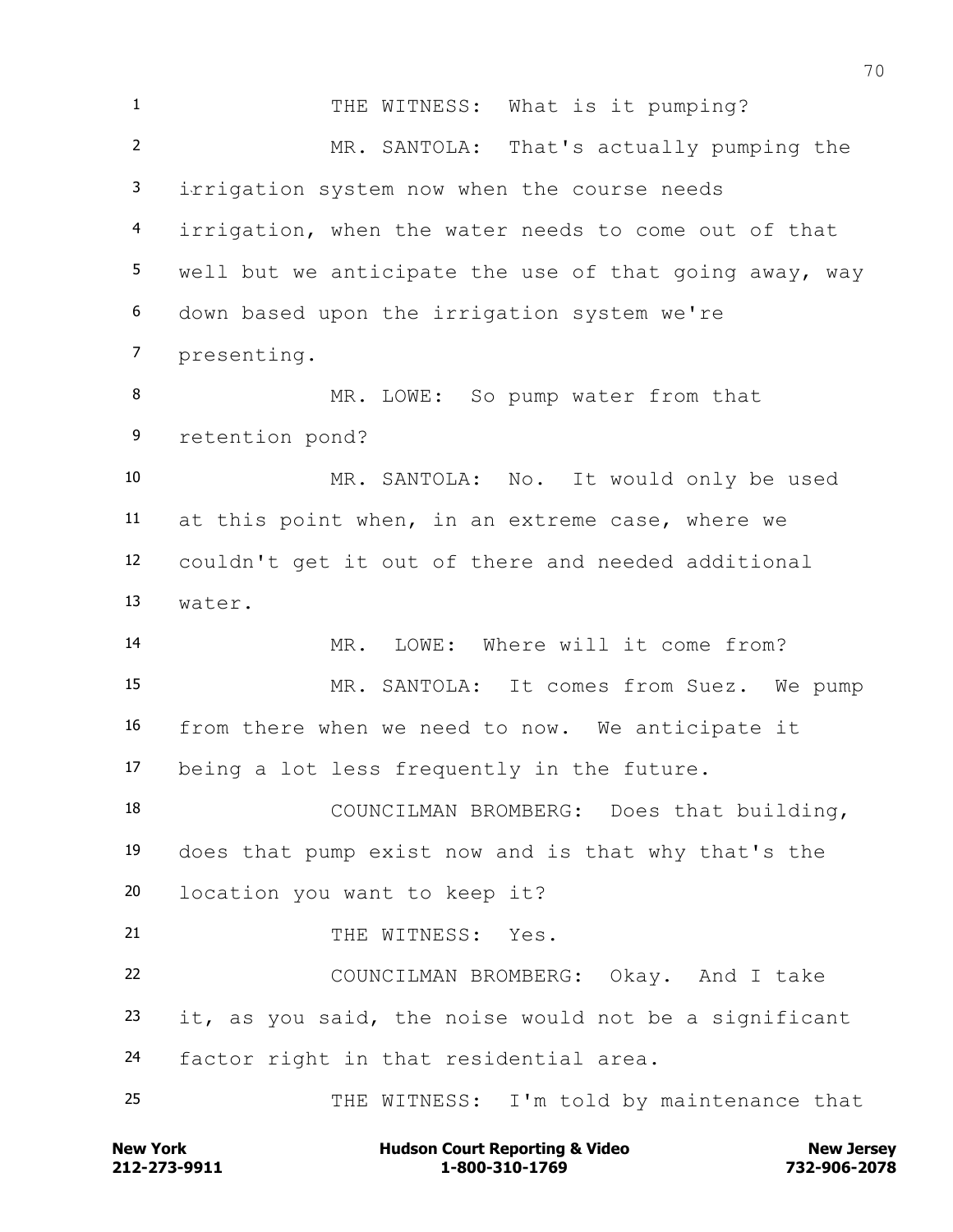there is not an issue with noise or odors related to that function. CHAIRMAN LIPPERT: All right. If there are no other questions from Board Members now, I would like to take a 10 minute break and then we'll open it to the public and questions of this witness. (A recess is taken at 9:02 p.m.) 8 CHAIRMAN LIPPERT: It is about 9:15. Roll call, please. 10 MS. VERDUCCI: Mr. Lowe. 11 MR. LOWE: Here. 12 MS. VERDUCCI: Mr. Beukas. 13 MR. BEUKAS: Here. 14 MS. VERDUCCI: Mr. Adamo. Mr. Bromberg. COUNCILMAN BROMBERG: Here. MS. VERDUCCI: Mayor Jasionowski. Mr. Fortsch. VICE CHAIRMAN FORTSCH: Here. 20 MS. VERDUCCI: Mr. Wayne. 21 MR. WAYNE: Here. MS. VERDUCCI: Mr. Puccio. MR. PUCCIO: Here. 24 MS. VERDUCCI: Ms. Vaccaro. MS. VACCARO: Here.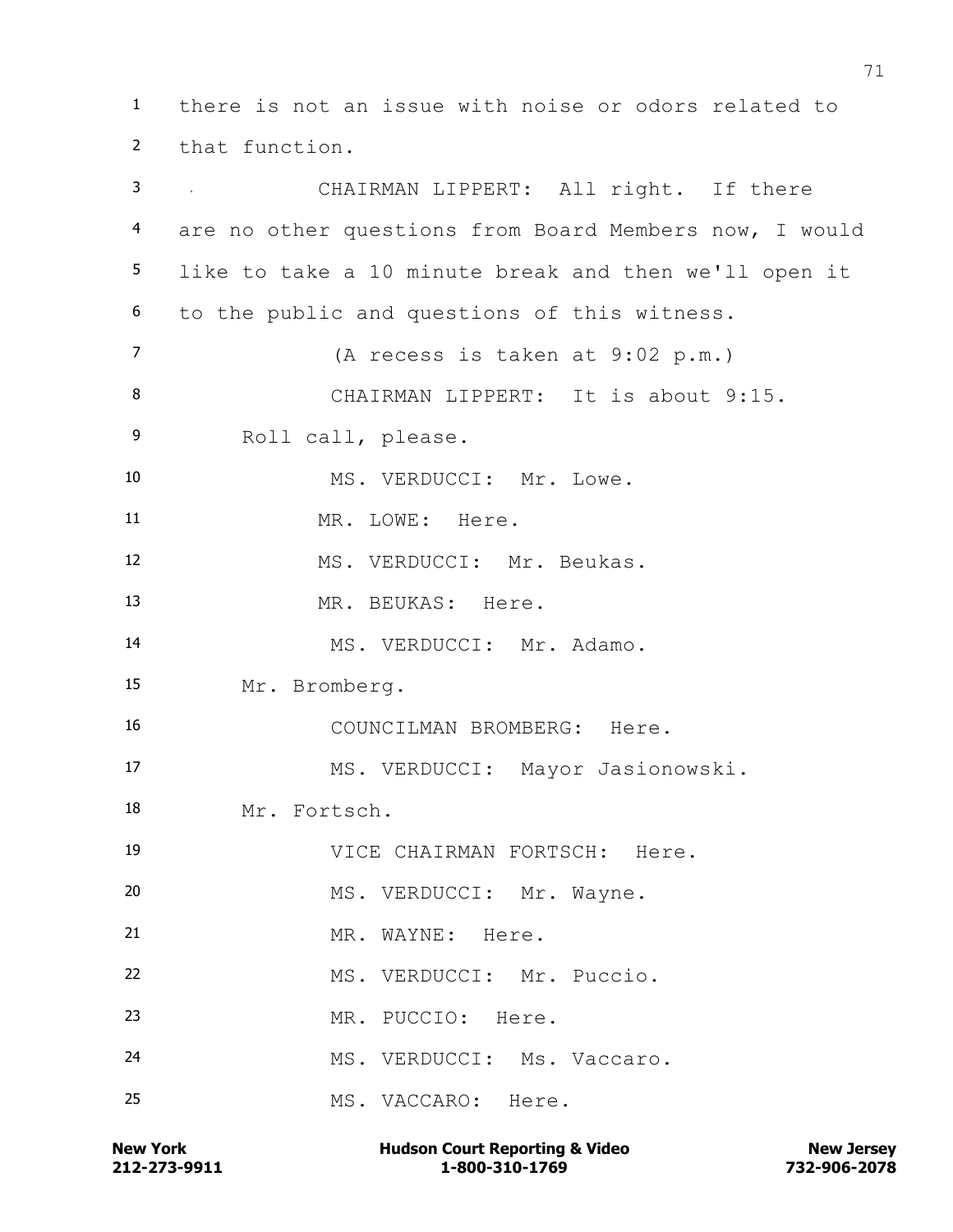MS. VERDUCCI: Chairman Lippert. CHAIRMAN LIPPERT: Here. Okay. So it's time for the public to ask questions of the architect. So any members of the public have questions of the architect come on up, state your name for the record, please, and address. MS. MORGENSTEIN: Florence Morgenstein, 9 Holiday Court. So I have a few questions. And I'm glad you're concerned about the looks of that barn type looking storage facility because along Piermont, coming into our town would be that, the COAH, and if I'm wrong, correct me, the quads, because that's the only place the quads are, along Piermont Avenue. Correct? The answer is yes? 17 THE WITNESS: This is a quad of four that are located behind the COAH. MS. MORGENSTEIN: And the other four? THE WITNESS: There are four located along Piermont. MS. MORGENSTEIN: So the other four are located. So basically when you're coming into our town from Hillsdale, that's what you will see? THE WITNESS: Yes.

**212-273-9911 1-800-310-1769 732-906-2078 New York Communist Court Reporting & Video New Jersey Rew Jersey**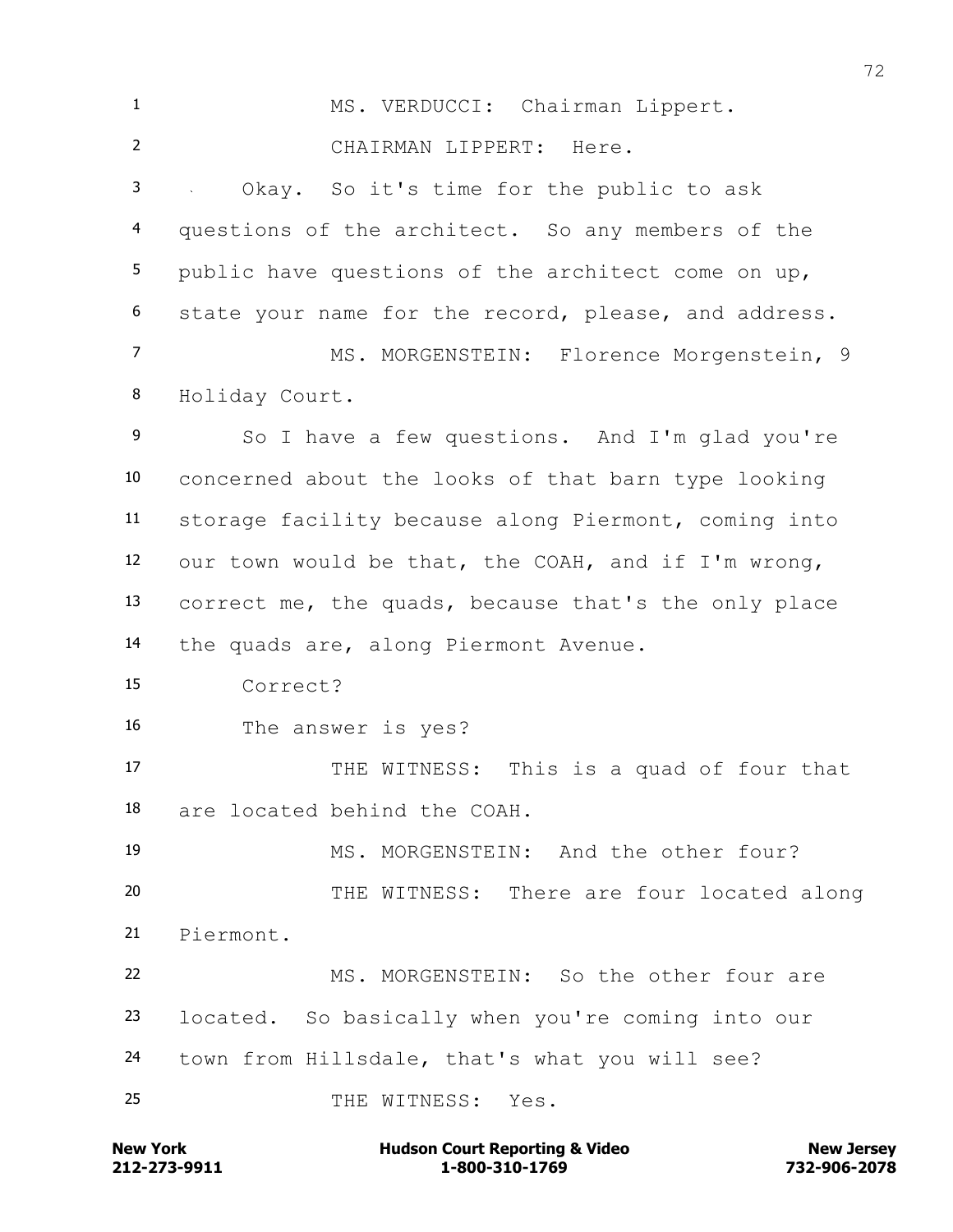MS. MORGENSTEIN: Okay. I have a question -- you have the retention pond and there's some structures north of it right on there. What are those structures? Right along the north of it, north. THE WITNESS: North? 7 MS. MORGENSTEIN: Those, yes. 8 THE WITNESS: Those are town homes. MS. MORGENSTEIN: So why couldn't the maintenance building, because the rationale is that it has to be near the retention pond, be moved back there? Twofold, you won't see it from Piermont Avenue and it will be closer to the golf course with less noise and less traffic of equipment coming in and out? MR. SANTOLA: Well, since I was provided that there's no direct access from the road so we have to obliterate a golf hole in order to get a driveway all the way up through for the deliveries and the larger equipment that may come in. MS. MORGENSTEIN: Okay. So there's no way it can be moved back there? There's no way to reconfigure that area considering also the fact that that building is lined up almost with the brook and then Hillsdale House is on the other side of the brook.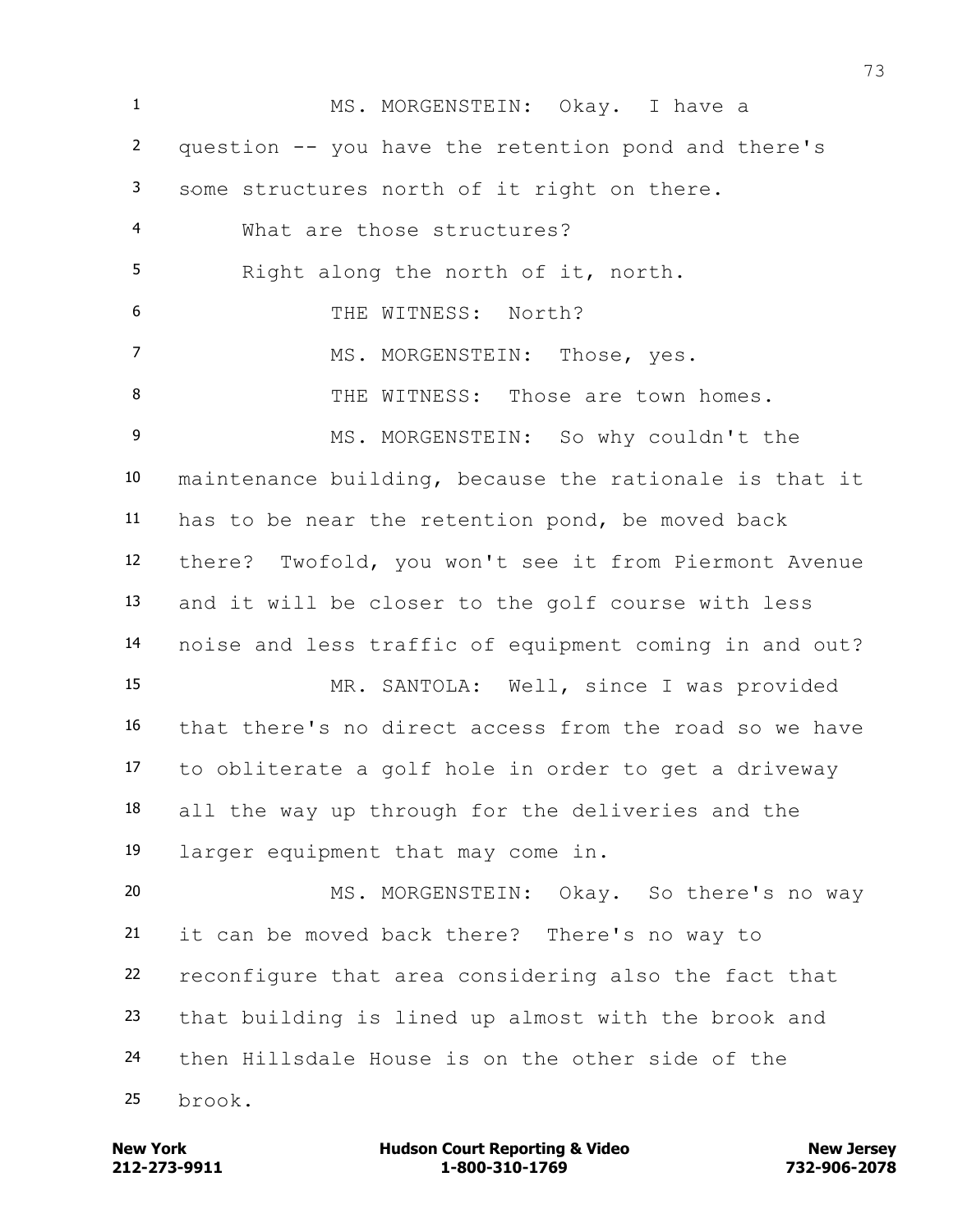MR. SANTOLA: Just let me clarify. The building is, how far from the road, over a hundred feet from the road. It's heavily buffered, we believe on both sides. We're going to look further if we can do additional buffering so that, as you come on Piermont towards River Vale to make sure you don't see it. It is a one story building hidden behind a whole bunch of landscaping existing and to be planted. So the -- I don't want to be this perception that there's going to be some metal building out there of any great size that everyone is going to see. I don't think anyone is going see it. We don't want anyone to see it. So, no, we don't think there is any reason to relocate the building. MS. MORGENSTEIN: So people from the west of that that live in that five-story Hillsdale house won't be able to see that as well? MR. SANTOLA: I have no idea. MS. MORGENSTEIN: It's right next to it. There's a brook where you mentioned the bridge. CHAIRMAN LIPPERT: Questions, you have to ask questions. You're making statements. MS. MORGENSTEIN: Do you know that next to that there is a brook and then there is a five-story building that is the Hillsdale home senior living,

**212-273-9911 1-800-310-1769 732-906-2078 New York Communist Court Reporting & Video New Jersey Rew Jersey**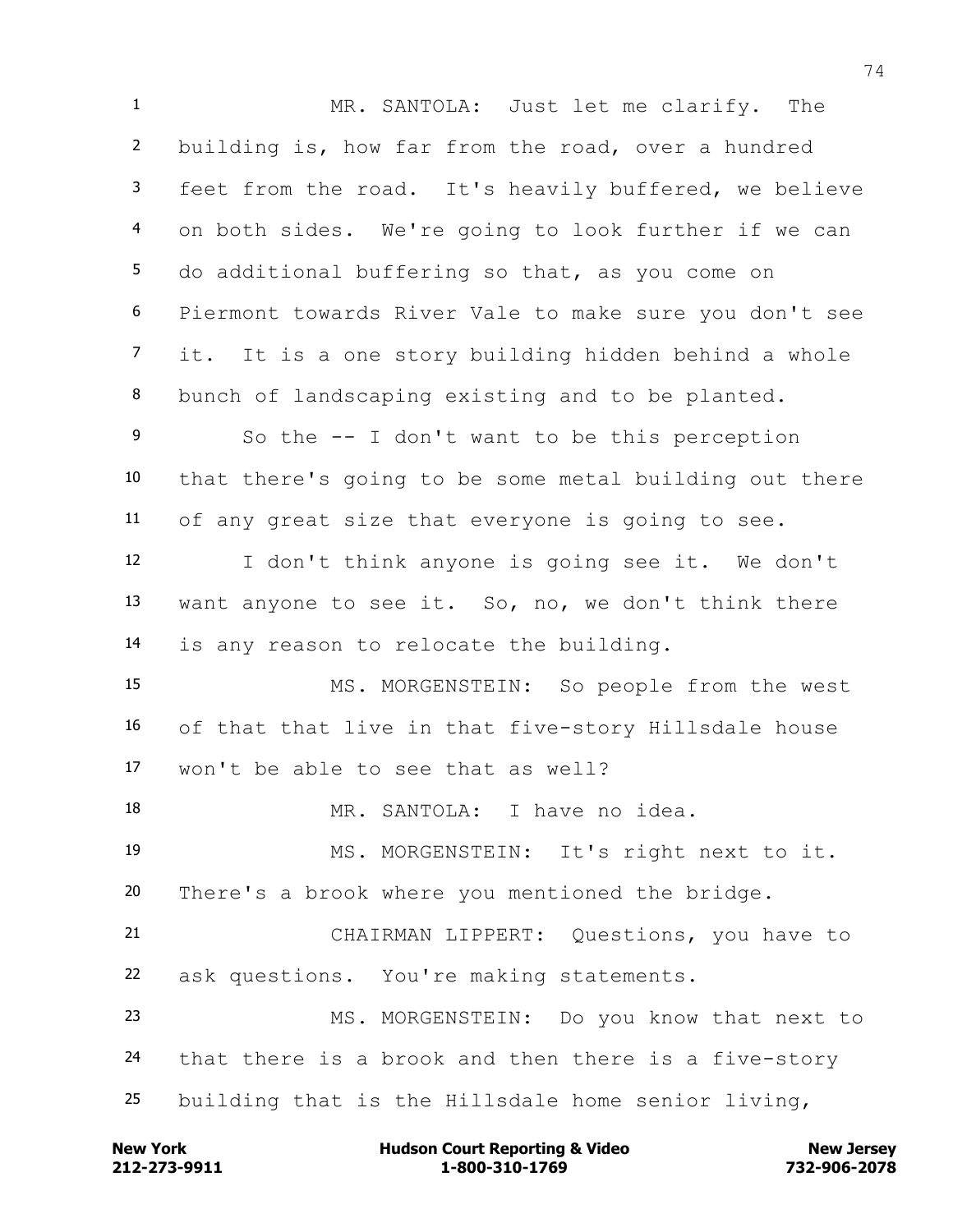COAH, whatever right there?

 MR. SANTOLA: I would suggest to you that our view of it is a lot worse than its view of ours. MS. MORGENSTEIN: Say that again. Sorry. MR. SANTOLA: Our view of that building is a lot worse than their view of what they're going to see on our golf course. 8 MS. MORGENSTEIN: Also about the noise, 9 okay, the other day I actually found -- do you know that the other day your maintenance people were cutting down trees at 7:00 in the morning along Piermont Avenue making so much noise that I am sure it woke people up because I walk my dog there? Did you know that? MR. SANTOLA: I don't think this is what the witness testified to but, no, I wasn't aware. MS. MORGENSTEIN: Well, did you know that I had to call the police to check what the ordinance was because the noise was so loud and they did inform that during the week it is 7:00 a.m.? MR. SANTOLA: We -- part of the testimony from this witness, we would apologize and we will certainly make sure, and I know that our maintenance people know the ordinance and we will remind them to follow it.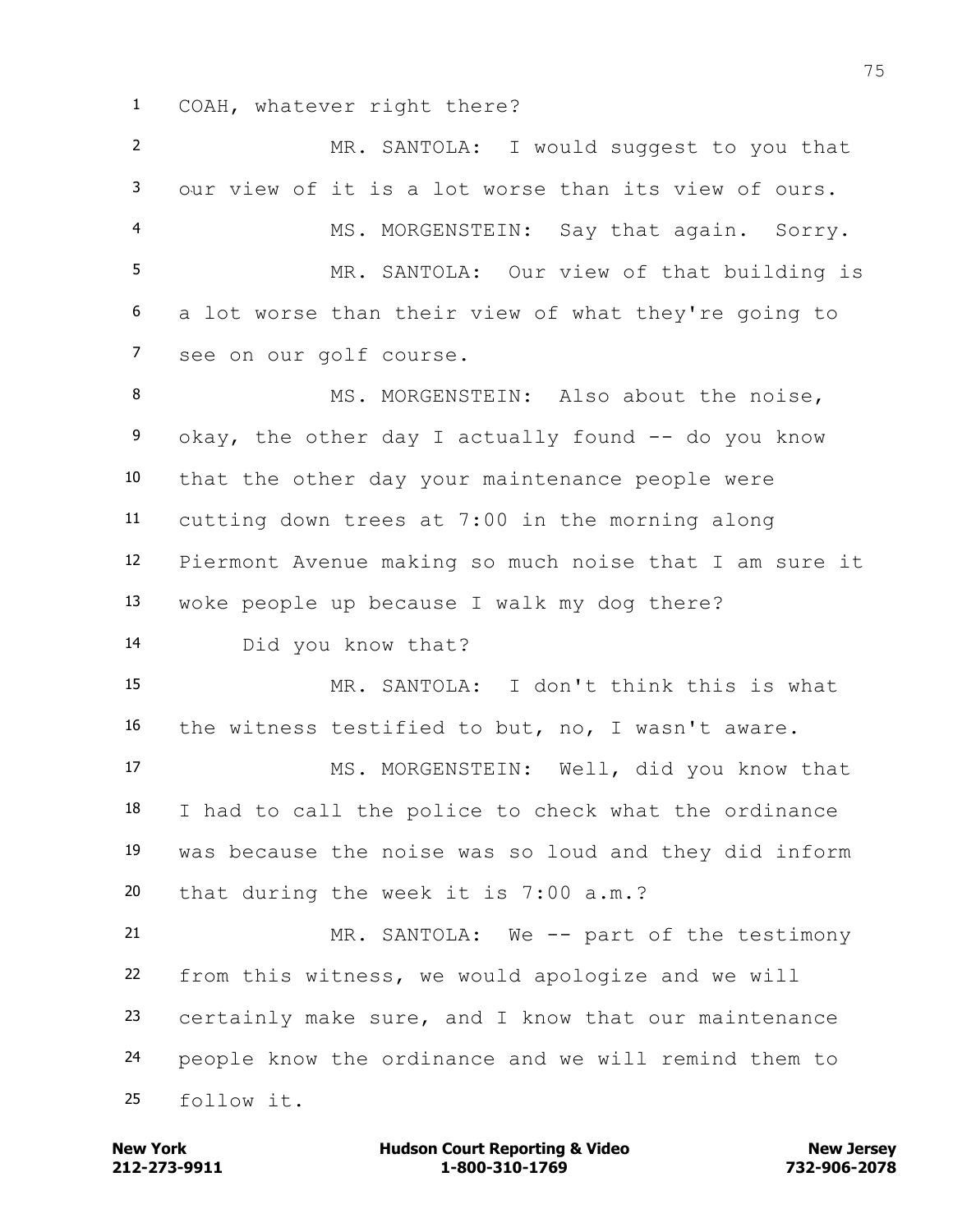MS. MORGENSTEIN: As far as the COAH, are there any handicapped accessible or ADA approved apartments in there? THE WITNESS: Yes. 5 MS. MORGENSTEIN: How many? THE WITNESS: All the ground floor units are required to be accessible. 8 MS. MORGENSTEIN: Okay. And the last question, if you can put up the picture of the town house section where you had the four units. So my question is, how much greenery do you actually see when you look at that picture? THE WITNESS: I don't know. MS. MORGENSTEIN: Does anybody know how much greenery is there? MR. LEIBMAN: What do you mean, a lot, a little, 2 percent, 5 percent? MS. MORGENSTEIN: I don't know. From my perspective looking at that there's more concrete or whatever that other material is than there is greenery and grass and trees. So how much is it according to whoever has the ability to answer the question? MS. COFFEY: What would be the amount of greenery on that particular set of buildings in terms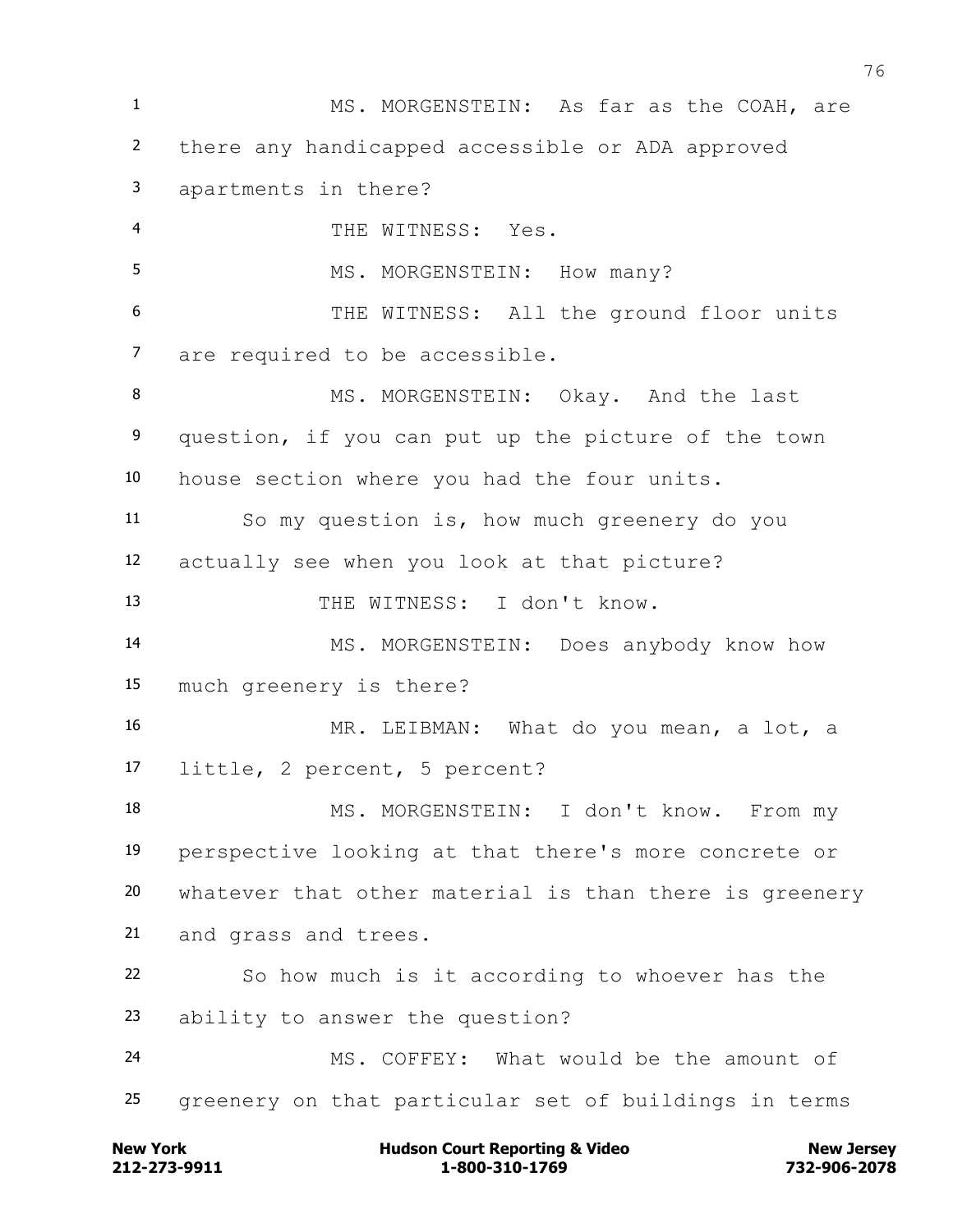of overall scheme on the plan? 2 THE WITNESS: The driveways are approximately 20 feet wide. MS. MORGENSTEIN: My point is -- I can't make a point. Right? CHAIRMAN LIPPERT: You will have a chance to make points but let him answer the question. Is there grass there, shrubs there? I think that's what the question is. THE WITNESS: I'm going to refer to board or Sheet A-1.0. The widths of the units themselves vary from 32 feet to 30 feet. The driveways are about 20 feet wide. In this case there's the four unit building with four driveways. So, um-um, if you subtract 20 from each one of those there's about, it ranges from 18 feet to 12 feet of landscaped area that is directly in front of the building not counting any landscape that's off the ends of the building. MR. BEUKAS: Let the landscape architect, expert testimony. CHAIRMAN LIPPERT: If he can answer it. THE WITNESS: They're all roughly 20 feet. MS. MORGENSTEIN: Okay. Thank you. CHAIRMAN LIPPERT: Anyone else?

**212-273-9911 1-800-310-1769 732-906-2078 New York Communist Court Reporting & Video New Jersey Rew Jersey**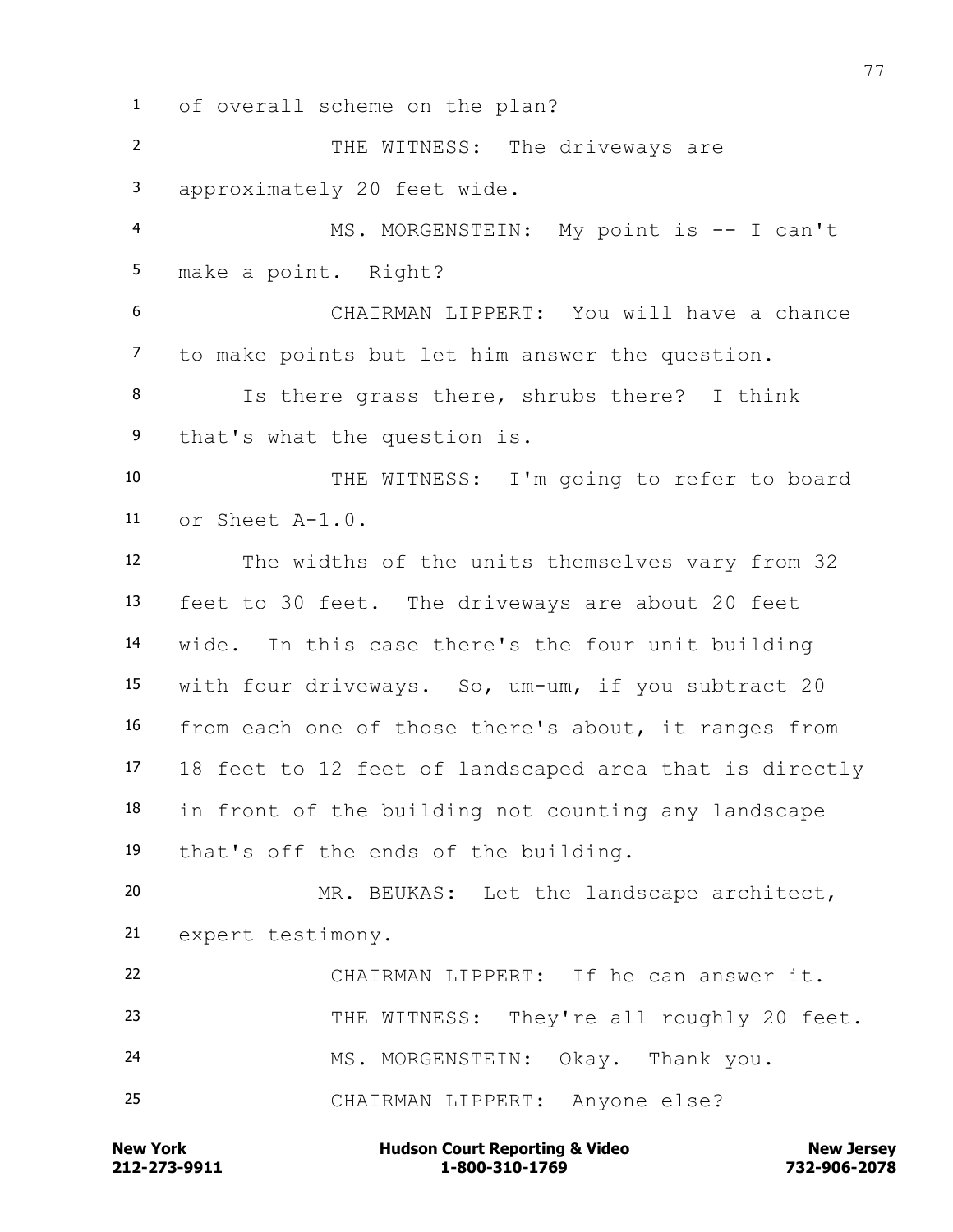| $\mathbf{1}$   | MS. MCKEOWN-ADAMO: K I R A M C K E O W N           |
|----------------|----------------------------------------------------|
| $\overline{2}$ | A D A M O, 466 White Birch Drive.                  |
| 3              | My first question is, are you a licensed           |
| 4              | landscape architect?                               |
| 5              | THE WITNESS: Yes.                                  |
| 6              | MS. MCKEOWN-ADAMO: Okay. You signed and            |
| $\overline{7}$ | sealed the plans that were submitted to the town?  |
| 8              | THE WITNESS: Yes.                                  |
| 9              | MS. MCKEOWN-ADAMO: Okay. How many acres            |
| 10             | are existing for all the existing lots?            |
| 11             | THE WITNESS: I didn't testify to that.             |
| 12             | MS. MCKEOWN-ADAMO: And what is the                 |
| 13             | percentage of impervious coverage that's proposed? |
| 14             | THE WITNESS: I didn't testify to that.             |
| 15             | MS. MCKEOWN-ADAMO: I'm sorry.                      |
| 16             | THE WITNESS: I did not testify to that.            |
| 17             | MS. MCKEOWN-ADAMO: But you drew the                |
| 18             | plans.                                             |
| 19             | Right?                                             |
| 20             | THE WITNESS: I did the architectural               |
| 21             | plans.                                             |
| 22             | MS. MCKEOWN-ADAMO: Okay. Would the                 |
| 23             | architectural plans -- did you put the actual      |
| 24             | residences in and did you also draw the, all the   |
| 25             | accessory structures?                              |

**212-273-9911 1-800-310-1769 732-906-2078 New York Hudson Court Reporting & Video New Jersey**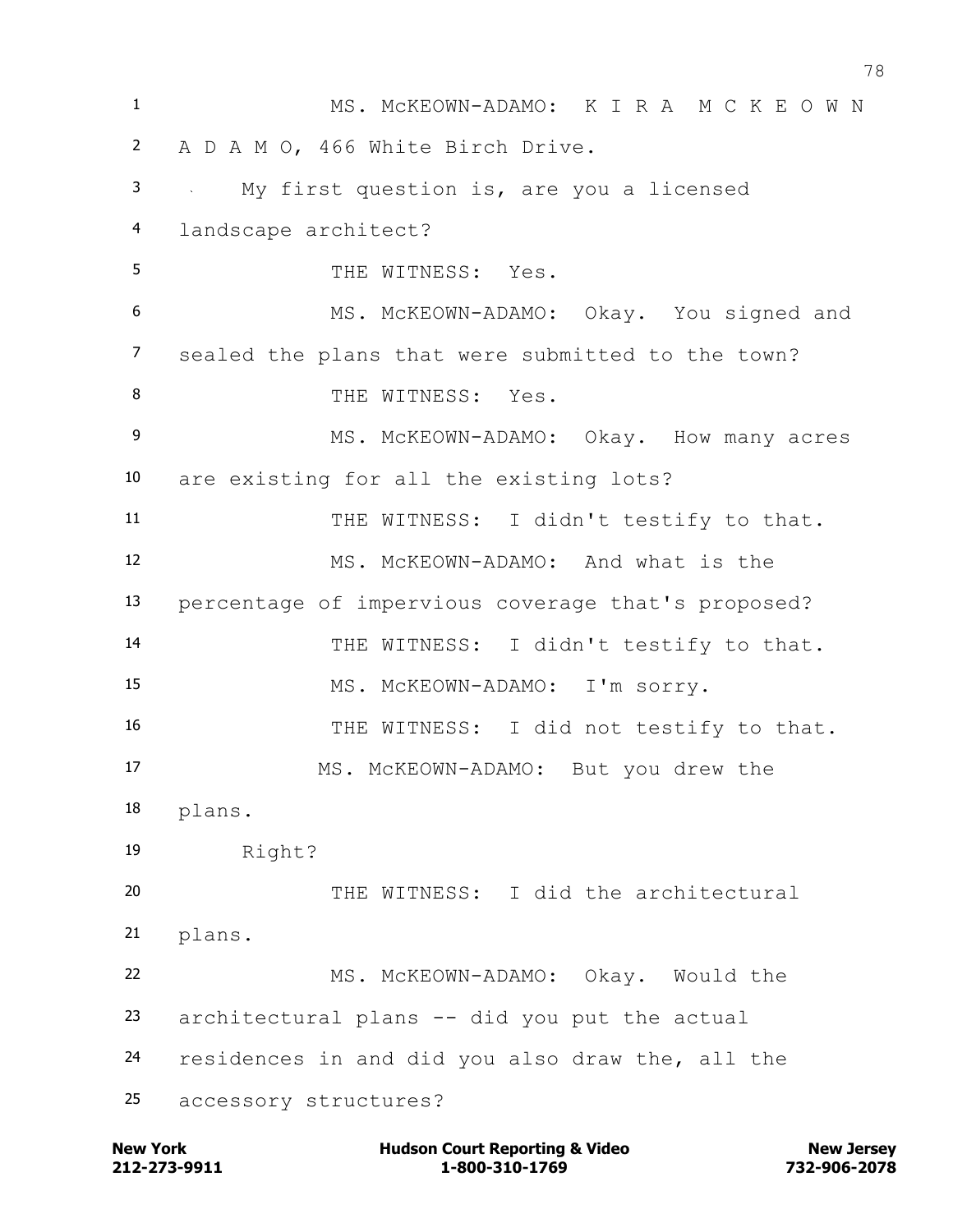1 THE WITNESS: No. MS. McKEOWN-ADAMO: Okay. Are there, for the town houses, are there basements for these? I notice on the plans that you see down to the first floor. THE WITNESS: Yes. There may be some locations where -- well, the quadplex does not have them and the town houses would have the ability to offer basements. Yeah. MS. McKEOWN-ADAMO: Are they full height basements? 12 THE WITNESS: The town houses will have basement, the quadplexes will not. MS. McKEOWN-ADAMO: Are they full height basements? THE WITNESS: Yeah. MS. McKEOWN-ADAMO: Could they be finished later on, after occupancy? THE WITNESS: I'm sure they do or even pre-occupancy. MS. McKEOWN-ADAMO: Okay. So would that increase the occupancy load for each town house? THE WITNESS: What do you mean by occupancy load? MS. McKEOWN-ADAMO: The residential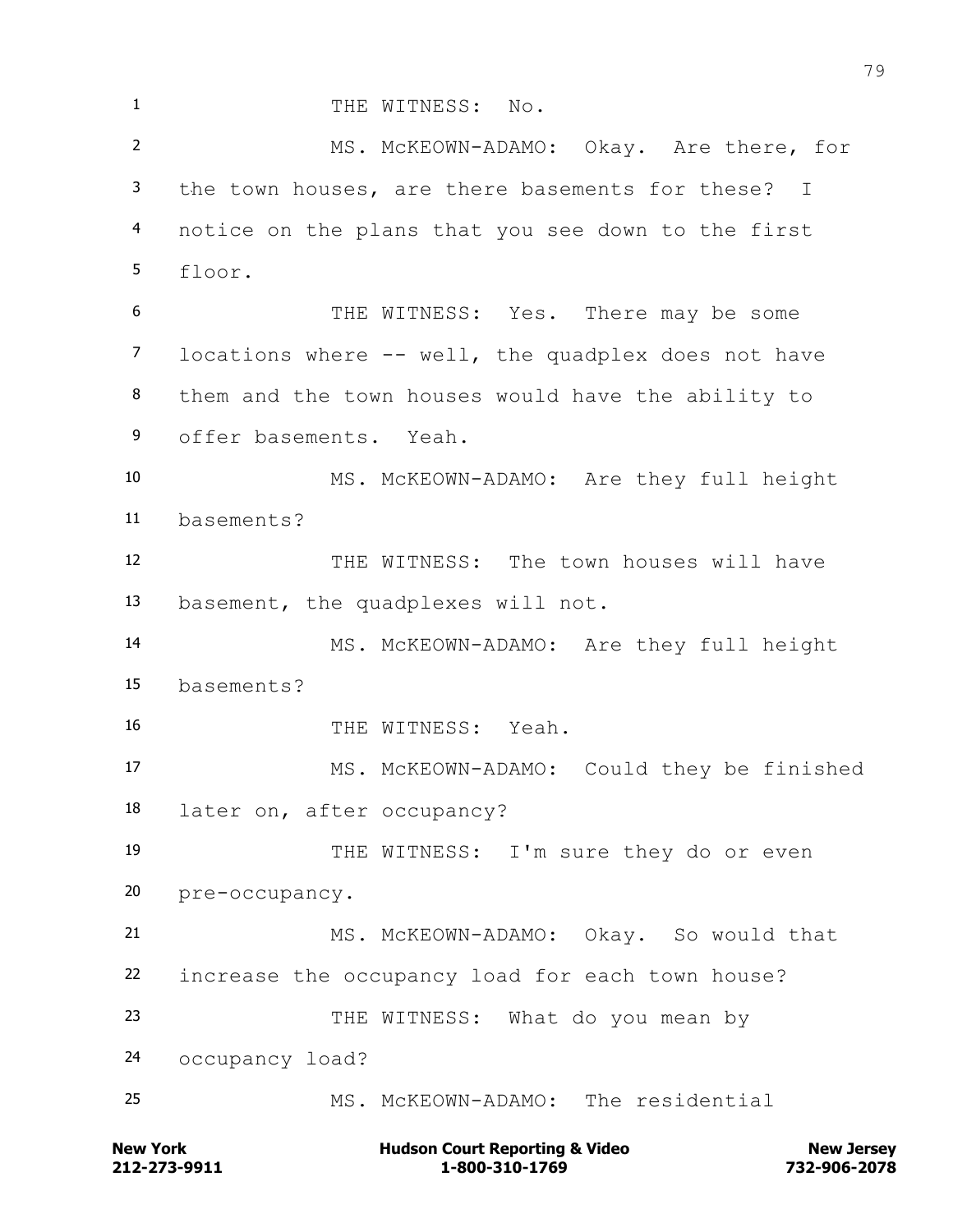occupancy load, how many people are allowed to live in the house. THE WITNESS: It doesn't exist. MS. McKEOWN-ADAMO: There's no occupancy load in the entire city? THE WITNESS: No. 7 MR. STATILE: I think, to clarify, if somebody was to finish the basements they are not allowed -- you can't reside in the basement. You can't have a bed in the basement because you need fire egress window wells, ladders. MS. McKEOWN-ADAMO: And those are not allowed? 14 MR. STATILE: They're not being proposed. If they're not built, you can't have occupancy. 16 THE WITNESS: Let me clarify that. If you put basements, they are required to have exit. If they're not, if they're not bedrooms then they're not required to have the escape route. MR. STATILE: If they are bedrooms they would be required. 22 THE WITNESS: Correct. MR. STATILE: At this point -- 24 THE WITNESS: Correct. MS. McKEOWN-ADAMO: I'm going to ask, are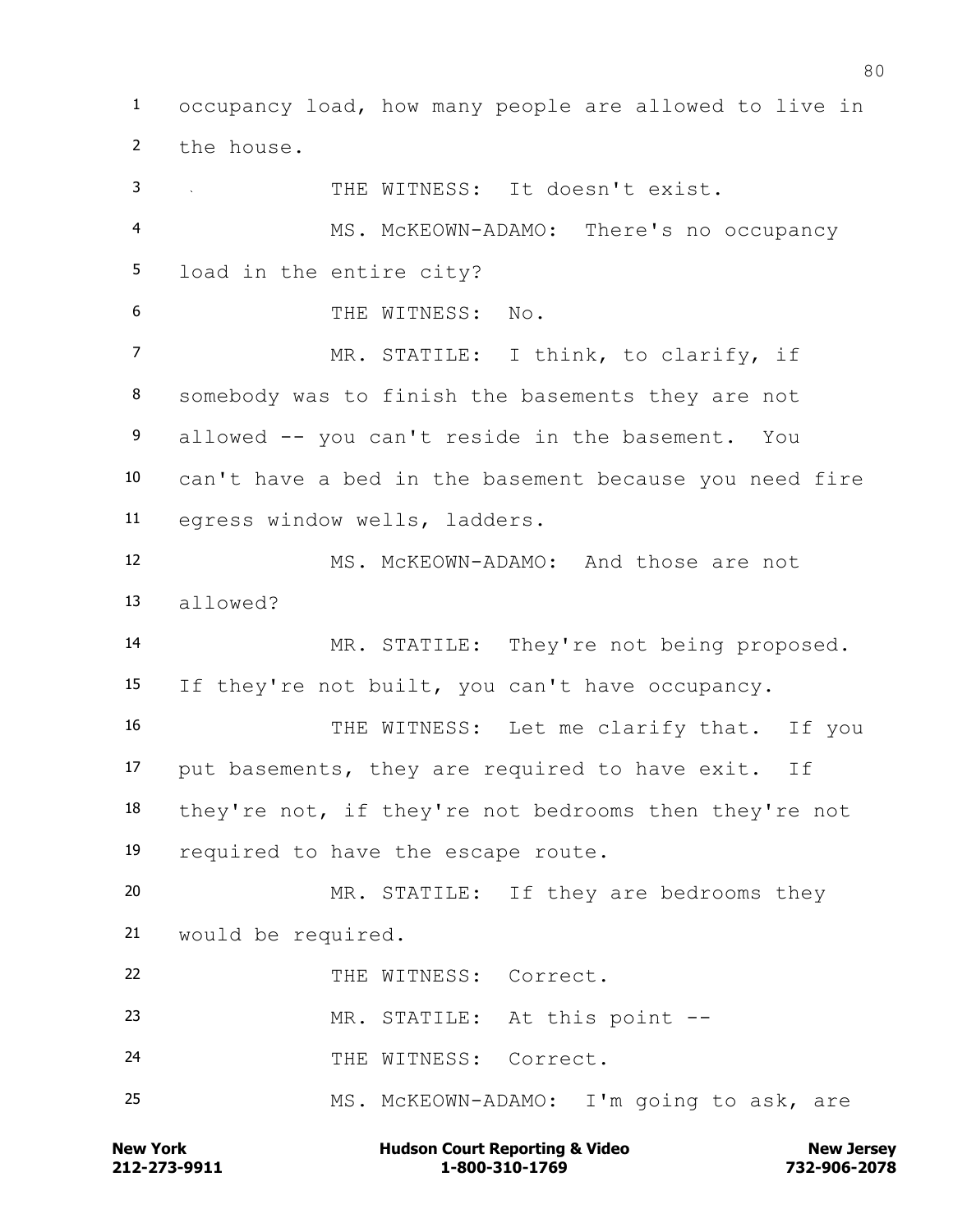windows being proposed in any of the basements that are planning on being finished? 3 THE WITNESS: Windows? 4 MS. McKEOWN-ADAMO: Windows. 5 THE WITNESS: If grading permits. MS. McKEOWN-ADAMO: Okay. So could egress windows be allowed or walkout basements be permitted in the basements in some of these locations? 9 THE WITNESS: You could have windows. I don't think -- MS. McKEOWN-ADAMO: There are no walkout basements? THE WITNESS: I don't believe there are any walkout basement conditions on the site. MS. McKEOWN-ADAMO: Okay. But would the site allow for window wells to be created or egress windows to be utilized? THE WITNESS: I don't know. MS. McKEOWN-ADAMO: You wouldn't be able to tell that from the grade? 21 THE WITNESS: Yes. 22 MS. McKEOWN-ADAMO: Do you have any proposed basement plans? 24 THE WITNESS: No. MR. LEIBMAN: Let's put a nail on this.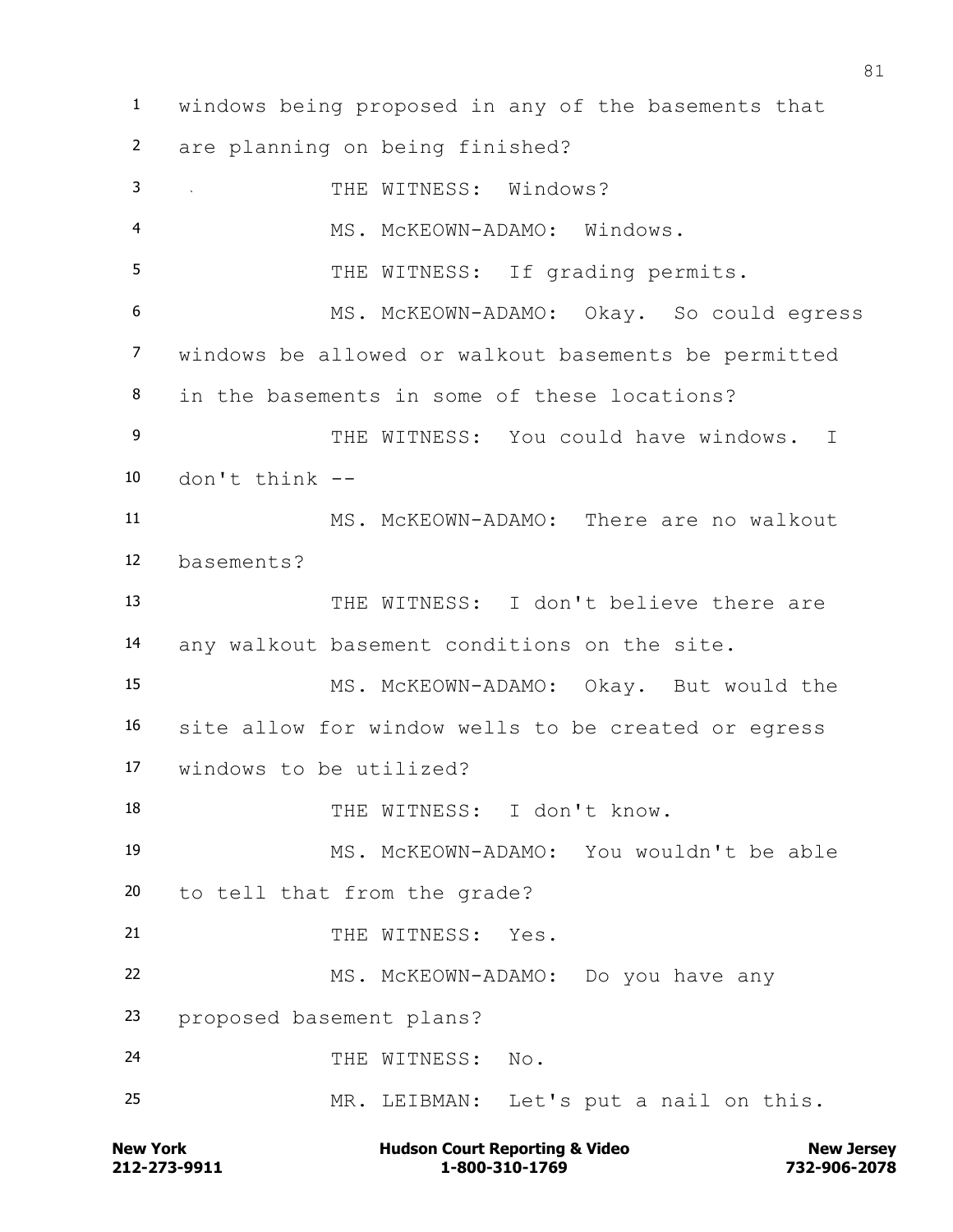There's no walkout basements? 2 THE WITNESS: Not that I'm aware of. MR. LEIBMAN: I want to know if there's walkout basements or not, that you're aware of it or not. I want to know if there's going to be no walkout basements. THE WITNESS: No walkout basements. 9 MR. LEIBMAN: And there will be no bedrooms in the basement? THE WITNESS: No bedrooms in the basements. MR. LEIBMAN: Thank you. MS. McKEOWN-ADAMO: So after occupancy, that won't be permitted? 16 THE WITNESS: What? MS. McKEOWN-ADAMO: After occupancy no bedrooms will be permitted in the basements? I'm asking a question. MR. SANTOLA: The ordinance requires that there be no more than three bedrooms. We will be delivering three-bedroom homes. The basements are typically used for theaters, bars, family room. Sometimes they're finished by a buyer, sometimes they're left unfinished.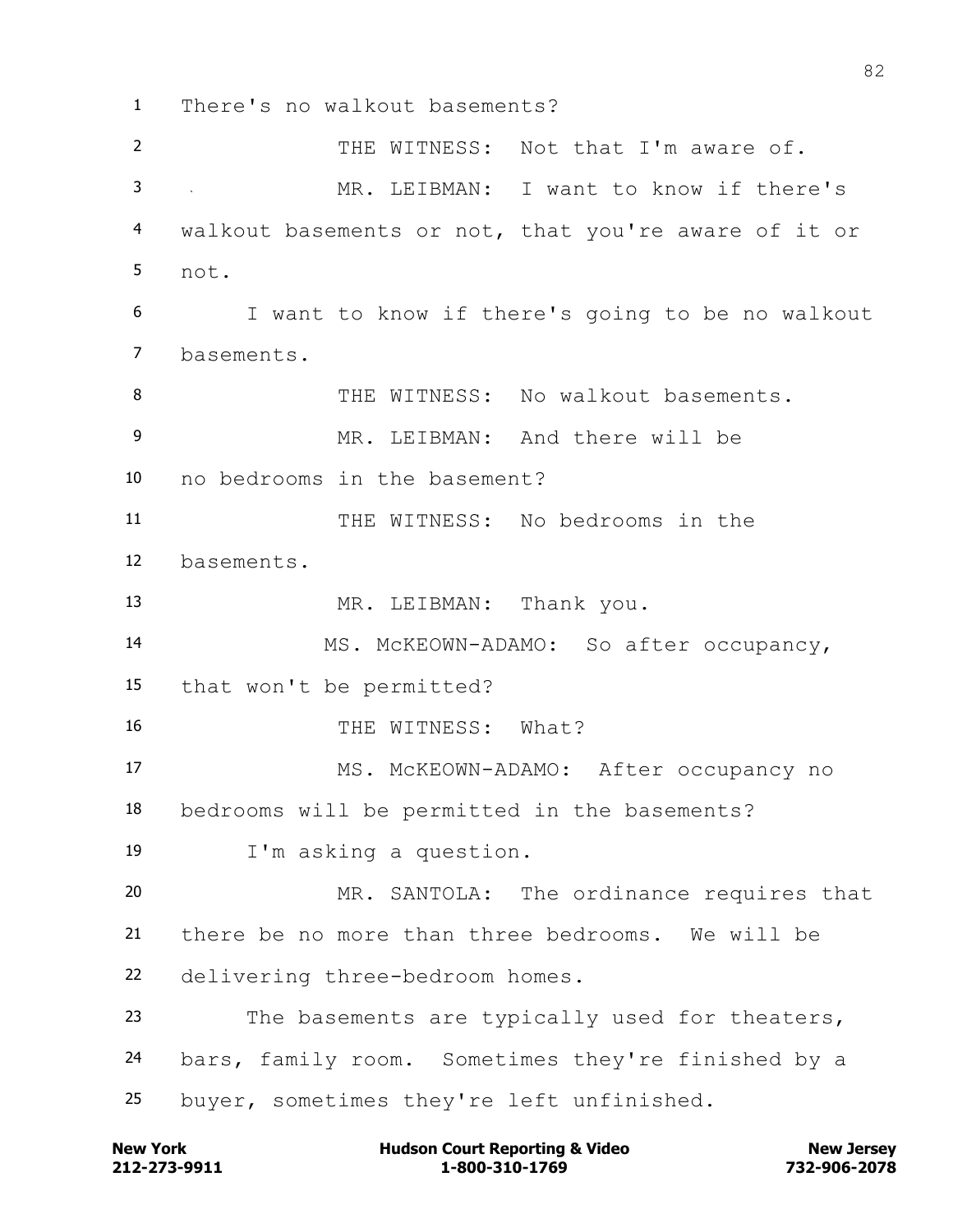But the answer is there's no intention to have a bedroom in the basement. We recognize that the ordinance requires a cap of three bedrooms period, before, during or after occupancy.

 MR. LEIBMAN: We understand and we also understand sometimes people fall asleep on the couch in the basement and it does not turn into a bedroom. 8 MR. SANTOLA: A closet and a window, yeah.

 MS. McKEOWN-ADAMO: In the second floor in the town houses there's a loft that is proposed? 11 THE WITNESS: Correct.

 MS. McKEOWN-ADAMO: Okay. Now is it very easy to turn that loft into a third bedroom on the second floor after occupancy?

15 THE WITNESS: What do you mean by easy? MS. McKEOWN-ADAMO: It's happened in other town house developments in the town. So I'm just clarifying.

 THE WITNESS: Well, in the floor plans that would indicate for the second floor, those lofts are usually part of the circulation area to access other bedrooms.

 MS. McKEOWN-ADAMO: Could you come, as an architect, could you come up with a pretty easy way to draw up a wall?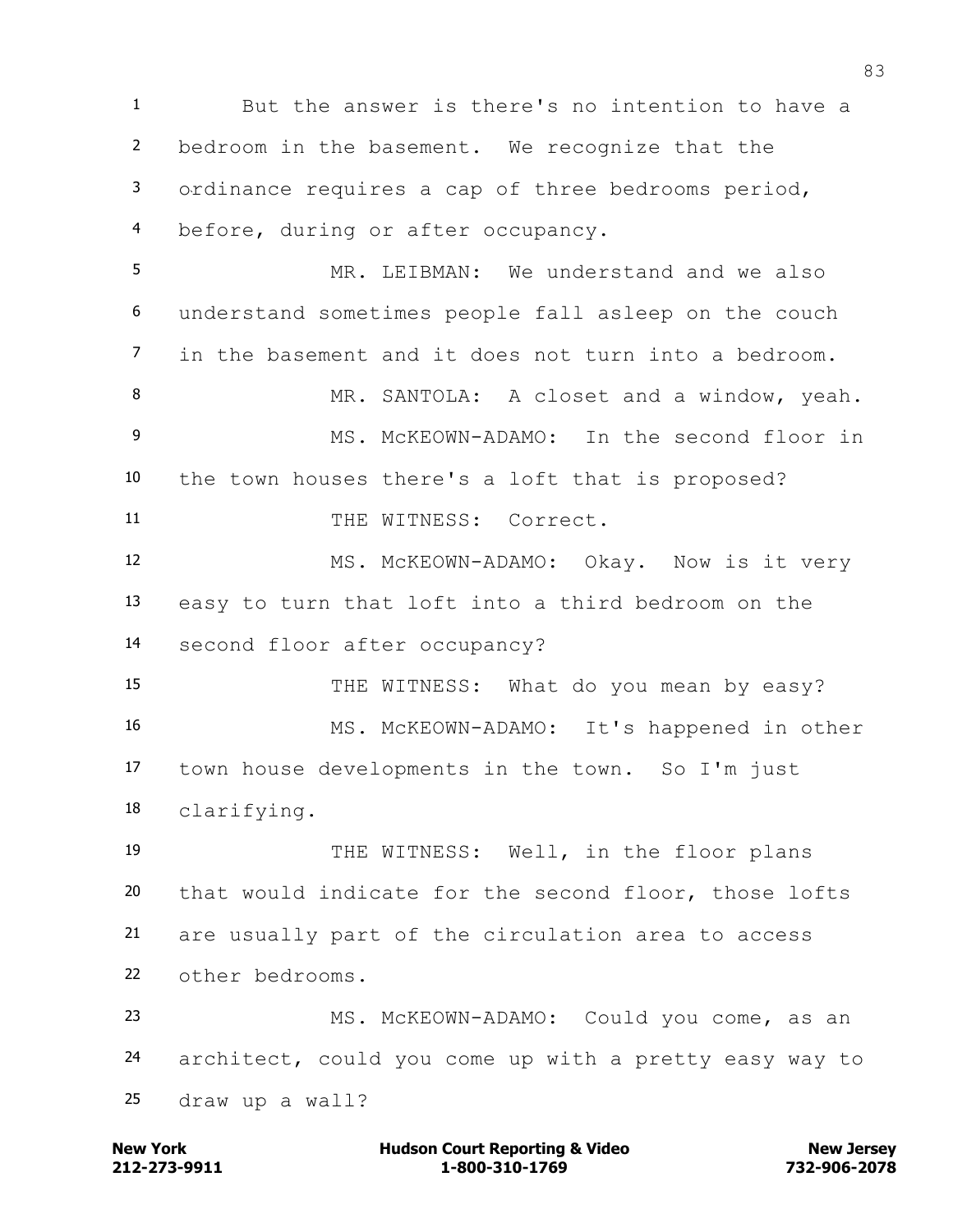1 THE WITNESS: I could do anything. MS. McKEOWN-ADAMO: There you go. And a walk-in closet, correct, too? THE WITNESS: I suggest you have a Code Enforcement department and you also have an association in this project. I think they would find out pretty quickly if anyone was doing some illegal modifications. 9 MS. McKEOWN-ADAMO: I disagree with that. Do any of the units encroach into any front yard or side yard or rear yard setbacks? 12 THE WITNESS: No. 13 MS. McKEOWN-ADAMO: From Piermont Road? 14 THE WITNESS: No. MS. McKEOWN-ADAMO: It appears that it does on -- let's see which plan that is. It's on my phone so it's small. I have to scroll for it because I'm on the website here. It's hard because there are different -- to put them together in front of me. It appears -- is that it? I apologize. I can't see it. What section is that? It would be easier if I look on the engineering -- there. So if you look at Sheet 48, does it appear that Unit 188 approaches on the segue?

**212-273-9911 1-800-310-1769 732-906-2078 New York Communist Court Reporting & Video New Jersey Rew Jersey**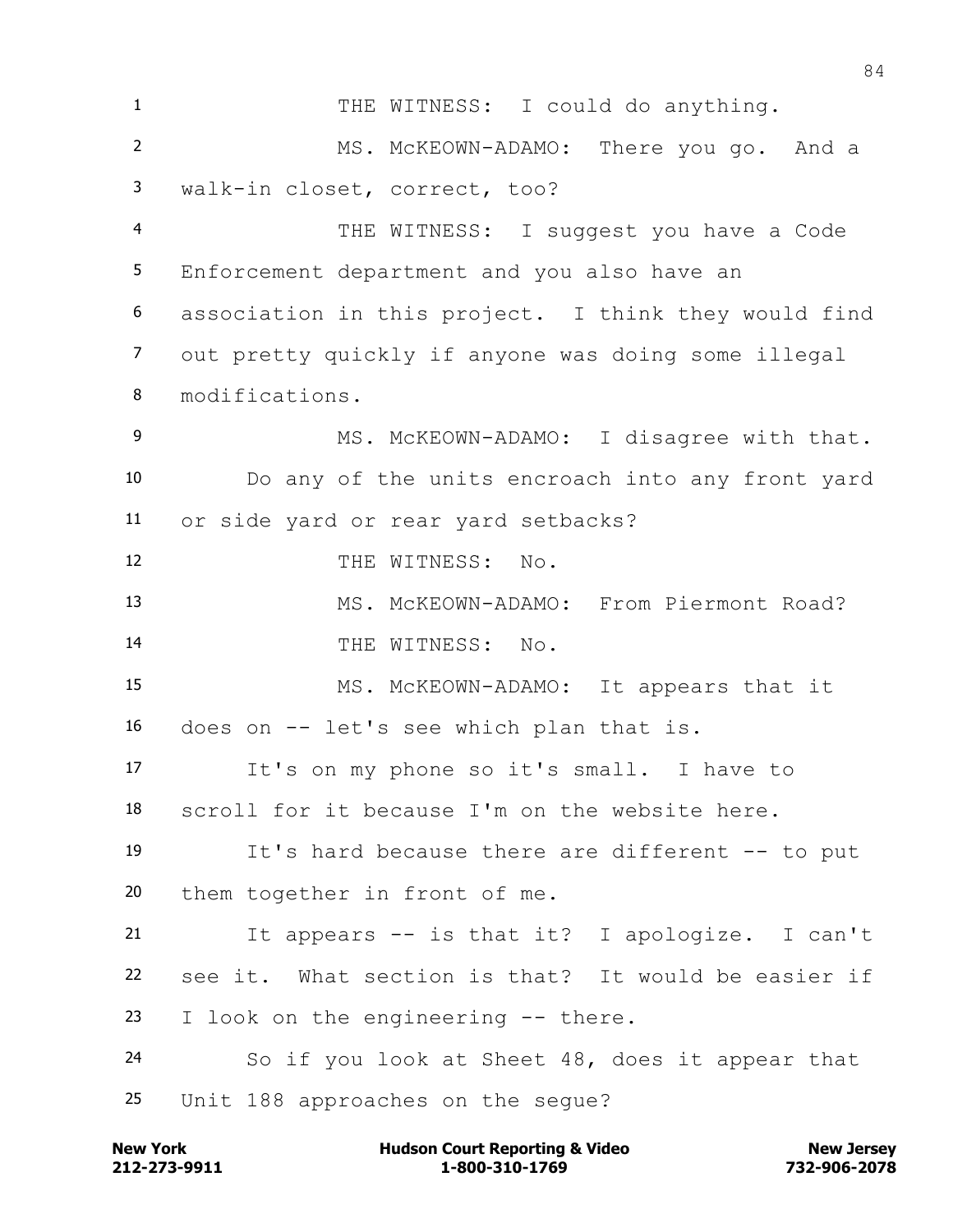MS. COFFEY: I think our engineer is probably the better person to address the question. THE WITNESS: No. MS. COFFEY: There you go. CHAIRMAN LIPPERT: Yeah. You know, we got to get ahead of this. You have to ask him questions about what he testified about. 8 He's the architect. These are questions --9 setbacks are questions for the site engineer. She will, she will be making a whole other presentation so you'll have a chance to ask all those questions. MS. McKEOWN-ADAMO: Okay. But the architect does understand site setbacks. CHAIRMAN LIPPERT: Maybe he understands that but he didn't testify about it. You have to limit your questions to what he testified about. 18 MS. McKEOWN-ADAMO: Okay. Let's see. Okay. There is an occupancy calculation according to the New Jersey edition 2015 and it is taking square footage and then dividing it by 200 square footage, 200 square feet. THE WITNESS: No. No. You're misreading it. What that is, that table is required to calculate the number of egress. It's the reverse of what you're

**212-273-9911 1-800-310-1769 732-906-2078 New York Communist Court Reporting & Video New Jersey Rew Jersey**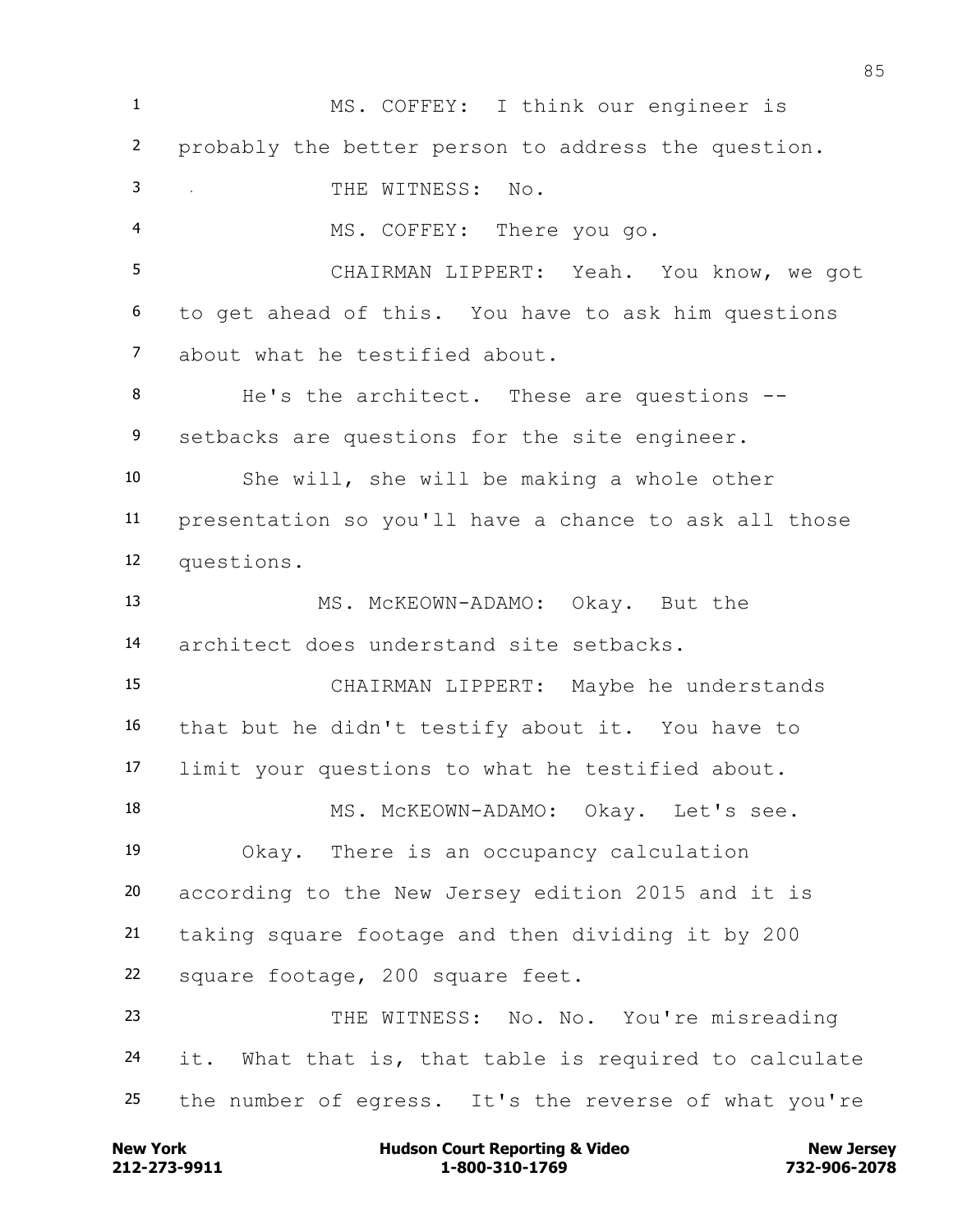talking about. It doesn't limit the non occupancy. You have to read the section of the code that goes with that table. And what that does, it determines the minimum number of exit capacity based 5 on the square footage but it does not, in any way, limit occupancy. In fact, you're allowed to adjust whatever that is up to 5 square feet per person. 9 MS. MCKEOWN-ADAMO: It does -- I respectfully disagree, it does limit occupancy. 11 THE WITNESS: Unfortunately, you're misreading that section of the code. MS. McKEOWN-ADAMO: All right. So then other municipalities -- 15 THE WITNESS: I suggest that -- MR. LEIBMAN: All right. All right. 17 MS. McKEOWN-ADAMO: Okay. So -- and I 18 quess one of the concerns is that if, hypothetically, do you agree that multiple, more people live in a residence because they are permitted to for reasons that may or may not be legal to occupy an additional bedroom, there, there will be a lot of cars outside so there won't be just two cars in garages. There will be a sea of cars all around on the site.

That's my concern.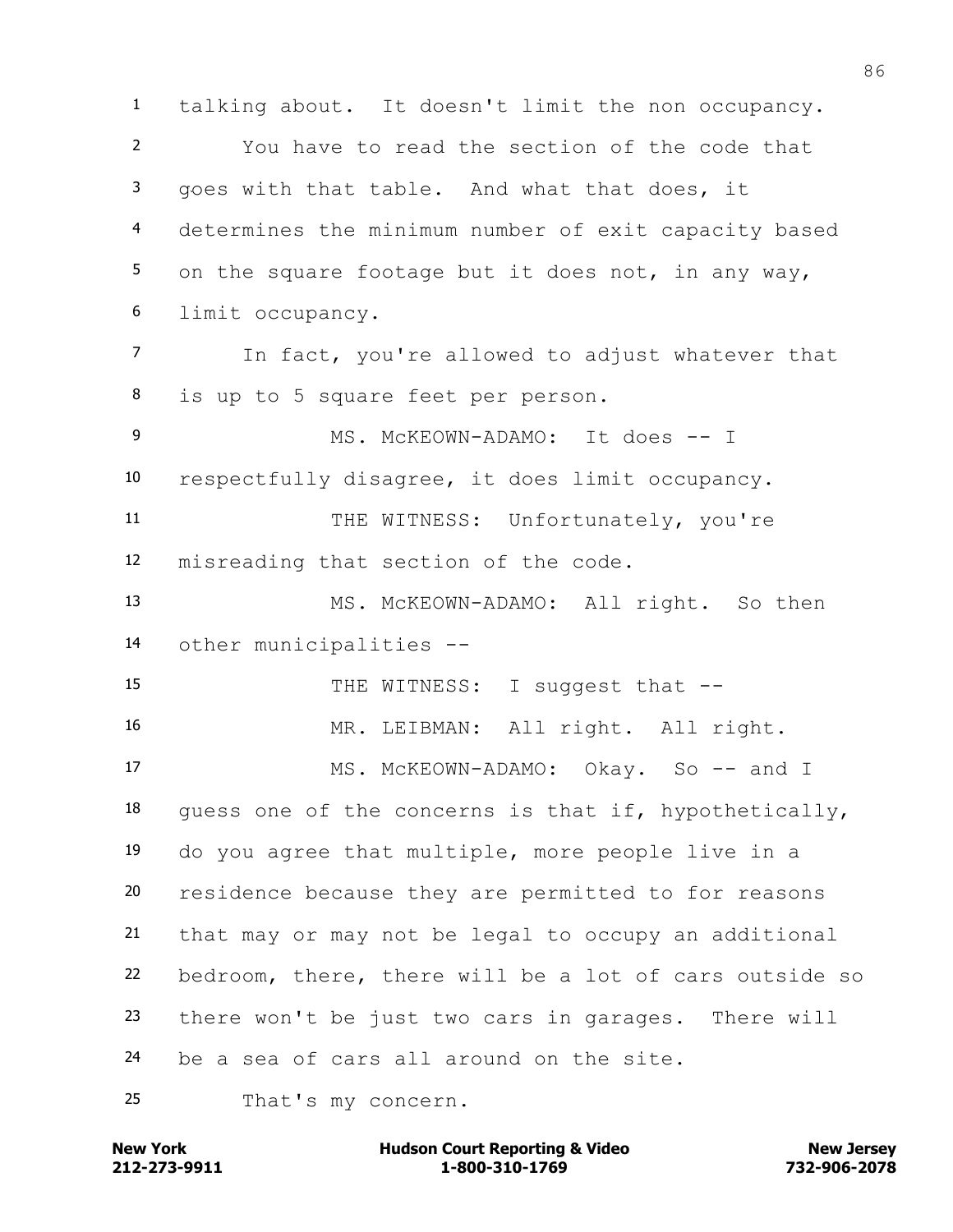1 THE WITNESS: Okay. Well -- CHAIRMAN LIPPERT: Well, that was no question so there's no need to answer. MS. McKEOWN-ADAMO: Are you aware of the law that Governor Murphy signed about municipalities able to charge for runoff from rain water last month or this month, I guess, for coverage? CHAIRMAN LIPPERT: That's not an appropriate question for an architect. MS. McKEOWN-ADAMO: Okay. Do you agree that engineers are closely allied professionals to architects, according to the State Board? THE WITNESS: Do I agree in the practice of architecture? MS. McKEOWN-ADAMO: Are closely allied professionals to architects. 17 THE WITNESS: They're licensed by the State of New Jersey so are barbers. MS. McKEOWN-ADAMO: Okay. Let's see. What are the ceiling heights in the town homes? 21 THE WITNESS: Town homes, the first floor ceiling height is 10 feet, the second floor is 9 feet. MS. McKEOWN-ADAMO: Okay. So what is the ridge height of the town homes? You said 37 1/2? THE WITNESS: 37 is measured from the

**212-273-9911 1-800-310-1769 732-906-2078 New York Communist Court Reporting & Video New Jersey Rew Jersey**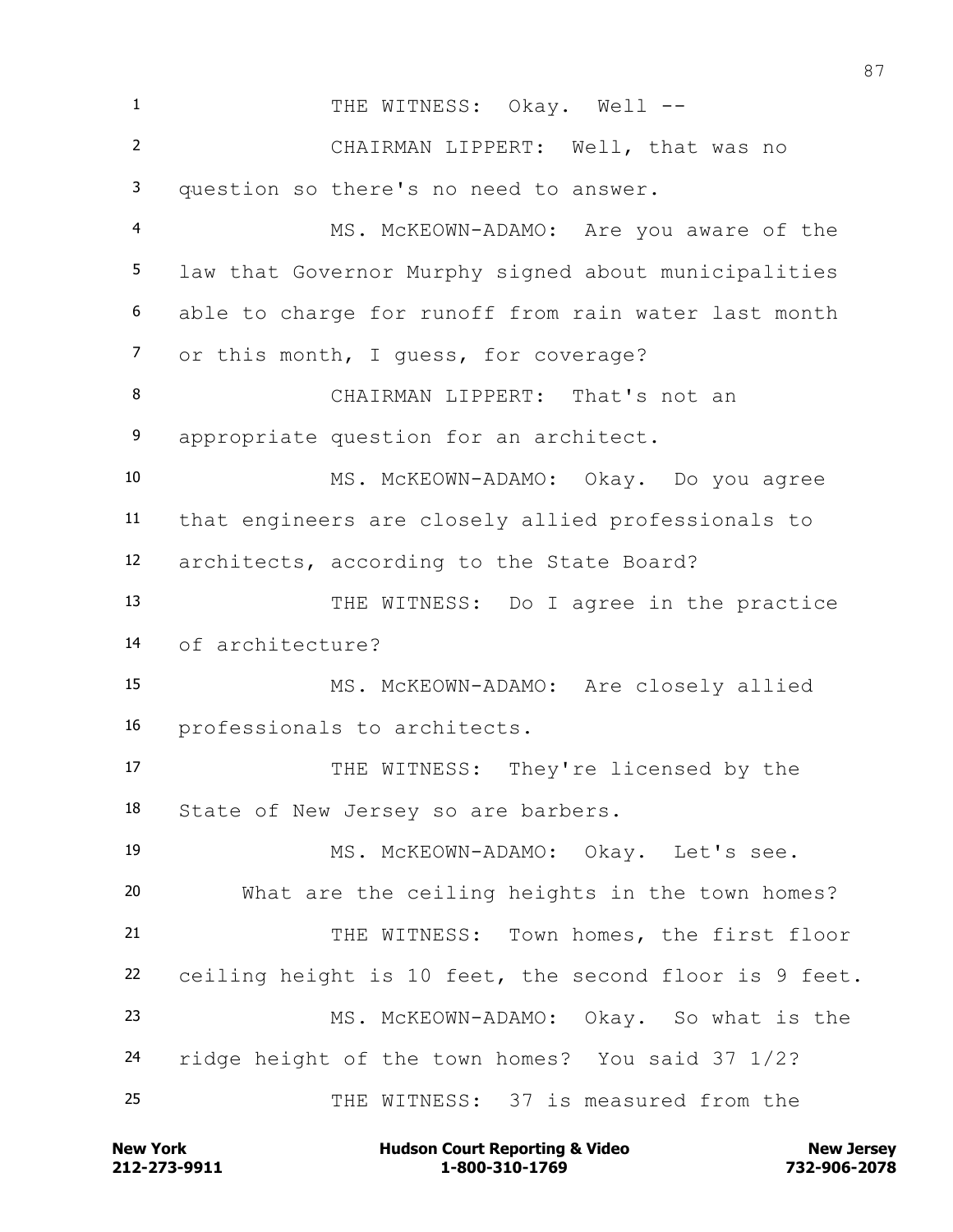first floor to the ridge line.

 MS. McKEOWN-ADAMO: And what is the town ordinance for height for a ridge line? THE WITNESS: 45 feet building height. MS. McKEOWN-ADAMO: For a town house? Is it not 32? 7 THE WITNESS: The applicable building height for this is 45 feet. 9 MS. McKEOWN-ADAMO: Okay. So in the -- am I reading the land use Ordinance 142 correctly, for an M-1 zone it's 35 feet. MR. LEIBMAN: What section are you looking at? MS. McKEOWN-ADAMO: Maximum building height A(1) Township of River Vale bulk requirement schedule, the bulk regs. MR. LEIBMAN: Wait a minute. Section 144- MS. McKEOWN-ADAMO: 224. MR. LEIBMAN: And what subsection? MS. McKEOWN-ADAMO: A(1). Oh, well, I'm reading the actual table. I don't have the whole ordinance in front of me. MS. REITER: I don't think that this ordinance was codified into the table. I think, is it possible that you're looking at an older table?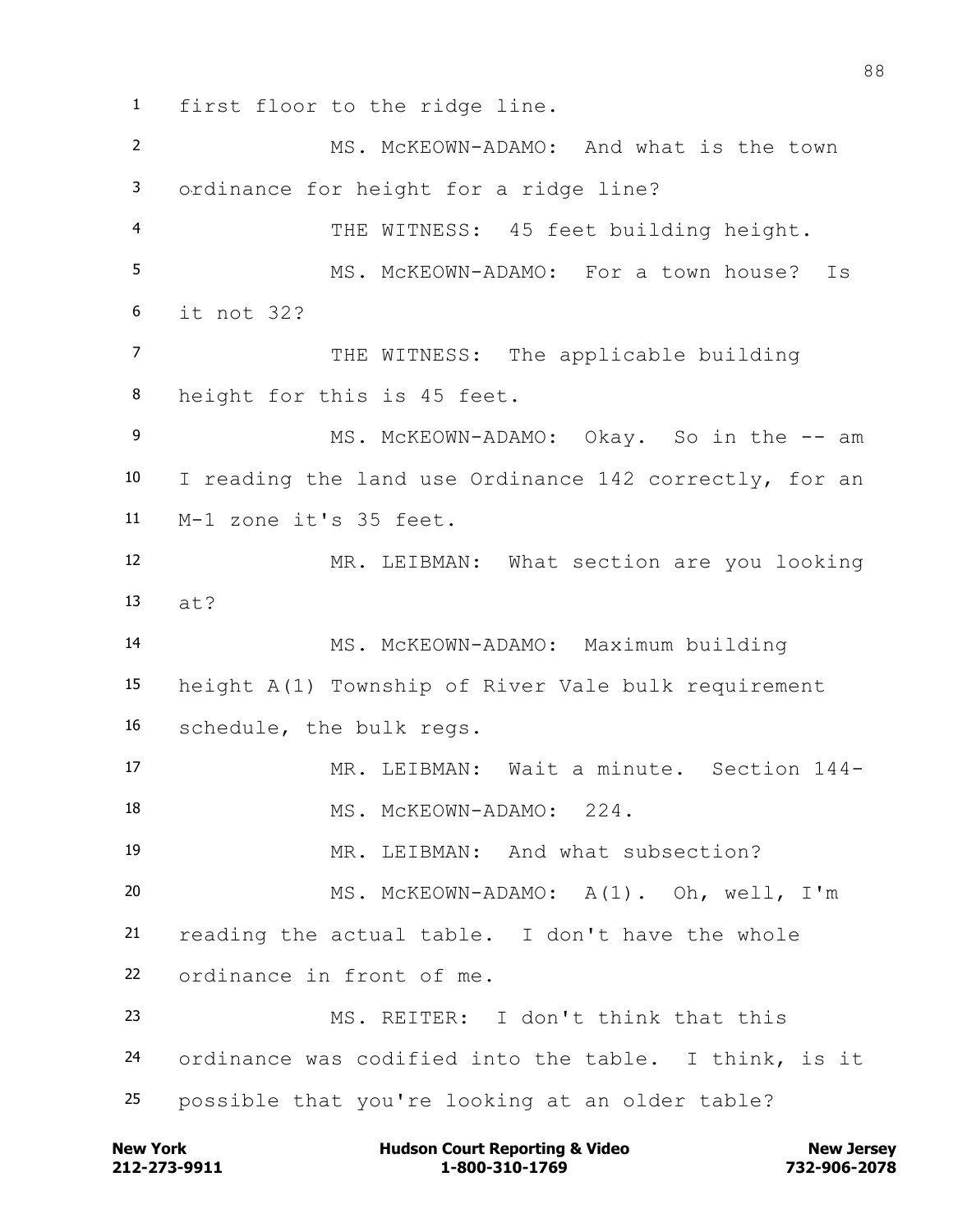CHAIRMAN LIPPERT: Yeah. There's a new ordinance created for this. MS. McKEOWN-ADAMO: Oh, it's created for this site specifically? CHAIRMAN LIPPERT: Not just this site but this site and several others. MS. REITER: This was signed 2018. I'm wondering -- I don't know what you're looking at. I'm trying to be helpful. MS. McKEOWN-ADAMO: That's okay. I thought this was -- I didn't realize this was created. CHAIRMAN LIPPERT: You are just looking at the general zoning ordinance. That's not going to necessarily apply to this. MS. McKEOWN-ADAMO: Okay. So there's two A(1) zones now? CHAIRMAN LIPPERT: There's an overlay zone. MS. McKEOWN-ADAMO: Really? For how many sites in town? CHAIRMAN LIPPERT: I don't know. 22 THE WITNESS: In our copy it indicates that the allowable building height is 45 feet. MS. McKEOWN-ADAMO: I apologize. I was reading 35 from what the town had on that particular

**212-273-9911 1-800-310-1769 732-906-2078 New York New York COULD Hudson Court Reporting & Video New Jersey Rew Jersey**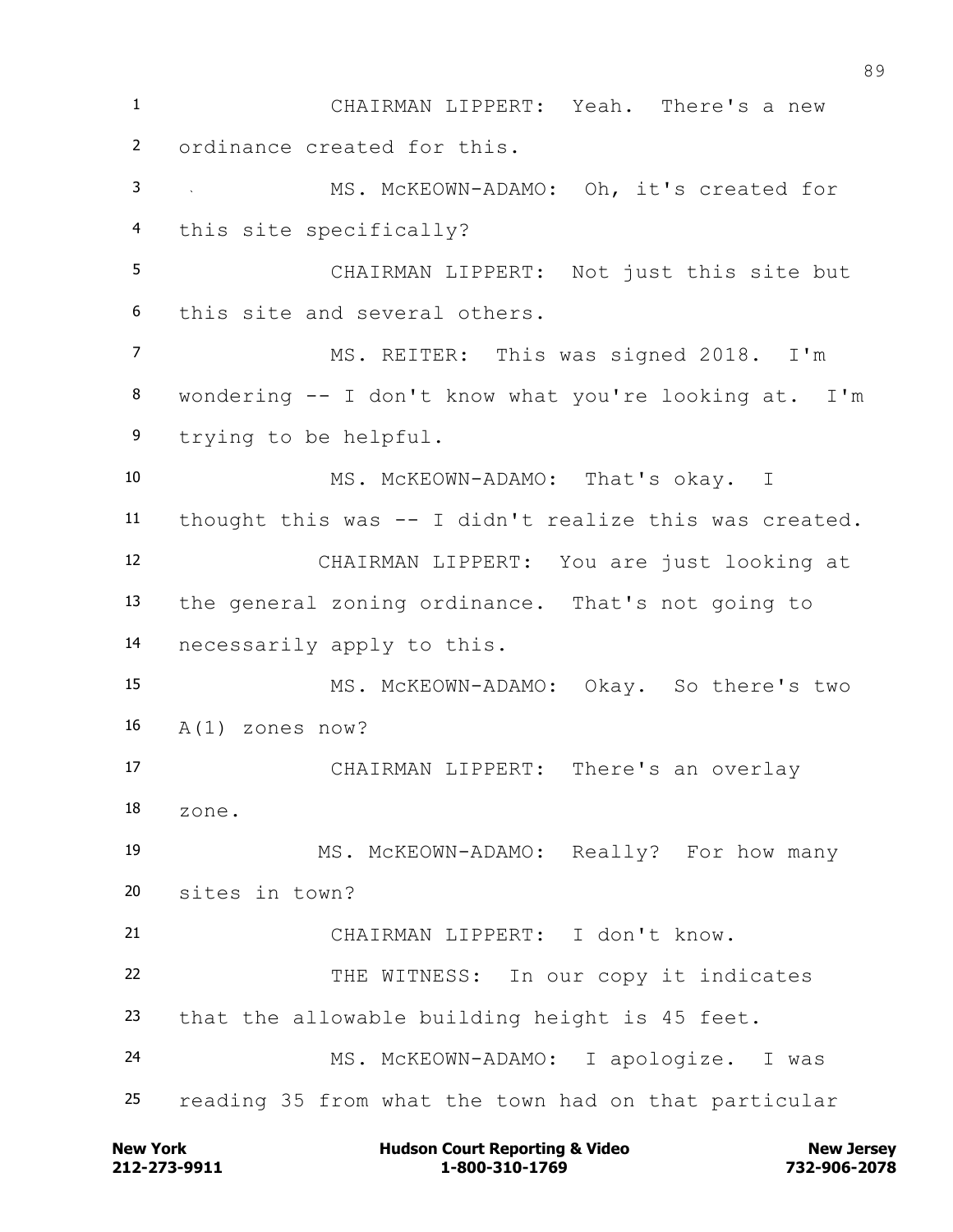A(1) zone. I didn't realize that there were two so... Are you aware of when that A(1) ordinance was passed? THE WITNESS: I -- MS. McKEOWN-ADAMO: If you have the full thing it always says on the ordinance, doesn't it? MS. COFFEY: It's not something the architect -- 9 THE WITNESS: I didn't testify to that. MS. McKEOWN-ADAMO: Okay. Architects do --  $\sigma$ kay. Yes. So the -- I have a question about the continuity, the cohesive design you were discussing. And the COAH, there's vinyl siding. 15 THE WITNESS: Yes. MS. McKEOWN-ADAMO: Why are you using vinyl siding on the COAH and not on town houses? 18 THE WITNESS: Because, according to COAH regulations, we're permitted to make certain economic changes that makes the project more viable so they're not required to use the same materials or the same designs for COAH units as you are for market units. It's a basic concept for providing affordable housing, to go to take steps which make the project more feasible.

**212-273-9911 1-800-310-1769 732-906-2078 New York Communist Court Reporting & Video New Jersey Rew Jersey**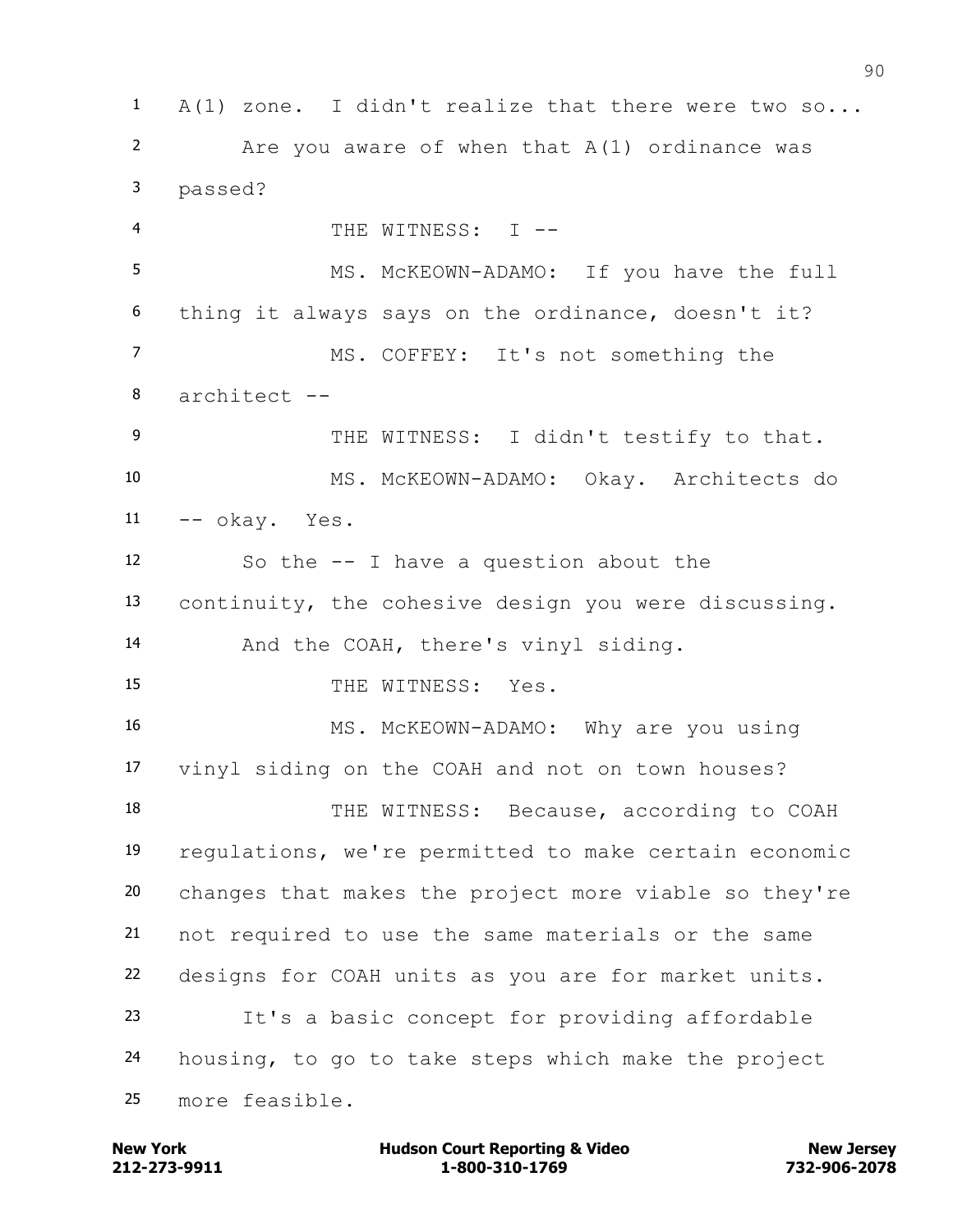MS. McKEOWN-ADAMO: But does that, does that -- is that consistent with being -- you said originally you testified that it's the same materials 4 and you changed it and you said that -- did you say that that creates continuity because they were the same materials but now they're not the same?

7 THE WITNESS: One is fiber cement siding and one is vinyl siding. So vinyl siding, all horizontal siding is intended to be a substitute for clapboard type siding. So from that perspective there's a similarity between the two materials but really the main difference from a distance is the shadow line so they are very similar.

 MS. McKEOWN-ADAMO: Okay. You testified that the maintenance building is not -- was put over where it's cited so it doesn't bother the residents. That was one of the reasons?

 THE WITNESS: I said because of the configuration of the building, the activity associated with the maintenance building is on the opposite side of where the adjacent houses are located in the courtyard to the west of the building whereas the quadplexes are to the east of that building. MS. McKEOWN-ADAMO: Okay. I believe your

testimony was residents -- I take exception to that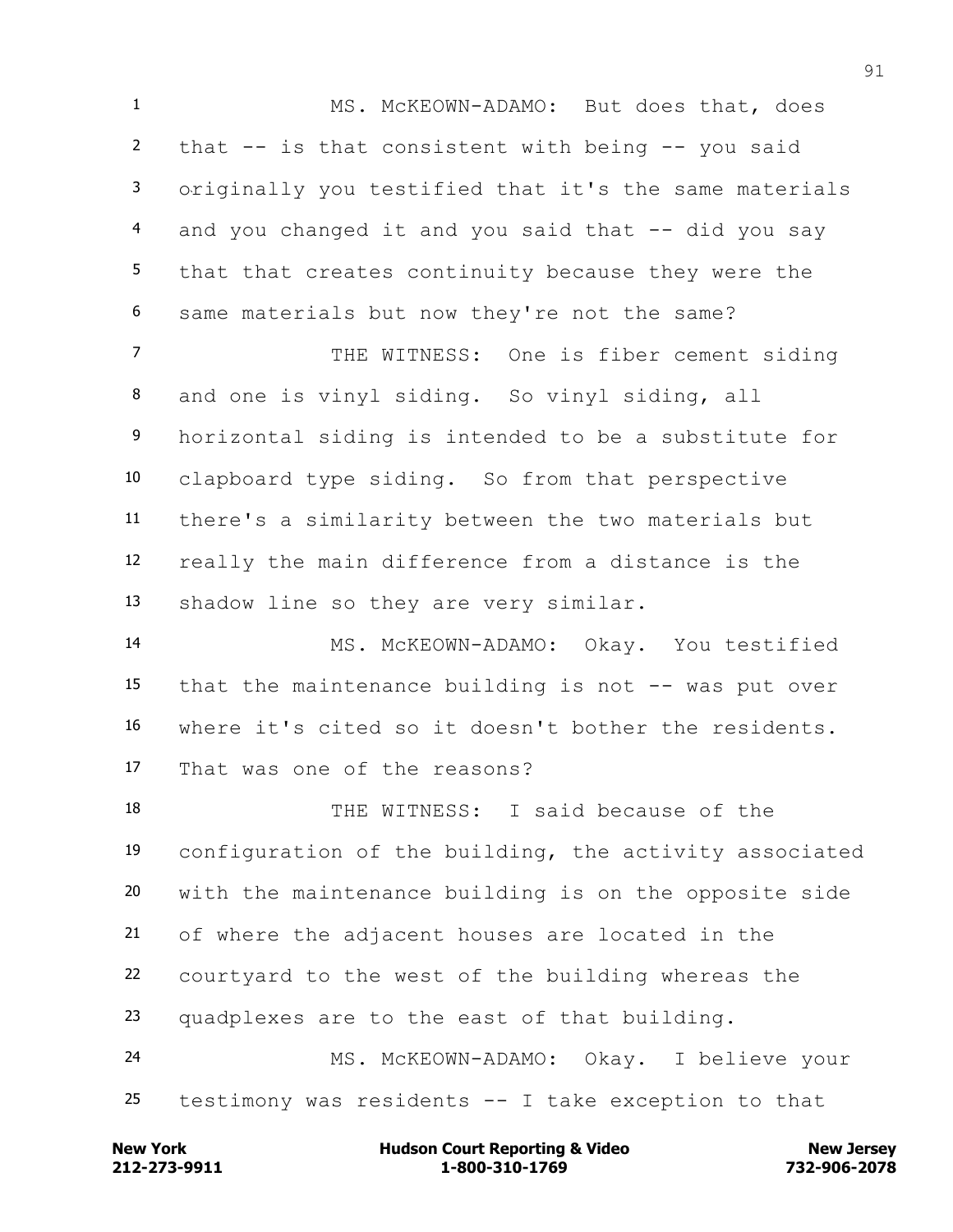because the people that are going to be living in COAH housing are also residents of the town. MR. SANTOLA: We agree with that. MS. McKEOWN-ADAMO: There was some discussion about trees, putting up trees to cover that maintenance facility, large trees. THE WITNESS: I didn't give testimony on that. MS. McKEOWN-ADAMO: Okay. But I believe it was talked about by the Board. They were asking if arborvitae could be put up. CHAIRMAN LIPPERT: No. That was just a suggestion. MS. McKEOWN-ADAMO: Okay. And the reason arborvitae is not deer proof so I wouldn't suggest doing that. So how many accessory structures are there on the entire site existing without any proposed changes? THE WITNESS: I don't know. MS. McKEOWN-ADAMO: Have you looked at the whole site as a whole? THE WITNESS: I haven't looked at existing structures on the entire site, no. MS. McKEOWN-ADAMO: Did you do a site analysis for this project?

**212-273-9911 1-800-310-1769 732-906-2078 New York Communist Court Reporting & Video New Jersey Rew Jersey**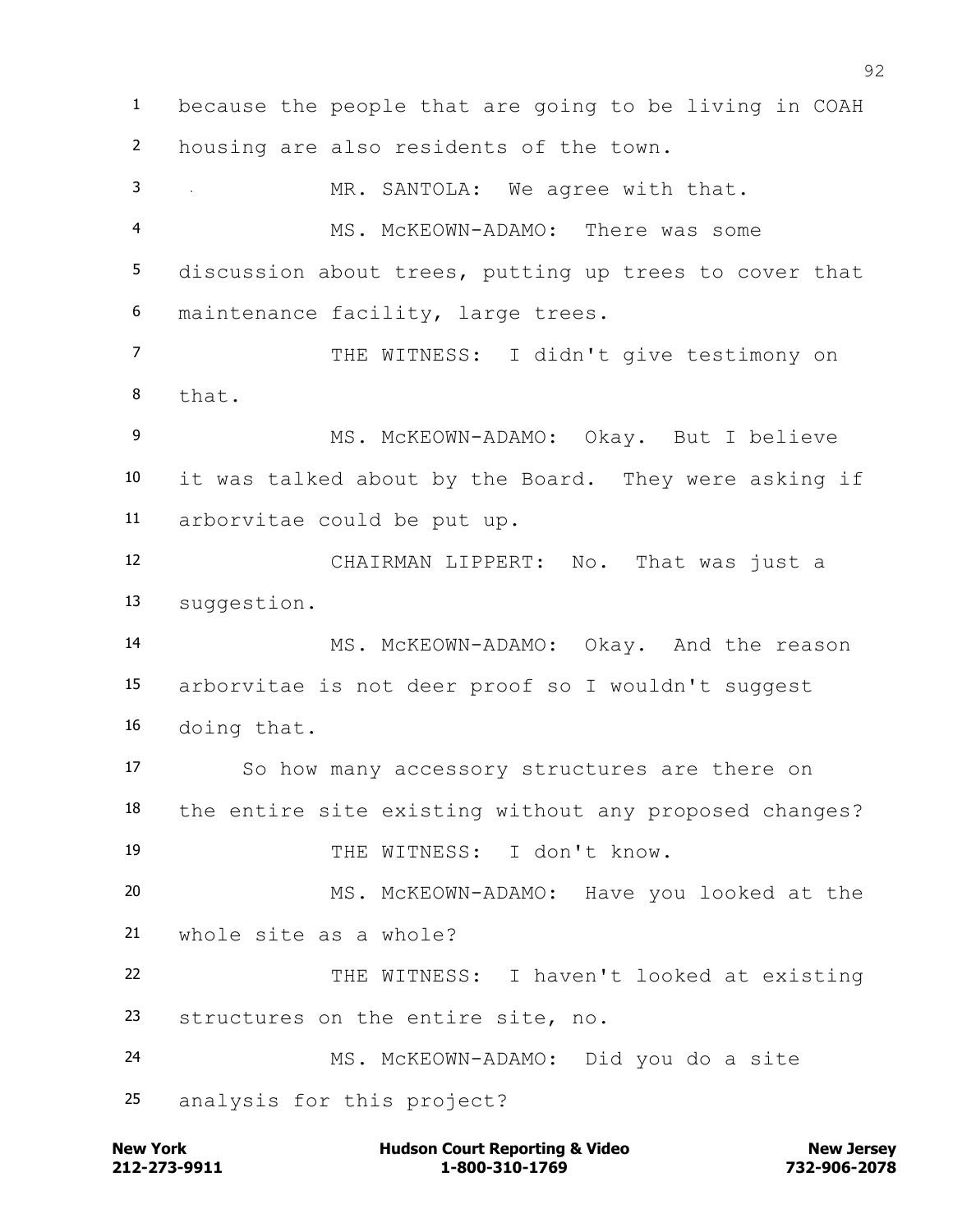1 THE WITNESS: No. MS. McKEOWN-ADAMO: Do you know how many accessory structures are permitted in, for each property in this A(1) zone? I have the table. THE WITNESS: I'm not familiar with that, no. I will have some planning testimony to go over that. I testified to the new structures which we're proposing as well as the one existing structure, the pump house. That was the extent of my testimony with respect to maintenance buildings. 13 MS. McKEOWN-ADAMO: Okay. Now the new maintenance building, I believe you -- did you say that it could possibly be a B? It could be categorized as a B occupancy? 17 THE WITNESS: Yes. It's a mixed use building. MS. McKEOWN-ADAMO: I believe I asked you if it would not be classified as a factory industrial group. I think you  $-$  did you say that it would be  $-$  there would be repairs much like a car service station? THE WITNESS: No. It says mixed use building probably going to have an S-2 use and a B use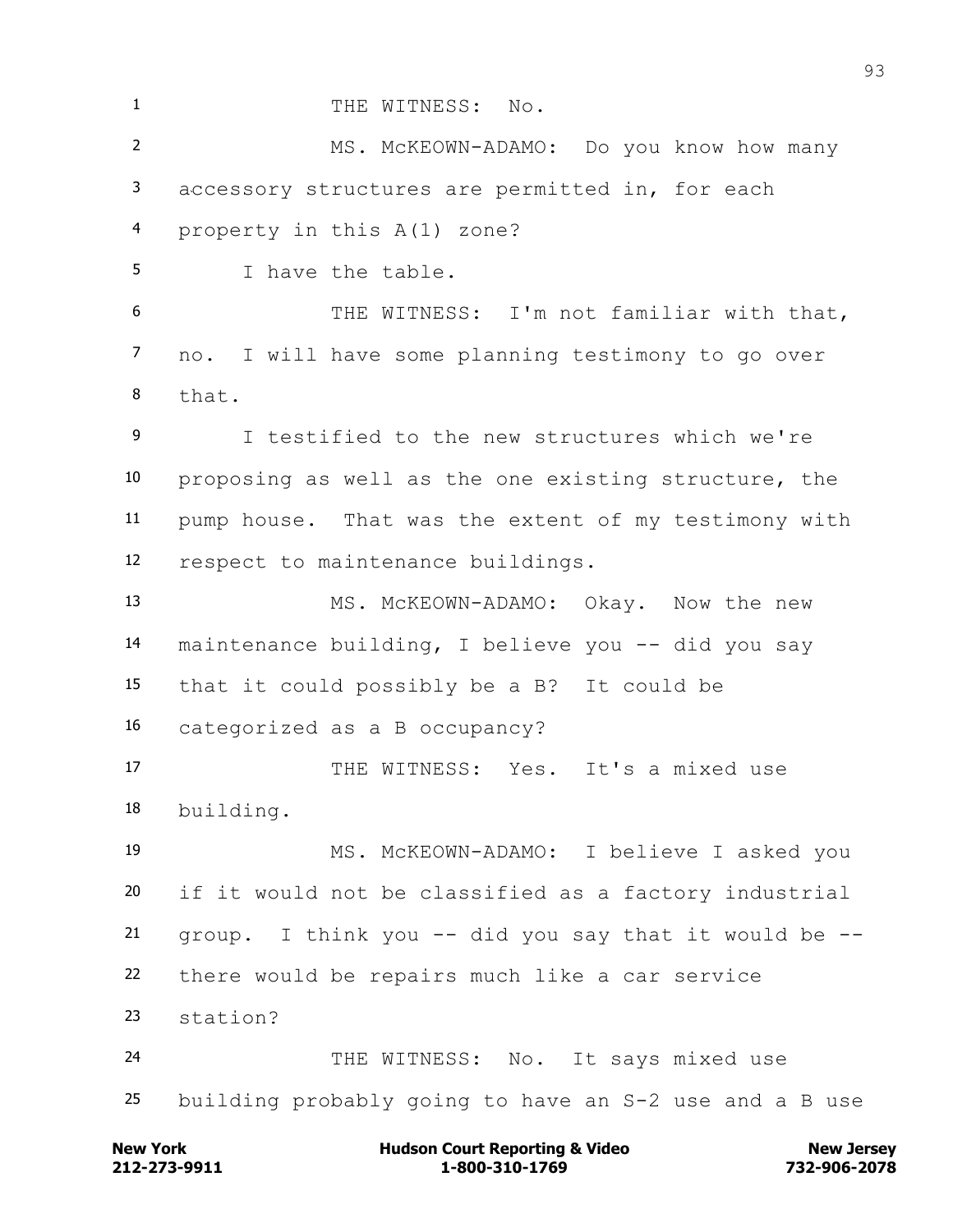and also a portion of it may be -- it's a multi-use mixed use building. MS. McKEOWN-ADAMO: Would it also contain moderate hazards? 5 THE WITNESS: No. MS. McKEOWN-ADAMO: Okay. Would there be any proposed buildings on this particular site that you worked on that would contain hazardous materials? 9 THE WITNESS: Not as defined by the building code, no. MS. McKEOWN-ADAMO: And occupancy could be an H. or F. THE WITNESS: No high hazard use is anywhere on the site. MS. McKEOWN-ADAMO: Okay. Does the A(1) overlay permit these types of uses? 17 THE WITNESS: I didn't analyze the A(1) -- that, that would be planning testimony. We'll have the planner give planning testimony. I didn't address that. MS. McKEOWN-ADAMO: Does the Board know if those are allowed? CHAIRMAN LIPPERT: If what's allowed? MS. McKEOWN-ADAMO: Are these type of uses allowed in an A(1) zone?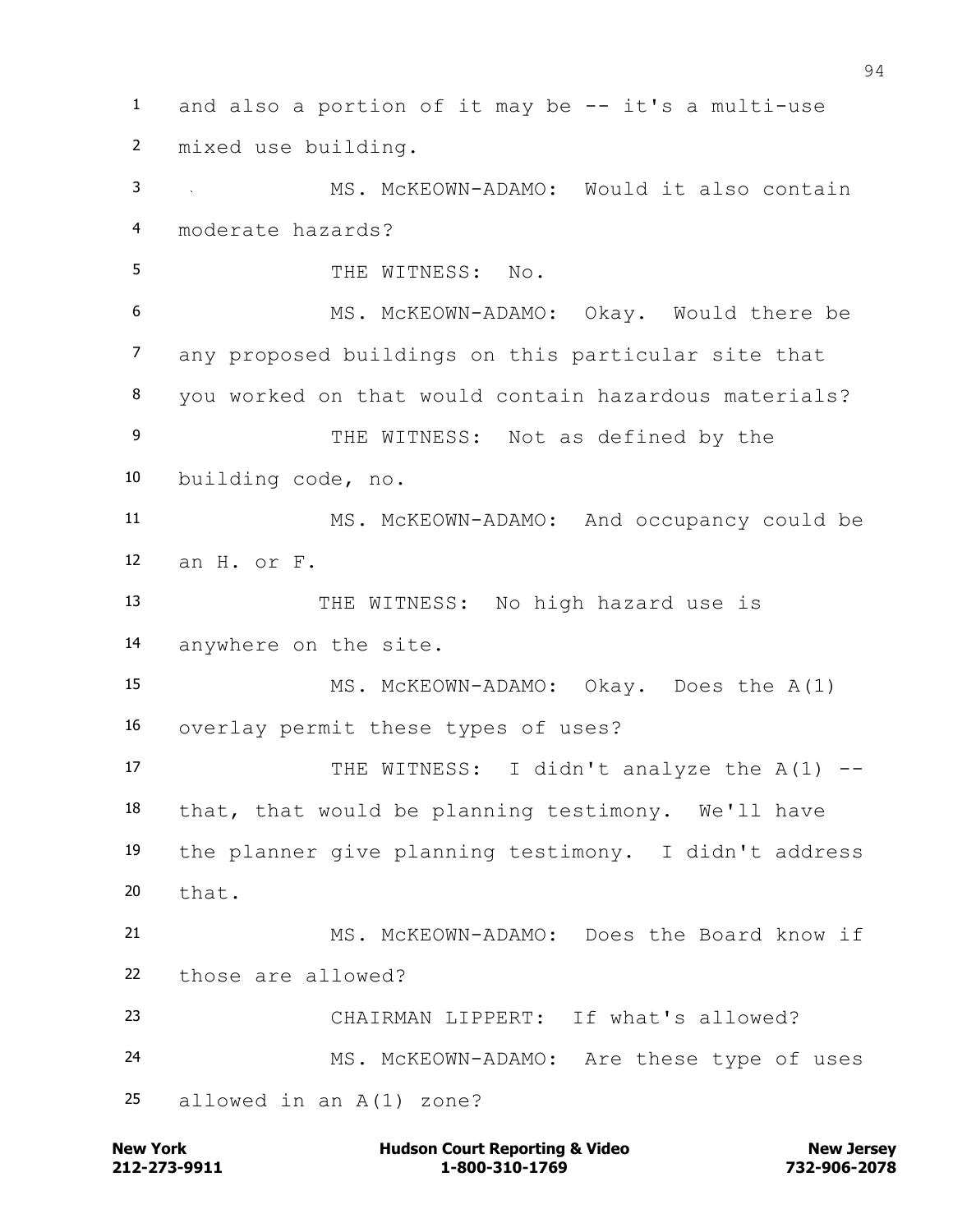CHAIRMAN LIPPERT: What type of uses? MS. McKEOWN-ADAMO: A B, an F. THE WITNESS: When I refer to those uses that's with respect to the building code. That's entirely different from the zoning ordinance. So even though a portion of the building from building code perspective is a B use, it's not necessarily a B use with respect to the zoning ordinance. 9 MS. McKEOWN-ADAMO: The planner -- MS. REITER: What I can tell you is that accessory uses are permitted, include maintenance facilities for storage of equipment and supplies. MS. McKEOWN-ADAMO: That isn't my question. CHAIRMAN LIPPERT: Just so you know, the Board is looking at this entire project as a permitted  $17 \quad \text{use}$ . 18 MS. McKEOWN-ADAMO: Okay. CHAIRMAN LIPPERT: Under the zoning. MS. McKEOWN-ADAMO: That maintenance facility is approximately is 18,000 square feet? 22 THE WITNESS: The maintenance facility, I believe I said it was 18, a little over 18,000, 530 for the one maintenance building plus an additional 2,000 square feet roughly for the mezzanine or loft

**212-273-9911 1-800-310-1769 732-906-2078 New York Communist Court Reporting & Video New Jersey Rew Jersey**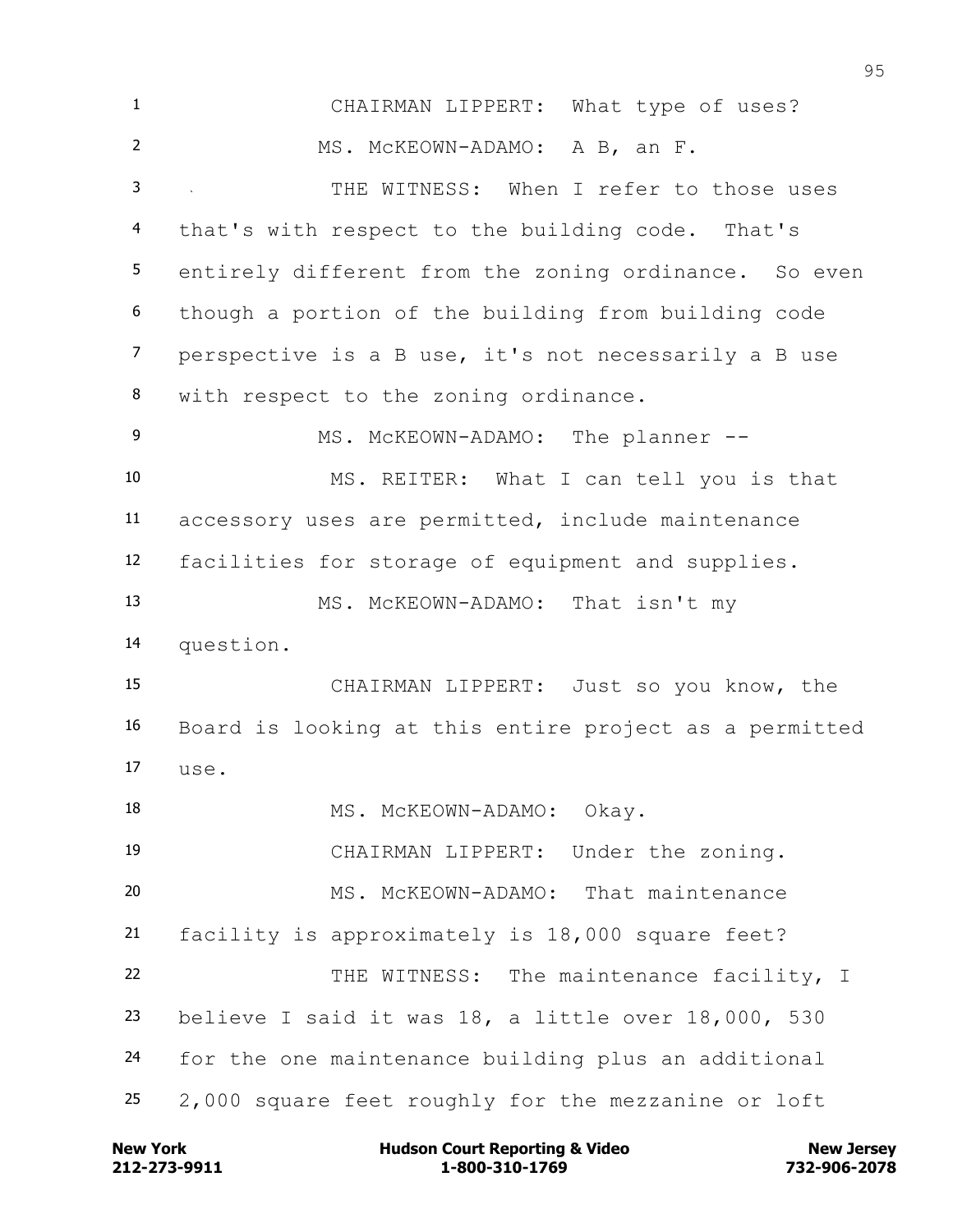areas.

 MS. McKEOWN-ADAMO: And now that my table is off, what is the actual permitted square footage for an accessory structure?

5 THE WITNESS: 600 square feet. That's why we're seeking a variance.

 MS. McKEOWN-ADAMO: I understand you're seeking a variance. But do you believe that that's a pretty hefty variance you're seeking for 600 to 18,000 square feet?

11 THE WITNESS: I think we made a good case. MS. COFFEY: Again, we're going to have -- a planner will be able to testify to the variance. CHAIRMAN LIPPERT: But he can answer the question. If he knows the answer, he can answer.

16 THE WITNESS: You heard my testimony what the buildings are going to be used for. You can evaluate the importance of having those facilities for the operation of a golf course whether it's necessary to have those facilities. We made the case that it is necessary to have it and we'll stand by our testimony. MS. McKEOWN-ADAMO: You testified that there are ADA accessible units that are in the condo

housing?

THE WITNESS: ADA is the Americans with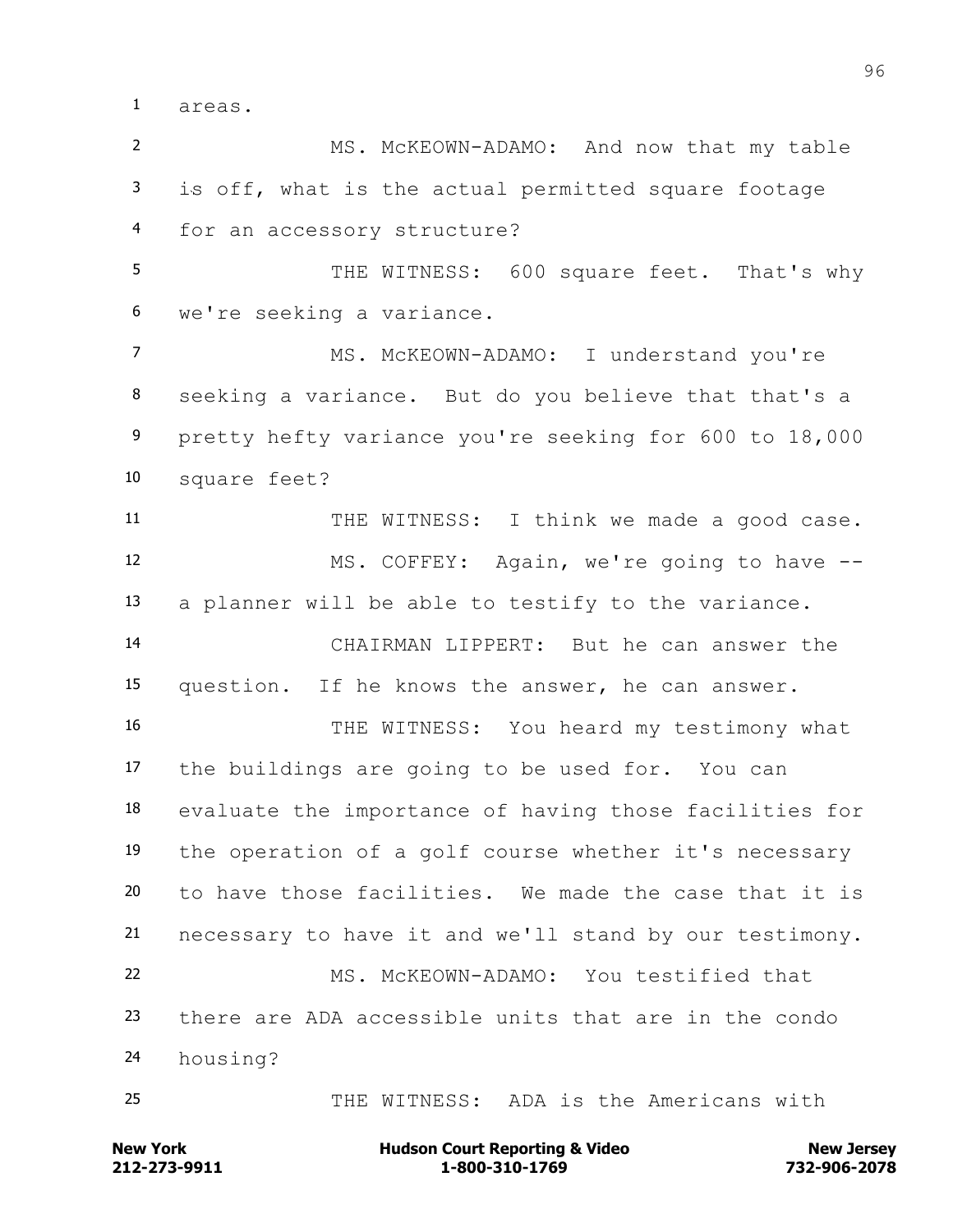Disability Act. That federal law really goes with buildings of public accommodation.

 So the only buildings of public accommodation here would be the clubhouse, for example. That would be subject to the ADA. All the buildings, however, are subject to New Jersey barrier free code. The barrier free code requires that residential buildings of more than three units and multi-story without an elevator, all ground floor units have to be accessible, accessible from place of arrival, usually a parking space to the entrance of the building, accessible through that unit as well as adaptable features in kitchens and bathrooms, one bathroom. MS. McKEOWN-ADAMO: Adaptable features, the plans say ADA adapt. THE WITNESS: That's New Jersey's building code. 18 MS. McKEOWN-ADAMO: So they will be ready to be adapted to. They aren't going to be set in place for ADA kitchens and bathrooms presently. Correct? 22 THE WITNESS: They are required by the New Jersey barrier free code. MS. McKEOWN-ADAMO: The bathtub units in these particular units as well?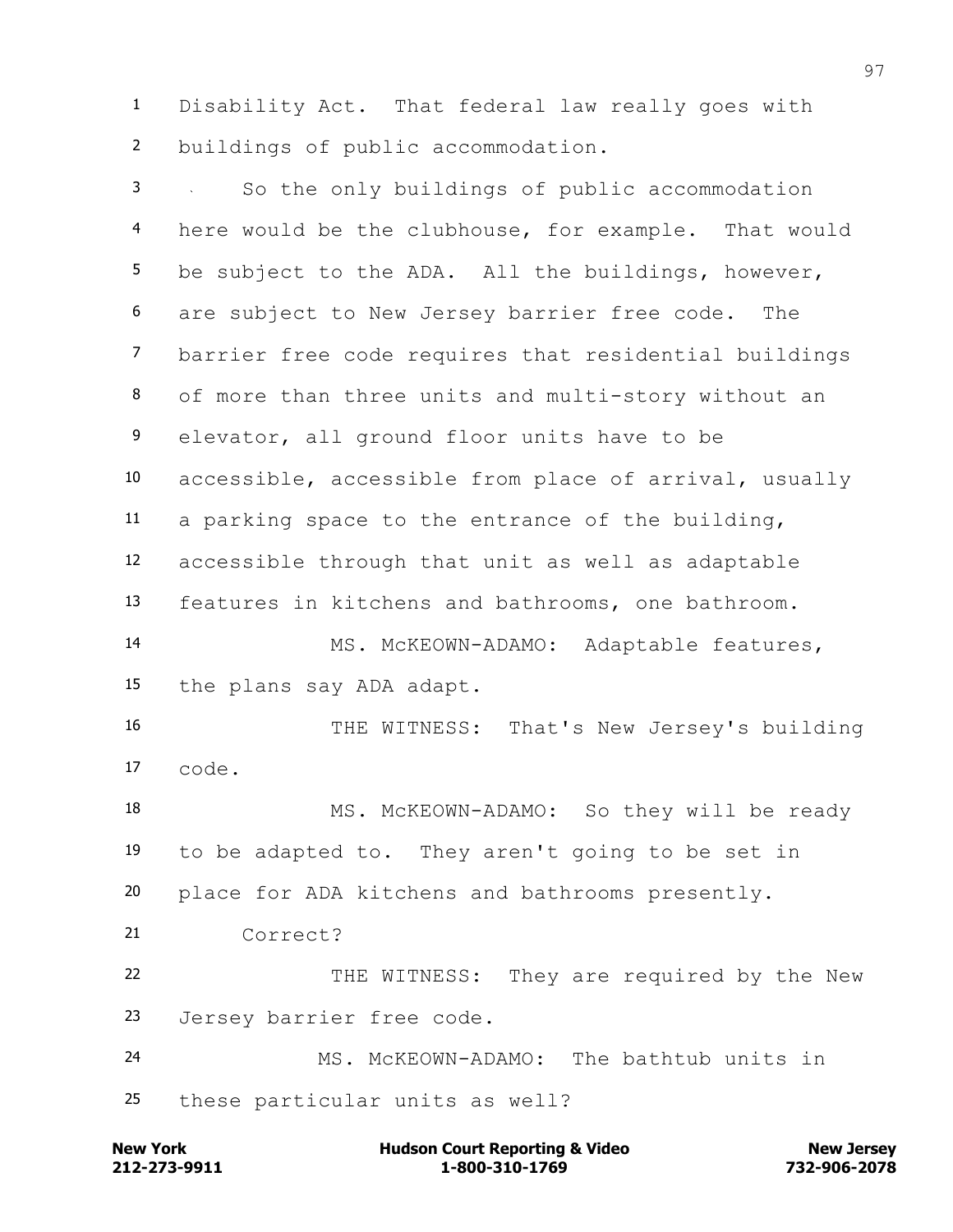THE WITNESS: The units have bathtubs and showers. 3 MS. McKEOWN-ADAMO: Okay. And are there enough for those -- you said that they have parking, they get -- the units have accessibility from parking to the units and there are enough parking, ADA parking spots? 8 THE WITNESS: Yes. 9 MS. McKEOWN-ADAMO: For those amount of units? THE WITNESS: The number of handicapped accessible parking spaces is also regulated by New Jersey Uniformed Construction Code. And if it wasn't testimony given, I'm sure the site engineer can verify that the required number of spaces are provided. MS. McKEOWN-ADAMO: Okay. I have a question about the fencing. Sorry. 18 As an architect, do you believe in the cohesive design throughout the entire site? Do you believe in a cohesive design throughout the entire site? Do you believe, as an architect, in a cohesive design throughout the entire site? 24 THE WITNESS: What, what's for the entire site?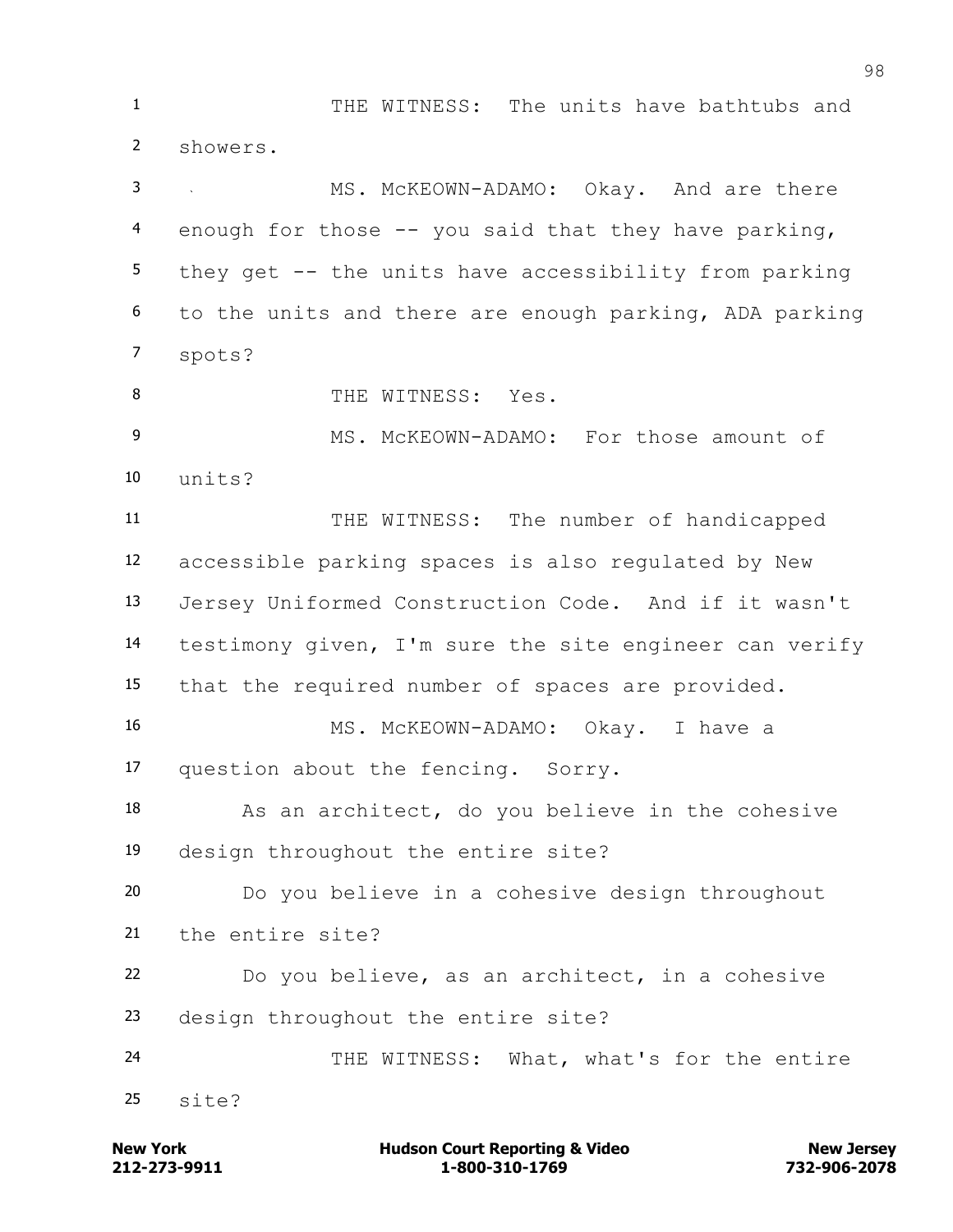MS. McKEOWN-ADAMO: A cohesive design. 2 THE WITNESS: Cohesive -- oh, yes. MS. McKEOWN-ADAMO: Do you believe that this is an accessory to the golf course, these town houses? Do you believe that the town houses are an accessory to the golf course? 8 THE WITNESS: Accessory to the golf course? What do you mean by accessory? 10 MS. McKEOWN-ADAMO: They are -- do you believe they're part of the golf course living arrangement? THE WITNESS: I'm sure they're going to be marketed as a golf course community if that's what you mean. MS. McKEOWN-ADAMO: Okay. Do you believe the golf course community should have a cohesive design with the town house community? THE WITNESS: What do you mean by cohesive design? MS. McKEOWN-ADAMO: Well, I believe that the entire site is articulated by fencing and what had been previously called prominence, signage and there's another part of the golf course that has very large chain link fence and will it continue to have that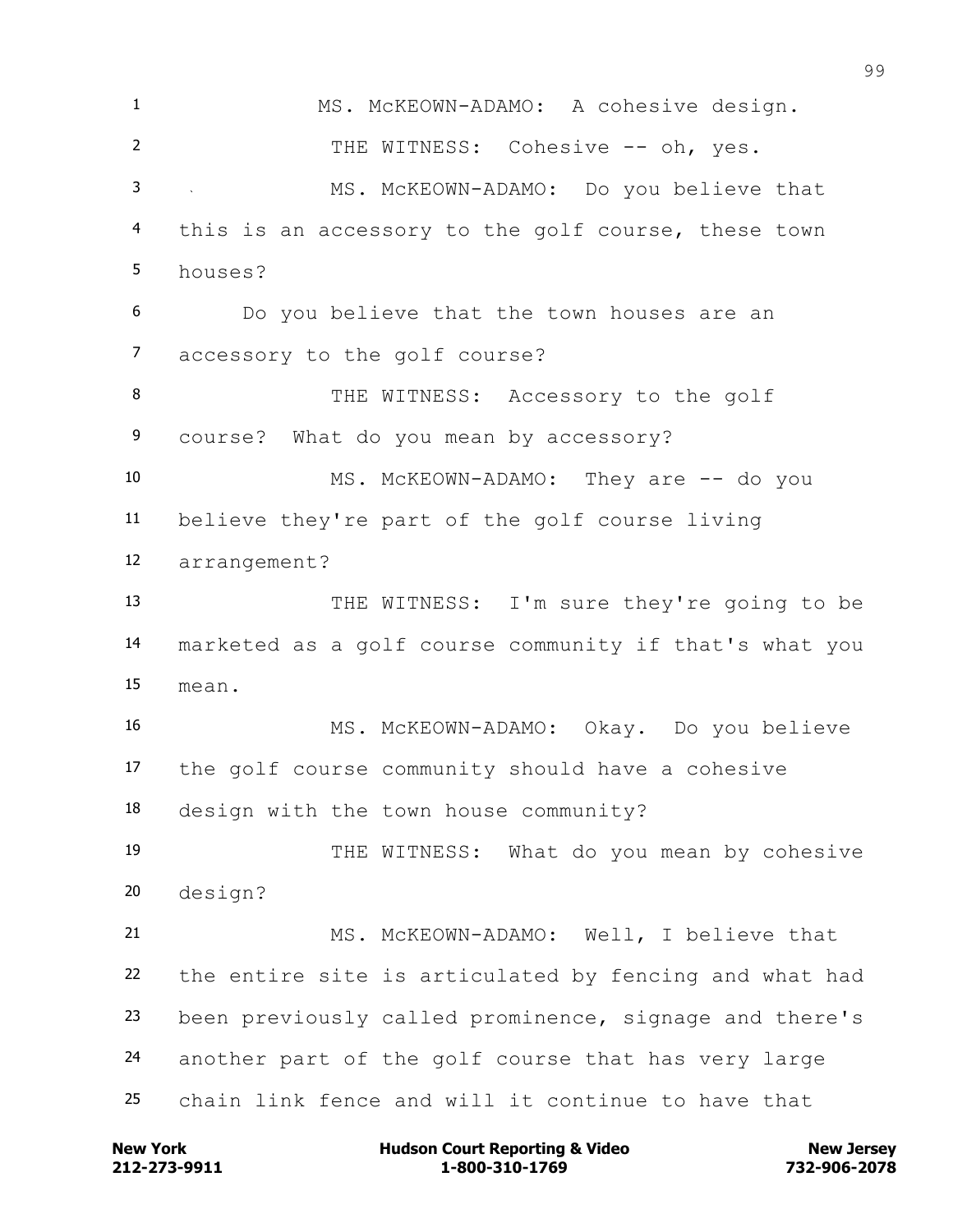according to the proposed planning right on Rivervale Road? 3 THE WITNESS: Okav. MS. McKEOWN-ADAMO: Do you believe that that is esthetically desirable as an architect? 6 THE WITNESS: Yes. MS. McKEOWN-ADAMO: To have a chain link fence for a golf course? 9 THE WITNESS: Yes. MS. McKEOWN-ADAMO: Okay. Are you aware of historical contaminants on golf courses? MR. LEIBMAN: This is really beyond the scope of his testimony. MS. McKEOWN-ADAMO: Do architects do soil testing for foundations and to make sure that -- CHAIRMAN LIPPERT: The question is did he do it not do architects do it. Did you do it? 19 THE WITNESS: Do what? CHAIRMAN LIPPERT: Did you do any testing for hazardous materials? MS. McKEOWN-ADAMO: I wasn't asking that. 23 I was asking about  $--$  I changed my question to, do architects generally do site, do architects do site testing for soil considerations for foundation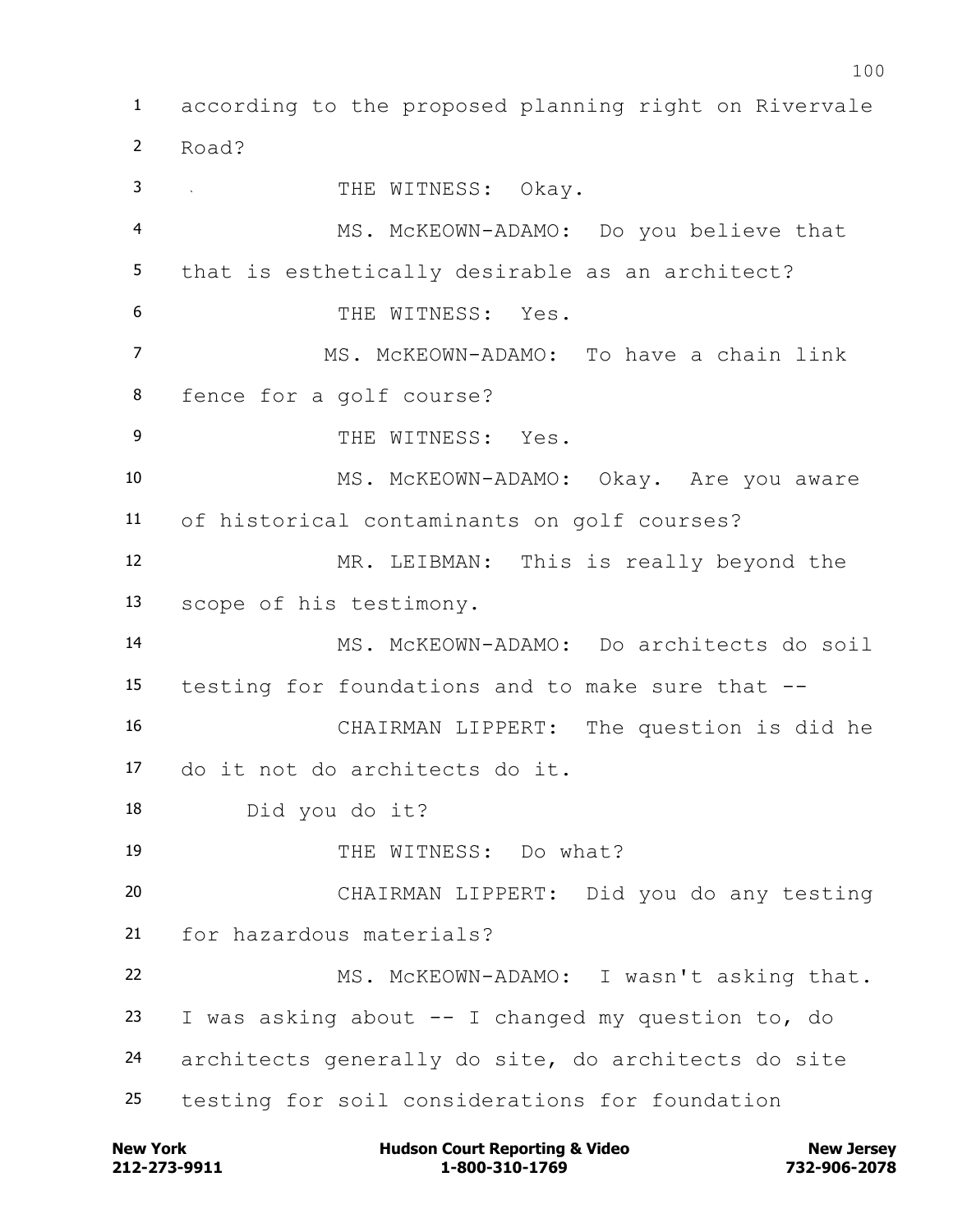structure?

 THE WITNESS: No. MS. McKEOWN-ADAMO: Architects don't require those soil testing for foundations. 5 THE WITNESS: There are requirements but architects don't do that. MS. McKEOWN-ADAMO: Do they require them when they have subsurface conditions that could possibly be questionable? THE WITNESS: Are you asking did I review them to utilize them? MS. McKEOWN-ADAMO: All of the above. I'm asking all those questions. 14 THE WITNESS: Sure. MS. McKEOWN-ADAMO: Are you aware that there was NJ DEP site remediation done on this site in 1975 and 1998? 18 THE WITNESS: No. MS. McKEOWN-ADAMO: Okay. Would you be concerned as an architect to that a golf course could have historical contaminants? 22 THE WITNESS: No. MS. McKEOWN-ADAMO: Okay. As an architect what is your, what is your main duty as a professional conduct?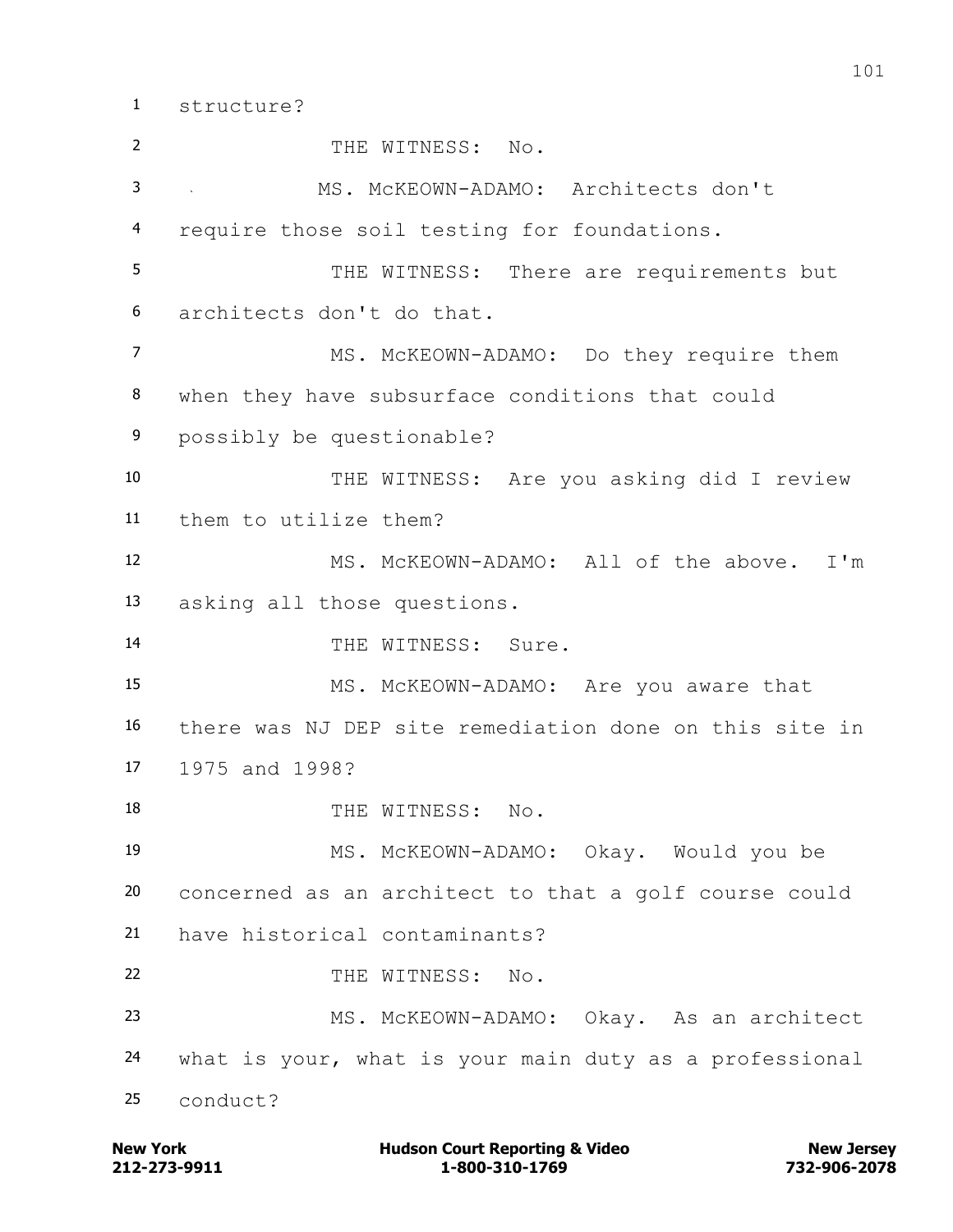1 THE WITNESS: My main duty as a professional conduct is to protect the health and life safety of the public. MS. McKEOWN-ADAMO: Life safety, yep. 5 THE WITNESS: Health safety. MS. McKEOWN-ADAMO: All right. I guess that's it. Thank you so much. CHAIRMAN LIPPERT: Anyone else have questions of this witness? So I guess you don't have any questions, Mr. Van Eck? MR. VAN ECK: I'm surprised nobody else does. CHAIRMAN LIPPERT: Hope springs eternal. CROSS-EXAMINATION BY MR. VAN ECK: Q I want to talk about Maintenance Building A. All right. I believe you said there's a few uses that are going to be going on inside of that building. One is going to be the storage of materials. Is that correct? A I think what I said was the building was segmented. You have an administration area which is primarily administrative offices, employee lounge,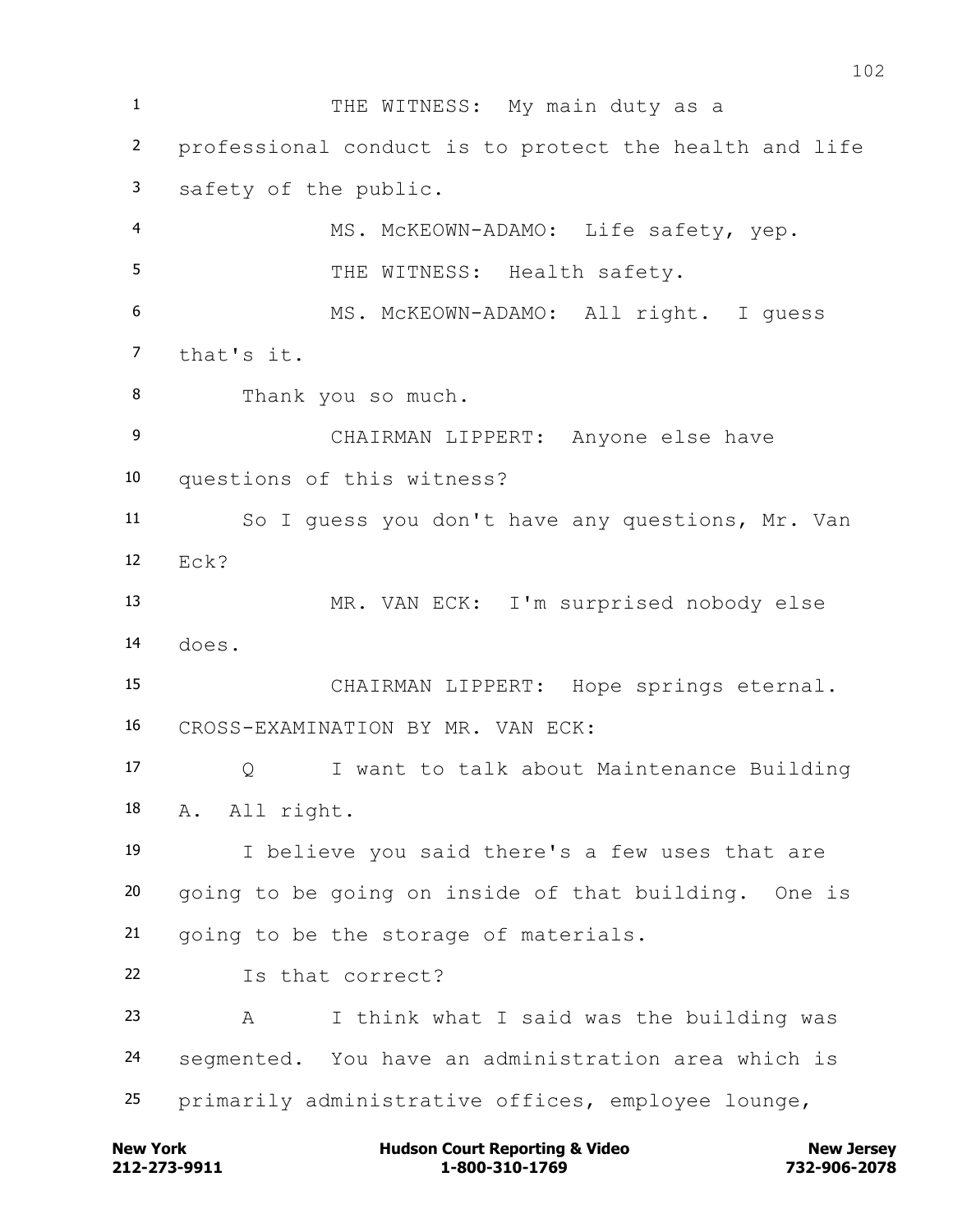changing area, restroom and so on.

| $2^{\circ}$    | There's an equipment maintenance area where the        |
|----------------|--------------------------------------------------------|
| $\mathbf{3}$   | lifts are located where equipment could be brought in  |
| $\overline{4}$ | put up on the lift and maintained from below and then  |
| 5              | the long portion of the building is basically          |
| 6              | equipment storage with the lofts being storage for     |
| $\overline{7}$ | parts and so on, equipment storage, anything from lawn |
| 8              | mowers to pick up trucks to tractors, whatever is used |
| 9              | by, as far as the maintenance of the golf course.      |
| 10             | With regard to the administrative portion<br>Q         |
| 11             | of the building what -- essentially that's an office   |
| 12             | use?                                                   |
| 13             | Yes.<br>Α                                              |
| 14             | And is that office for maintenance<br>Q                |
| 15             | purposes?                                              |
| 16             | Yes.<br>Α                                              |
| 17             | So in the existing maintenance buildings<br>Q          |
| 18             | they have office space?                                |
| 19             | I don't know.<br>Α                                     |
| 20             | You didn't review the existing structures?<br>Q        |
| 21             | Α<br>No.                                               |
| 22             | I was, I was told what the requirements would be       |
| 23             | for a new structure and that's what I designed.        |
| 24             | Is there going to be any office use<br>Q               |
| 25             | associated with management of the golf course?         |

**212-273-9911 1-800-310-1769 732-906-2078 New York Hudson Court Reporting & Video New Jersey**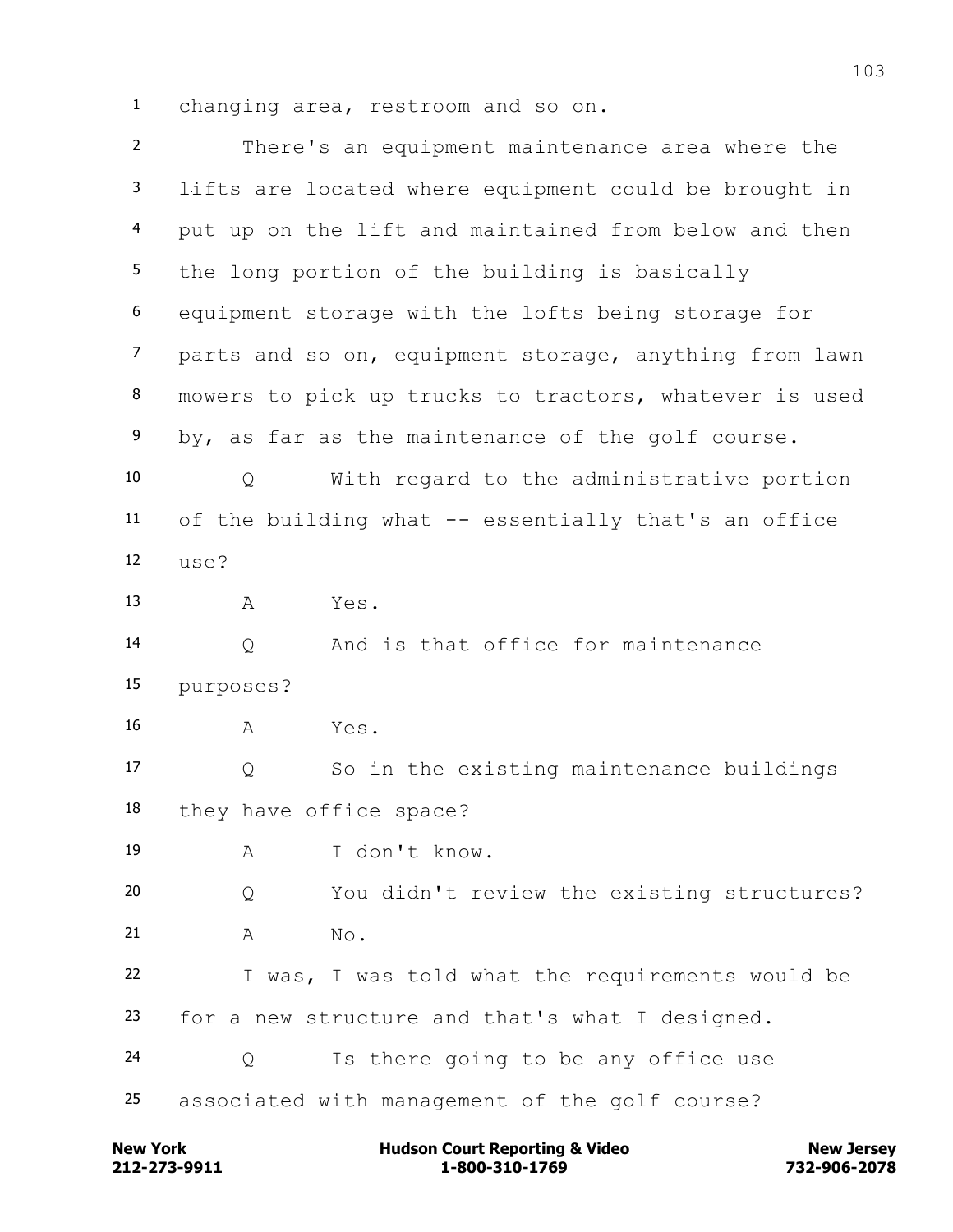A The office use here is associated with management of the golf course, managed maintenance of the golf course, yes. There's not going -- I'm not sure what you mean. Q Well, is the bookkeeper going to be located in that house? A I don't, I don't believe so. Q So it's only office space for maintenance personnel? A That's my understanding, yes. Q They do a lot of paperwork? I'm confused. What kind of office use are you going to be having with a guy doing an oil change? MR. SANTOLA: Order, purchase orders that need to get processed, there is a need for a desk and a phone. The club manager isn't going to be down there but, obviously, if you try and keep any of that stuff out, it's going to get coffee and whatever else on it. So it's a clean area for the greens keeper to be able to have his office operation. Q What is the square footage of the greens keepers' office? A It hasn't been designed yet. Q What's the square footage of the area that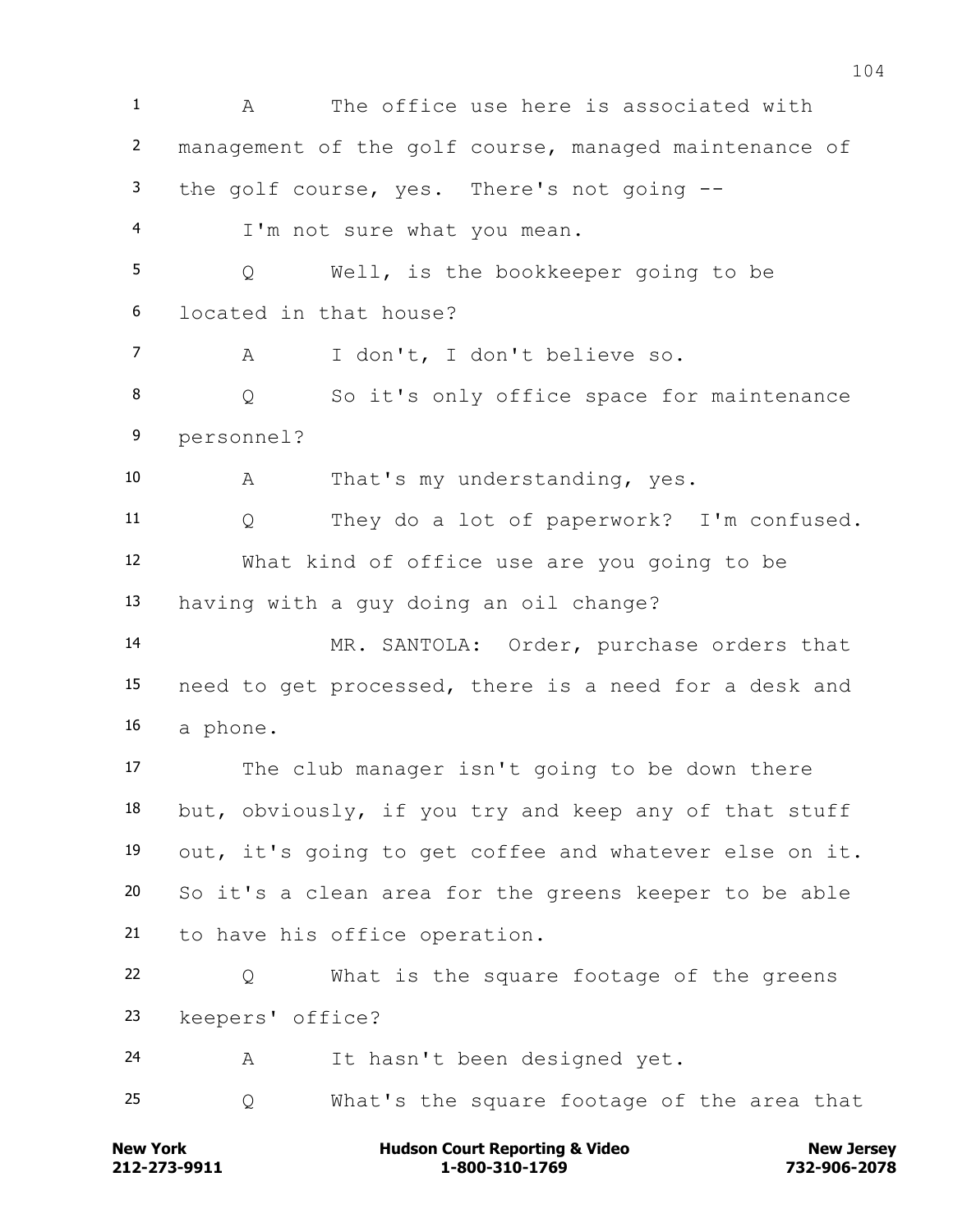you labeled as administration? A The area for administration is 54 by 44. Q About 2,000 square feet? A Yeah, about 2,000 square feet. Q Which would be larger than the size of a typical office? A No. There's more than an office in there. As I said, there's changing rooms for staff. There's like a -- restrooms for staff use, the break room. Generally what you expect for an administrative facility for this type of operation. Q The 33 foot height is essentially just the portion over the administration and the maintenance area? A Yes. Q What type of storage -- you're going to be storing tools up in that space? A Small parts that they would use for maintenance of the equipment. Q It's not for storage of paperwork? 21 A No. Q And office supplies? A No. My understanding, that they would require that for, basically for parts of the equipment that they use.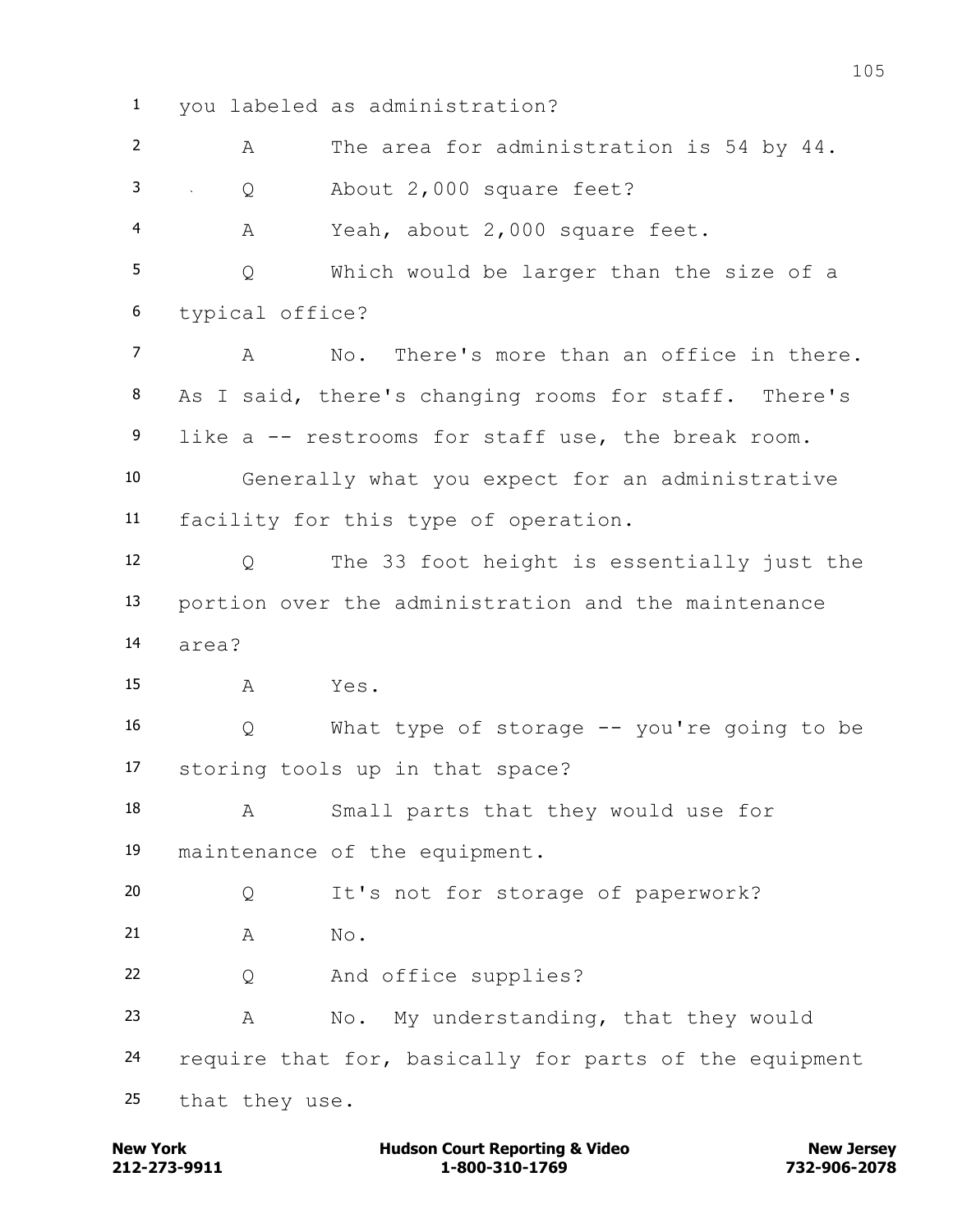Q Are you aware of the square footage of the four buildings that are being removed?

A No.

 Q The engineer testified that there were four buildings, one had 5,246 square feet, one had 4,084 square feet, one had 3,137 square feet and one had 491 square feet which totals 12,958 square feet.

 Can you tell me the total of the three new buildings, the Maintenance Building A, Maintenance Building B and the bulk storage? What's the total square footage of these buildings?

 A I testified that the first floor of this maintenance building is 18,530 square feet. The second floor areas, the two lofts combined, are 2,100 square feet and the separate environmental building that I described which is the other building is 5,715 square feet.

 Q Okay. So the Building A has a combined square footage of 20,630 square feet?

A Yes.

Q Is that not correct?

A Yes.

 Q And if we add to that 5,715 we get 26,345 square feet just for Building A and B?

 $A$   $Y \triangle$   $S$ .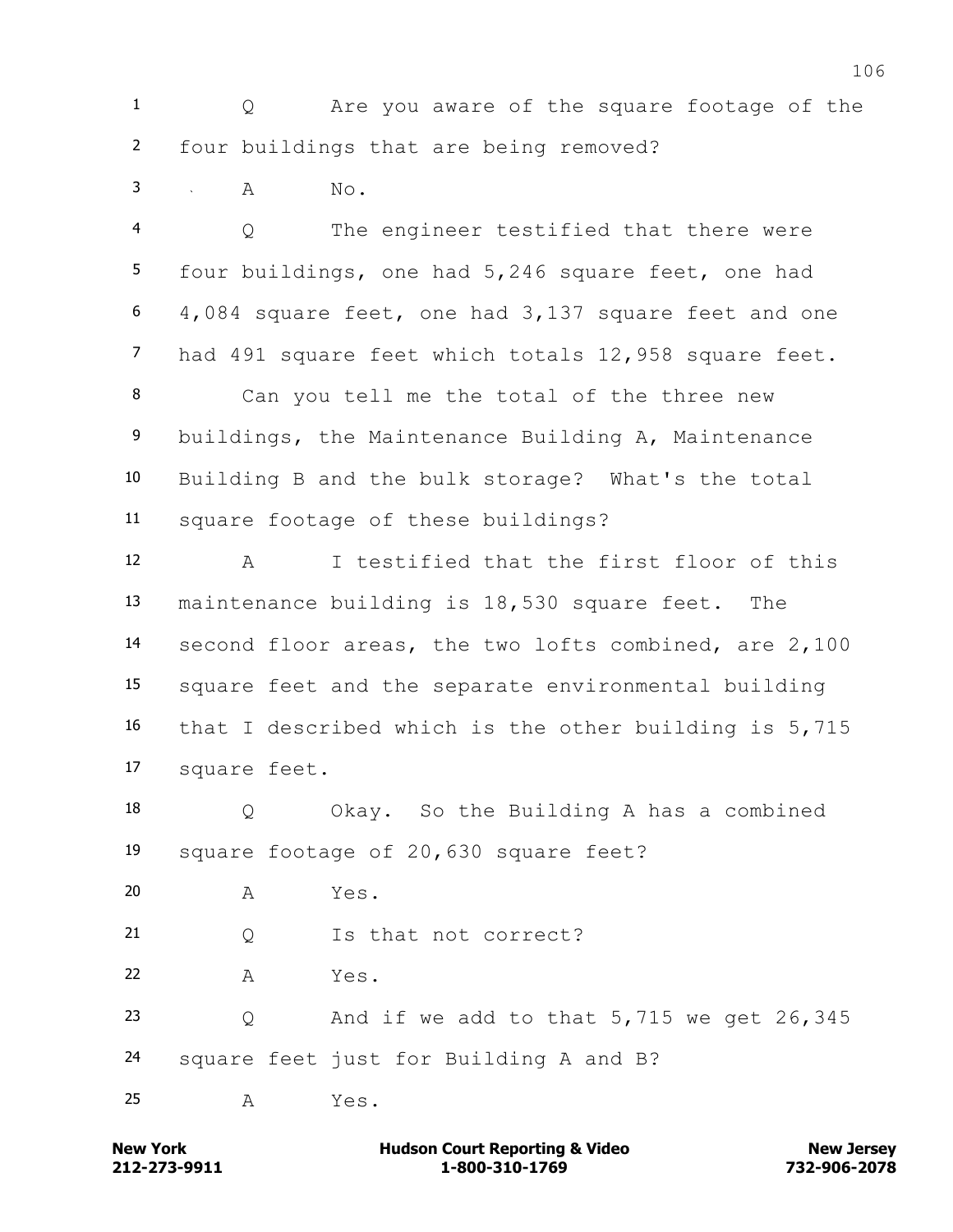Q So you're essentially doubling the size of the maintenance buildings you need for this course? A If your original numbers are correct, yes. Q And reducing it by 9 holes? A Yes.

 Q Is there any reason you can explain why you need this additional space compared to the space the course always had for all these years?

 A My understanding, when I developed this program, is that the existing facilities are inadequate. They have to store a lot of their equipment outdoors which they prefer not to do. They can't keep as many parts on hand as they would like to because there's no place to store them. So their existing facility is inadequate.

 So when they developed a program that results in these buildings, they decided what the square footage was that they needed to operate an effective and efficient operation.

 Q The portion that's 33 feet, if you eliminated the loft storage space to 2,000 even as compared to the 26,000 square feet you're adding, you could build a building at a conforming height. Correct?

A It conforms already -- you mean height or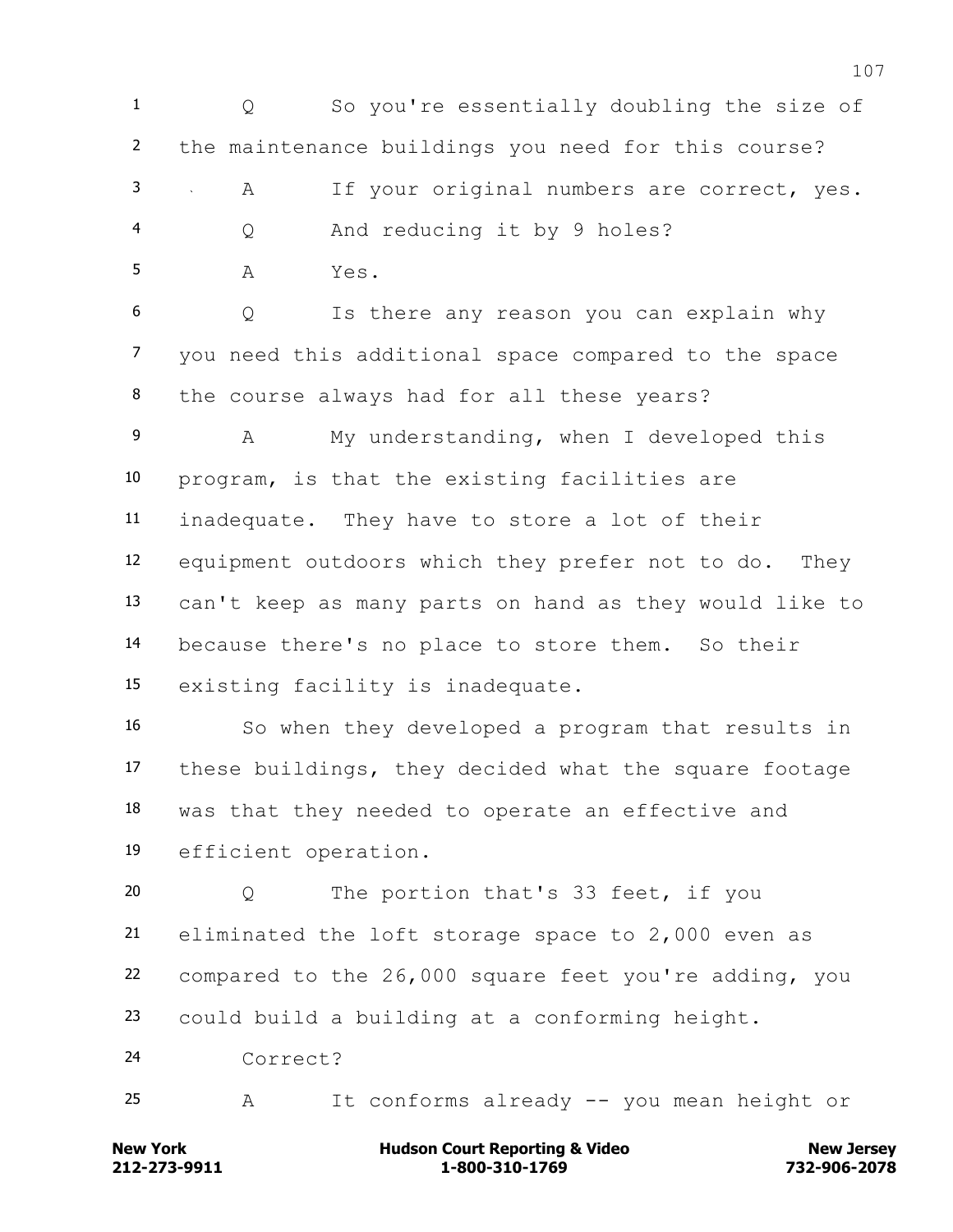you mean storage?

 Q Both the height of the building in that location is 33 feet, 25 feet are allowed so if you get rid of the loft, which is only 2,000 square feet, all of the lofts not even just that portion of the loft, you could have a conforming height building?

7 A As I said, there's a portion of that, of this gambrel roof building which is going to be used for lifts. So if you want a lift to raise a vehicle say 7 feet in the air and that vehicle is 11 feet tall, you need to have 18 square feet of clear space. So that would be the equivalent of more than one story.

 So for that area, even though there's not actually a second story or half story above, you would still be required to have it. That created the shell of the building, in other words the envelope of the building basically because it had to become high in this area and they had a need for storage it was easy to add a mezzanine or loft area to serve that function which really did not impact the exterior envelope or mass of the building.

 Q The lift equipment, you just said 18 feet, would fit in a 25 foot building?

A Yeah. But you have to have a roof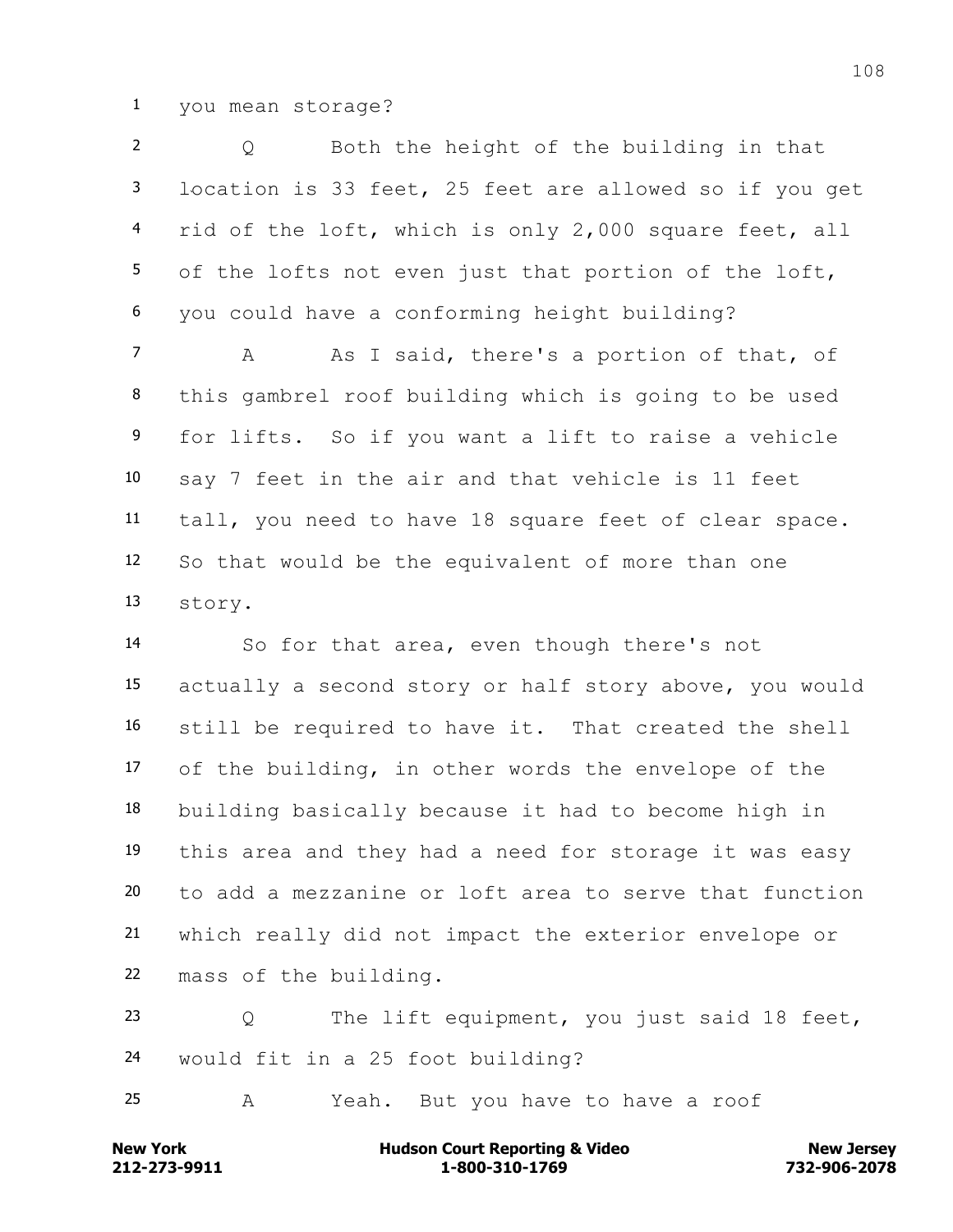shelter, too. You don't want to be a very paper thin roof. You have to have some sort of truss system to span that. Q Nothing in the ordinance prohibits you from having that, that type structure?

 A Yeah. We designed -- from a functionality standpoint, if it complies with the requirements of the zoning ordinance, it's a plus.

 Q You indicated there are no hazardous materials being stored in Building A?

 A No. I said there was no high hazardous use groups. A high hazardous use group is

 categorized, under the enter International Building Code.

 Q So are there any hazardous materials being stored in Building A?

 A Nothing that the building code considers to be hazardous. That's all I can speak to is the building code.

 I'm not an expert on chemistry. So I can't tell you what chemicals and what quantities of hazardous but I can tell you that, under the Building Code, none of the amounts or types of materials would be considered a high hazard use by the New Jersey Building Code.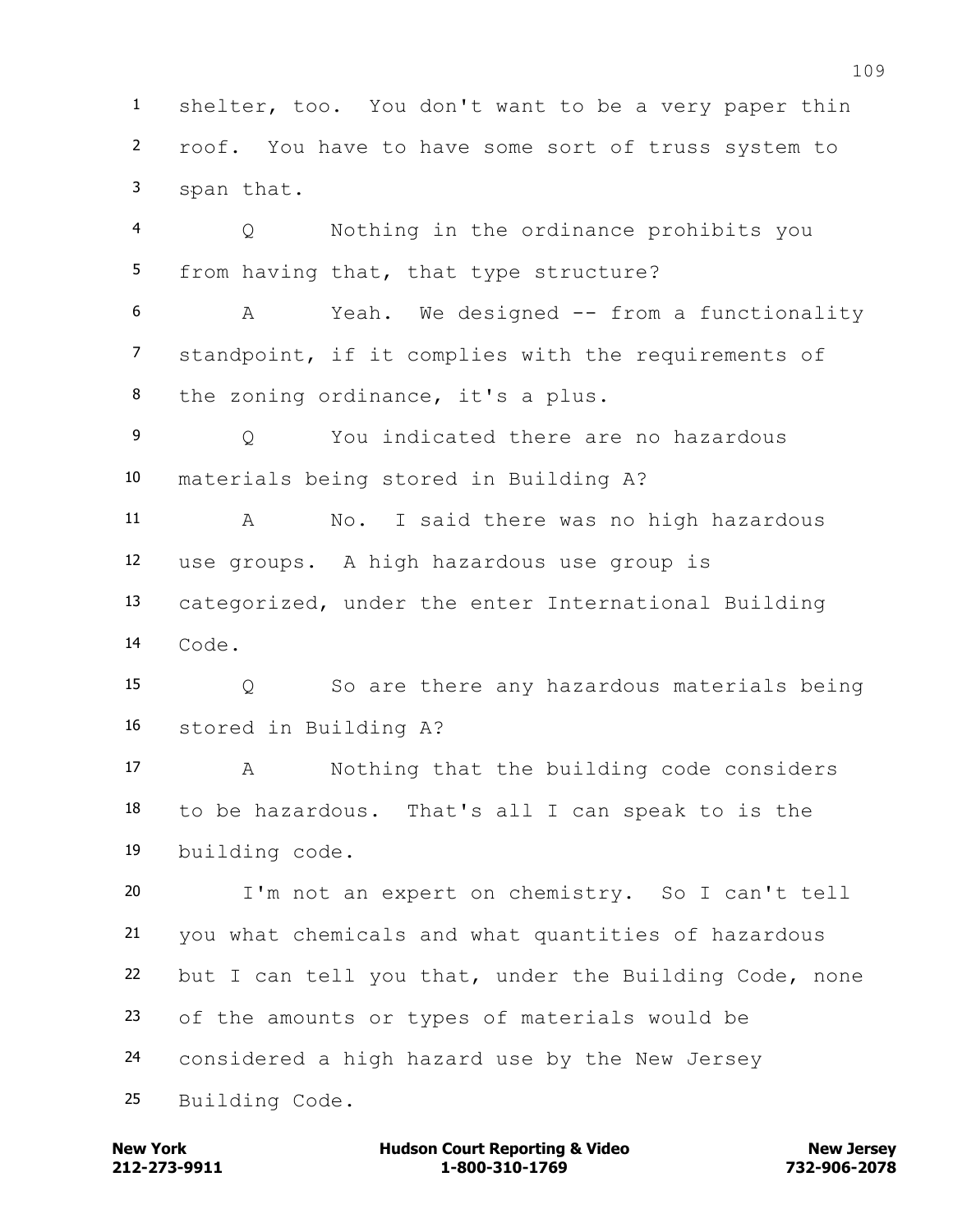MR. LEIBMAN: Mr. Van Eck, I just want to interrupt you and ask a question. The height of the accessory structure, the maximum height, did you say 36 feet in your testimony, 36 feet? THE WITNESS: No. I said that -- I didn't put what the maximum was. I said the building height for a portion of this building is 22 and the other portion of the building is 33. MR. LEIBMAN: I want to make sure my notes are really clear on this because it's very important. THE WITNESS: I don't recall giving a maximum allowable height. MR. LEIBMAN: So I guess -- MS. COFFEY: Excuse me. I believe it was 33 feet 6 inches at the tallest points just to be clear. MR. LEIBMAN: Let me just make sure my notes are clear. So 33 feet 6 inches? 21 THE WITNESS: Yes. MR. LEIBMAN: Thank you. MR. VAN ECK: Was that it, Mr. Leibman? MR. LEIBMAN: Go ahead. Q Are there any pesticides stored in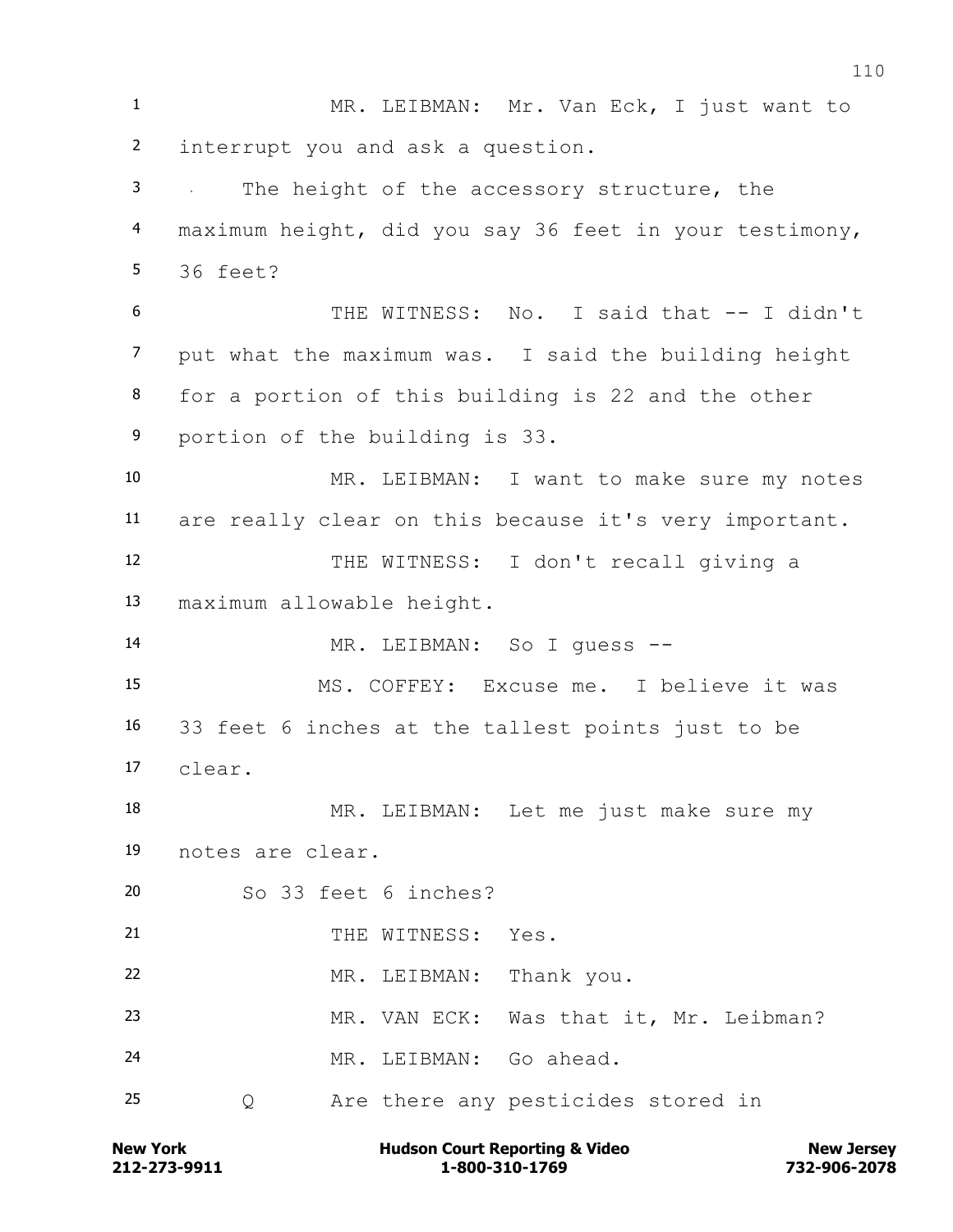Building A to your knowledge?

2 A How many?

Q Are there going to be?

A Yes, pesticides.

Q Fertilizers?

A Yep.

7 O Ever heard the term nematicide?

8 A No.

 Q Neither have I. They may be stored in this building as well that apply to a golf course?

 A I'm sure there are materials that have to be handled properly. There are rules and regulations for the handling and storage and the golf course would be subject to those laws and requirements.

 Q This applies, this question, to Building A but also Building B in that general area. How are we presenting these pesticides and materials -- this area drains to the drainage basin for the property.

 How are we preventing these materials from getting into that basin and then into the stream?

 A Building A doesn't have any storage for pesticides in it. It's mainly maintenance of equipment, storage of equipment and so on. What I call the environmental building, the

small 5,000 square foot building, there are some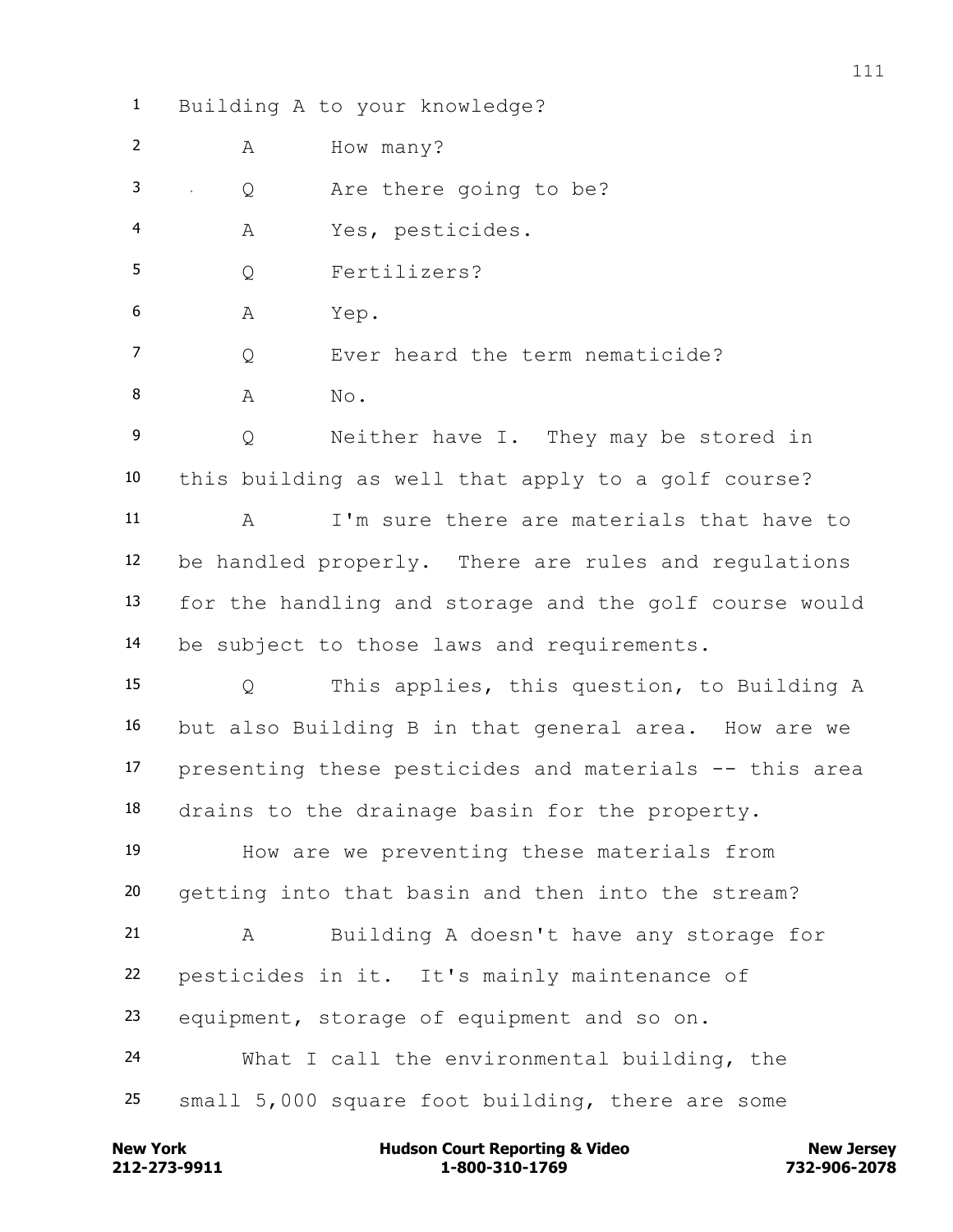**212-273-9911 1-800-310-1769 732-906-2078 New York Communist Court Reporting & Video New Jersey Rew Jersey**  fuel and so on. Once again, we will not only be required to follow the Uniformed Construction Code but any other applicable environmental regulations for storage of pesticides, fuels and so on. 7 0 At this point, have you incorporated anything into your design that will ensure that they remain within the building? A No, we haven't gotten to that part. Q You agree that's something you have to  $12 \,$  do  $-$  A Yes. Q -- as part of ultimately building the project? A Yes. Q Do you know whether these are going to be liquid, gas, granular, solid pesticides, fertilizers? A I don't know. Q What kind of fuel, diesel fuel? A Diesel fuel, gasoline. Q And that's going to be only stored in Building B? A That will be in the outdoor -- there's a little covered area enclosed in walls, Building B.

pesticide storage in there and there are tanks for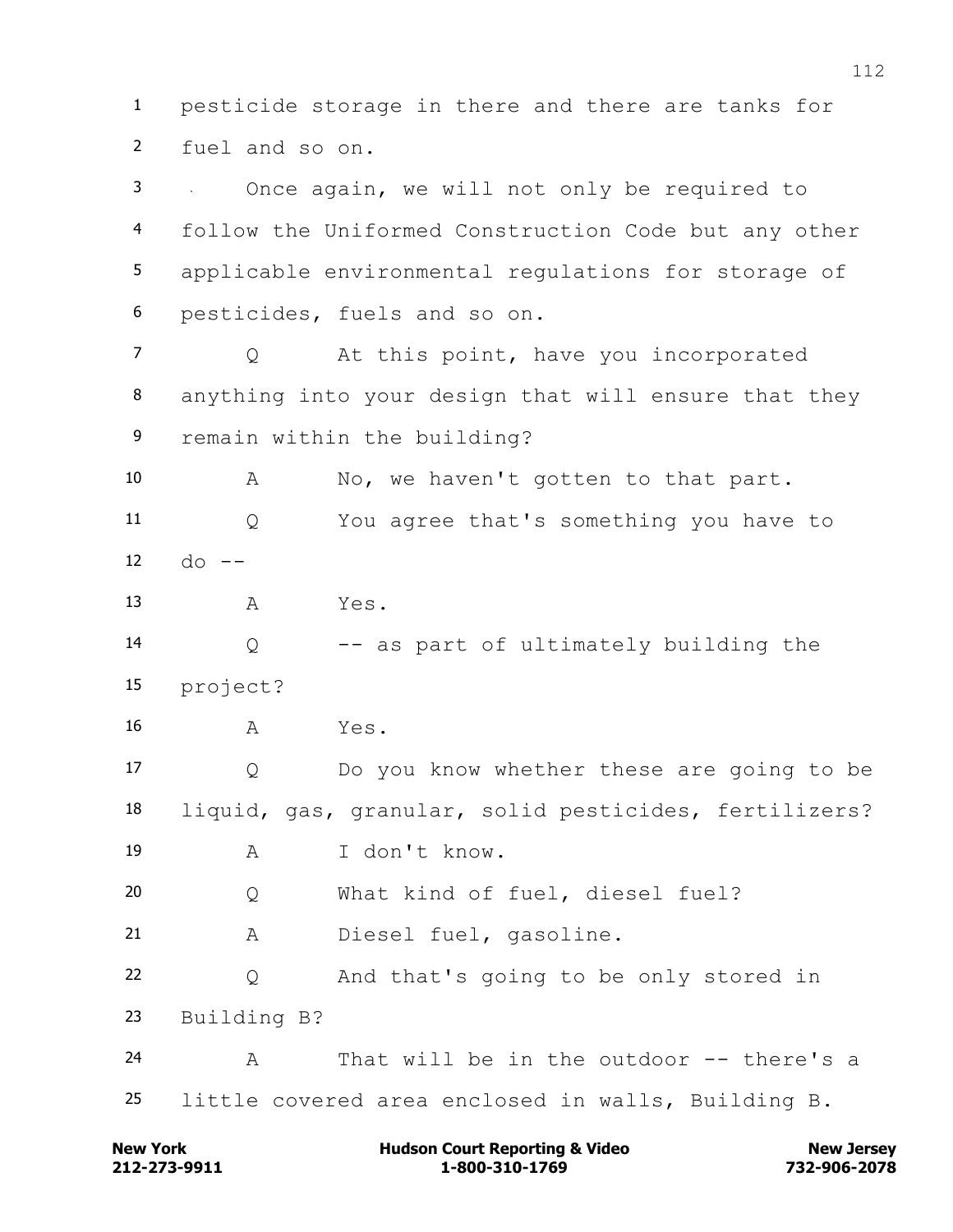**212-273-9911 1-800-310-1769 732-906-2078 New York Communist Court Reporting & Video New Jersey Rew Jersey**  It's not inside the structure but it's a covered area like you have in a gas station. Q Do you have any idea when the fuel is going to be delivered, how often fuel will be delivered to the site?  $7 \qquad A \qquad No.$  Q You indicated you would be doing work on tractors and vehicles and such. Are you going to have any traps to collect oil, gas, fluids so that they leach into -- A Once again, we're governed by the Building Code that would follow whatever the regulations are. Q You agree, as part of ultimately building it, you will install whatever is required? A Of course we have to get permits to be able to construct this and the Code Enforcement Department will be responsible for that and I would imagine additional State agencies will also get involved with regulating storage and use of materials. CHAIRMAN LIPPERT: Mr. Van Eck, I'm not cutting you short at all. Any idea how much longer you're going to be? MR. VAN ECK: With him, only a few minutes.

That's where that function will take place.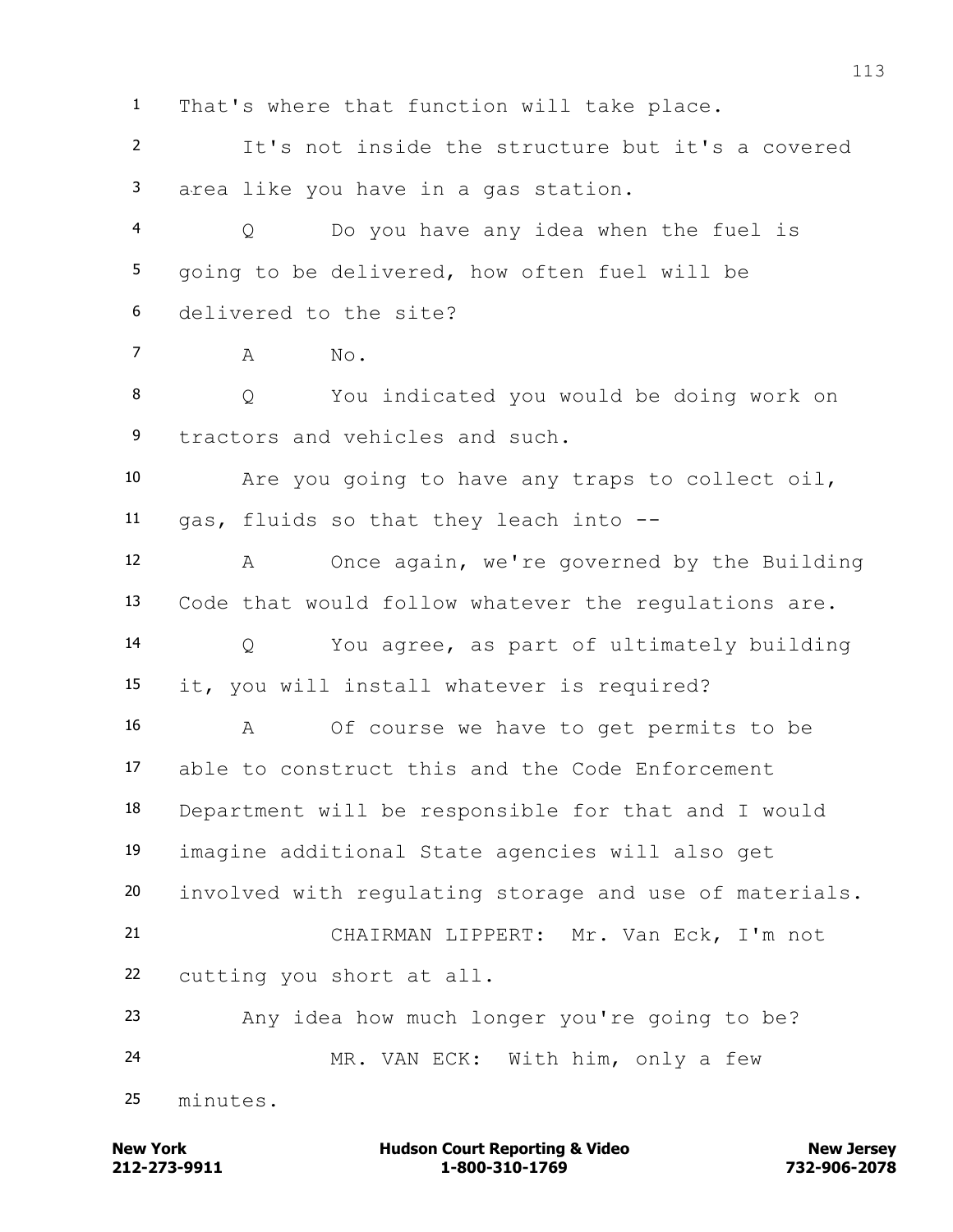CHAIRMAN LIPPERT: Okay. Because we have a time problem here, 10:15. MR. VAN ECK: 10, 15 minutes at most. CHAIRMAN LIPPERT: All right. Q Did you know the height of the old maintenance buildings that are being replaced?  $7 \qquad A \qquad No.$ 8 Q Move to the affordable housing building. Let me take a step back. I think you said Maintenance Building B was going to be 31 feet tall? A The height of the -- Q Yes? 13 A -- the maintenance building? Q Yeah, Maintenance Building B? A Yeah. It's -- Q I don't mind I'm helping but I'm pretty sure the plans speak for themselves. 18 A I would have to double check that. Q I guess you're not asking for a variance for Building B? A It's, at the highest point 33 foot 6 to the top of the gambrel ridge. Q That's Building A. 24 A Oh --Q I believe you said Building B was going to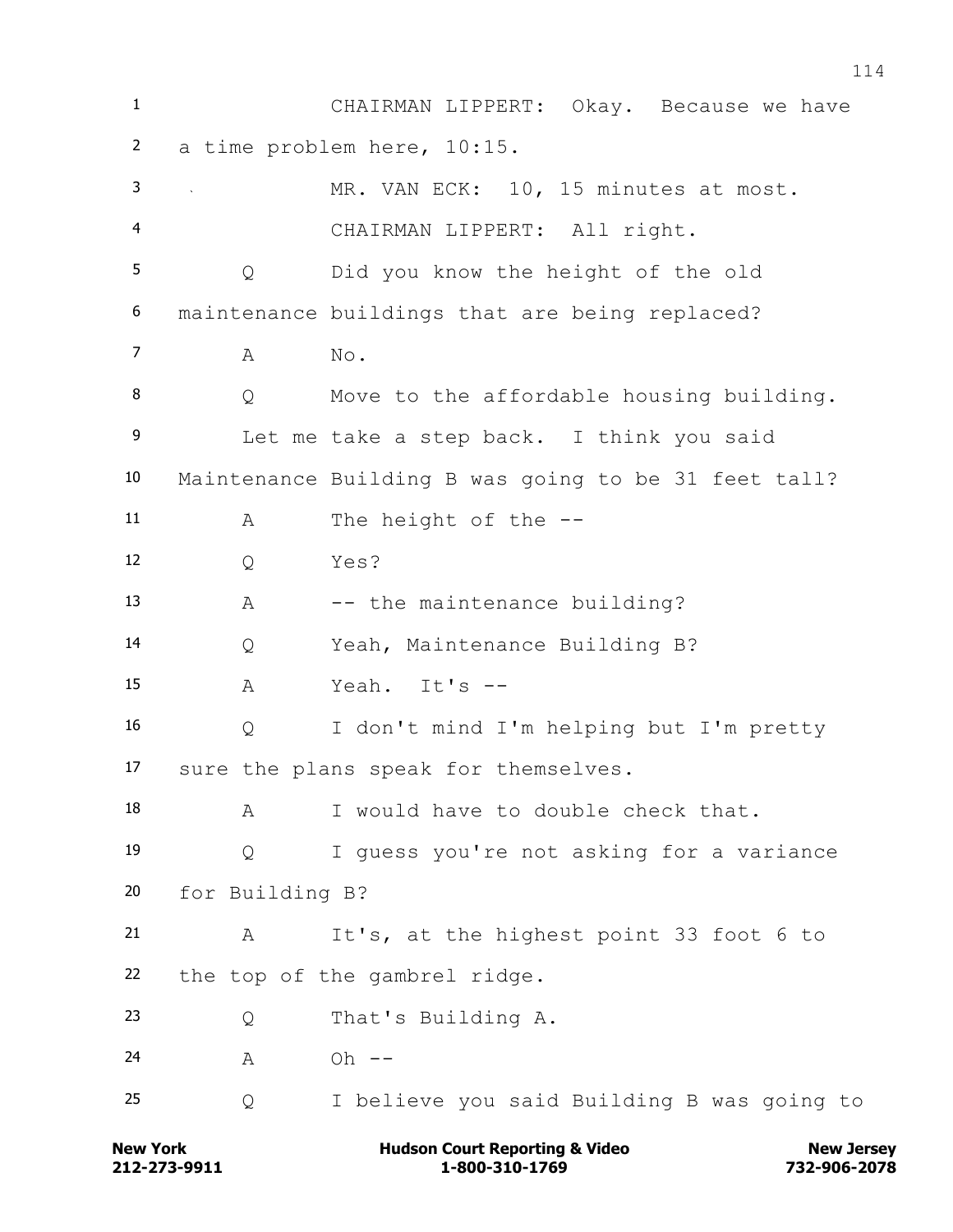be 31 feet. That doesn't sound right. A Yes. I believe so. 31 feet. Q So you'll ask for a variance for that building as well? A Yes. Q Do you know, there is not going to be an upper floor in that building? 8 A No, just a one story structure. Q Is there any reason why you need a 31 foot ceiling height for storage of fertilizers and gasoline? A It's just measured to -- it's a suitable roof pitch to match the roof pitches of the rest of the project so it's not a flat roof pill box type of building. So based on the building footprint and the run for the roof pitch, the roof pitch itself, rise up 31 feet. Q So you're going to match the other building not so much you need the interior space of 31 feet? A No. No. In fact, the ceiling level will probably be a standard ceiling level. It wouldn't go up to the ridge, just roof trusses. Q Moving to the affordable housing building,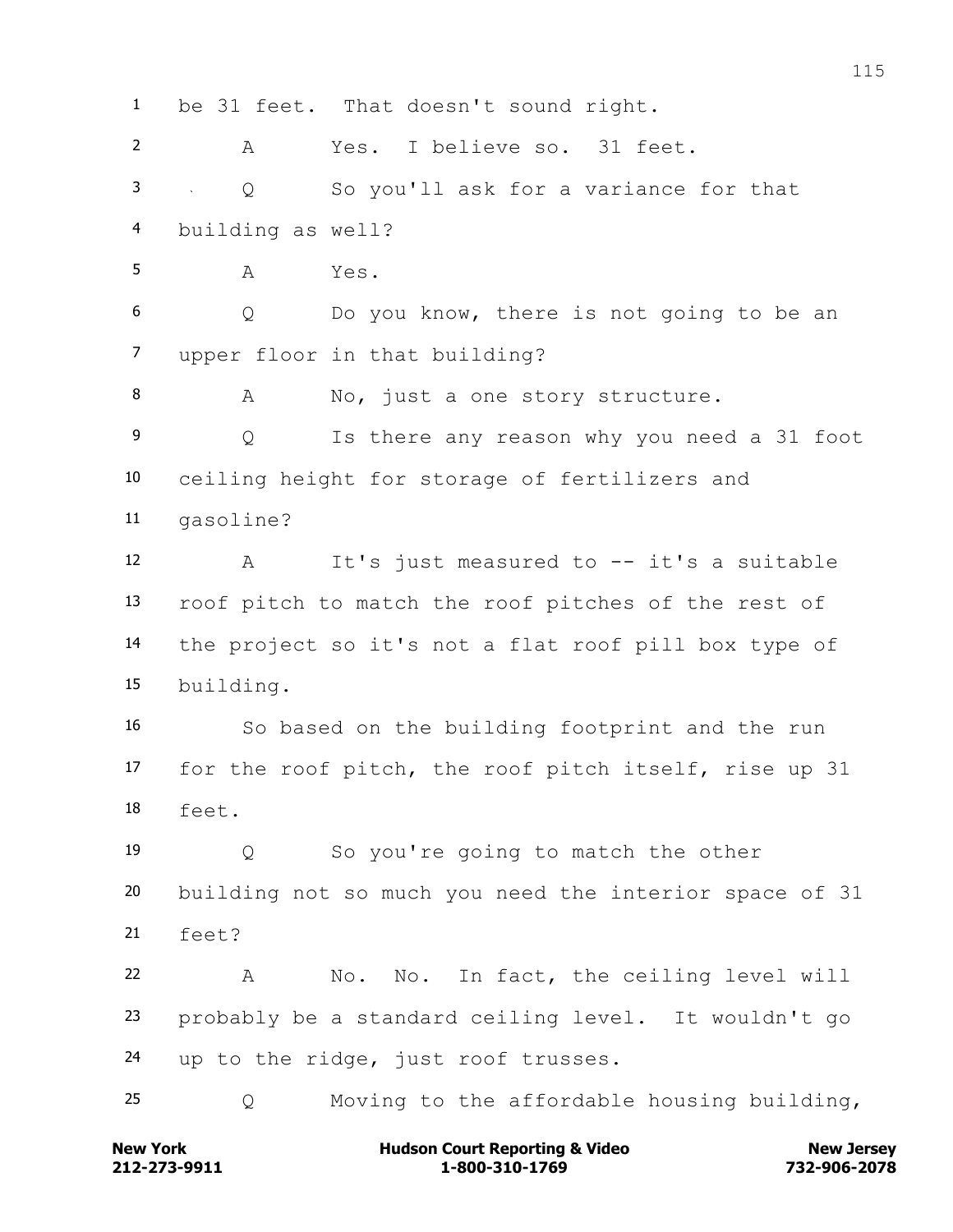you indicated it's a three-story building? A Correct. Q Now there is an attic there. Correct? A Yes. Q And that is a half story? A No. It doesn't count as a half story. Q I'm going to read to you the ordinances definition in River Vale for a half story. See how that applies. So reading from the general definition section of the ordinance, this is 142-3, general definition section. Any story -- A You're reading the whole definition? Q Talking about half story. A Because, because they're using the term floor and story which relates back to the first section of that definition. You have to read the definition in its entirety. You can't take bits and pieces out. Q Okay. What's the definition of a floor? A Okay. Well -- Q Because it says -- A The definition of a story is that part of the building between the floor and the floor above or,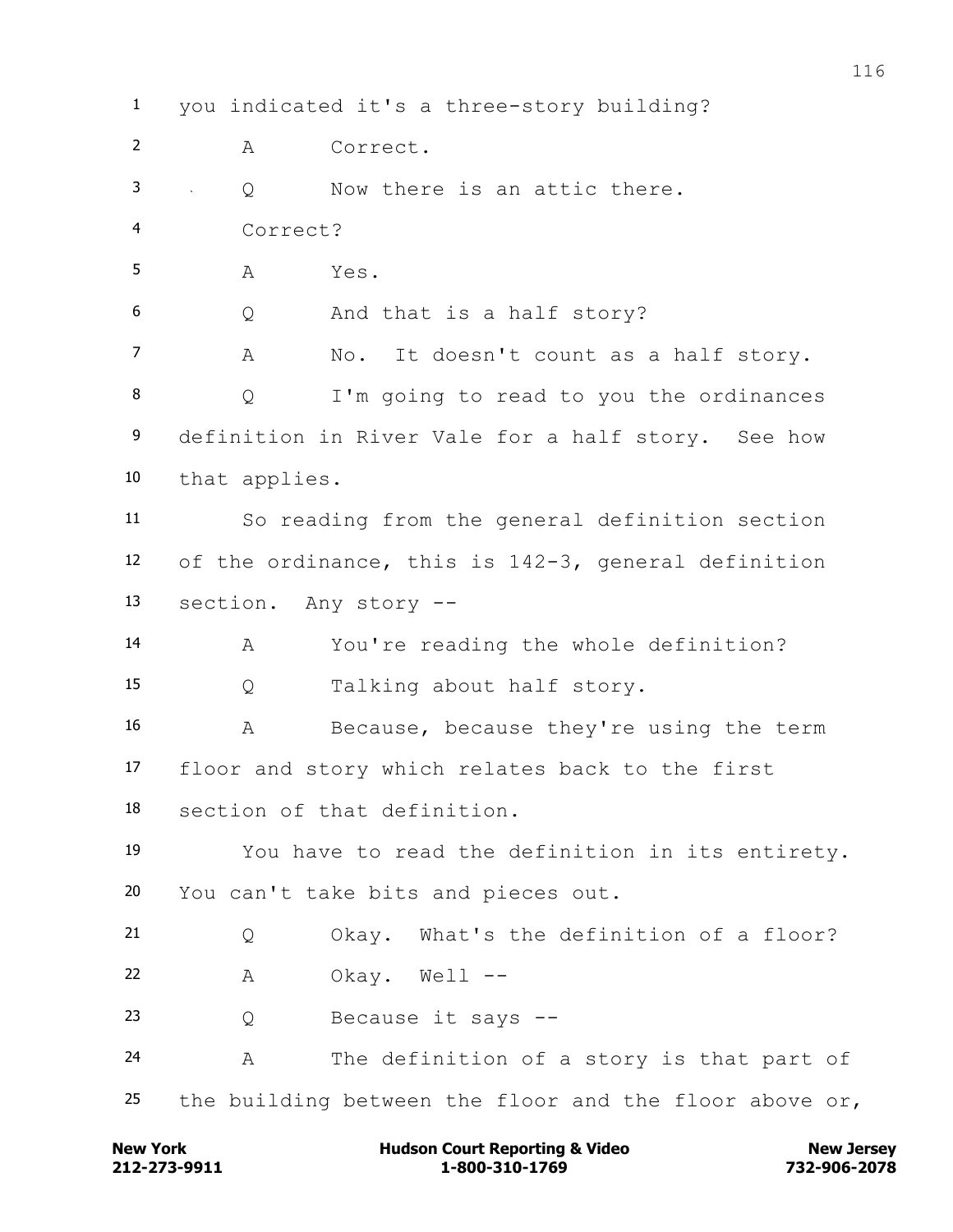in its absence, the ceiling or roof above.

 So regardless of whether it's considered a half story or 1 3/4s story or one story, the story always starts with the floor. The ordinance does not define what a floor is.

 However, common usages was a floor is something you walk on, a horizontal surface able to support a load that you can walk on.

 So, for example, in the building we're talking about, the affordable building, the first floor is a concrete slab at grade. The floor next above is the second floor, floor to ceiling assembly and that's, services a floor constructed differently with wood trusses and wood floor sheet.

 So between the slab and that floor/ceiling assembly is one story. The second story is from that second floor floor/ceiling assembly to the third floor/floor ceiling assembly so that's two stories. And then the third story goes from that third floor, floor ceiling assembly to the roof ceiling assembly which is what you call the attic but what really is an interspatial space made up of trusses, insulation, ceiling membrane and a roof membrane but it's not a so-called attic space, is not a story, mainly because it doesn't have a floor. It's integral for this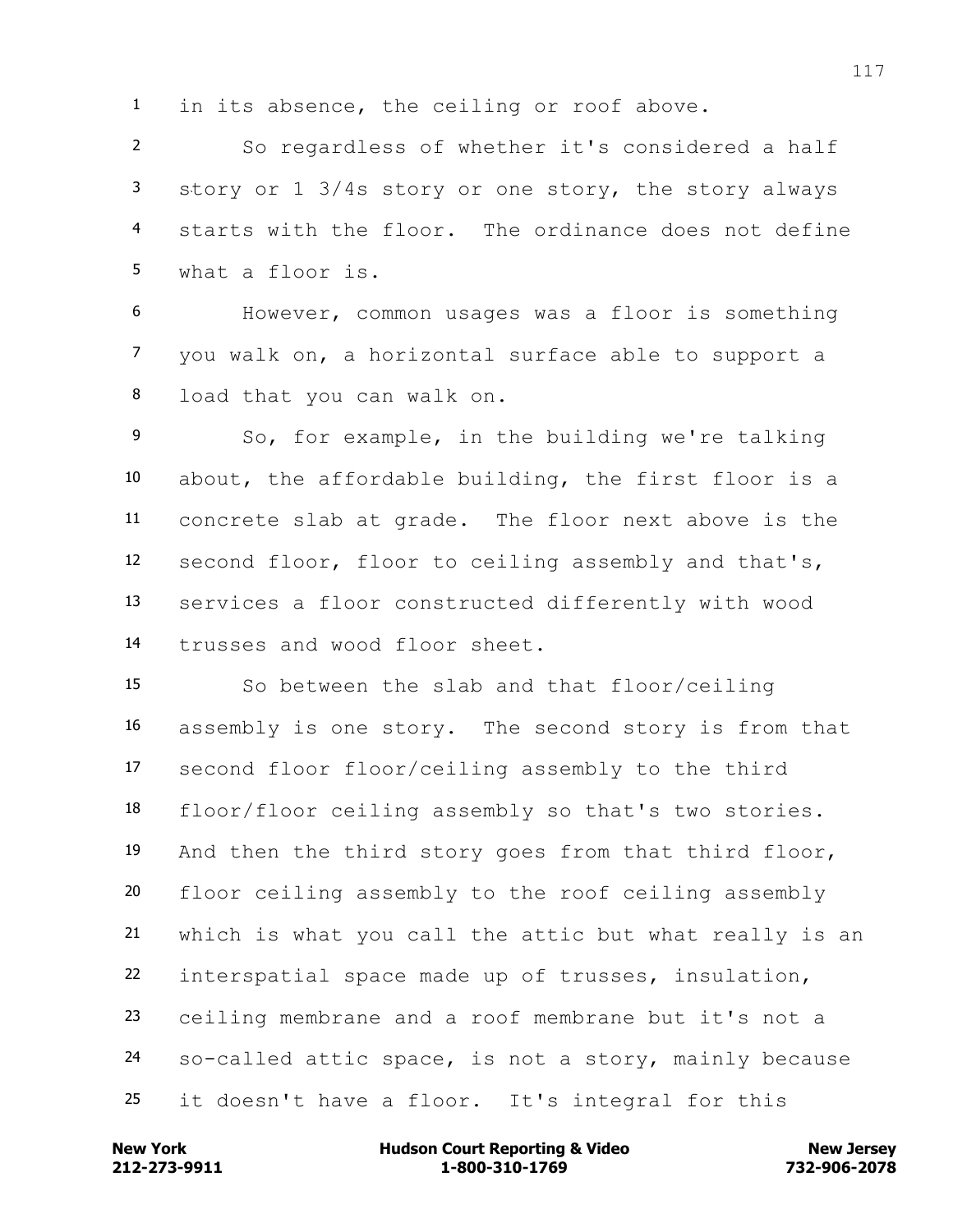definition that any story must have a floor.

 So your top floor is your third floor. You only have three floors in the building. Therefore, you could only have three stories. You can't have a fourth story if you don't have a fourth floor. MR. LEIBMAN: Can I insert myself into the conversation? I'm looking at the ordinance, looking at Section 9142-2.4. It says the maximum height of principal building or structure called 2 1/2 story or 45 feet, with the exception in the affordable building shall have a maximum height of three stories or 50 feet. How many stories does that building have, sir? 14 THE WITNESS: Three. MR. LEIBMAN: How tall is it? THE WITNESS: I believe 46 feet and change. MR. LEIBMAN: So let's move on. 19 MR. VAN ECK: Okay. Q You could put a floor in the attic, couldn't you, add planks? You could put some plywood down? A If you want to rip the entire roof out and reconstruct the building, what you have to put a load bearing floor assembly which could handle both, and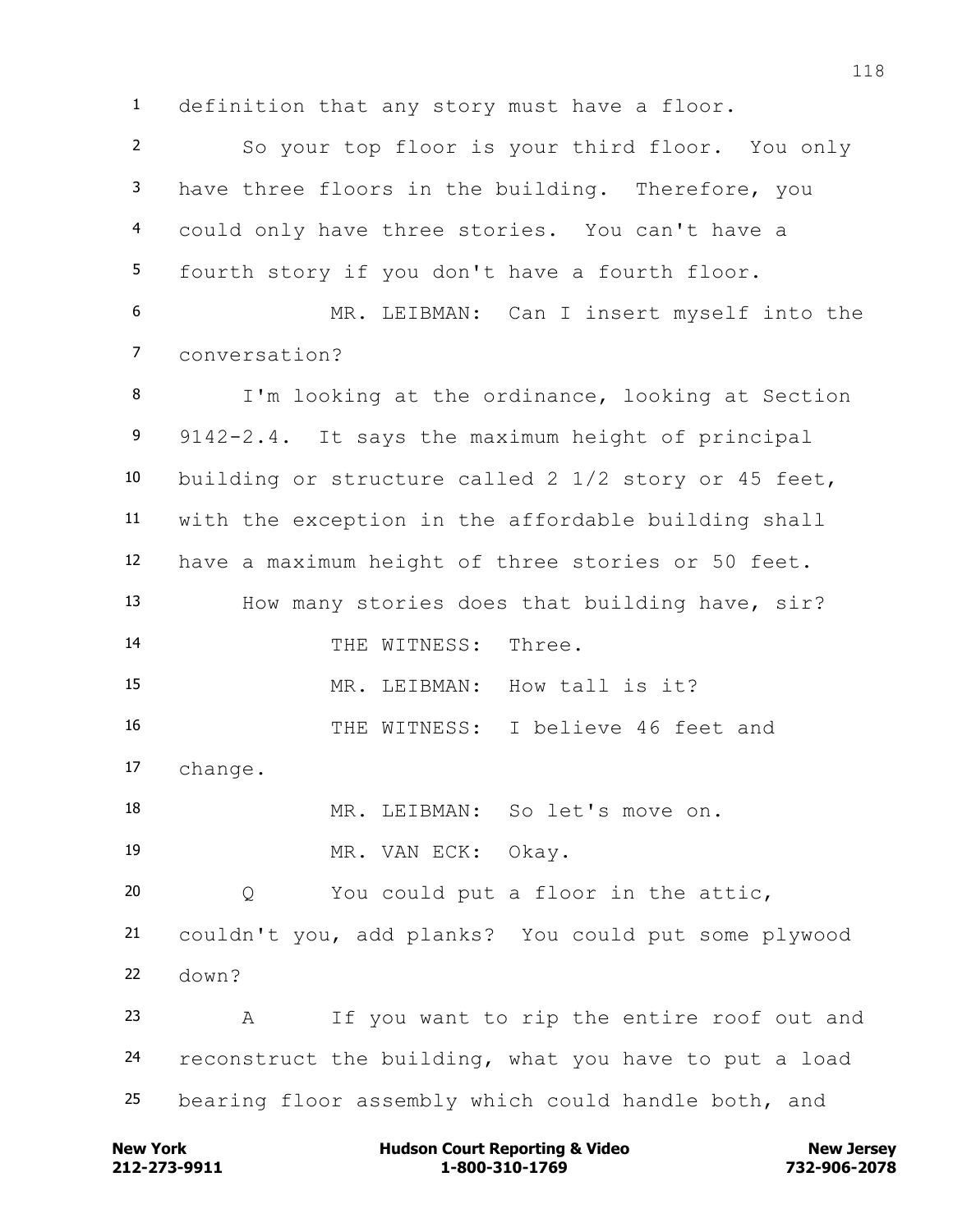the load of the floor distributed down through the building so it may require to put in an additional foundation framework down below that.

 As you said, you would have to eliminate all the trusses, the trusses that are in the attic space, basically placed 24 inches on center to form a triangle. They have 2 by 4 webs that run diagonally through that triangle.

9 So -- and each one of those trusses is spaced 24 inches apart. So to be able to get useable floor area, put a floor in you basically have to rip off everything from the top plate, rip the entire roof off and then reconstruct parts of the lower framing as well in order to direct that imposed load down to the foundation.

 So that's what you would have to do. It's not impossible but it's a major reconstruction of the building. It's not just simply adding plywood.

 Q Okay. So this building will not readily be able to be converted?

21 A No.

 Q To turn that attic into a useable living space?

24 A No.

Q All right. That's a good answer.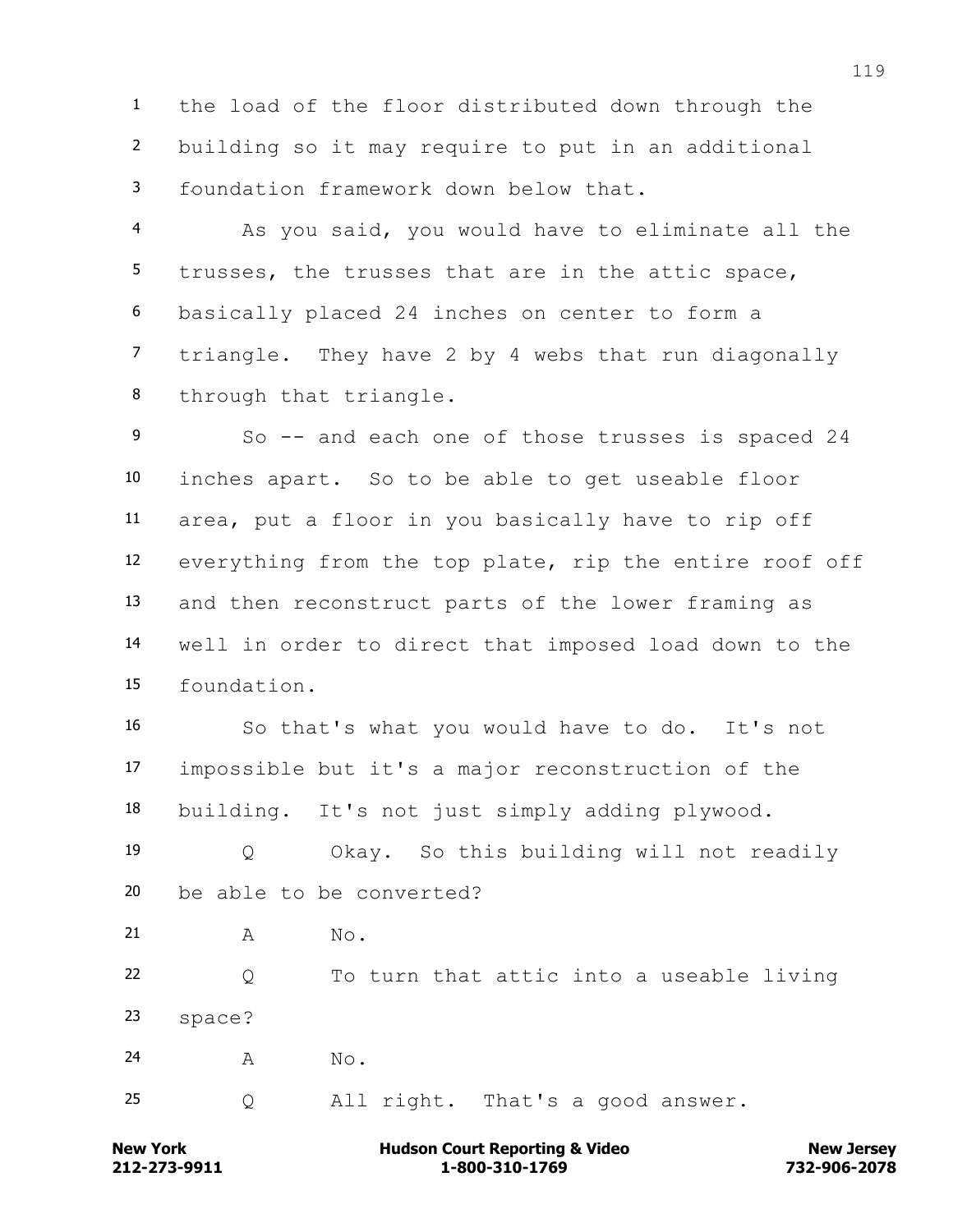MR. VAN ECK: That's all I have. Thank you. MR. LEIBMAN: All right. This is a good place to break. We have some scheduling issues, Mr. Chairman. CHAIRMAN LIPPERT: Yes. MR. LEIBMAN: So I understand, Mr. Van Eck, your planner is not available on the 15th and I don't think the Board's planner is available on the 15th. So I don't think that that's a good day to have planning testimony or maybe it is. So I was talking with the Board secretary during the break about alternate dates that may make sense to accommodate getting this application which has been pending -- the Board is already scheduled May 15th for a hearing in this room. Ms. Coffey, what testimony, besides the planning testimony, do you have? MS. COFFEY: We're expecting Ms. Galvin to return to talk about the revised plans. MR. LEIBMAN: Okay. So then why don't we have our meeting on the 15th? We have one residential application that's on. The home owner is already noticed for the meeting to be held here so we're going to have it here.

**212-273-9911 1-800-310-1769 732-906-2078 New York Communist Court Reporting & Video New Jersey Rew Jersey**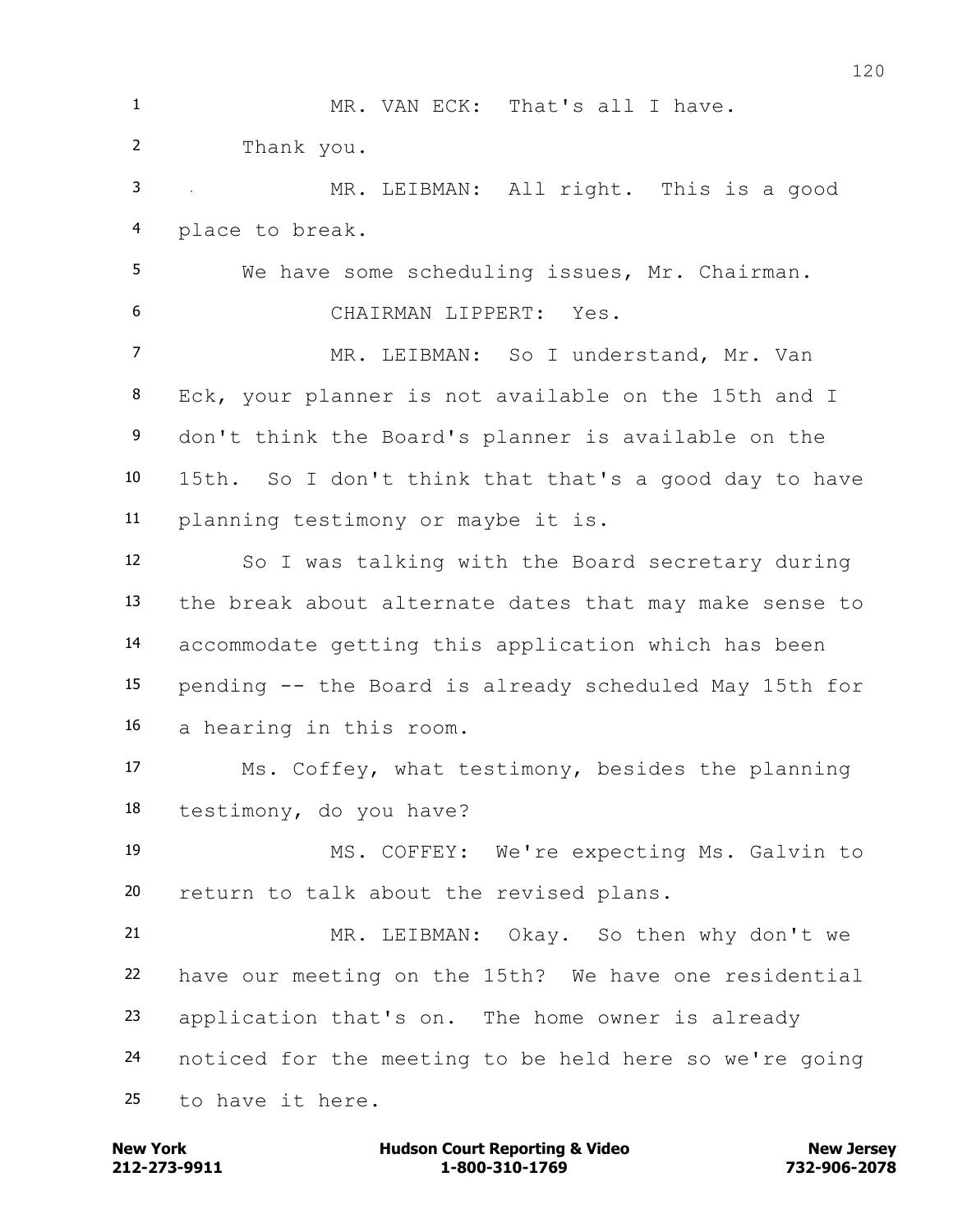I don't think that's going to be very long. Maybe a half an hour. Chris is shaking his head. We will keep our fingers crossed. So let's go ahead and have that meeting and get whatever 5 engineering testimony done and then the  $-$ - MR. SANTOLA: Mr. Leibman, would you want us to start our planning testimony that night? 8 MR. LEIBMAN: No. I think there's going to be enough with the engineering. I think Mr. Statile is probably going to have a report for us by then on the revised plans. I think that will be enough for that night and then we'd like to get you another meeting before the end of May and the date we're looking at was May 29th. MS. COFFEY: Let me just check. MR. VAN ECK: That's okay with us. Thank you. MR. SANTOLA: We're just checking on our planner's availability. MS. COFFEY: I think we have -- MR. SANTOLA: The 29th works for us, Mr. Chairman. CHAIRMAN LIPPERT: Okay. Everybody is good for the 29th? MS. COFFEY: We're good for the 29th.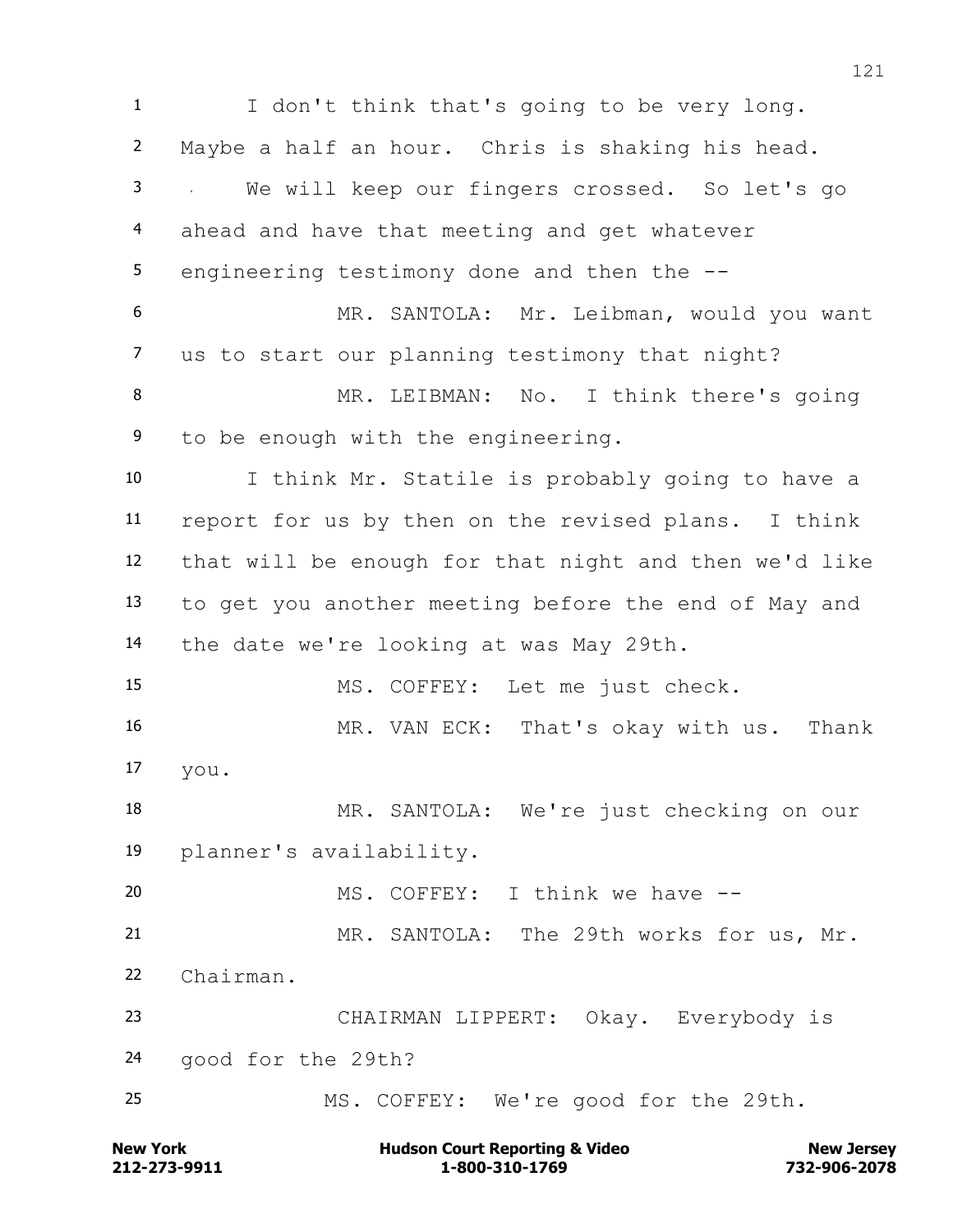CHAIRMAN LIPPERT: So we're going to carry this application until May 15th at this same location. No further notice will be necessary. Correct, Mr. Leibman? MR. LEIBMAN: That's correct. The applicant, I'm sure, agrees to waive the time in order to act with through and within that date. 8 MS. COFFEY: We do. CHAIRMAN LIPPERT: Then we'll go to the 29th and we'll see. We may have that at town hall. MR. LEIBMAN: I think the 29th, we'll see how many people come to the meeting May 15th and after that we'll go back to Borough Hall. Okay. That's all I got. MR. SANTOLA: Thank you very much. 16 MS. COFFEY: Thank you. (The hearing adjourns at 10:20 p.m.)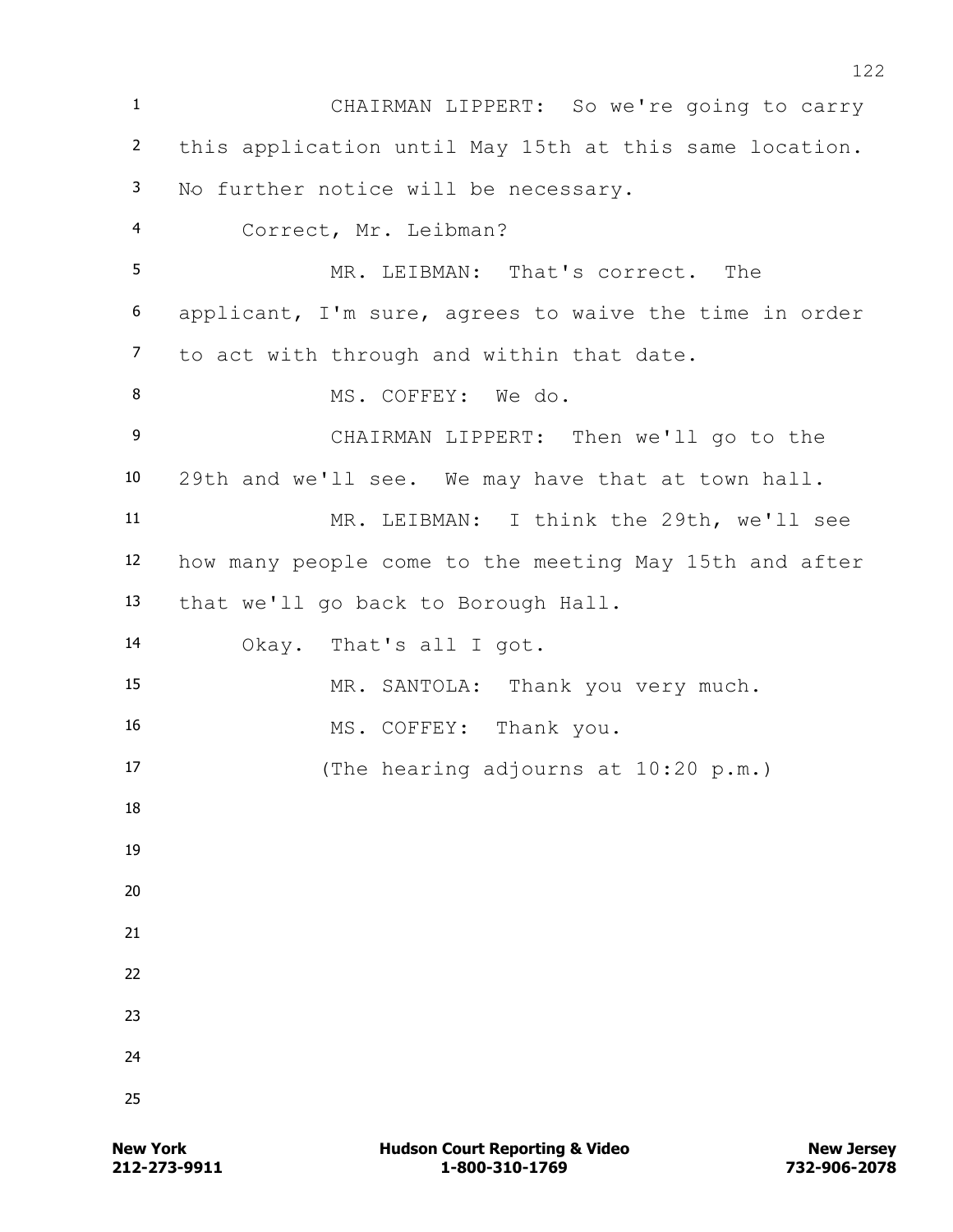| $\mathbf{1}$   | CERTIFICATE                                            |
|----------------|--------------------------------------------------------|
| $\overline{2}$ | I CERTIFY that the foregoing is a true and             |
| 3              | accurate transcript of the testimony and proceedings   |
| $\overline{4}$ | as reported stenographically by me at the time, place  |
| 5              | and on the date herein before set forth.               |
| 6              | I DO FURTHER CERTIFY that I am neither a               |
| $\overline{7}$ | relative nor employee nor attorney or counsel of any   |
| 8              | of the parties to this action, and that I am neither a |
| 9              | relative nor employee of such attorney or counsel, and |
| 10             | that I am not financially interested in this action.   |
| 11             |                                                        |
| 12             |                                                        |
| 13             |                                                        |
| 14             |                                                        |
| 15             |                                                        |
| 16             |                                                        |
| 17             |                                                        |
| 18             | DONNA LYNN J. ARNOLD, C.C.R.                           |
|                | LICENSE NO. XI00991<br>MY COMMISSION EXPIRES 08/04/19  |
| 19             |                                                        |
| 20             |                                                        |
| 21             |                                                        |
| 22             |                                                        |
| 23             |                                                        |
| 24             |                                                        |
| 25             |                                                        |
|                |                                                        |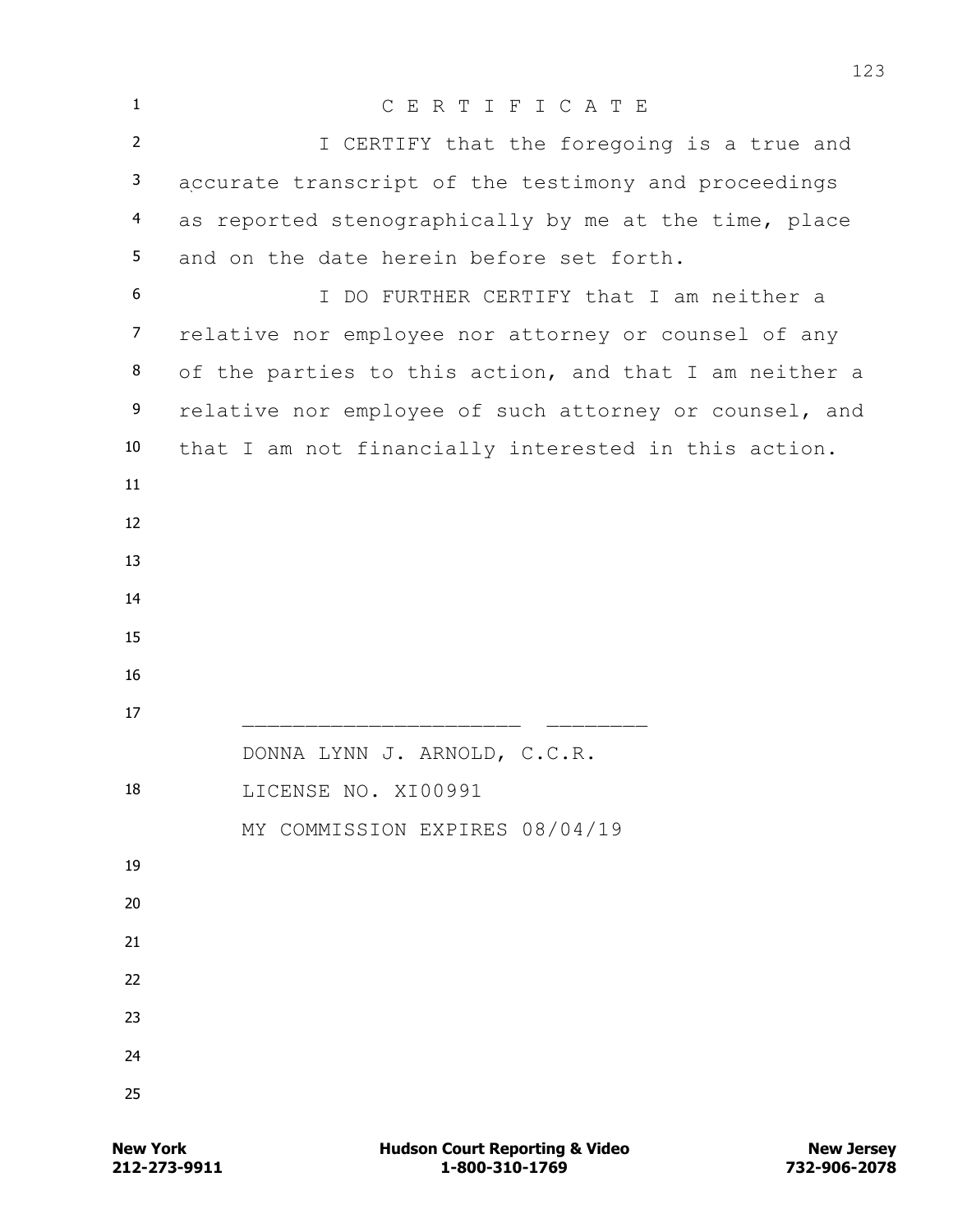|                  | 119:10,20               | $97:1$ $122:7$   | 119:2          | 113:19             |
|------------------|-------------------------|------------------|----------------|--------------------|
| A                | absence                 | action123:8      | address        | ago28:12           |
| $A-1.030:10$     | 117:1                   | 123:10           | 26:21 27:1     | agree $14:24$      |
| 30:25            | $\mathtt{absent1:12}$   | activities       | $51:5$ 54:8    | $15:2$ $17:3$      |
| 77:11            | Absolutely              | 44:24            | 61:768:21      | 23:18,23           |
| $A-1.132:18$     | 16:2 69:18              | 57:20            | 69:172:6       | 86:19              |
| $A-102:14$       | accepted                | activity         | 85:2 94:19     | 87:10,13           |
| 29:11,12         | 28:18,20                | 45:2 56:24       | addressed      | 92:3               |
| 29:13,14         | access 7:19             | 57:8 91:19       | 53:21          | 112:11             |
| 31:9,11,12       | 14:22                   | actual 78:23     | adequate       | 113:14             |
| $A-112:15$       | $21:11$ $34:1$          | 88:21 96:3       | 12:10          | agrees $122:6$     |
| 29:16,17         | 37:17,19                | <b>ADA</b> 13:25 | adjacent       | agricult           |
| 33:9,13,14       | 45:23                   | 76:2 96:23       | 19:22          | $42:5$ $44:1$      |
| $A - 235:10$     | 58:19                   | $96:25$ $97:5$   | 66:25          | ahead $85:6$       |
| 49:20,21<br>56:5 | 59:10 61:2              | 97:15,20         | 91:21          | 110:24             |
| $A - 2.033:16$   | 62:17                   | 98:6             | adjourns       | 121:4              |
| $A - 2.134:2$    | 63:22                   | ADAM2:3          | 122:17         | air108:10          |
| $A-335:9,15$     | 73:16                   | Adamo $1:10$     | adjust $86:7$  | aisle $15:1$       |
| 41:25            | 83:21                   | 3:1971:14        | administ       | Alexander          |
| $A-3.037:13$     | accessed                | adapt $97:15$    | 42:17          | 2:35:15            |
| $A - 3.137:13$   | 33:25                   | adaptable        | 43:14          | 5:19               |
| $A - 3.236:4$    | 54:21,24                | 97:12,14         | 54:20          | allied $87:11$     |
| $A-4.042:16$     | accessib                | adapted          | 102:24         | 87:15              |
| $A - 4.142:3$    | 98:5                    | 97:19            | 105:1,2,13     | allow $55:3$       |
| $A-4.255:23$     | accessible              | add $7:2$        | administ       | 81:16              |
| 55:24            | 13:19 14:3              | 106:23           | 102:25         | allowable          |
| $A - 5.041:18$   | $14:5$ 76:2             | 108:20           | 103:10         | 89:23              |
| $A - 729:7$      | 76:7 96:23              | 118:21           | 105:10         | 110:13             |
| A(1) 16:10       | 97:10,10                | added $6:22$     | ADMINIST       | allowed $24:7$     |
| 88:15,20         | 97:12                   | $7:1$ 9:18       | 1:16           | 24:12              |
| 89:16 90:1       | 98:12                   | 41:19            | Affordab       | $57:21$ 80:1       |
| $90:2$ 93:4      | accessory               | adding $7:18$    | 38:10          | 80:9,13            |
| 94:15,17         | 69:10                   | 107:22           | affordable     | 81:7 86:7          |
| 94:25            | 78:25                   | 119:18           | 6:14,23        | 94:22,23           |
| $A(1)$ (e) 3     | $92:17$ $93:3$ addition |                  | $7:12$ 9:6,7   | 94:25              |
| $15:16$ $16:4$   | $95:11$ $96:4$          | $5:19 \t6:24$    | $9:18$ 10:6    | 108:3              |
| a.m14:18         | 99:4,7,8,9              | 41:16            | 12:14          | alluded $5:17$     |
| 57:24            | 110:3                   | $43:12$ 55:6     | $29:25$ 36:8   | alternate          |
| 75:20            | accommodate             | 56:8 64:24       | 36:1040:2      | 120:13             |
| ability          | 9:14                    | $66:22$ $67:6$   | 40:5, 10, 12   | alternative        |
| 76:23 79:8       | 120:14                  | additional       | 40:15          | 47:20              |
| able10:15        | accommod                | $6:19$ 33:24     | 66:25          | alternat           |
| $27:1$ 45:17     | 97:2,3                  | 43:20            | 90:23<br>114:8 | 47:19<br>Americans |
| 46:4 54:18       | accurate<br>123:3       | 52:23<br>53:21   | 115:25         | 96:25              |
| 74:17            | achieve                 | $70:12$ $74:5$   | 117:10         | amount $24:23$     |
| 81:19 87:6       | 59:11                   | 86:21            | 118:11         | 45:22              |
| 96:13            | acres $17:4$ , 6        | 95:24            | affordables    | 58:20              |
| 104:20           | 17:778:9                | 107:7            | 39:23          | 76:24 98:9         |
| 113:17           | act3:5,7                | 113:19           | agencies       | amounts            |
| 117:7            |                         |                  |                |                    |
|                  |                         |                  |                |                    |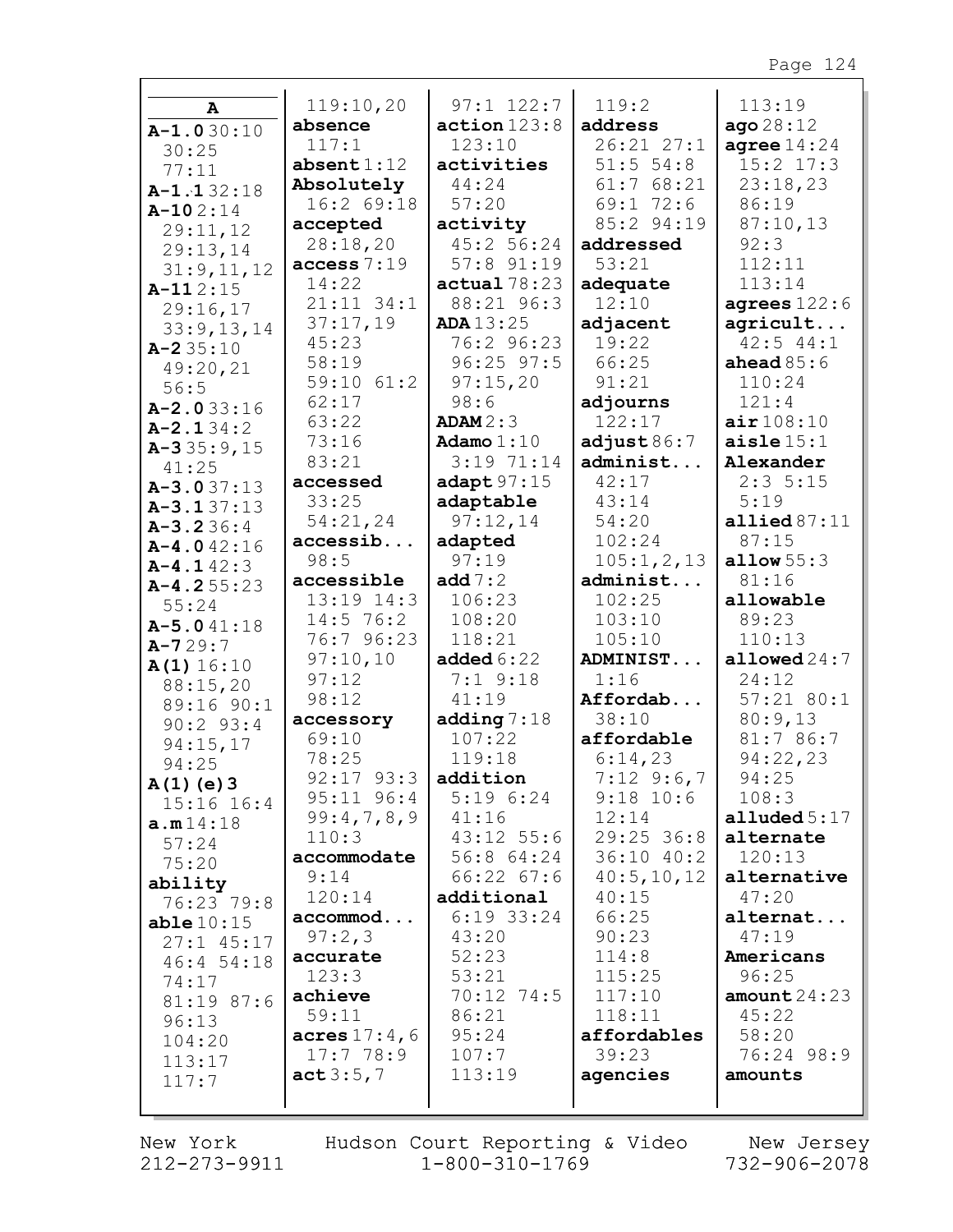|                   |                          | 72:5 77:20     | 55:15,25              |                                    |
|-------------------|--------------------------|----------------|-----------------------|------------------------------------|
| 109:23            | applicant<br>$1:21$ 5:18 | 78:4 83:24     | 58:6 62:11            | 28:7, 18, 23<br><b>asked</b> 93:19 |
| analysis<br>92:25 | 52:11,19                 | 85:8,14        | $62:15$ $63:4$        | asking $22:7$                      |
| analyze           | 69:3,6                   | 87:9 90:8      | 64:8 65:11            | 25:852:18                          |
| 94:17             | 122:6                    | 98:18,22       | 68:5 69:11            | 82:19                              |
| answer $19:20$    | applicant's              | 100:5          | 70:24                 | 92:10                              |
| 26:24 40:7        | 5:20,21                  | 101:20,23      | 73:22                 | 100:22,23                          |
| 45:13             | application              | architect's    | 77:17                 | 101:10,13                          |
| 63:21             | $5:11$ 29:3              | 23:5           | 83:21                 | 114:19                             |
| 72:16             | 30:4,15,25               | architects     | 102:24                | asleep $83:6$                      |
| $76:23$ $77:7$    | 33:17                    | 87:12,16       | 103:1,2               | asphalt $32:5$                     |
| $77:22$ 83:1      | 120:14,23                | 90:10          | 104:20,25             | 55:21                              |
| 87:3 96:14        | 122:2                    | 100:14,17      | 105:2,14              | assemblies                         |
| 96:15,15          | applies                  | 100:24,24      | 108:14,19             | 37:17                              |
| 119:25            | 111:15                   | 101:3,6        | 108:20                | assembly                           |
| answered          | 116:10                   | architec       | 111:16,17             | 47:17                              |
| 59:13             | apply89:14               | 28:15          | 112:25                | 48:10                              |
| answering         | 111:10                   | 78:20,23       | 113:3                 | 117:12,16                          |
| 59:14             | appreciate               | architec       | 119:11                | 117:17,18                          |
| anticipate        | 62:1                     | 38:5           | areas $22:1$          | 117:20,20                          |
| 47:12 70:5        | approach                 | architec       | 23:12,20              | 118:25                             |
| 70:16             | 51:23                    | 28:19,21       | 23:24 24:8            | associated                         |
| anticipated       | approaches               | 51:11          | 24:16                 | 14:1 91:19                         |
| $4:20$ 62:24      | 84:25                    | 61:24          | 25:12 32:1            | 103:25                             |
| antiquated        | appropriate              | 87:14          | 32:19                 | 104:1                              |
| 58:7              | 13:21                    | area 6:13,16   | 43:13                 | Associates                         |
| anybody           | 48:25 87:9               | 6:197:6        | 48:25                 | 27:15                              |
| 61:15             | approved                 | 9:9,21         | $60:24$ $63:1$        | association                        |
| 76:14             | 76:2                     | 11:19          | 65:2566:6             | 25:1 60:2                          |
| anyway $51:8$     | approxim                 | 15:18          | 96:1                  | 84:6                               |
| 59:25             | $17:4$ 32:24             | $16:21$ $18:9$ | 106:14                | assume $18:9$                      |
| apart119:10       | 34:24                    | 18:10          | argue23:8             | attached                           |
| apartments        | 40:11                    | 19:18,22       | argument              | 33:8                               |
| 76:3              | 43:19                    | 20:11,13       | 22:22                 | attention                          |
| apologize         | $64:25$ 77:3             | $20:13$ $21:9$ | <b>ARNOLD</b>         | 11:22                              |
| 75:22<br>84:21    | 95:21<br>April $1:6$     | 23:24<br>25:19 | 123:17<br>arrangement | 15:11,23<br>57:16                  |
| 89:24             | 3:36:21                  | 32:16          | 99:12                 | $\texttt{attice}116:3$             |
| appear $6:9$      | arborvitae               | 33:22          | arrival               | 117:21,24                          |
| 20:684:24         | 92:11,15                 | 37:21          | 97:10                 | 118:20                             |
| appearance        | arborvitaes              | 42:17,18       | art58:10              | 119:5,22                           |
| 5:14              | 66:14                    | 42:20          | Article               | attorney                           |
| appeared          | architect                | 43:13,15       | 67:17                 | $1:15$ $123:7$                     |
| 12:3              | 5:2,16,20                | 45:1 46:20     | articulated           | 123:9                              |
| appears $7:10$    | 26:1 28:10               | $47:5$ 48:24   | 99:22                 | Attorneys                          |
| $9:22$ $11:24$    | 50:22                    | 49:2,17,21     | artist 51:25          | 1:21,25                            |
| 39:14,25          | 51:21                    | 49:22          | 69:16                 | attractive                         |
| 84:15,21          | 61:12                    | 54:11,19       | Arzberger             | 67:3                               |
| applicable        | 65:21                    | 54:20,22       | 2:55:20               | availabi                           |
| 88:7 112:5        | 66:11 72:4               | 55:1, 9, 11    | 27:12,14              | 121:19                             |
|                   |                          |                |                       |                                    |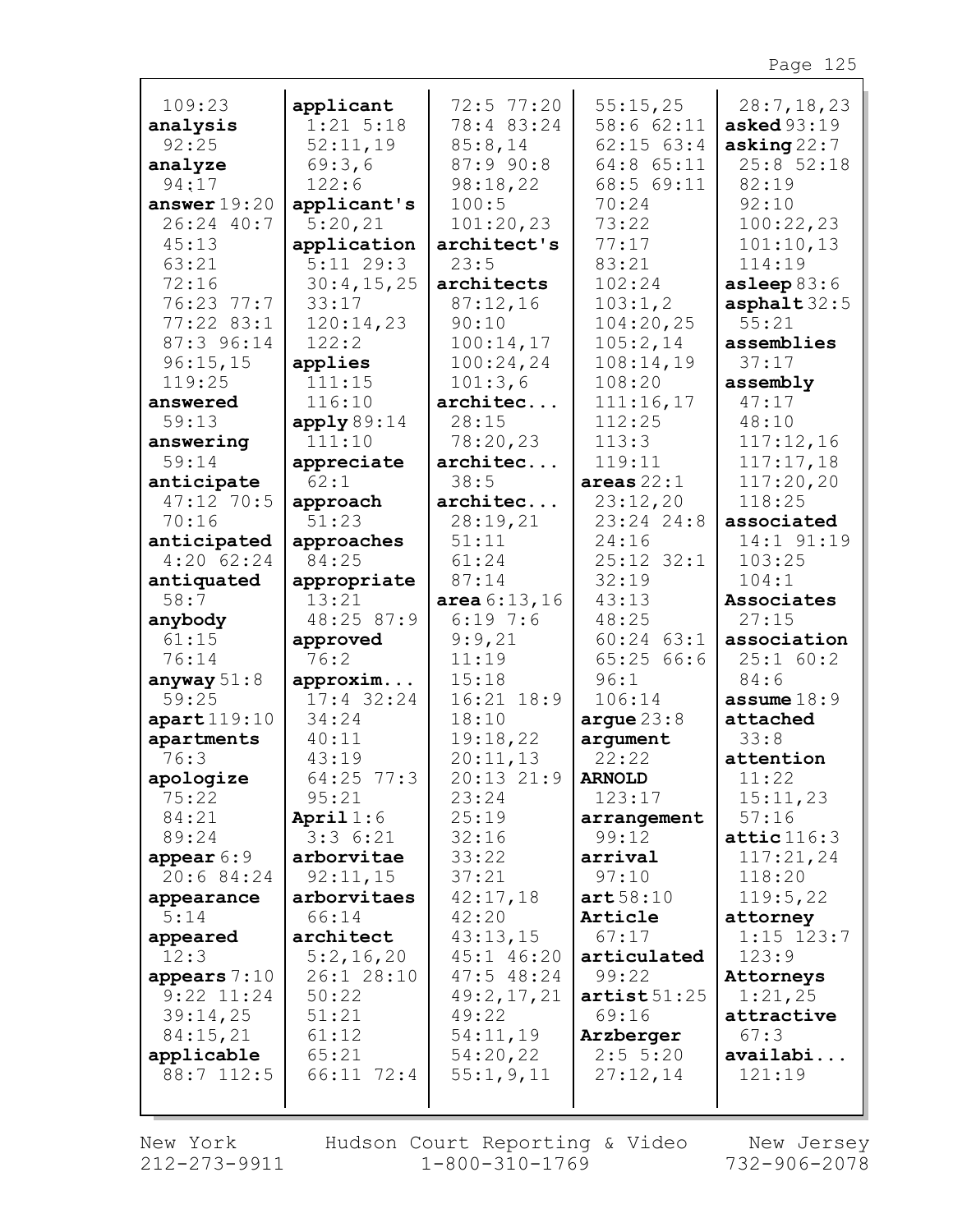| 120:8,9                 | 31:21                | 118:25                | 110:15                              | 62:15                               |
|-------------------------|----------------------|-----------------------|-------------------------------------|-------------------------------------|
| <b>Avenue</b> $7:9$     | <b>based</b> $70:6$  | beautiful             | 114:25                              | blue $64:15$                        |
| 72:14                   | 86:4                 | 60:20                 | 115:2                               | board $1:1,15$                      |
| 73:12                   | 115:16               | <b>bed</b> 19:18      | 118:16                              | 1:15,17                             |
| 75:12                   | basement             | 80:10                 | benign $67:4$                       | $2:6$ 3:4                           |
| avoid23:16              | 79:13 80:9           | bedroom               | <b>BERGEN</b> $1:2$                 | 5:1,15                              |
| aware $57:18$           | 80:10                | 31:15                 | <b>berm</b> $9:3,14$                | 26:527:4                            |
| 57:19                   | 81:14,23             | 32:16,21              | $9:17$ 26:18                        | $27:13$ 28:7                        |
| 75:16 82:2              | 82:10 83:2           | 33:21,22              | berming $9:16$                      | 31:25                               |
| $82:4$ $87:4$           | 83:7                 | 38:6,9,21             | berms $26:20$                       | 39:16                               |
| 90:2                    | basements            | 39:13 40:2            | best58:17                           | $57:16$ $61:6$                      |
| 100:10                  | 79:3,9,11            | 40:8 83:2             | 58:17                               | 62:15                               |
| 101:15                  | 79:15 80:8           | 83:7,13               | 61:17                               | 63:23                               |
| 106:1                   | 80:17 81:1           | 86:22                 | better $27:10$                      | 67:15                               |
| <b>Azek</b> 32:2        | 81:7,8,12            | bedrooms              | 85:2                                | 69:16<br>71:4                       |
| B                       | 82:1, 4, 7, 8        | 32:19,22              | Beukas $1:11$                       | 77:10                               |
|                         | 82:12,18             | 38:11                 | 3:17,18                             | 87:12                               |
| B1:82:12                | 82:23                | 40:25                 | 51:25                               | 92:10                               |
| 28:2,3                  | basic $19:3$         | 80:18,20              | 53:15,20                            | 94:21                               |
| 93:15,16                | 34:3 90:23           | 82:10,11              | 66:13                               | 95:16                               |
| 93:25 95:2              | basically            | 82:18,21              | 69:15,19                            | 120:12,15                           |
| 95:7,7                  | 14:12,15             | 83:3,22               | 69:23                               | Board's                             |
| 106:10,24               | 17:18                | beginning             | 71:12,13                            | 120:9                               |
| 111:16                  | 23:12 30:3           | 16:19                 | 77:20                               | bookkeeper                          |
| 112:23,25               | 37:18,24             | behalf $6:2$          | beyond $14:15$                      | 104:5                               |
| 114:10,14<br>114:20,25  | 42:21                | belabor $46:8$        | 18:15                               | Borough $3:10$                      |
| back $5:21$             | 43:21                | belaboring            | 24:24 61:8                          | 26:17                               |
| 15:2 19:25              | 56:23 64:4<br>72:23  | 23:16                 | 100:12                              | 122:13                              |
| $42:14$ $44:7$          | 103:5                | believe $6:5$         | big50:18<br>53:19                   | Borough's<br>16:17                  |
| 48:11 49:2              | 105:24               | 10:2,5,13<br>10:14,17 | bigger $46:13$                      | bother $91:16$                      |
| 49:24 61:6              | 108:18               | $10:20$ $12:7$        | 49:11                               | bothering                           |
| 63:25                   | 119:6,11             | $13:19$ $17:6$        | $\text{bike } 9:24$                 | 46:3                                |
| 65:17                   | basin $64:5$         | 17:10,12              | $22:1$ $25:2$                       | bottom $44:12$                      |
| 73:11,21                | 64:15                | 24:11,24              |                                     |                                     |
| 114:9                   | 111:18,20            | 38:3 41:11            | bikeway $9:10$ box $115:14$<br>9:11 | boxes $66:7$                        |
| 116:17                  | bathroom             | $48:10$ 67:1          | <b>bins</b> $56:9,10$               | $\boldsymbol{\texttt{brand}}\,32:2$ |
| 122:13                  | 97:13                | $67:8$ $69:3$         | 56:12,16                            | brand-new                           |
| balance                 | bathrooms            | 69:6,9                | $\text{Birch} 2:10$                 | 60:20                               |
| 42:10                   | 97:13,20             | 74:3 81:13            | 78:2                                | break $37:24$                       |
| barbers                 | bathtub              | 91:24 92:9            | bit14:23                            | 50:11                               |
| 87:18                   | 97:24                | 93:14,19              | $27:1$ 28:8                         | 61:24 71:5                          |
| $\frac{50:7,11}{ }$     | bathtubs             | 95:23 96:8            | 50:24                               | 105:9                               |
| $51:3$ $72:10$          | 98:1                 | 98:18,20              | 60:16                               | 120:4,13                            |
| $\texttt{barnish}$ 50:7 | battenboard          | 98:22 99:3            | 61:25                               | <b>bridge</b> $66:8$                |
| <b>barns</b> $50:23$    | 51:20                | 99:6,11,16            | 62:22                               | 74:20                               |
| barrier 97:6            | $\mathbf{bay} 31:25$ | 99:21                 | bits116:20                          | bring $27:6$                        |
| 97:7,23                 | <b>bays</b> $42:22$  | 100:4                 | $\texttt{BLOCK} 1:4$                | 45:8,25                             |
| bars $82:24$            | 55:11                | 102:19                | blowup $30:20$                      | $61:1$ $63:24$                      |
| base $19:8$             | bearing              | 104:7                 | 35:962:11                           | 64:1                                |
|                         |                      |                       |                                     |                                     |
|                         |                      |                       |                                     |                                     |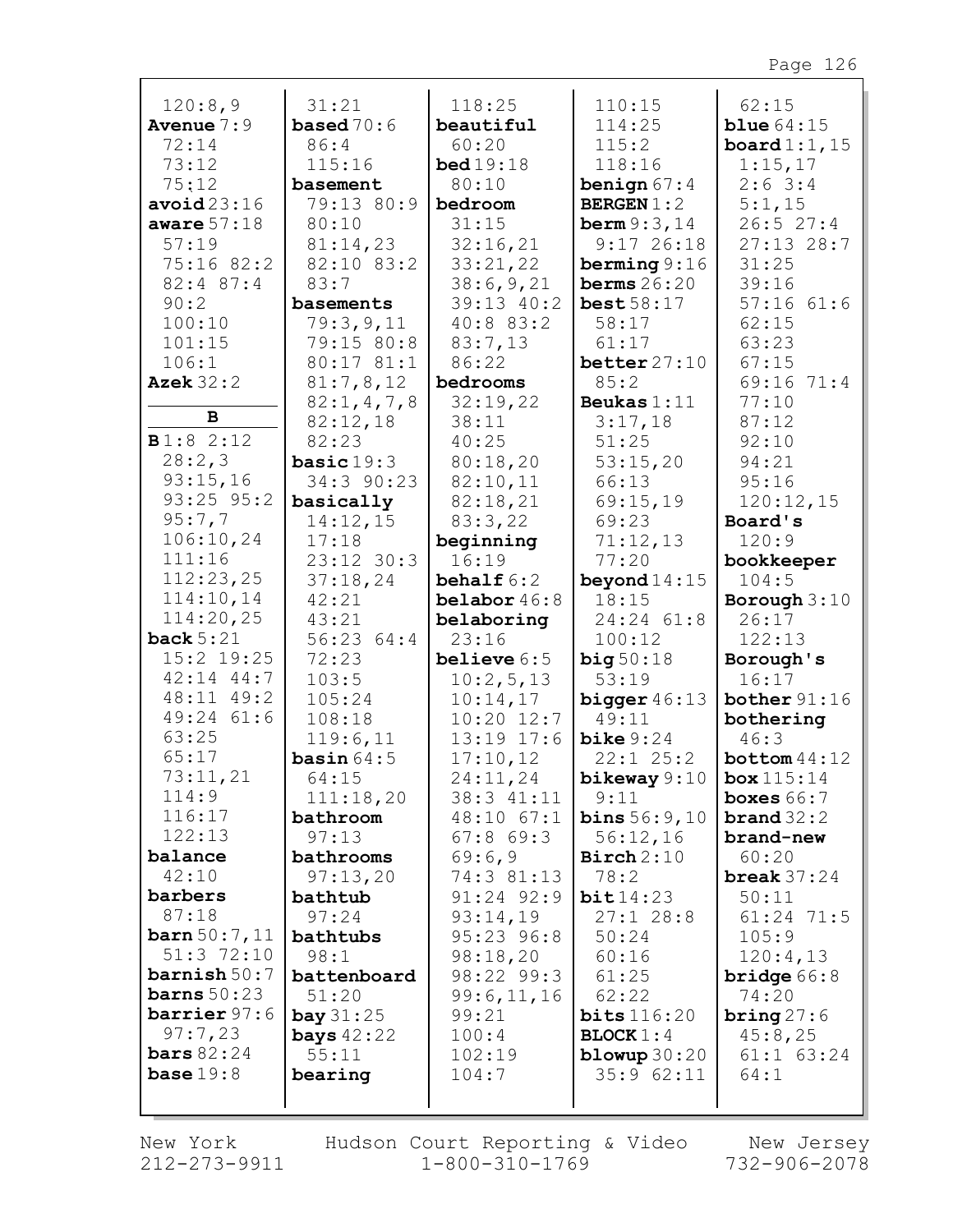| 59:2<br>broken $50:8$<br>Bromberg<br>$1:11$ $3:20$<br>$3:21$ $35:23$<br>44:5, 14, 17<br>$45:4$ $46:7$<br>46:13,16<br>46:18 51:9<br>53:551:9<br>56:262:18<br>64:4,9,14<br>$64:21$ $65:2$<br>65:7 70:18<br>70:22<br>71:15,16<br>Bromberg's<br>48:12<br>brook $73:23$<br>73:25<br>74:20,24<br>brought<br>48:22 49:2<br>$57:16$ 58:9<br>103:3<br>browns $32:10$<br>bucolic<br>14:12<br>buffer $6:7$<br>$6:13$ 7:16 | $14:1$ 29:6<br>29:16,19<br>29:20 31:2<br>$31:5$ 33:6<br>33:11 34:5<br>34:18 36:5<br>36:11,25<br>37:2,16,18<br>37:24,25<br>40:1641:8<br>41:8,13<br>42:2,5,6<br>42:10,15<br>42:16,22<br>43:2,5,14<br>43:19 44:8<br>44:20,23<br>44:24<br>45:16<br>46:19,24<br>47:4,12<br>48:1,6,8<br>50:1, 5, 10<br>50:18,19<br>51:10,10<br>51:18,19<br>52:1, 5, 9<br>52:16,20<br>53:10,16<br>53:24 | 77:18,19<br>88:4,7,14<br>89:23<br>91:15,19<br>91:20,22<br>91:23<br>93:14,18<br>$93:25$ $94:2$<br>94:10 95:4<br>95:6,6,24<br>97:11,16<br>102:17,20<br>102:23<br>103:5,11<br>106:9,10<br>106:13,15<br>106:16,18<br>106:24<br>107:23<br>108:2,6,8<br>108:17,18<br>108:22,24<br>109:10,13<br>109:16,17<br>109:19,22<br>109:25<br>110:7,8,9<br>111:1,10<br>111:15,16<br>111:21,24 | 28:24 37:1<br>37:11,22<br>41:15,17<br>44:1, 3, 3<br>51:13<br>54:10,11<br>56:1 57:10<br>61:24<br>62:2563:3<br>63:13,15<br>63:19<br>66:23,23<br>67:11,20<br>69:10<br>76:25<br>93:12 94:7<br>$96:17$ $97:2$<br>97:3,5,7<br>103:17<br>106:2,5,9<br>106:11<br>107:2,17<br>114:6<br>built $47:9$<br>60:10<br>62:25<br>80:15<br>bulk $39:14$<br>88:15,16<br>106:10 | 85:19<br>cal 13:14<br>29:5, 24<br>33:355:6<br>71:9 75:18<br>111:24<br>117:21<br>called $99:23$<br>118:10<br>candles<br>13:24<br>cap $83:3$<br>capacity<br>86:4<br>car31:14<br>33:8,20<br>93:22<br>care 66:12<br>carefully<br>61:19<br>Caroline<br>1:1627:9<br>carry $122:1$<br>cars 86:22<br>86:23,24<br>carts $46:9$<br>$carve$ $23:10$<br>case $15:1$<br>32:20<br>55:17,18 |
|----------------------------------------------------------------------------------------------------------------------------------------------------------------------------------------------------------------------------------------------------------------------------------------------------------------------------------------------------------------------------------------------------------------|----------------------------------------------------------------------------------------------------------------------------------------------------------------------------------------------------------------------------------------------------------------------------------------------------------------------------------------------------------------------------------|------------------------------------------------------------------------------------------------------------------------------------------------------------------------------------------------------------------------------------------------------------------------------------------------------------------------------------------------------------------------------|-------------------------------------------------------------------------------------------------------------------------------------------------------------------------------------------------------------------------------------------------------------------------------------------------------------------------------------------------------------|------------------------------------------------------------------------------------------------------------------------------------------------------------------------------------------------------------------------------------------------------------------------------------------------------------------------------------------------------------------------------|
|                                                                                                                                                                                                                                                                                                                                                                                                                |                                                                                                                                                                                                                                                                                                                                                                                  |                                                                                                                                                                                                                                                                                                                                                                              |                                                                                                                                                                                                                                                                                                                                                             |                                                                                                                                                                                                                                                                                                                                                                              |
|                                                                                                                                                                                                                                                                                                                                                                                                                |                                                                                                                                                                                                                                                                                                                                                                                  |                                                                                                                                                                                                                                                                                                                                                                              |                                                                                                                                                                                                                                                                                                                                                             |                                                                                                                                                                                                                                                                                                                                                                              |
|                                                                                                                                                                                                                                                                                                                                                                                                                |                                                                                                                                                                                                                                                                                                                                                                                  |                                                                                                                                                                                                                                                                                                                                                                              |                                                                                                                                                                                                                                                                                                                                                             |                                                                                                                                                                                                                                                                                                                                                                              |
|                                                                                                                                                                                                                                                                                                                                                                                                                |                                                                                                                                                                                                                                                                                                                                                                                  |                                                                                                                                                                                                                                                                                                                                                                              |                                                                                                                                                                                                                                                                                                                                                             |                                                                                                                                                                                                                                                                                                                                                                              |
|                                                                                                                                                                                                                                                                                                                                                                                                                |                                                                                                                                                                                                                                                                                                                                                                                  |                                                                                                                                                                                                                                                                                                                                                                              |                                                                                                                                                                                                                                                                                                                                                             |                                                                                                                                                                                                                                                                                                                                                                              |
| $7:21$ $9:10$                                                                                                                                                                                                                                                                                                                                                                                                  | 54:15,17                                                                                                                                                                                                                                                                                                                                                                         | 111:25                                                                                                                                                                                                                                                                                                                                                                       | bunch $51:13$                                                                                                                                                                                                                                                                                                                                               | 70:11                                                                                                                                                                                                                                                                                                                                                                        |
| 11:16,16                                                                                                                                                                                                                                                                                                                                                                                                       | 55:2,7,19                                                                                                                                                                                                                                                                                                                                                                        | 112:9,14                                                                                                                                                                                                                                                                                                                                                                     | 74:8                                                                                                                                                                                                                                                                                                                                                        | 77:14                                                                                                                                                                                                                                                                                                                                                                        |
| $57:11$ $61:4$                                                                                                                                                                                                                                                                                                                                                                                                 | 56:3,4,6                                                                                                                                                                                                                                                                                                                                                                         | 112:23,25                                                                                                                                                                                                                                                                                                                                                                    | bush $18:8$                                                                                                                                                                                                                                                                                                                                                 | 96:11,20                                                                                                                                                                                                                                                                                                                                                                     |
| 61:6,20<br>65:16,21                                                                                                                                                                                                                                                                                                                                                                                            | 56:17,21<br>$57:11$ $59:1$                                                                                                                                                                                                                                                                                                                                                       | 113:12,14<br>114:8,10                                                                                                                                                                                                                                                                                                                                                        | 24:21<br>business                                                                                                                                                                                                                                                                                                                                           | cases $31:21$<br>32:15                                                                                                                                                                                                                                                                                                                                                       |
| buffered                                                                                                                                                                                                                                                                                                                                                                                                       | $62:7$ $63:13$                                                                                                                                                                                                                                                                                                                                                                   | 114:13,14                                                                                                                                                                                                                                                                                                                                                                    | 47:3                                                                                                                                                                                                                                                                                                                                                        | categorized                                                                                                                                                                                                                                                                                                                                                                  |
| $61:3$ 74:3                                                                                                                                                                                                                                                                                                                                                                                                    | 63:14                                                                                                                                                                                                                                                                                                                                                                            | 114:20,23                                                                                                                                                                                                                                                                                                                                                                    | buy $5:5$                                                                                                                                                                                                                                                                                                                                                   | 93:16                                                                                                                                                                                                                                                                                                                                                                        |
| buffering                                                                                                                                                                                                                                                                                                                                                                                                      | 64:2565:3                                                                                                                                                                                                                                                                                                                                                                        | 114:25                                                                                                                                                                                                                                                                                                                                                                       | 61:16                                                                                                                                                                                                                                                                                                                                                       | 109:13                                                                                                                                                                                                                                                                                                                                                                       |
| 74:5                                                                                                                                                                                                                                                                                                                                                                                                           | 65:8,13,17                                                                                                                                                                                                                                                                                                                                                                       | 115:4,7,15                                                                                                                                                                                                                                                                                                                                                                   | buyer $82:25$                                                                                                                                                                                                                                                                                                                                               | cedar $32:3$                                                                                                                                                                                                                                                                                                                                                                 |
| build38:14                                                                                                                                                                                                                                                                                                                                                                                                     | 65:19,24                                                                                                                                                                                                                                                                                                                                                                         | 115:16,20                                                                                                                                                                                                                                                                                                                                                                    | buying $60:5$                                                                                                                                                                                                                                                                                                                                               | ceiling                                                                                                                                                                                                                                                                                                                                                                      |
| 38:25<br>45:25                                                                                                                                                                                                                                                                                                                                                                                                 | 66:3,10,11<br>66:14,25                                                                                                                                                                                                                                                                                                                                                           | 115:25<br>116:1,25                                                                                                                                                                                                                                                                                                                                                           | C                                                                                                                                                                                                                                                                                                                                                           | 87:20,22<br>115:10,22                                                                                                                                                                                                                                                                                                                                                        |
| 47:10                                                                                                                                                                                                                                                                                                                                                                                                          | 67:2568:3                                                                                                                                                                                                                                                                                                                                                                        | 117:9,10                                                                                                                                                                                                                                                                                                                                                                     | C1:1828:3                                                                                                                                                                                                                                                                                                                                                   | 115:23                                                                                                                                                                                                                                                                                                                                                                       |
| 107:23                                                                                                                                                                                                                                                                                                                                                                                                         | 68:8, 13, 18                                                                                                                                                                                                                                                                                                                                                                     | 118:3,10                                                                                                                                                                                                                                                                                                                                                                     | 78:1 123:1                                                                                                                                                                                                                                                                                                                                                  | 117:1,12                                                                                                                                                                                                                                                                                                                                                                     |
| builders                                                                                                                                                                                                                                                                                                                                                                                                       | 69:5,6,17                                                                                                                                                                                                                                                                                                                                                                        | 118:11,13                                                                                                                                                                                                                                                                                                                                                                    | 123:1                                                                                                                                                                                                                                                                                                                                                       | 117:18,20                                                                                                                                                                                                                                                                                                                                                                    |
| 28:15                                                                                                                                                                                                                                                                                                                                                                                                          | 70:18                                                                                                                                                                                                                                                                                                                                                                            | 118:24                                                                                                                                                                                                                                                                                                                                                                       | C.C.R123:17                                                                                                                                                                                                                                                                                                                                                 | 117:20,23                                                                                                                                                                                                                                                                                                                                                                    |
| building                                                                                                                                                                                                                                                                                                                                                                                                       | 73:10,23                                                                                                                                                                                                                                                                                                                                                                         | 119:2,18                                                                                                                                                                                                                                                                                                                                                                     | calculate<br>85:24                                                                                                                                                                                                                                                                                                                                          | cement $31:25$                                                                                                                                                                                                                                                                                                                                                               |
| 2:14,15<br>6:14,15,23                                                                                                                                                                                                                                                                                                                                                                                          | 74:2,7,10<br>74:14,25                                                                                                                                                                                                                                                                                                                                                            | 119:19<br>buildings                                                                                                                                                                                                                                                                                                                                                          | calculation                                                                                                                                                                                                                                                                                                                                                 | 32:3 36:13<br>37:3,8,8                                                                                                                                                                                                                                                                                                                                                       |
| $7:12$ $12:15$                                                                                                                                                                                                                                                                                                                                                                                                 | 75:5 77:14                                                                                                                                                                                                                                                                                                                                                                       | 12:17                                                                                                                                                                                                                                                                                                                                                                        | 20:19 47:5                                                                                                                                                                                                                                                                                                                                                  | $42:12$ 56:1                                                                                                                                                                                                                                                                                                                                                                 |
|                                                                                                                                                                                                                                                                                                                                                                                                                |                                                                                                                                                                                                                                                                                                                                                                                  |                                                                                                                                                                                                                                                                                                                                                                              |                                                                                                                                                                                                                                                                                                                                                             |                                                                                                                                                                                                                                                                                                                                                                              |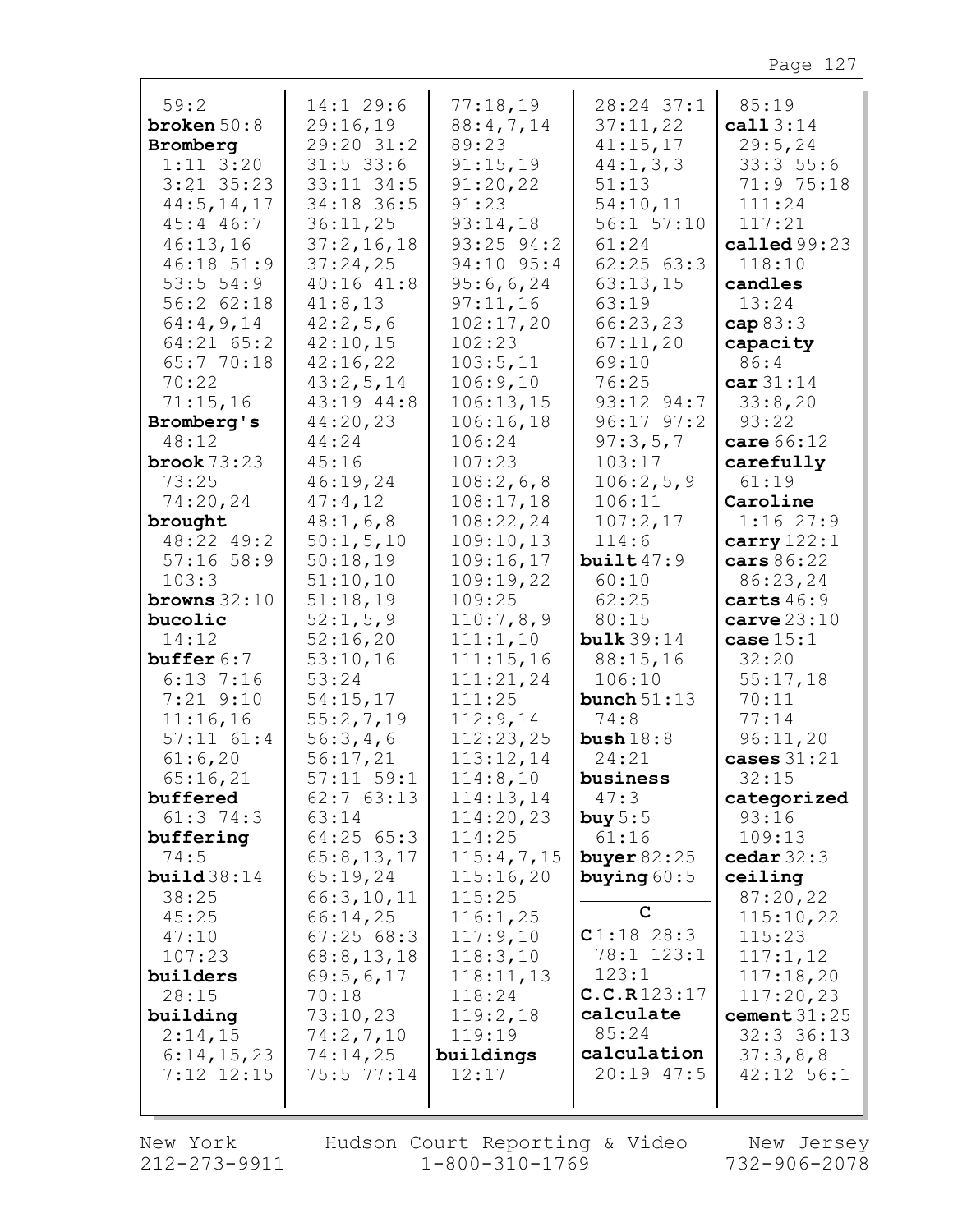| 91:7           | 59:14 60:6     | 109:21             | closer $73:13$   | 26:21,25     |
|----------------|----------------|--------------------|------------------|--------------|
| center $1:6$   | $67:14$ $71:3$ | chemistry          | closet $83:8$    | 27:12,16     |
| 20:648:1       | 71:8,19        | 109:20             | 84:3             | $27:18$ 28:6 |
| 119:6          | 72:1,2         | chicken 51:7       | club 5:13        | 28:17,22     |
| certain        | 74:21 77:6     | choice $31:15$     | 58:15            | 29:8,13      |
| 12:24          | 77:22,25       | choices            | 59:25            | 35:14        |
| 24:23 32:1     | 85:5,15        | 32:20              | 61:16            | 49:20 51:4   |
| 35:22          | 87:2,8         | choose $47:20$     | 104:17           | $52:18$ 54:7 |
| 39:15          | 89:1,5,12      | Chris $66:13$      | clubhouse        | 69:8,13,22   |
| 41:17          | 89:17,21       | 121:2              | $12:5$ 67:6      | 76:24 85:1   |
| 45:22          | 92:12          | <b>CHRISTOPHER</b> | 97:4             | 85:4 90:7    |
| 90:19          | 94:23 95:1     | 1:15               | Clubs $58:1$     | 96:12        |
|                |                |                    |                  |              |
| certainly      | 95:15,19       | circle 19:14       | clustered        | 110:15       |
| 12:14          | 96:14          | circulation        | 35:5 56:23       | 120:17,19    |
| 14:24 26:7     | 100:16,20      | 83:21              | <b>COAH 48:5</b> | 121:15,20    |
| 63:25          | 102:9,15       | citation           | 50:18,18         | 121:25       |
| 75:23          | 113:21         | 16:1               | 51:10            | 122:8,16     |
| <b>CERTIFY</b> | 114:1,4        | cited 91:16        | 69:17            | cohesive     |
| 123:2,6        | 120:5,6        | city 80:5          | 72:12,18         | 90:13        |
| chain $99:25$  | 121:22,23      | civial 9:15        | 75:1 76:1        | 98:18,20     |
| 100:7          | 122:1,9        | 17:12              | 90:14,17         | 98:22 99:1   |
| Chairman $1:9$ | chance $24:6$  | clapboard          | 90:18,22         | 99:2,17,19   |
| $1:10$ 3:1     | 77:685:11      | 91:10              | 92:1             | collect      |
| 3:11,24        | change $6:16$  | clarify $44:9$     | code 15:15       | 113:10       |
| 4:7,16,19      | $9:21$ $11:24$ | $45:5$ 74:1        | 47:18            | color $32:8$ |
| 5:5,17,23      | 104:13         | 80:7,16            | $67:12$ 84:4     | 32:10        |
| $8:17$ 12:23   | 118:17         | clarifying         | 86:2,12          | 34:17        |
| 13:4,14        | changed $12:6$ | 83:18              | 94:10 95:4       | 36:17,18     |
| 14:19 15:7     | 91:4           | Class $58:15$      | $95:6$ $97:6$    | 36:20        |
| 22:4,7,13      | 100:23         | classified         | 97:7,17,23       | colored 2:14 |
| 22:23          | changes $4:21$ | 93:20              | 98:13            | $2:15$ 29:5  |
| 23:14          | $4:25$ 10:10   | clean $48:25$      | 109:14,17        | 29:15,18     |
| 25:24,25       | 90:20          | 104:20             | 109:19,22        | $30:5$ 31:5  |
| 26:4,10,23     | 92:18          | clear 9:17         | 109:25           | $31:7$ 33:10 |
| 27:4,9,25      | changing       | 13:25              | 112:4            | 33:12        |
| 28:20 29:9     | 14:13          | $50:14$ 60:3       | 113:13,17        | combination  |
| 30:6, 12, 16   | 42:18          | 63:11              | codified         | 11:9         |
| 30:20,23       | 103:1          | 108:11             | 88:24            | combinat     |
| 31:3,7,11      | 105:8          | 110:11,17          | coffee           | 45:24        |
| $32:7$ 33:12   | channels       | 110:19             | 104:19           | 60:10        |
| 33:15          | 45:16          | clearing           | Coffey $1:19$    | combined     |
| 34:20 35:1     | charge $87:6$  | 20:7               | 2:64:12          | 106:14,18    |
| 35:6,12,16     | check $75:18$  | clearly            | 4:14,18,24       | come $48:23$ |
| 36:8,16        | 114:18         | 62:16              | 5:8,24           | 49:4,5,11    |
| 38:6,8,16      | 121:15         | clients            | $8:22$ 10:14     | 54:755:9     |
| 39:10,18       | checking       | 22:14              | $15:25$ $16:3$   | 58:1,9       |
| 43:5,9         | 121:18         |                    | 16:5, 10, 18     |              |
|                |                | close $23:6,9$     |                  | $62:16$ 70:4 |
| $50:3$ 52:17   | chemical       | 45:9               | $17:1$ $21:5$    | 70:14 72:5   |
| 52:18,22       | 55:12          | closely            | 21:18            | 73:19 74:5   |
| 57:2,5,12      | chemicals      | 87:11,15           | 25:25 26:7       | 83:23,24     |
|                |                |                    |                  |              |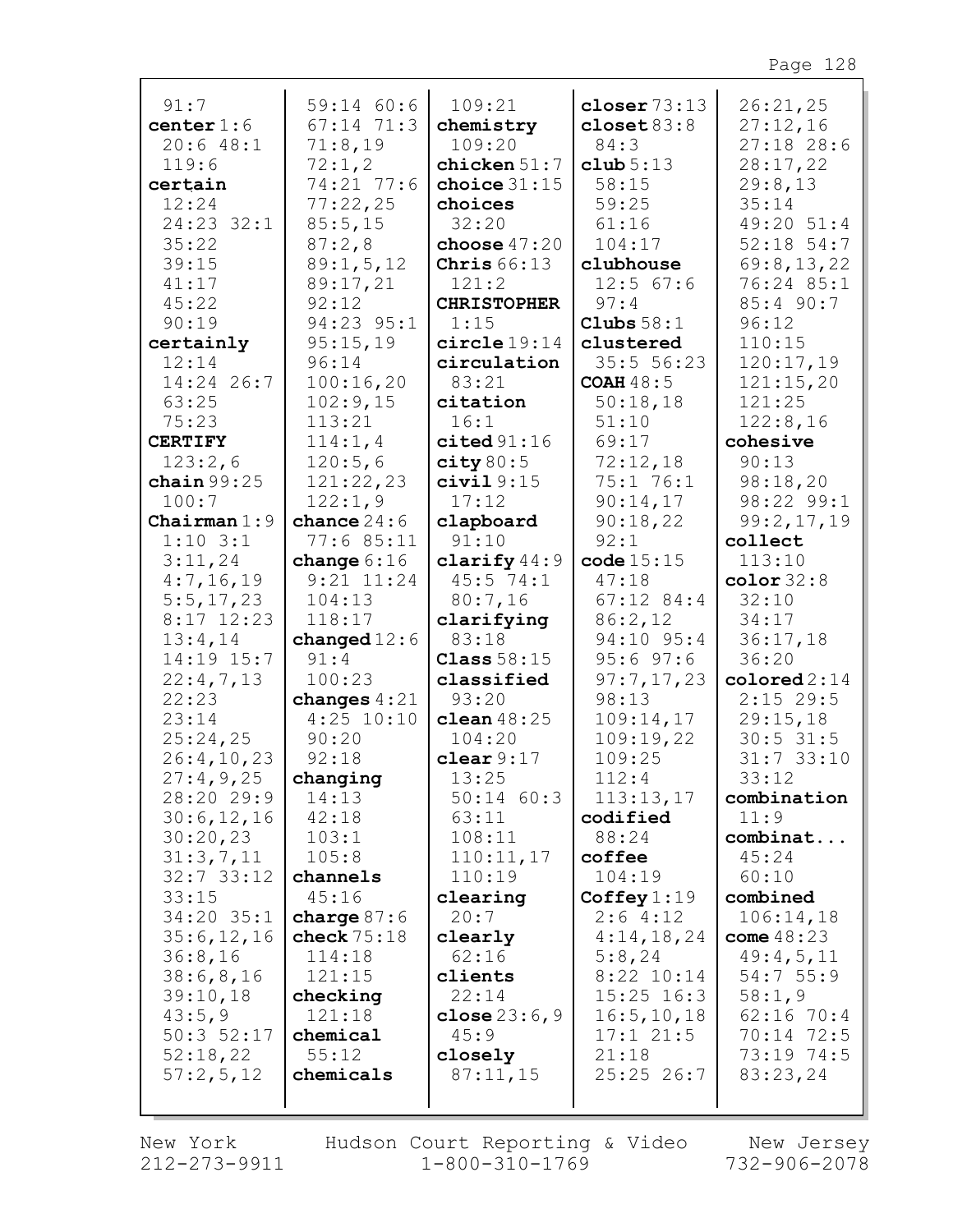| 122:12                   | 33:4 55:20            | 104:11                 | $90:13$ $91:5$               | 53:554:9<br>$56:2$ $62:18$  |
|--------------------------|-----------------------|------------------------|------------------------------|-----------------------------|
| comes $70:15$            | concentr              | connection             | Controls                     |                             |
| coming $5:21$<br>48:15   | 63:6                  | 67:7<br>consider       | 38:10<br>convenient          | 64:4,9,14<br>$64:21$ $65:2$ |
| 60:19                    | concept<br>90:23      | 52:11,19               | 58:18                        | 65:7 66:21                  |
| 61:12,15                 | concern $10:9$        | 53:658:10              | conversa                     | 70:18,22                    |
| 72:11,23                 | 14:11,23              | consider               | $5:4$ 118:7                  | 71:16                       |
| 73:14                    | 54:8 64:11            | 100:25                 | converted                    | counsel                     |
| Commencing               | 64:21                 | considered             | 119:20                       | 123:7,9                     |
| 1:8                      | 86:25                 | 19:21                  | copied $34:16$               | count22:3                   |
| comment                  | concerned             | 20:19                  | copy 89:22                   | 22:1623:8                   |
| 49:25 51:5               | 7:21 72:10            | 54:12                  | core $47:13$                 | 23:11                       |
| comments                 | 101:20                | 109:24                 | corner $42:1$                | 24:12                       |
| $52:13$ $62:1$           | concerns              | 117:2                  | 43:16                        | 116:7                       |
| COMMISSION               | 86:18                 | considering            | correct 6:11                 | counted                     |
| 123:18                   | concerted             | 73:22                  | $6:24$ 7:13                  | 15:20                       |
| common 21:11             | 7:2                   | considers              | $10:25$ 17:9                 | 16:24                       |
| $66:6$ 117:6             | conclude $5:3$        | 109:17                 | 19:4,24                      | 17:19                       |
| community                | concluded             | consistent             | 20:9,22                      | 22:12                       |
| 1:625:6                  | 6:8                   | 91:2                   | 31:10                        | counting                    |
| $53:8$ $58:21$           | concrete              | constantly             | 35:25                        | 77:18                       |
| 59:364:1                 | 31:23                 | 58:11                  | 38:17                        | Country $5:13$              |
| 99:14,17                 | 55:21                 | constitutes            | 44:11,21                     | 58:1                        |
| 99:18                    | 76:19                 | 40:25                  | 52:21                        | counts $20:24$              |
| compared<br>$61:9$ 107:7 | 117:11                | construct              | 56:15,18                     | 24:3,11                     |
| 107:22                   | conditions<br>81:14   | 113:17<br>constructed  | $60:15$ $65:4$<br>68:14 69:8 | 38:21<br>COUNTY $1:2$       |
| compartment              | 101:8                 | 48:9                   | 72:13,15                     | $\texttt{couple}\,22:15$    |
| 46:2                     | $\text{condo } 60:12$ | 117:13                 | 80:22,24                     | 66:8                        |
| complain                 | 96:23                 | construc               | 83:11 84:3                   | course $5:13$               |
| 59:21                    | condominium           | 23:2 47:18             | 97:21                        | $7:7$ 13:16                 |
| complaints               | 6:360:1               | 67:12                  | 102:22                       | 14:12                       |
| 59:19                    | conduct               | 68:16                  | 106:21                       | 15:18                       |
| complete $7:5$           | 101:25                | 98:13                  | 107:3,24                     | $16:22$ $43:1$              |
| 7:24                     | 102:2                 | 112:4                  | 116:2,4                      | 43:6,8,9                    |
| completes                | configur              | $\text{contain } 94:3$ | 122:4,5                      | 45:8,10,19                  |
| 56:9 67:13               | 91:19                 | 94:8                   | correctly                    | 45:24                       |
| complex $49:7$           | confirmed             | contains               | 88:10                        | 46:12,19                    |
| 49:9 60:20               | 17:24                 | 55:8                   | correspond                   | 48:24                       |
| complies                 | conform               | contamin               | 30:7                         | 49:14,16                    |
| 39:11                    | 38:22                 | 100:11                 | couch $83:6$                 | 49:17,19                    |
| 109:7                    | 39:14,16              | 101:21                 | Council                      | 49:22                       |
| comply22:19<br>22:21     | 40:1                  | continue<br>99:25      | 49:25                        | 58:12,14                    |
| 67:11                    | conforming<br>107:23  | continued              | Councilman<br>$1:11$ $3:20$  | 58:19,19<br>59:10           |
| component                | 108:6                 | 5:9                    | $3:21$ $35:23$               | 62:17                       |
| 15:13                    | conforms              | continuing             | 44:5, 14, 17                 | 64:13,20                    |
| components               | 107:25                | 4:88:6                 | $45:4$ 46:7                  | $67:10$ 70:3                |
| 42:7                     | confused              | continuity             | 46:13,16                     | 73:13 75:7                  |
| composed                 | 46:21                 | 36:23                  | $46:18$ 51:9                 | $96:19$ $99:4$              |
|                          |                       |                        |                              |                             |
|                          |                       |                        |                              |                             |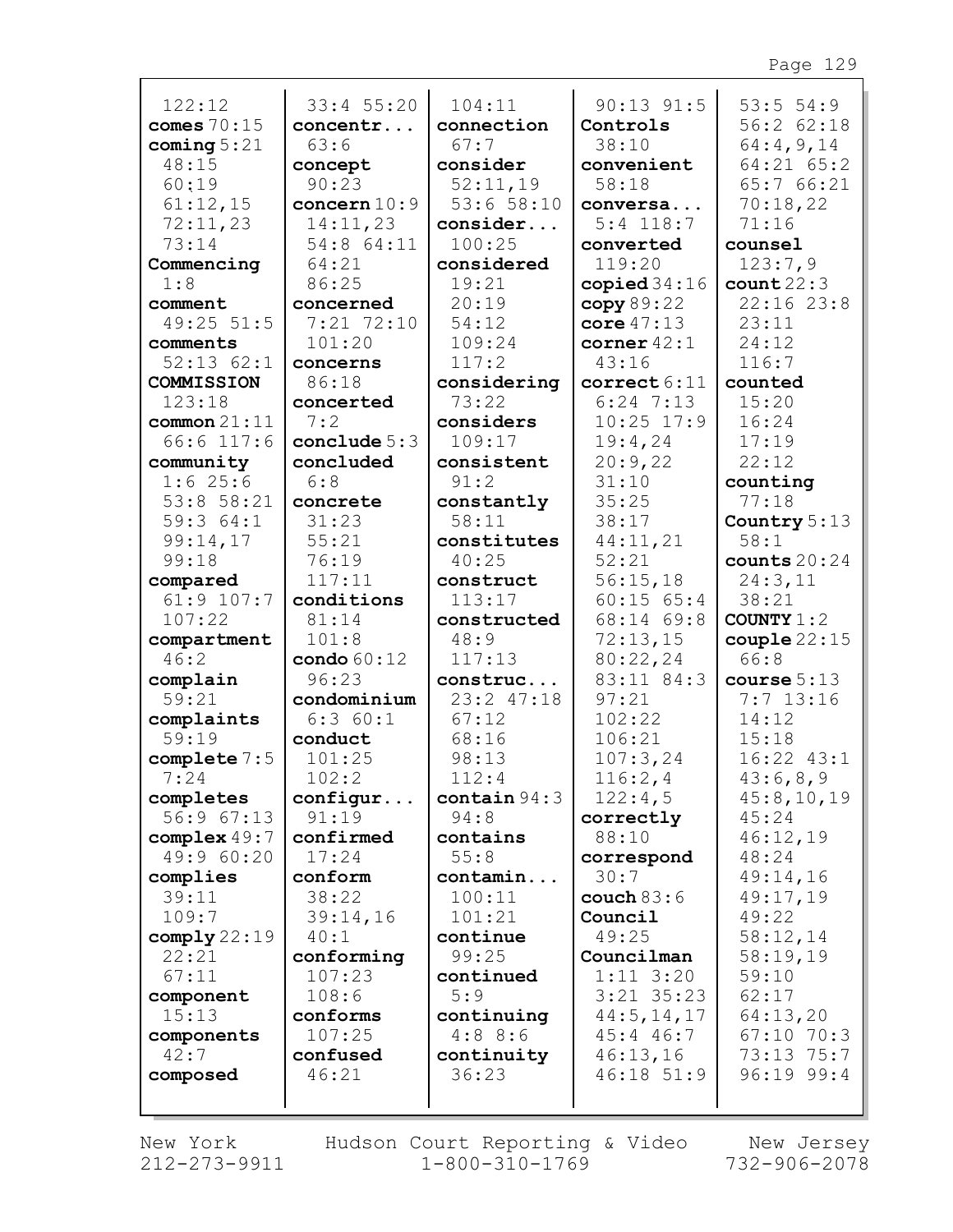| 99:7,9,11                | crossed                 | 20:18          | desirable              | 119:14              |
|--------------------------|-------------------------|----------------|------------------------|---------------------|
| 99:14,17                 | 121:3                   | 116:9,11       | 100:5                  | direction           |
| 99:24                    | $\texttt{culture} 67:2$ | 116:12,14      | desk 104:15            | 48:17               |
| 100:8                    | cultured                | 116:18,19      | $\texttt{detail}34:18$ | directly $9:7$      |
| 101:20                   | 31:22                   | 116:21,24      | detailing              | 77:17               |
| 103:9,25                 | 36:13 42:9              | 118:1          | 36:22                  | Disability          |
|                          |                         |                |                        |                     |
| 104:2,3                  | cupola $50:20$          | delineated     | 41:20                  | 97:1                |
| 107:2,8                  | cupolas                 | 18:5           | details                | disagree            |
| 111:10,13                | $50:11$ $51:3$          | delivered      | 18:18,21               | 84:9 86:10          |
| 113:16                   | curb 9:10               | 113:5,6        | 18:25                  | disagreeing         |
| courses $57:5$           | currently               | deliveries     | detention              | 68:11               |
| 60:9,14,25               | $42:25$ 58:6            | 73:18          | 64:15                  | discussing          |
| 100:11                   | cutting                 | delivering     | determines             | 22:17               |
| Court $1:23$             | 75:11                   | 82:22          | 86:4                   | 90:13               |
| $2:8$ 72:8               | 113:22                  | delivery       | developed              | discussion          |
| courtyard                |                         | 61:2           | 107:9,16               | $8:1$ 92:5          |
| 45:3 56:7                | D                       | den $33:22$    | developer              | dismiss $26:5$      |
| 56:10                    | D66:778:2               | DEP 101:16     | 38:20,23               | distance            |
| 65:14                    | Daphne $63:17$          | department     | 39:6                   | 91:12               |
| 91:22                    | dark $12:21$            | 84:5           | developing             | distributed         |
| cover $7:6,24$           | date6:21                | 113:18         | 58:20                  | 119:1               |
| 40:692:5                 | 121:14                  | depend $64:19$ | development            | distribu            |
|                          | 122:7                   | depending      | 35:9 38:24             | 38:7,9              |
| coverage                 | 123:5                   | 19:16 47:2     |                        |                     |
| 78:13 87:7               | datated13:3             |                | 60:12                  | 39:13,20            |
| covered                  |                         | depends        | developm               | 40:2                |
| 112:25                   | dates $120:13$          | 19:10,12       | 53:5 83:17             | divided             |
| 113:2                    | day $1:18$              | describe       | devoted                | 37:18               |
| covering                 | 49:1 75:9               | 48:17          | 15:19                  | dividing            |
| 65:8                     | 75:10                   | described      | 16:22                  | 85:21               |
| covers $40:4$            | 120:10                  | 43:13,21       | diagonally             | dog 75:13           |
| $\texttt{craffed}\,61:5$ | deal 53:19              | 54:11,19       | 119:7                  | $\frac{13:1}{1}$    |
| create19:17              | decided                 | 56:1,7         | diameter               | $42:4$ $49:1$       |
| 43:25                    | 107:17                  | 66:24          | 19:12                  | 84:7 92:16          |
| 58:22                    | deciduous               | 69:12          | dies $24:20$           | 104:13              |
| 60:16                    | 11:9                    | 106:16         | diesel                 | 113:8               |
| $61:24$ $67:4$           | decision                | design 8:9     | 112:20,21              | dominant            |
| created $62:3$           | 45:12                   | $19:3$ 48:4    | difference             | 50:12               |
| 81:16 89:2               | decorative              | $52:12$ 59:5   | 24:1 37:10             | <b>DONNA</b> 123:17 |
| 89:3,11                  | 9:23                    | 59:9 90:13     | 91:12                  | double              |
| 108:16                   | deer 92:15              | 98:19,20       | different              | 114:18              |
| creates $91:5$           | define 68:12            | 98:23 99:1     | $16:12$ $17:1$         | doubling            |
| creating                 | 117:4                   | 99:18,20       | $30:18$ 35:2           | 107:1               |
| 59:8 63:20               | defined                 | 112:8          | 36:24                  | Douglas $20:8$      |
|                          | 39:1368:4               | designed       | 48:16                  |                     |
| credits                  | 68:17 94:9              | $56:24$ 59:1   |                        | drainage<br>111:18  |
| 39:17                    |                         |                | 84:19 95:5             |                     |
| cross 2:2                | defines 68:7            | 103:23         | differently            | drains              |
| 21:18                    | definitely              | 104:24         | 117:13                 | 111:18              |
| cross-ex                 | $52:24$ 53:3            | 109:6          | dimming 15:3           | draw 15:23          |
| $5:2 \ 6:4$              | $61:21$ $64:2$          | designs        | direct2:2              | 78:24               |
| 102:16                   | definition              | 90:22          | 28:6 73:16             | 83:25               |
|                          |                         |                |                        |                     |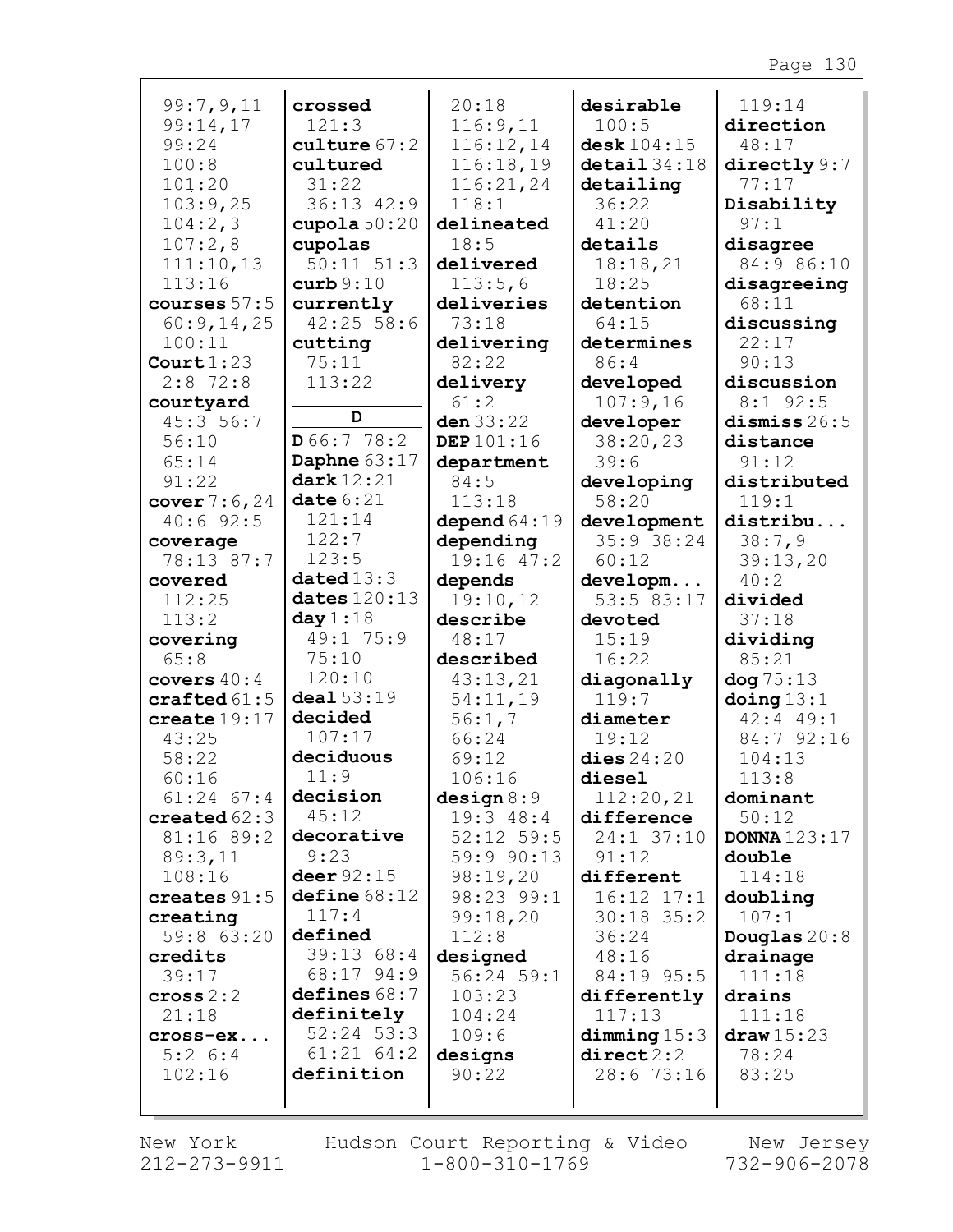| drawings               | 83:24                | elements          | engineering        | 43:3 46:10                   |
|------------------------|----------------------|-------------------|--------------------|------------------------------|
| 37:20                  | 108:19               | 52:12             | 23:5 84:23         | 46:11                        |
| drawn $49:15$          | Eck $1:22$ 2:4       | elevated          | 121:5,9            | $53:25$ $55:9$               |
| 64:3                   | $2:11 \ 5:1,6$       | 66:17,18          | engineers          | 55:16                        |
| $d$ rew $78:17$        | 5:7,256:1            | elevation         | 87:11              | 73:14,19                     |
| $\text{drive} \, 2:10$ | $6:1, 4$ 8:25        | 21:10             | enhance $6:18$     | 95:12                        |
| 14:22 15:1             | $10:16$ $13:2$       | 29:21             | enhanced           | 103:2,3,6                    |
| 21:11                  | $13:8$ 15:4          | 34:15 36:5        | 61:22              | 103:7                        |
| 51:16                  | 15:9, 10, 25         | 36:6,7,7          | ensure $112:8$     | 105:19,24                    |
| 65:18 66:5             | 16:2,4,8             | $37:22$ $42:3$    | enter $42:21$      | 107:12                       |
| 78:2                   | 16:12,20             | 42:4,8,13         | 109:13             | 108:23                       |
| driveway               | 18:221:7             | $42:14$ 50:5      | entered 29:4       | 111:23,23                    |
| 53:14                  | 21:20,22             | $50:8$ $51:13$    | 31:18              | equipped                     |
| 73:17                  | 22:6,9,18            | elevations        | entering           | 42:24                        |
| driveways              | 23:4 25:21           | 36:450:6          | 44:20              | equivalent                   |
| 77:2,13,15             | 26:12                | elevator          | entire $19:18$     | 108:12                       |
| driving                | 102:12,13            | 44:15 97:9        | 36:20 80:5         | $\texttt{escape}\,80\!:\!19$ |
| 21:21                  | 102:16               | eliminate         | 92:18,23           | ESQ1:15,19                   |
| drop37:25              | 110:1,23             | 119:4             | 95:16              | 1:22                         |
| due $56:21$            | 113:21,24            | eliminated        | 98:19,21           | essentially                  |
| dump 56:12             | 114:3                | 107:21            | 98:23,24           | 6:178:14                     |
| duty $101:24$          | 118:19               | embedded          | 99:22              | 19:1 21:14                   |
| 102:1                  | 120:1,8              | 60:13             | 118:23             | 21:24                        |
| Е                      | 121:16               | employee          | 119:12             | 103:11                       |
| e1:8,8,18              | economic             | 42:18             | entirely<br>95:5   | 105:12                       |
| $1:18$ $2:1,1$         | 90:19                | 102:25<br>123:7,9 |                    | 107:1<br>esthetic            |
| $2:12$ $16:11$         | edge $9:23$<br>21:11 | enclosed          | entirety<br>116:19 | 60:9,17                      |
| 28:2, 2, 3             | edges $60:25$        | 112:25            | entrance           | 100:5                        |
| 78:1 123:1             | Edgewood $1:3$       | enclosure         | 41:19,23           | eternal                      |
| 123:1                  | 4:95:12              | 10:18,23          | 97:11              | 102:15                       |
| earlier                | edition              | 11:5, 15, 19      | entrances          | evaluate                     |
| 49:14                  | 85:20                | encroach          | 37:15              | 96:18                        |
| early $57:6$           | effected             | 84:10             | entry $31:17$      | evening                      |
| earth $32:10$          | 9:21                 | ends 77:19        | entryway           | 14:15                        |
| easel $30:3$           | effecting            | Enforcement       | 33:25              | evergreen                    |
| 31:1,4                 | 49:7 60:11           | 84:5              | envelope           | 11:9                         |
| 33:9,16                | effective            | 113:17            | 108:17,21          | evergreens                   |
| easement               | 107:18               | engineer          | environm           | $8:7$ 11:10                  |
| 49:18                  | efficient            | $1:15$ 5:21       | 55:7,20            | everybody                    |
| easier $52:25$         | 107:19               | 9:1,15            | 56:21 65:3         | 5:98:17                      |
| $61:1$ 84:22           | effort 7:2           | 10:3,14           | 65:19              | 13:726:10                    |
| easily $45:18$         | 59:5                 | 17:7,12           | 66:10,11           | 58:9 59:23                   |
| 45:23                  | egress $80:11$       | 26:21,25          | 106:15             | 121:23                       |
| 66:15                  | 81:6,16              | 46:2263:7         | 111:24             | evidence                     |
| east $1:23$            | 85:25                | 85:1,9            | 112:5              | 12:25                        |
| 65:25                  | either $18:14$       | 98:14             | equals $40:9$      | exactly                      |
| 91:23                  | 18:14 47:4           | 106:4             | 40:22              | 22:10                        |
| easy 58:19             | 51:20                | engineer's        | equipment          | 30:22                        |
| 83:13,15               | 61:15                | 7:18              | 42:20 43:1         | 62:12                        |
|                        |                      |                   |                    |                              |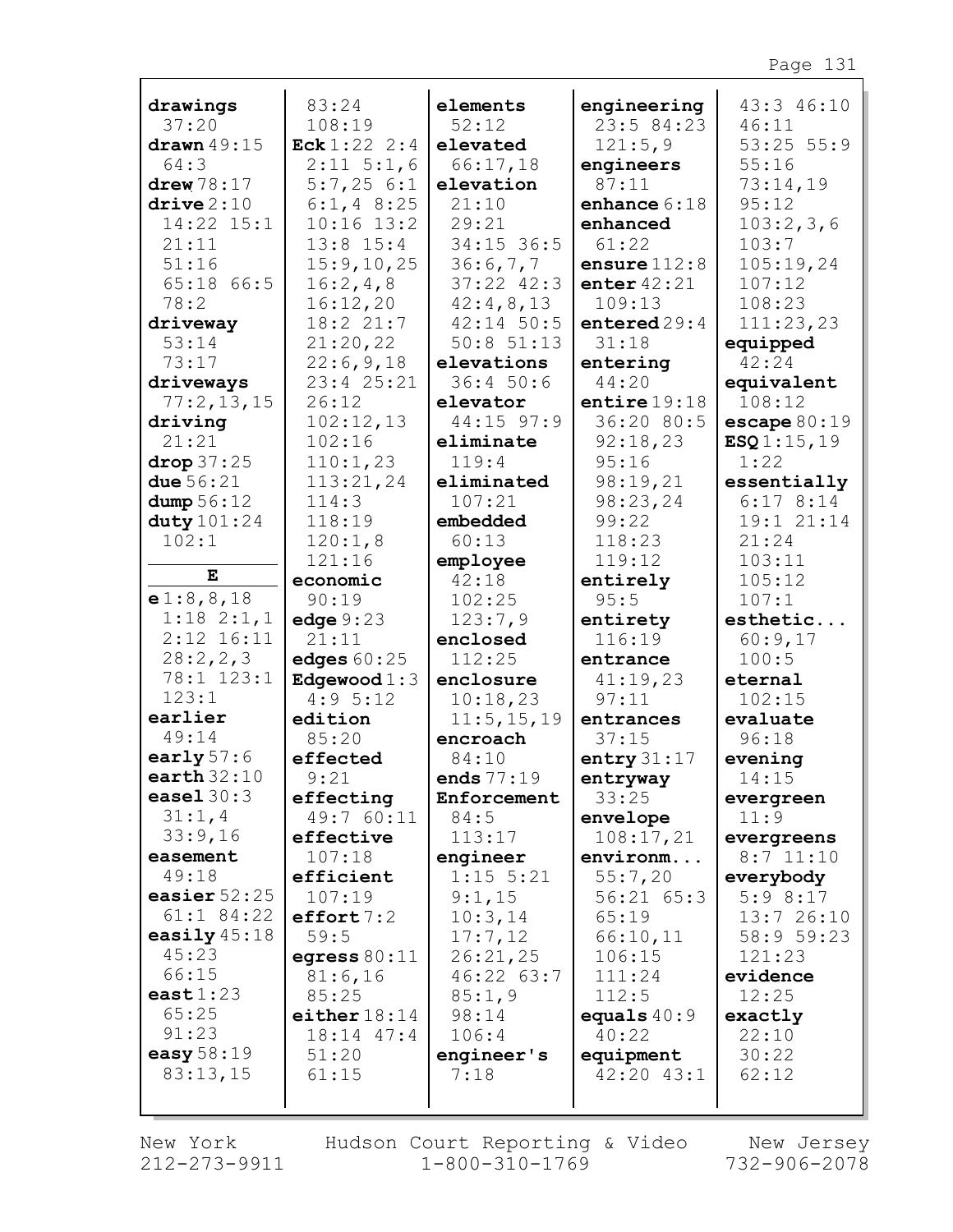| <b>EXAMINATION</b>    | 93:10                  | 60:11,18                     | 41:21                | fiber $31:24$                    |
|-----------------------|------------------------|------------------------------|----------------------|----------------------------------|
| 28:6                  | 103:17,20              | 72:11 92:6                   | 43:19,20             | 32:3 36:13                       |
| example               | 107:10,15              | 95:21,22                     | 52:6,14              | 37:3,7,8                         |
| 18:24                 | exit37:16              | 105:11                       | 64:25                | $42:12$ 56:1                     |
| $23:18$ 32:3          | 37:16                  | 107:15                       | 65:17                | 91:7                             |
| $97:4$ 117:9          | 80:17 86:4             | fact 73:22                   | 66:15,18             | fiberglass                       |
| examples              | expect                 | 86:7                         | 69:11 74:3           | 32:5                             |
| 23:19                 | 105:10                 | 115:22                       | 77:3,13,13           | final 5:10                       |
| exceed 69:11          | expecting              | factor $70:24$               | 77:13,17             | $5:11$ $13:12$                   |
| excellent             | 8:25                   | factory                      | 77:17,23             | financially                      |
| 58:3,7                | 120:19                 | 51:11                        | 85:22 86:8           | 123:10                           |
| exception             | experience             | 93:20                        | 87:22,22             | find $51:5$                      |
| 91:25                 | 28:8                   | factually                    | 88:4,8,11            | 84:6                             |
| 118:11                | $\texttt{expert28:19}$ | 24:15                        | 89:23                | finding $16:7$                   |
| excess $23:24$        | 28:21                  | fairway $64:6$               | 95:21,25             | fine $24:7$                      |
| excited 9:2           | 77:21                  | 64:16 66:7                   | 96:5,10              | 53:19                            |
| excluding             | 109:20                 | Fairways $1:3$               | 105:3,4              | fingers                          |
| 32:14                 | <b>EXPIRES</b>         | 4:9                          | 106:5,6,6            | 121:3                            |
| 34:12                 | 123:18                 | fall 83:6                    | 106:7,7,13           | finish $80:8$                    |
| exclusive<br>15:18    | explain $6:15$         | familiar                     | 106:15,17            | finished                         |
|                       | $11:8$ 12:16           | $4:10$ 17:17                 | 106:19,24            | 41:9 79:17<br>81:2 82:24         |
| 16:22                 | 13:16                  | $17:20$ 93:6                 | 107:20,22            |                                  |
| <b>Excuse</b> $34:10$ | 29:19                  | family $82:24$<br>far $7:21$ | 108:3,3,4            | finishing<br>5:1                 |
| $40:2$ $48:11$        | 107:6                  | 19:930:3                     | 108:10,10            |                                  |
| 110:15<br>exhibit 8:2 | extend19:9             | $32:11$ $35:4$               | 108:11,23            | fire $47:9,22$<br>$47:25$ $48:1$ |
| 17:14,17              | extensive<br>36:13     | 48:4,4                       | 110:4,5,16<br>110:20 | 48:6,7                           |
| 18:3 21:24            | extent 36:22           | $61:8$ 74:2                  | 114:10               | 67:780:10                        |
| 21:25                 | 57:10                  | 76:1 103:9                   | 115:1, 2, 18         | firs $20:8$                      |
| 29:15 30:8            | 93:11                  | <b>Farms</b> $6:3$           | 115:21               | first $4:22$                     |
| 30:13,17              | exterior               | 12:5                         | 118:10,12            | $11:25$ $12:3$                   |
| 31:8,9                | 55:18                  | feasible                     | 118:16               | 17:326:4                         |
| $33:9$ 35:9           | 108:21                 | 90:25                        | <b>FEMALE</b> $50:2$ | 29:5 30:8                        |
| $41:25$ 56:5          | extreme                | feature                      | 53:11                | 31:1,16                          |
| 62:3,8                | 43:16                  | 50:12                        | fence $7:22$         | 32:15,17                         |
| exhibits              | 70:11                  | features                     | 9:9,11,22            | 32:23,25                         |
| 8:13 12:24            |                        | 97:13,14                     | 9:22,23              | 33:1, 5, 19                      |
| 29:4                  | F                      | federal $97:1$               | 10:5, 15             | $33:21$ $34:4$                   |
| exist70:19            | $F1:8$ 94:12           | feel $44:1$                  | 99:25                | 34:24                            |
| 80:3                  | $95:2$ $123:1$         | feeling $7:15$               | 100:8                | $37:13$ $41:9$                   |
| existing              | facade $31:20$         | feet $11:20$                 | fencing              | 42:11                            |
| $5:12$ 7:22           | facilities             | 15:20                        | 98:17                | 43:12,18                         |
| 8:3,69:11             | 60:13                  | $16:24$ 18:6                 | 99:22                | 45:17                            |
| 61:20                 | 62:19                  | 19:17,17                     | fertilizer           | $51:16$ $52:7$                   |
| 62:25                 | 95:12                  | 21:5,9                       | 55:11                | 53:13                            |
| 63:12,15              | 96:18,20               | 22:11                        | fertilizers          | $61:14$ 78:3                     |
| $66:24$ $67:6$        | 107:10                 | $23:24$ $24:9$               | 111:5                | 79:4 87:21                       |
| 74:8 78:10            | facility               | 25:2,5,8                     | 112:18               | 88:1                             |
| 78:10                 | 48:16                  | $32:24$ 34:9                 | 115:10               | 106:12                           |
| 92:18,22              | 58:11,15               | 34:9,24                      | fewer $38:13$        | 116:17                           |
|                       |                        |                              |                      |                                  |
|                       |                        |                              |                      |                                  |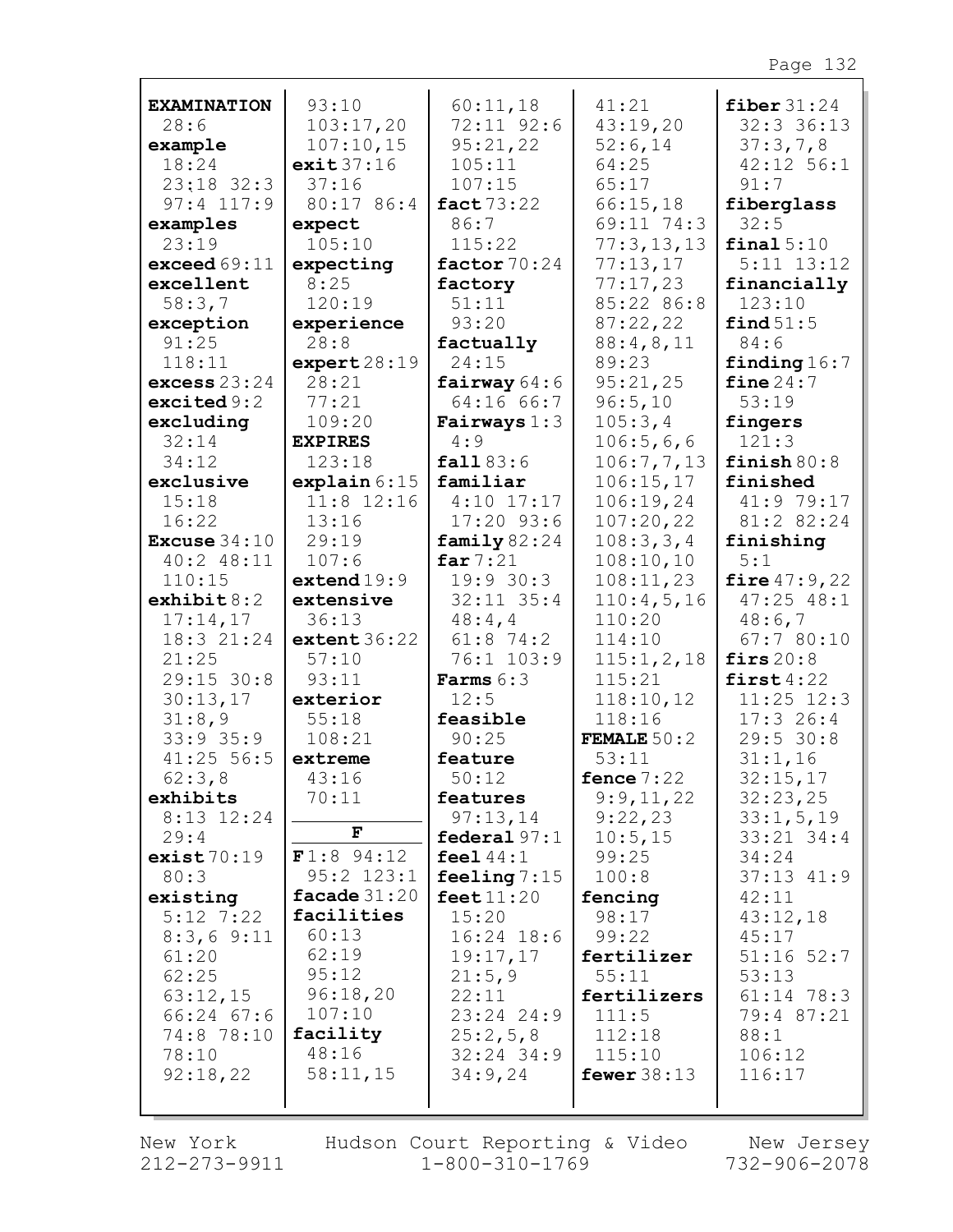| 117:10                | 118:5,20               | foregoing      | $6:22$ 7:11    | 31:17          |
|-----------------------|------------------------|----------------|----------------|----------------|
| fit108:24             | 118:25                 | 123:2          | 9:5,7,18       | 32:14          |
| five $23:9$           | 119:1,10               | foreground     | 11:13          | 33:24          |
| 40:13,21              | 119:11                 | 8:15           | 12:18          | 86:23          |
| five-story            | floor/ce               | form $34:6,6$  | $21:10$ 31:6   | garden $25:12$ |
| 74:16,24              | 117:15,17              | 42:357:11      | 31:18          | gas 112:18     |
| fixture $14:4$        | floor/floor            | 119:6          | 33:10 36:5     | 113:3,11       |
|                       |                        | formed $56:6$  | 42:850:5       |                |
| fixtures              | 117:18                 |                |                | gasoline       |
| 13:19                 | floors $118:3$         | forth $61:3$   | 65:12          | 112:21         |
| flag 3:11, 13         | <b>Florence</b> 2:8    | 123:5          | 77:18          | 115:11         |
| flat34:7,7            | 72:7                   | Fortsch $1:10$ | 84:10,20       | gatehouse      |
| 115:14                | fluids                 | 3:23,24        | 88:22          | 41:19          |
| <b>flats</b> $33:4,5$ | 113:11                 | 57:2,5,12      | fuel $55:15$   | general        |
| 33:5                  | folks $59:6$           | 59:14 60:6     | 112:2,20       | 89:13          |
| flexibility           | $\texttt{follow}75:25$ | 71:18,19       | 112:20,21      | 111:16         |
| 38:19,22              | 112:4                  | forward        | 113:4,5        | 116:11,12      |
| 39:21,24              | 113:13                 | 61:18          | fuels $112:6$  | generally      |
| flip44:6              | follow-up              | found $20:3$   | full 7:24      | 100:24         |
| floor $29:20$         | 10:8                   | 75:9           | 39:16          | 105:10         |
| 31:2,13,16            | following              | foundation     | 79:10,14       | getting        |
| 31:16,21              | 15:17                  | 100:25         | 90:5           | 111:20         |
| 31:24                 | follows                | 119:3,15       | function       | 120:14         |
| 32:15,17              | 57:22                  | foundations    | 71:2           | Giant $66:14$  |
|                       |                        |                | 108:20         |                |
| 32:17,19              | foot $11:19$           | 100:15         |                | qive 3:5       |
| 32:21,23              | 13:23                  | 101:4          | 113:1          | 15:25          |
| $32:25$ 33:5          | 19:13                  | four $6:22$    | function       | 18:23 23:5     |
| 33:5, 20, 21          | 32:13                  | $7:1,11$ 8:5   | 109:6          | 27:21          |
| 34:1, 4, 24           | 41:10,12               | $31:2$ 33:4    | further $9:24$ | 28:23          |
| 37:12,14              | 41:13,21               | 33:19 34:5     | 74:4 122:3     | 34:21 42:5     |
| 37:19 41:9            | 51:24                  | 37:17,19       | 123:6          | 43:2 61:12     |
| 41:10                 | $52:16$ $55:8$         | 40:8,20,20     | future $70:17$ | $92:7$ $94:19$ |
| 43:12,18              | 61:17                  | 40:20,24       |                | given $98:14$  |
| 52:768:5              | 105:12                 | 63:19          | G              | giving         |
| 68:6 69:11            | 108:24                 | 72:17,19       | G28:2          | 110:12         |
| 76:6 79:5             | 111:25                 | 72:20,22       | gabled $43:21$ | $g$ lad $72:9$ |
| 83:9,14,19            | 114:21                 | 76:10          | 43:22          | glasses $62:8$ |
| 83:20                 | 115:9                  | 77:14,15       | gables $32:4$  | GLEN 1:12      |
| 87:21,22              | footage                | 106:2,5        | Galvin $17:22$ | 904:21         |
| 88:1 97:9             | 25:13,15               | fourth $118:5$ | 120:19         | 10:21          |
| 106:12,14             | $32:12$ $34:8$         | 118:5          | gambrel $42:7$ | $14:23$ $18:3$ |
| 115:7                 | 43:18                  | framework      | $52:15$ $55:1$ | $19:25$ $21:1$ |
| 116:17,21             | 85:21,22               | 119:3          | 55:25          | 24:4 26:16     |
| 116:25,25             | 86:5 96:3              | framing        | 108:8          | 44:7,12        |
|                       |                        |                |                |                |
| 117:4,5,6             | 104:22,25              | 119:13         | 114:22         | 47:14,20       |
| 117:10,11             | 106:1,11               | frankly $61:5$ | garage $31:14$ | 48:11,24       |
| 117:12,12             | 106:19                 | free $97:6,7$  | $31:18$ $33:8$ | 49:4,24        |
| 117:13,14             | 107:17                 | 97:23          | 33:20          | 50:15          |
| 117:17,19             | footprint              | frequently     | 34:11,13       | 57:13          |
| 117:20,25             | 38:3                   | 70:17          | 42:22          | 62:24          |
| 118:1, 2, 2           | 115:16                 | front $6:14$   | garages        | 64:18,19       |
|                       |                        |                |                |                |
|                       |                        |                |                |                |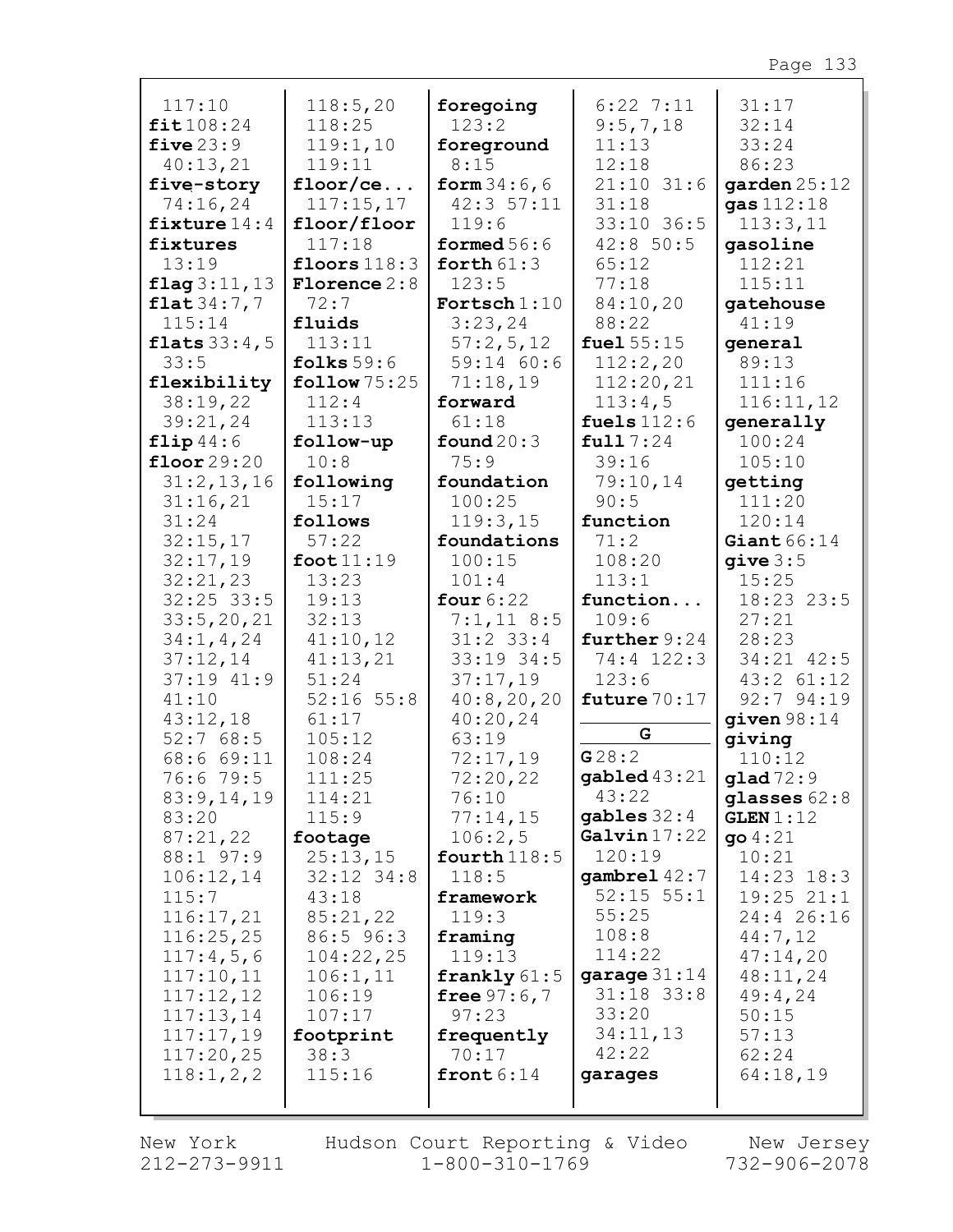| 84:2 85:4                  | 99:13                | 60:18                        | 104:20,22                | handling                 |
|----------------------------|----------------------|------------------------------|--------------------------|--------------------------|
| 90:24 93:7                 | 102:20,20            | 61:14                        | <b>GREGORY 1:12</b>      | 111:13                   |
| 110:24                     | 102:21               | 65:22                        | ground $41:8$            | Hang $16:5$              |
| 115:23                     | 103:24               | 66:21                        | $53:25$ 76:6             | happen $63:1$            |
| 121:3                      | 104:3,5,12           | 96:11                        | 97:9                     | happened                 |
| 122:9,13                   | 104:17,19            | 119:25                       | group 93:21              | 83:16                    |
| goal 49:13                 | 105:16               | 120:3,10                     | 109:12                   | happening                |
| 61:4                       | 108:8                | 121:24,25                    | groups                   | 59:24                    |
| $\text{God } 27: 23$       | 111:3                | $q$ otten $48:3$             | 109:12                   | happy $21:22$            |
| goes $61:8$                | 112:17,22            | 112:10                       | guardhouse               | hard16:7                 |
| 86:3 97:1                  | 113:5,10             | govern $57:19$               | 41:23                    | 62:9 84:19               |
| 117:19                     | 113:23               | governed                     | quess $19:6$             | hardy $37:3$             |
| going 6:6                  | 114:10,25            | 113:12                       | 29:16 60:7               | 69:19                    |
| 7:88:12                    | 115:6,19             | Governor                     | 64:10                    | hardywood                |
| 10:21                      | 116:8                | 87:5                         | 67:17                    | 37:1                     |
| $11:11$ $12:4$<br>14:7,14  | 120:24<br>121:1,8,10 | governs<br>57:19             | 86:18 87:7<br>102:6,11   | hazard $94:13$<br>109:24 |
| 15:5, 13, 22               | 122:1                | grade $66:18$                | 110:14                   | hazardous                |
| $20:12$ $23:4$             | $q$ olf $5:13$       | 81:20                        | 114:19                   | 94:8                     |
| $23:10$ $24:4$             | 12:19                | 117:11                       | guessed $4:13$           | 100:21                   |
| 26:18                      | 13:16                | grading                      | guy 104:13               | 109:9,11                 |
| 39:15                      | 14:12                | $37:21$ 81:5                 | guys 12:20               | 109:12,15                |
| 41:24                      | 15:18                | granular                     | gypsum $47:13$           | 109:18,21                |
| 42:15                      | $16:22$ $43:1$       | 112:18                       |                          | hazards $94:4$           |
| 44:19                      | 43:6,8,9             | grass $18:13$                | н                        | he'1126:2                |
| 45:20,21                   | 45:8,9,19            | 18:15                        | $H2:12$ 94:12            | head $25:14$             |
| 46:3,8,24                  | 45:24 46:9           | 20:14,15                     | HAAG 1:16                | 25:17                    |
| 47:2,10,14                 | 46:12,19             | 20:18,24                     | 29:12                    | 121:2                    |
| 48:5, 23, 24<br>49:7 51:11 | 48:24                | 21:9,14                      | Hackensack<br>1:24       | headache<br>59:8         |
| 51:14,17                   | 49:13,17<br>49:19,22 | 22:2,14,15<br>$22:25$ $23:8$ | half $37:18$             | heading                  |
| 53:7,9                     | 57:5 58:12           | 23:22 24:2                   | 68:8                     | 65:23,24                 |
| 54:1,20,23                 | 58:19 60:9           | 24:10,14                     | 108:15                   | $\texttt{health102:2}$   |
| 59:11,19                   | 60:13,25             | 25:16                        | 116:6,7,9                | 102:5                    |
| 59:24                      | 61:15                | 76:21 77:8                   | 116:15                   | hear $3:2$               |
| 61:11,11                   | 62:17                | grassy $18:10$               | 117:2                    | 8:1750:2                 |
| 61:18,23                   | 64:13,20             | $20:13$ $22:1$               | 121:2                    | 57:14                    |
| $63:1$ $64:5$              | 73:13,17             | 23:20                        | halfway $48:8$           | heard $61:8$             |
| 64:15,19                   | 75:7 96:19           | great $60:23$                | hall3:10                 | 96:16                    |
| 65:5,6,8,9                 | 99:4,7,8             | 74:11                        | 26:16                    | 111:7                    |
| 65:10,15                   | 99:11,14             | greater $24:9$               | 122:10,13                | hearing $4:8$            |
| 66:4 70:5                  | 99:17,24             | green $17:18$                | hand27:19<br>$31:4$ 33:9 | $5:10$ 59:16             |
| 74:4,10,11<br>74:12 75:6   | 100:8,11<br>101:20   | 20:16<br>53:22               | 107:13                   | 120:16<br>122:17         |
| 77:10                      | 103:9,25             | 66:14                        | handicapped              | hearings $7:8$           |
| 80:2582:6                  | 104:2,3              | greenery                     | 76:2 98:11               | 17:15                    |
| 89:13 92:1                 | 111:10,13            | 76:11,15                     | <b>handle</b> $46:22$    | heavier                  |
| 93:25                      | good $4:16$          | 76:20,25                     | 118:25                   | 46:11                    |
| 96:12,17                   | 13:14                | greens $59:25$               | handled $38:9$           | heavily                  |
| 97:19                      | 15:10                | 66:7                         | 111:12                   | $65:11$ 74:3             |
|                            |                      |                              |                          |                          |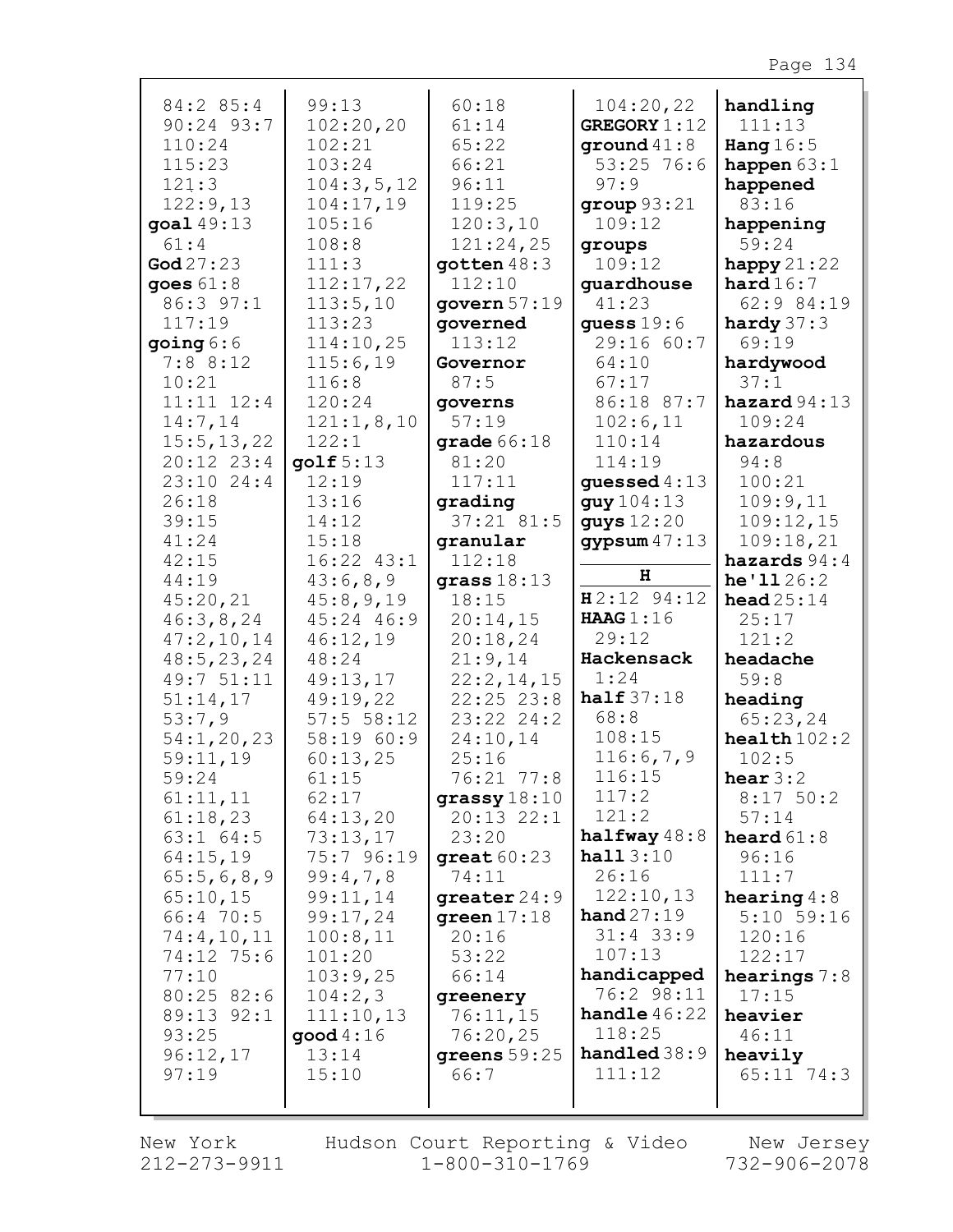| hefty $96:9$       | Hillsdale           | house $2:14$             | 33:17 48:9          | $incorpor.$               |
|--------------------|---------------------|--------------------------|---------------------|---------------------------|
| height 26:18       | 72:24               | $6:3$ $21:10$            | identify            | 112:7                     |
| 26:20              | 73:24               | 29:6, 24                 | 30:24               | increase                  |
| 32:23              | 74:16,25            | 31:2 32:11               | illegal $84:7$      | 79:22                     |
| 34:21,22           | hip $67:1$          | 34:6 66:24               | illustrate          | independ                  |
| $37:12$ $41:9$     | historical          | 67:369:25                | 37:13               | 17:24                     |
| 41:12,13           | 100:11              | 73:24                    | illustrated         | indicate                  |
| $52:4$ 54:13       | 101:21              | 74:16                    | 42:3                | 83:20                     |
| 66:16              | Hold 21:19          | 76:10                    | imagine             | indicated                 |
| $67:24$ $68:1$     | $35:12$ $51:2$      | 79:22 80:2               | 113:19              | 34:2 37:12                |
| 68:2,12,18         | holdover            | 83:17 88:5               | immediate           | $67:8$ 109:9              |
| 68:19              | 58:8                | 93:11                    | 11:4,11             | 113:8                     |
| 79:10,14           | hole $73:17$        | 99:18                    | immediately         | 116:1                     |
| 87:22,24           | holes $107:4$       | 104:6                    | 19:22               | indicates                 |
| 88:3,4,8           | $H$ oliday $2:8$    | houses $12:12$           | impact 7:15         | 89:22                     |
| 88:15              | $6:3$ 12:5          | 14:12                    | 8:12                | indications               |
| 89:23              | 72:8                | 34:17,23                 | 108:21              | 63:12                     |
| 105:12             | holidays            | $35:21$ $37:5$           | impervious          | individual                |
| 107:23,25          | 57:22               | 37:741:11                | 78:13               | 37:17                     |
| 108:2,6            | Holmdel             | 47:8,24                  | importance          | industrial                |
| 110:3,4,7          | 27:15               | 68:9 79:3                | 96:18               | 93:20                     |
| 110:13             | home $58:21$        | 79:8,12                  | important           | inform75:19               |
| 114:5, 11          | 59:3,20             | 83:10                    | 52:11               | information               |
| 115:10             | 61:16               | 90:17                    | 110:11              | 14:10                     |
| 118:9,12           | 74:25               | 91:21 99:5               | imposed             | 17:21                     |
| heights $69:2$     | 120:23              | 99:6                     | 119:14              | 39:18                     |
| 87:20              | homes $30:11$       | housing $6:14$           | impossible          | $\texttt{inland10:24}$    |
| $\text{held } 3:6$ | 32:24<br>35:18 59:7 | $6:23$ 7:12              | 119:17              | insert118:6               |
| 120:24<br>help13:6 | 59:10 73:8          | 9:6,8,18<br>$12:15$ 30:1 | impression<br>61:15 | inside $43:4$<br>44:21,25 |
| 27:23              | 82:22               | 36:9,11                  | inadequate          | 54:2                      |
| 65:15              | 87:20,21            | 38:10                    | 107:11,15           | 102:20                    |
| helpful89:9        | 87:24               | 39:17 40:1               | $inch$ 22:5         | 113:2                     |
| helping            | hope $59:13$        | 40:3,5                   | inches $41:10$      | install                   |
| 114:16             | 102:15              | $90:24$ $92:2$           | 110:16,20           | 113:15                    |
| hidden $74:7$      | Hopefully           | 96:24                    | 119:6,10            | insulation                |
| hide $54:3$        | 59:24               | 114:8                    | include             | 117:22                    |
| high $59:3$        | horizontal          | 115:25                   | 29:23               | integral                  |
| 94:13              | $31:23$ $37:4$      | hundred $74:2$           | 33:21               | 117:25                    |
| 108:18             | $38:2$ $91:9$       | hypothet                 | 34:11               | intended                  |
| 109:11,12          | 117:7               | 60:4 86:18               | 95:11               | 91:9                      |
| 109:24             | horizont            |                          | include 9:3         | intending                 |
| higher $55:2$      | 37:23               | I.                       | 13:11               | 4:23                      |
| highest            | horse $51:7$        | Id2:14,15                | 18:21               | intent 7:23               |
| $32:25$ $33:1$     | hour $48:10$        | idea22:23                | 20:15               | 64:2                      |
| $41:10$ 52:7       | 48:10               | 60:18                    | includes            | intention                 |
| 65:1               | 121:2               | 69:20                    | 67:2                | 83:1                      |
| 114:21             | hours $14:15$       | 74:18                    | including           | interest                  |
| highlight          | 14:18               | 113:4,23                 | 21:25               | 23:17                     |
| 62:5               | 57:20               | identical                | 52:23               | 62:14                     |
|                    |                     |                          |                     |                           |

 $\Gamma$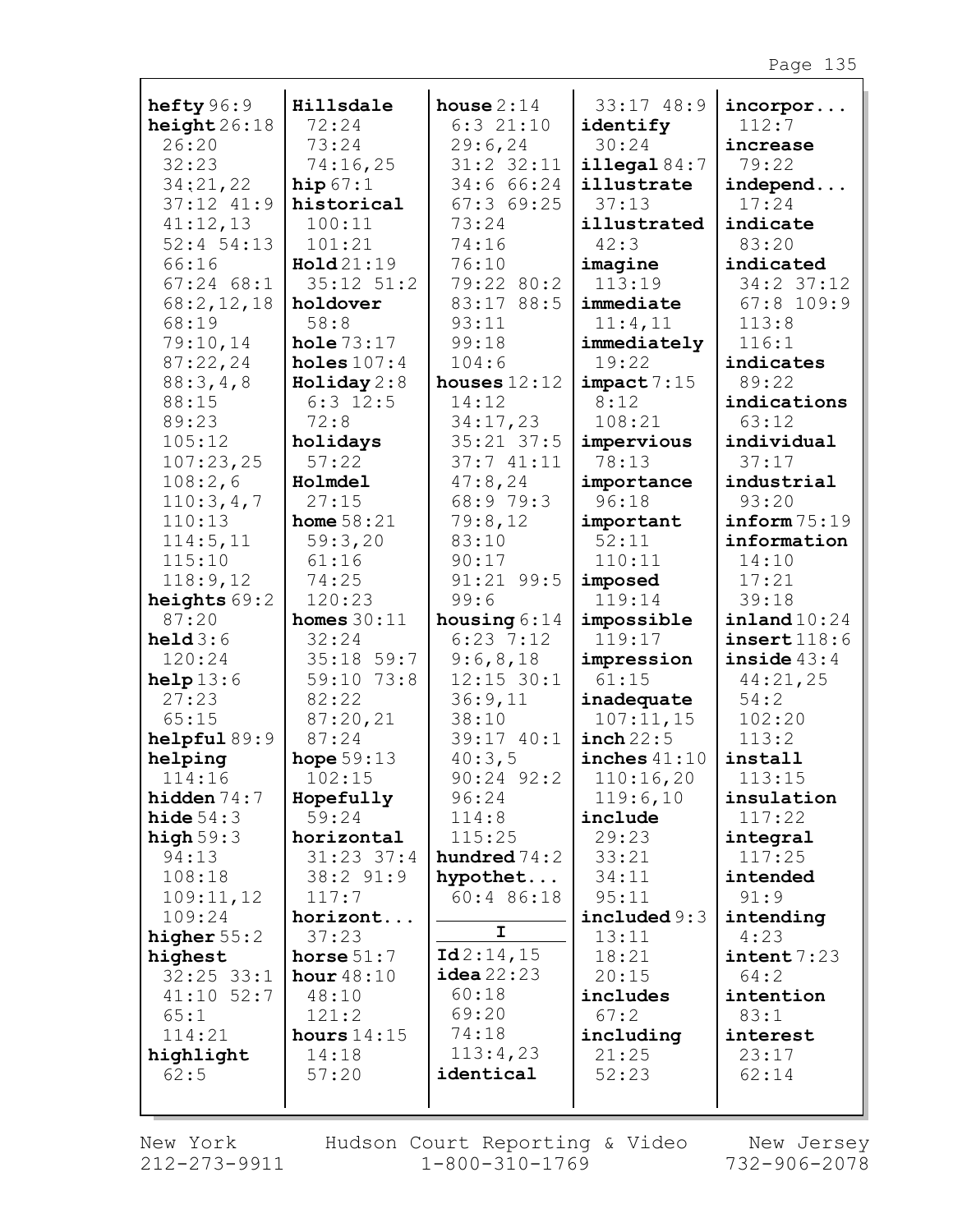| interested       | 28:11                                | 22:2 23:16              | 1811:23        | 57:20,21                  |
|------------------|--------------------------------------|-------------------------|----------------|---------------------------|
| 63:24            | 50:23                                | 24:8,15                 | 13:10          | $65:25$ 74:8              |
| 123:10           | 67:12                                | 25:2,5,12               | labeled        | <b>large</b> $7:5,9$      |
| interesting      | 85:20                                | 25:15,18                | 30:11          | $7:11$ 8:5                |
| 61:25            | 87:18 97:6                           | 44:2 48:25              | 105:1          | 19:5,11                   |
| interior         | 97:23                                | $50:17$ 54:5            | ladders        | $22:1$ $23:12$            |
| 56:13,17         | 98:13                                | 54:556:2                | 80:11          | 36:21                     |
| 115:20           | 109:24                               | 60:17                   | land 1:16      | 49:25                     |
| Internat         | Jersey's                             | 62:14                   | 53:21          | 54:14 92:6                |
| 109:13           | 47:18                                | 63:1669:2               | 88:10          | 99:24                     |
| interplayed      | 97:16                                | 74:23 75:9              | landscape      | largely 6:8               |
| 58:25            | jogged $37:23$                       | 75:14,17                | 5:2,15         | larger 73:19              |
| interrupt        | 48:7                                 | 75:23,24                | 6:17,18        | 105:5                     |
| 110:2            | JOHN $1:13$                          | 76:13,14                | $11:16$ 13:9   | law3:9                    |
| intersec         | Join1:1                              | 76:18                   | 15:19          | $67:10$ 87:5              |
| 54:22            | 3:4                                  | 81:18 82:3              | $16:23$ $18:6$ | 97:1                      |
| interspa         |                                      | 82:6 85:5               | 18:14          | lawn 23:12                |
| 117:22           | к                                    | 89:8,21                 | 19:21          | 23:24                     |
| interspe         | K78:1,1                              | $92:19$ $93:2$          | 20:16,17       | 25:16                     |
| 35:2             | Katharine                            | 94:21                   | 20:24          | $46:10$ 54:1              |
| involved         | $1:19$ 4:14                          | 95:15                   | 22:10          | 55:10                     |
| 45:11            | keep 8:6                             | 103:19                  | 23:21,21       | 103:7                     |
| 113:20           | 45:19                                | 112:17,19               | 24:2 51:21     | lawnmowers                |
| involves         | 49:13                                | 114:5                   | 54:3 61:12     | 53:18                     |
| 28:14            | 58:14                                | 115:6                   | 65:16,21       | laws $111:14$             |
| irrigation       | 70:20                                | knowledge               | 66:11          | layout $34:3$             |
| 45:20            | 104:18                               | 111:1                   | 77:18,20       | $\texttt{leach}$ $113:11$ |
| 49:16 70:3       | 107:13                               | knows $59:23$           | 78:4           | leave $12:21$             |
| 70:4,6           | 121:3                                | 96:15                   | landscaped     | 49:4                      |
| issue $53:15$    | keeper                               | L                       | 23:13          | 1ed45:24                  |
| 53:23            | 104:20                               |                         | 65:11          | left5:9,25                |
| 59:12 71:1       | keepers'                             | 143:16                  | 77:17          | 6:520:2                   |
| issues $120:5$   | 104:23                               | 44:21,25                | Landscapers    | 44:9 64:16                |
| items $21:15$    | key 63:23                            | 56:6, 14, 20            | 46:16          | 82:25                     |
| J                | $\text{kind } 5:8$<br>$16:13$ $20:1$ | 65:14                   | landscaping    | left-hand                 |
| J123:17          |                                      | L-shaped                | $6:10$ 7:22    | $31:1$ $33:16$            |
| Jameson $1:22$   | 50:6,7<br>51:20                      | $41:25$ $42:2$<br>42:16 | 9:11,12        | 38:1,1                    |
| 6:1              | 104:12                               | $43:24$ $44:7$          | $10:22$ $11:3$ | $\texttt{legal } 57:22$   |
|                  | 112:20                               | $56:17$ $57:9$          | $11:5$ $13:3$  | 86:21                     |
| January<br>17:15 | $\texttt{Kira} 2:9$                  | 65:7                    | 15:12,19       | Legally                   |
|                  |                                      |                         |                | 11:20                     |
|                  |                                      |                         | 15:21          |                           |
| Jasionowski      | kitchen                              | 11018:25                | 16:23,25       | legs $43:16$              |
| $1:12$ 3:22      | 33:23                                | 19:1                    | 17:8, 13, 25   | 54:23                     |
| 71:17            | kitchens                             | L46:2018:4              | 18:25 21:6     | Leibman $1:15$            |
| Jeff 27:24       | 97:13,20                             | $19:25$ 20:2            | 21:9,14,23     | 3:5,6                     |
| Jefferson        | knew $9:17$                          | 23:20                   | 22:3 23:22     | 21:20                     |
| 1:19             | know $7:4$                           | 24:1762:4               | 26:951:15      | 27:17,19                  |
| Jersey $1:7$     | $12:19$ $14:8$                       | 62:5                    | 51:16          | 28:3,5                    |
| 1:20,24          | $14:9$ $18:12$                       | 1523:20                 | 52:23,25       | 29:7,11,17                |
| $3:8$ 27:15      | 20:12,17                             | 24:17                   | 53:21          | 40:17,24                  |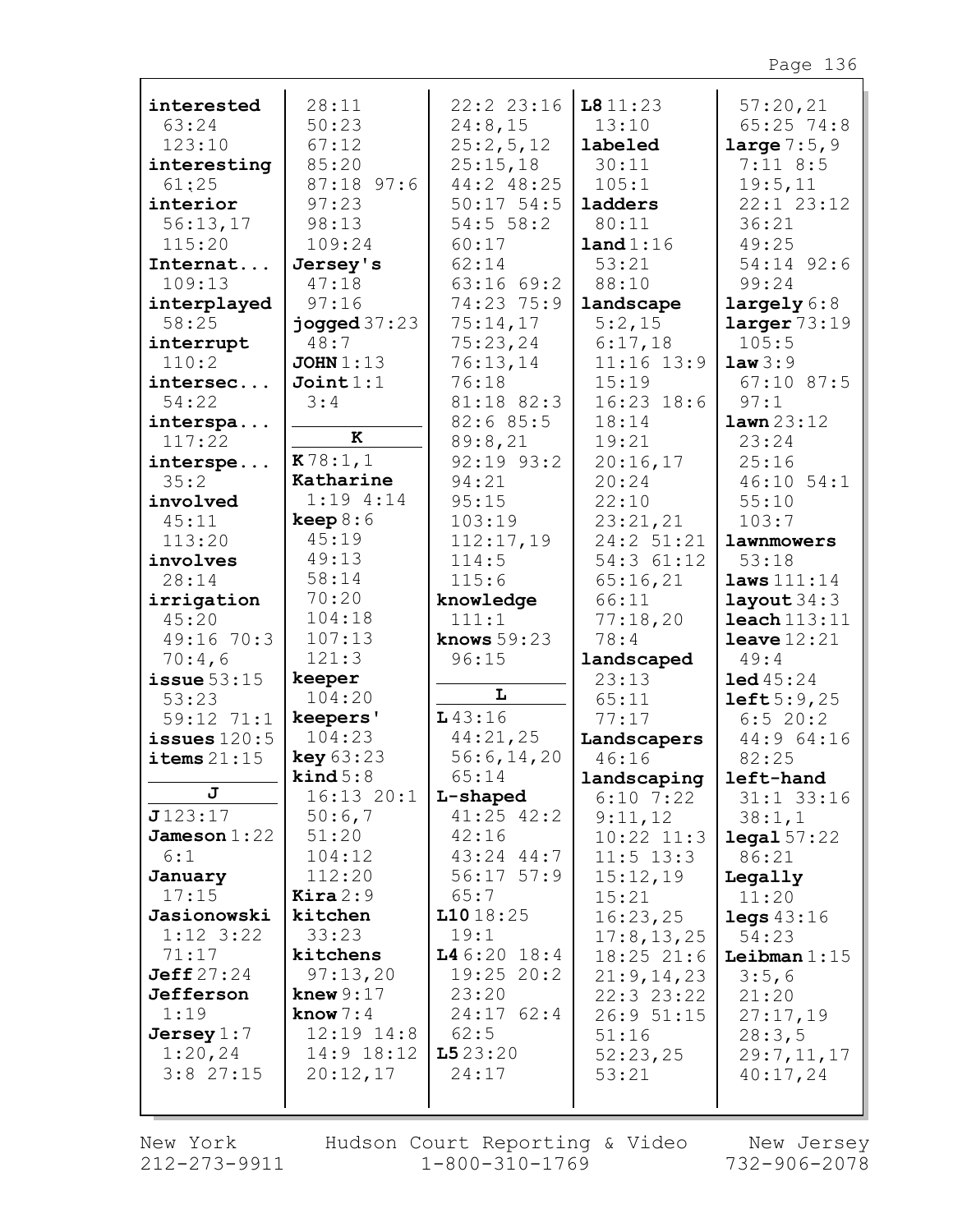| 41:3,6<br>$50:20$ $51:2$ | $\texttt{light}12:10$<br>12:11 | 28:20 29:9<br>30:6, 12, 16 | 99:11<br>119:22      | 50:10,17<br>$51:24$ $52:8$ |
|--------------------------|--------------------------------|----------------------------|----------------------|----------------------------|
| $51:6$ $57:15$           | 13:19,22                       | 30:20,23                   | LLC1:3,22            | 52:8,15,20                 |
| 60:362:2                 | 14:4, 14, 14                   | 31:3,7,11                  | LLP1:18              | $53:2$ 103:5               |
| 76:16                    | lighting                       | $32:7$ 33:12               | load79:22            | 121:1                      |
| 81:25 82:3               | 11:23,25                       | 33:15                      | 79:24 80:1           | longer 42:24               |
| 82:9,13                  | 12:4,9,15                      | 34:20 35:1                 | 80:5 117:8           | 113:23                     |
| 83:5 86:16               | 12:16                          | 35:6, 12, 16               | 118:24               | Look 6:22                  |
| 88:12,17                 | 13:17,21                       | 36:8,16                    | 119:1,14             | 14:21 16:8                 |
| 88:19                    | 13:23                          | 38:6 39:10                 | located              | 19:120:2                   |
| 100:12                   | lights $14:7$                  | 39:18 43:5                 | 35:18                | $26:17$ 31:5               |
| 110:1,10                 | 14:16,21                       | 43:950:3                   | 36:14                | $37:22$ $42:5$             |
| 110:14,18                | 14:24 15:3                     | 52:17,22                   | 41:24                | $50:22$ $51:4$             |
| 110:22,23                | likeness                       | $67:14$ 71:3               | 43:15                | 51:11,17                   |
| 110:24                   | 24:16                          | $71:8$ $72:1$              | 54:22 56:3           | $52:24$ $53:3$             |
| 118:6,15                 | likewise                       | 72:2 74:21                 | 56:4,13,16           | 53:754:7                   |
| 118:18                   | 55:2569:9                      | 77:6,22,25                 | 56:19,21             | 56:5 60:17                 |
| 120:3,7,21               | limit69:10<br>85:17 86:1       | 85:5,15                    | 72:18,20             | 61:18,23                   |
| 121:6,8<br>122:4,5,11    | 86:6,10                        | 87:2,8<br>89:1, 5, 12      | 72:23<br>91:21       | 62:4,12<br>66:2 69:21      |
| length 53:1              | line 13:23                     | 89:17,21                   | 103:3                | 74:4 76:12                 |
| 53:16,23                 | $32:24$ 33:1                   | 92:12                      | 104:6                | 84:23,24                   |
| let's 3:11               | 34:25                          | 94:23 95:1                 | location             | $\texttt{looked16:16}$     |
| $9:5$ 23:15              | 41:10                          | 95:15,19                   | 10:720:3             | 58:16,16                   |
| $27:6$ 67:19             | 47:21                          | 96:14                      | 45:15,25             | 58:23                      |
| 81:25                    | 49:15 50:7                     | 100:16,20                  | 48:8 58:17           | 92:20,22                   |
| 84:16                    | 50:12,23                       | 102:9,15                   | $62:20$ $67:5$       | $\text{looking } 6:20$     |
| 85:18                    | $53:2$ $65:1$                  | 113:21                     | 70:20                | 14:2 19:25                 |
| 87:19                    | 88:1,3                         | 114:1, 4                   | 108:3                | 23:2 29:10                 |
| 118:18                   | 91:13                          | 120:6                      | 122:2                | 35:652:9                   |
| 121:3                    | $lined$ 7:9                    | 121:23                     | locations            | 66:9 72:10                 |
| letter 7:18              | 73:23                          | 122:1,9                    | 79:7 81:8            | 76:19                      |
| level 12:10              | lines 52:9                     | liquid                     | $\texttt{left}32:19$ | 88:12,25                   |
| 14:25                    | 64:3                           | 112:18                     | 43:13,22             | 89:8,12                    |
| 64:25                    | Lineup $50:25$   little $8:18$ |                            | 44:16                | 95:16                      |
| 115:22,23                | $\text{lining } 35:19$         | $9:1$ 14:22                | 54:11,19             | 118:8,8                    |
| <b>LICENSE</b>           | link 99:25                     | $27:1$ 28:8                | 54:22 55:2           | 121:14                     |
| 123:18<br>licensed       | 100:7<br>Lippert $1:9$         | 50:24<br>59:20             | 68:5 83:10<br>83:13  | looks $51:18$<br>72:10     |
| 28:10 78:3               | $3:1,11$ 4:6                   | 61:25                      | 95:25                | 10t9:8 12:4                |
| 87:17                    | 4:7,16,19                      | 62:22                      | 107:21               | 12:18                      |
| $\text{life} 102:2,4$    | 5:5,23                         | 76:17                      | 108:4,5,20           | $13:18$ $15:5$             |
| $\text{lift}42:21$       | 8:17 12:23                     | 95:23                      | $1$ ofts $43:20$     | $18:2$ 34:17               |
| 42:23                    | 13:4,14                        | 112:25                     | 43:21                | 42:25                      |
| $44:17$ 55:3             | 15:722:4                       | live 61:16                 | 83:20                | 49:15,17                   |
| 103:4                    | 22:7,13,23                     | 74:16 80:1                 | 103:6                | 64:3 70:17                 |
| 108:9,23                 | 23:14                          | 86:19                      | 106:14               | 75:3,6                     |
| lifted55:3               | $25:24$ 26:4                   | $1$ iving $32:16$          | 108:5                | 76:16                      |
| lifts103:3               | 26:10,23                       | $33:22$ 49:8               | long 36:5            | 86:22                      |
| 108:9                    | 27:4,9,25                      | 74:25 92:1                 | 42:10                | 104:11                     |
|                          |                                |                            |                      |                            |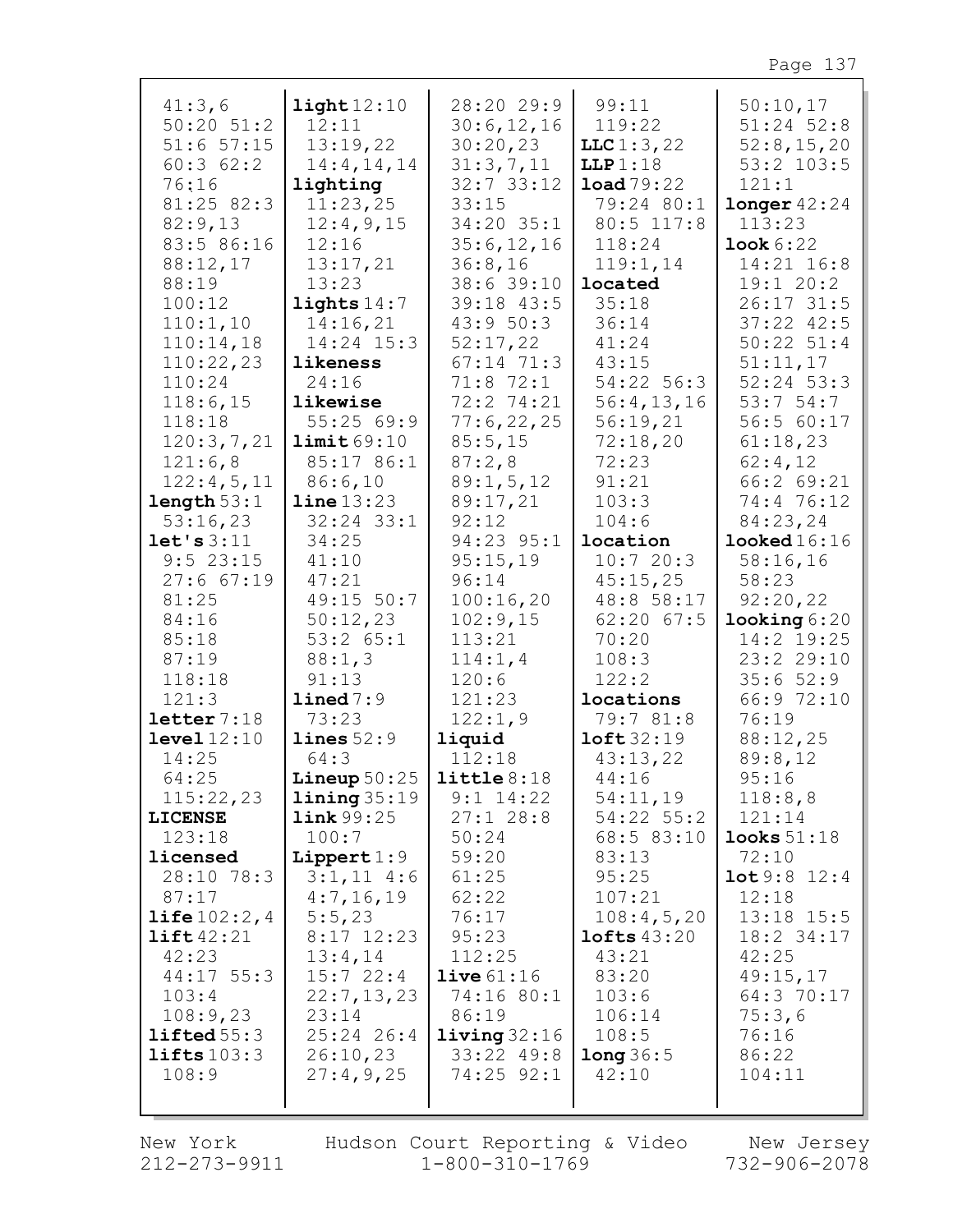| 107:11                              | 65:13,17<br>66:23 | maple $7:1$              | 113:20                    | 99:16,21                |
|-------------------------------------|-------------------|--------------------------|---------------------------|-------------------------|
| $\texttt{lets} 1:4$<br>$5:13$ 78:10 | 67:2568:3         | maples $6:22$<br>20:6,11 | math40:24<br>matter 53:16 | 100:4,7,10<br>100:14,22 |
| $1$ oud $60:21$                     | 68:8 70:25        | <b>MARC</b> 1:15         | maximum                   | 101:3,7,12              |
| 75:19                               | 73:10             | <b>MARIA</b> 1:16        | $22:19$ 39:3              | 101:15,19               |
| $1$ ounge $42:18$                   | 75:10,23          | mark 1:11                | 41:12,13                  | 101:23                  |
| 102:25                              | 91:15,20          | 30:16                    | 88:14                     | 102:4,6                 |
| Lowe $1:12$                         | $92:6$ $93:12$    | $\texttt{marked}30:12$   | 110:4,7,13                | mean $14:5$             |
| 3:15,16                             | 93:14             | 35:13,14                 | 118:9,12                  | 39:9 76:16              |
| 69:24 70:8                          | 95:11,20          | $\texttt{market}40:5$    | Mayor $1:12$              | 79:23                   |
| 70:14                               | 95:22,24          | 90:22                    | $3:22$ 71:17              | 83:15 99:9              |
| 71:10,11                            | 102:17            | marketed                 | McKeown-                  | 99:15,19                |
| lower 54:3                          | 103:2,9,14        | 99:14                    | 2:978:1,6                 | 104:4                   |
| 119:13                              | 103:17            | marketing                | 78:9,12,15                | 107:25                  |
| LYNN 123:17                         | 104:2,8           | 59:6                     | 78:17,22                  | 108:1                   |
|                                     | 105:13,19         | marketplace              | 79:2,10,14                | measured                |
| М                                   | 106:9,9,13        | 60:2                     | 79:17,21                  | 21:11                   |
| M78:1,2                             | 107:2             | MARY $1:17$              | 79:25 80:4                | 32:23 41:9              |
| $M-188:11$                          | 111:22            | masonry                  | 80:12,25                  | 87:25                   |
| $main$ 1:23                         | 114:6,10          | 55:21                    | 81:4,6,11                 | 115:12                  |
| 33:25                               | 114:13,14         | mass 108:22              | 81:15,19                  | measures                |
| 41:23                               | major $1:4$ , $4$ | massive                  | 81:22                     | 52:6                    |
| 42:24                               | 5:10,11           | 19:18                    | 82:14,17                  | meditation              |
| 43:24                               | 60:19             | master 31:15             | 83:9,12,16                | 25:12                   |
| 91:12<br>101:24                     | 119:17            | 32:16,20                 | 83:23 84:2                | meet $7:23$             |
| 102:1                               | majority<br>35:21 | 32:21                    | 84:9,13,15                | 17:25                   |
| maintain                            | making 52:19      | 33:21<br>58:13           | 85:13,18<br>86:9,13,17    | meeting $3:4$<br>3:6,8  |
| 46:12                               | 59:1 60:22        | match115:13              | 87:4,10,15                | 57:17                   |
| maintained                          | 74:22             | 115:19                   | 87:19,23                  | 120:22,24               |
| $55:4$ 103:4                        | 75:12             | material                 | 88:2,5,9                  | 121:4,13                |
| maintenance                         | 85:10             | $37:9$ 42:9              | 88:14,18                  | 122:12                  |
| $6:15$ $12:17$                      | MALE $8:19$       | 47:11                    | 88:20 89:3                | Meetings $3:5$          |
| 14:1 41:18                          | 26:8,15           | 55:18                    | 89:10,15                  | 3:7                     |
| 42:2,20                             | $27:2$ 48:13      | 76:20                    | 89:19,24                  | meets $49:22$           |
| 43:6,7                              | managed           | materials                | 90:5,10,16                | Member $57:16$          |
| 44:3,15                             | 104:2             | 31:20                    | 91:1,14,24                | members $27:4$          |
| 45:9,16,22                          | management        | 34:16                    | 92:4,9,14                 | 59:24                   |
| 46:10                               | 103:25            | 36:12,21                 | 92:20,24                  | $67:15$ $71:4$          |
| 48:16 49:2                          | 104:2             | 41:21                    | 93:2,13,19                | 72:4                    |
| 49:17,22                            | manager           | 69:20                    | 94:3,6,11                 | membrane                |
| 53:10                               | 104:17            | $90:21$ $91:3$           | 94:15,21                  | 117:23,23               |
| 54:14 56:6                          | manner $48:9$     | 91:6,11                  | 94:24 95:2                | mention 67:9            |
| 56:958:6                            | manufact          | 94:8                     | 95:9,13,18                | mentioned               |
| 58:8,11                             | 31:22             | 100:21                   | 95:20 96:2                | 74:20                   |
| 59:5 60:10<br>60:13,18              | map 23:10         | 102:21                   | 96:7,22                   | merchant                |
| $60:24$ $62:6$                      | 26:17,19<br>49:11 | 109:10,15                | 97:14,18                  | 28:15                   |
| 62:7,19,25                          | 59:23             | 109:23<br>111:11,17      | $97:24$ $98:3$<br>98:9,16 | metal44:2<br>74:10      |
| 63:1, 12, 15                        | 62:19             | 111:19                   | 99:1,3,10                 | mezzanine               |
|                                     |                   |                          |                           |                         |
|                                     |                   |                          |                           |                         |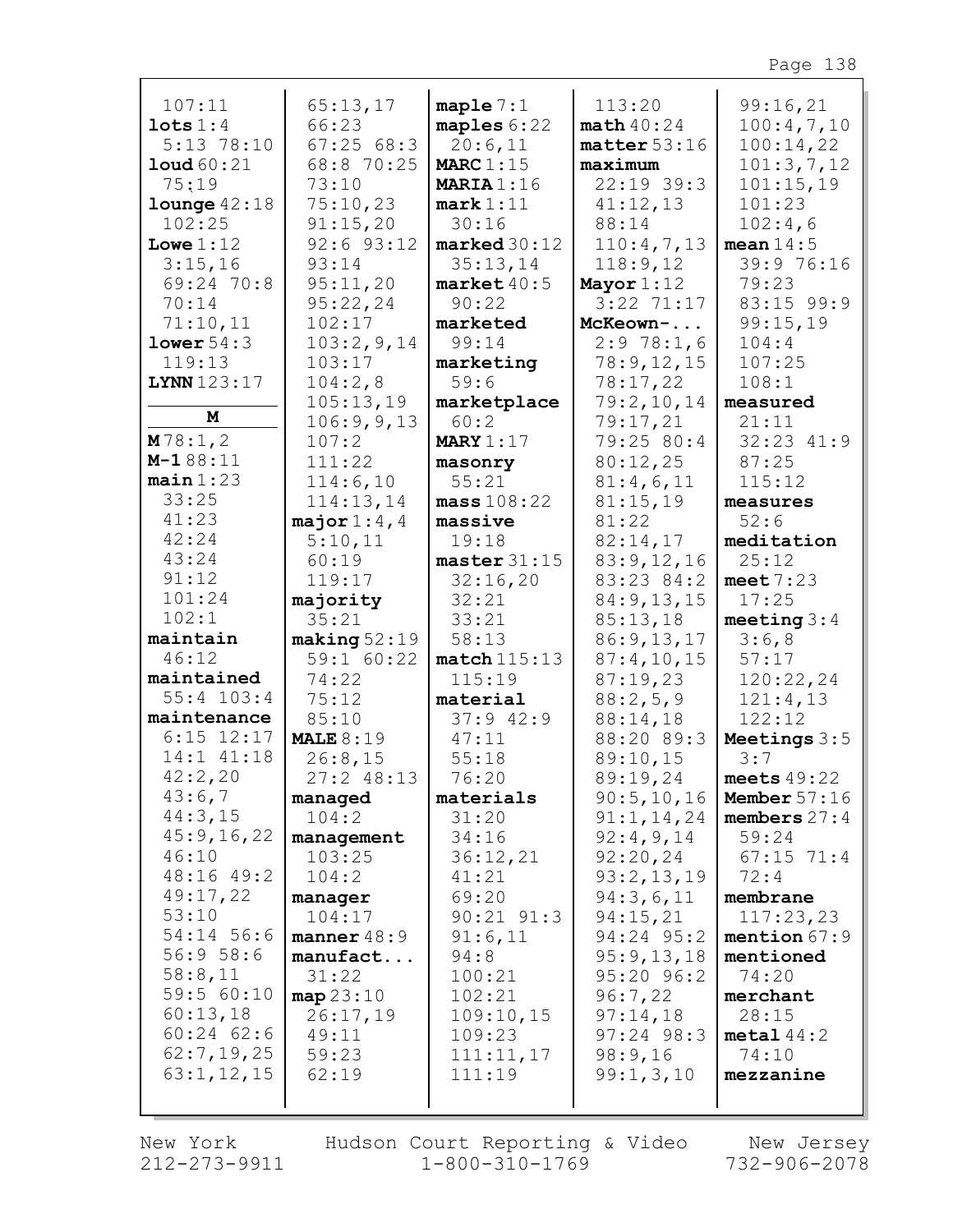| 68:6 95:25            | 76:14,18                       | necessarily           | $nice$ 51:10          | 65:22                    |
|-----------------------|--------------------------------|-----------------------|-----------------------|--------------------------|
| 108:20                | 77:4,24                        | $10:9$ 45:18          | 51:19                 | 66:21                    |
| MICHAEL1:11           | morning<br>$12:20$ 57:6        | 89:14 95:7            | night15:5             | obtain 39:16             |
| microphone            |                                | necessary             | 121:7,12              | obvious $66:4$           |
| $8:20$ 53:12          | 59:17                          | 14:17                 | NJ101:16              | obviously                |
| 67:18                 | 75:11                          | 96:19,21<br>122:3     | noise $57:3$          | 59:22<br>62:14           |
| middle 5:16<br>48:5,6 | move $15:11$<br>$23:15$ $27:6$ | need13:16             | 57:13,14<br>67:470:23 | 63:23                    |
| $midway$ 37:24        | 43:3 114:8                     | 45:17                 | 71:1 73:14            | 64:19                    |
| mike 27:8,10          | 118:18                         | 49:10                 | 75:8,12,19            | 104:18                   |
| 27:11                 | $\texttt{moved } 9:24$         | 65:15                 | non 86:1              | occasions                |
| 48:13 50:3            | 10:9,18                        | 70:16                 | normally              | 28:13                    |
| mind 61:21            | 73:11,21                       | 80:10 87:3            | 60:12                 | occupancy                |
| 114:16                | moving 9:22                    | 104:15,15             | north 20:7            | 79:18,22                 |
| Mine $13:4$           | 115:25                         | 107:2,7               | 44:20 73:3            | 79:24 80:1               |
| minimum 21:5          | mow 48:24                      | 108:11,19             | 73:5,5,6              | 80:4,15                  |
| $21:8$ 38:18          | moved 59:25                    | 115:9,20              | northwest             | 82:14,17                 |
| 39:4,5                | mowers $46:11$                 | needed $45:19$        | 56:19                 | 83:4,14                  |
| 86:4                  | 54:2 55:9                      | 70:12                 | notes 110:10          | 85:19 86:1               |
| $minute$ 71:5         | 103:8                          | 107:18                | 110:19                | 86:6,10                  |
| 88:17                 | mowing $55:10$                 | needs $50:7$          | notice $3:8$          | 93:16                    |
| minutes               | muffled 8:21                   | $50:24$ 70:3          | 79:4 122:3            | 94:11                    |
| 113:25                | mulch18:11                     | 70:4                  | noticed               | occupied                 |
| 114:3                 | 18:13,15                       | neither               | 120:24                | 25:16,19                 |
| misreading            | 18:15,20                       | 111:9                 | nuisance              | occupies                 |
| 85:23                 | 19:9,14,18                     | 123:6,8               | 58:22 59:2            | 25:3,7                   |
| 86:12                 | 20:13                          | nematicide            | number 17:11          | occupy $86:21$           |
| missing 4:9           | 22:25                          | 111:7                 | 29:8 40:8             | odors $67:4$             |
| $mixed\,45:8$         | multi-fa                       | neutral               | 40:10,12              | 71:1                     |
| 93:17,24              | 28:16                          | 32:10                 | 40:15                 | offer 79:9               |
| 94:2                  | 29:25                          | new1:7,20             | 85:25 86:4            | office                   |
| moderate              | multi-story                    | $1:24$ 3:8            | 98:11,15              | 103:11,14                |
| 94:4                  | 97:8                           | $4:22$ 7:1            | numbered              | 103:18,24                |
| modifica              | multi-use                      | 7:10,19               | 13:4                  | 104:1, 8, 12             |
| 37:21<br>modifica     | 94:1<br>multiple               | $8:11$ 22:25<br>27:15 | numbers<br>107:3      | 104:21,23<br>105:6,7,22  |
| 84:8                  | 23:19                          | 28:11 30:4            | numerous              | offices                  |
| modified              | 86:19                          | 38:3 47:18            | 28:13                 | 42:18                    |
| 67:7                  | municipa                       | 50:23                 |                       | 102:25                   |
| money $58:20$         | 86:14 87:5                     | 60:12                 | $\mathsf{o}$          | offset38:2               |
| month $87:6,7$        | Murphy $87:5$                  | 63:13,20              | 01:878:1,2            | oh 88:20                 |
| Morgenstein           |                                | 67:12                 | $\texttt{path}14:20$  | 89:3 99:2                |
| $2:8$ 72:7,7          | N                              | 85:20                 | object22:14           | 114:24                   |
| 72:19,22              | N1:182:1                       | 87:18 89:1            | Objector              | oil104:13                |
| 73:1,7,9              | 78:1                           | 93:9,13               | 1:25                  | 113:10                   |
| 73:20                 | nail 81:25                     | 97:6,16,22            | objectors'            | <b>okay</b> $3:3 \; 4:8$ |
| 74:15,19              | name $28:1$                    | 98:12                 | 22:2                  | 5:5,23                   |
| 74:23 75:4            | $32:2$ 72:6                    | 103:23                | obliterate            | 11:8,22                  |
| 75:8,17               | near $45:20$                   | 106:8                 | 73:17                 | 16:5,6,8                 |
| 76:1, 5, 8            | 73:11                          | 109:24                | observation           | 18:12                    |
|                       |                                |                       |                       |                          |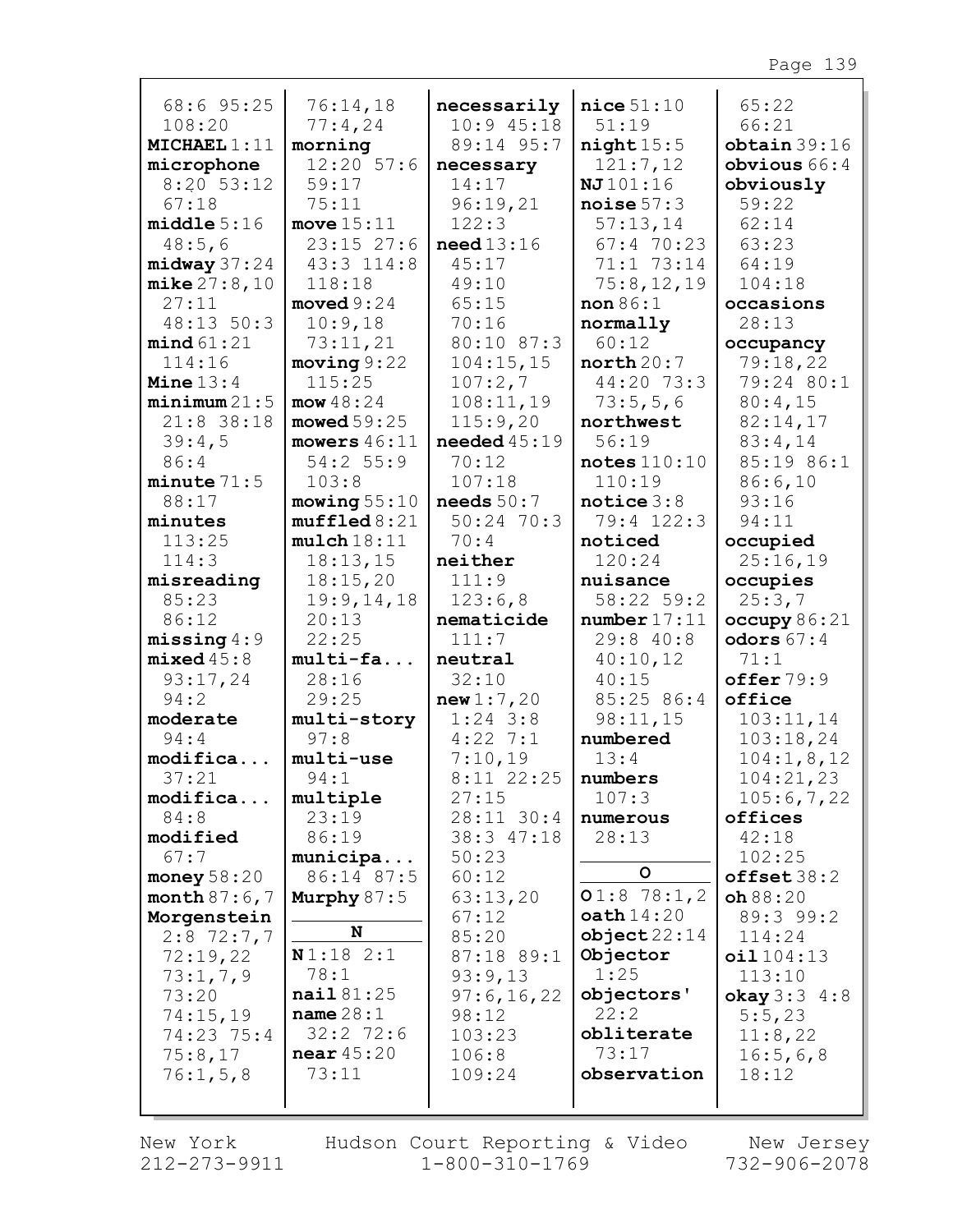| 19:11          |                |                |                          |                  |
|----------------|----------------|----------------|--------------------------|------------------|
|                | 45:2 48:21     | order $73:17$  | 94:16                    | 58:13 60:1       |
| 22:13          | 58:6           | 104:14         | owner $120:23$           | 75:21            |
| 26:23 27:2     | once 32:17     | 119:14         | owner's                  | 83:21            |
|                |                |                |                          |                  |
| 27:12          | 33:7,9,17      | 122:6          | 24:25                    | 99:11,24         |
| 28:23          | 36:12          | orders         |                          | 112:10,14        |
| $30:23$ $31:3$ | 41:20,25       | 104:14         | P                        | 113:14           |
| $33:15$ $35:8$ | 42:9 43:25     | ordinance      | P1:18,18,22              | 116:24           |
| $35:16$ 37:5   | 48:9 55:17     | 7:24 15:14     | P.E1:15                  | particular       |
| 41:646:6       | 55:2166:8      | $20:21$ $21:1$ | p.m1:8                   | 76:25            |
|                |                |                |                          |                  |
| 46:17          | 112:3          | 21:13 22:3     | 57:22,24                 | 89:25 94:7       |
| 52:17          | 113:12         | 22:6,9,19      | 71:7                     | 97:25            |
| 54:10 64:9     | one-bedroom    | 23:357:17      | 122:17                   | parties          |
| 70:22 72:3     | 39:4,23        | $57:18$ $61:5$ | package $30:4$           | 123:8            |
| 73:1,20        | 40:18,19       | 61:10          | <b>page</b> $2:2$ , $13$ | partner 4:14     |
| 75:9 76:8      | 40:21          | 67:1968:2      | 13:6 15:14               | parts $103:7$    |
|                |                |                |                          |                  |
| $77:24$ 78:6   | one-bedr       | 68:4,7         | $17:2$ 24:5              | 105:18,24        |
| 78:9,22        | 38:11,12       | 75:18,24       | painstak                 | 107:13           |
| 79:2,21        | 41:1           | 82:20 83:3     | 24:5                     | 119:13           |
| 81:6,15        | one-story      | 88:3,10,22     | pairs $62:7$             | <b>pass 66:8</b> |
| 83:12          | $55:8$ $67:1$  | 88:24 89:2     | $p$ allet $36:20$        | passed 90:3      |
| 85:13,18       | 67:21          | 89:13 90:2     | panel 36:14              | passive          |
| 85:19          | 68:20 69:5     | $90:6$ 95:5    | 37:3                     | 25:11            |
| 86:17 87:1     | one-way        | 95:8 109:4     | panels $31:25$           | path 9:24        |
|                |                |                | 37:3                     |                  |
| 87:10,19       | 65:12          | 109:8          |                          | 25:3 64:17       |
| 87:23 88:9     | ones $12:25$   | 116:12         | paper109:1               | 64:22            |
| 89:10,15       | 39:1           | 117:4          | paperwork                | paths $22:1$     |
| 90:10,11       | open $3:5,7$   | 118:8          | 104:11                   | pavement         |
| 91:14,24       |                |                |                          |                  |
|                | $17:14$ 18:9   | ordinances     | 105:20                   | 21:12            |
|                |                |                |                          |                  |
| 92:9,14        | 20:721:25      | 68:16          | $\texttt{parked}~54:1$   | paving $11:21$   |
| 93:13 94:6     | 66:9 71:5      | 116:8          | parking                  | paying $59:15$   |
| 94:15          | operate        | original       | 12:18                    | pending          |
| 95:18 98:3     | 107:18         | $40:7$ 107:3   | 13:18,20                 | 120:15           |
| 98:16          | operating      | originally     | $13:25$ $14:3$           | people $49:8$    |
| 99:16          | 46:2           | $13:11$ $91:3$ | 15:562:22                | 59:5,6,21        |
| 100:3,10       | operation      | outdoor        | $97:11$ $98:4$           | 74:15            |
| 101:19,23      | 96:19          | 55:15          | 98:5,6,6                 | 75:10,13         |
| 106:18         | 104:21         | 112:24         | 98:12                    | 75:24 80:1       |
|                | 105:11         |                | Parsippany               |                  |
| 114:1          |                | outdoors       | 1:20                     | 83:6 86:19       |
| 116:21,22      | 107:19         | 107:12         |                          | 92:1             |
| 118:19         | opinion $9:13$ | outline        | part 8:9                 | 122:12           |
| 119:19         | 12:11          | 17:19          | 10:17                    | percent          |
| 120:21         | 20:15,20       | outside $11:4$ | 13:18                    | 15:12,17         |
| 121:16,23      | 20:24          | 43:2 53:7      | 15:23                    | $16:21$ $17:6$   |
| 122:14         | 24:13          | 60:11,19       | 20:19                    | 17:19,25         |
| old63:13       | opportunity    | 86:22          | 24:25                    | 21:23,25         |
| 114:5          | 43:3           | over-buf       | 35:11,19                 | 38:11,12         |
|                |                |                | 44:14,23                 |                  |
| older 88:25    | opposed        | 61:9           |                          | 38:13,13         |
| on-line        | 23:20          | overall $77:1$ | 44:24,25                 | 38:18,23         |
| 16:17          | opposite       | overlay        | 49:13                    | 39:1, 2, 4, 4    |
| on-site $43:1$ | 91:20          | 89:17          | 54:24                    | 39:5,9           |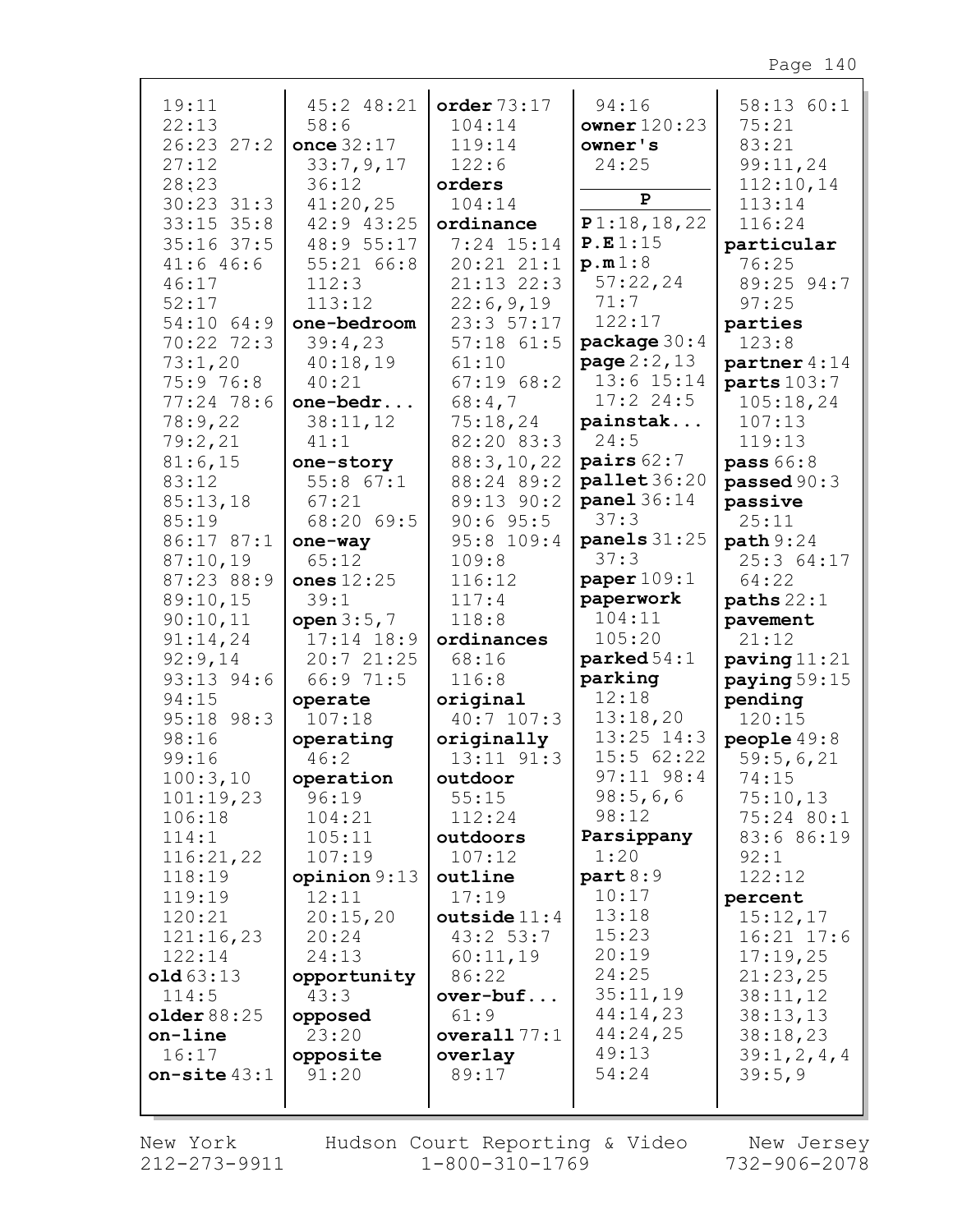| 40:9,11,13                | 59:15 76:9                 | $62:10$ $63:3$                  | planting                              | police 75:18                    |
|---------------------------|----------------------------|---------------------------------|---------------------------------------|---------------------------------|
| 76:17,17                  | 76:12                      | $67:8$ 77:1                     | 11:18                                 | pollution                       |
| percentage                | pieces $46:13$             | 84:16                           | plantings                             | 14:14                           |
| 40:22,25                  | 116:20                     | plank 69:20                     | 6:19                                  | $\text{pond } 70:9$             |
| 54:16                     | Piermont 7:9               | planks                          | plants $24:2$                         | 73:2,11                         |
| 78:13                     | $9:16$ 11:4                | 118:21                          | plate119:12                           | Pontell $1:22$                  |
| percentages               | 44:9,12                    | planned                         | play 12:19                            | 6:2                             |
| 39:21                     | 45:9 46:4                  | 42:15                           | 61:15                                 | portal26:17                     |
| perception                | 49:4 61:7                  | 61:21                           | Plaza1:23                             | portion                         |
| $53:15$ 74:9              | 61:13                      | planner 1:16                    | please $3:12$                         | 21:13                           |
| period 83:3               | 63:2564:1                  | 94:19 95:9                      | $3:14$ $27:13$                        | $35:10$ $55:1$                  |
| permit94:16               | 65:5,12                    | 96:13                           | 28:9,19,25                            | 63:2 94:1                       |
| permits $81:5$            | 69:21                      | 120:8,9                         | 44:648:14                             | $95:6$ 103:5                    |
| 113:16                    | 72:11,14                   | planner's                       | 53:11 71:9                            | 103:10                          |
| permitted                 | 72:21                      | 121:19                          | 72:6                                  | 105:13                          |
| 22:20                     | 73:12 74:6                 | planning 1:1                    | $\text{plenty} 23:10$                 | 107:20                          |
| 47:1781:7                 | 75:12                      | $3:4$ 60:4                      | plus 43:19                            | 108:5,7                         |
| 82:15,18                  | 84:13                      | 61:681:2                        | 95:24                                 | 110:8,9                         |
| 86:20                     | $\boldsymbol{p}$ iers 7:22 | 93:7 94:18                      | 109:8                                 | position                        |
| $90:19$ $93:3$            | pill 115:14                | 94:19                           | plywood                               | 22:22:24:6                      |
| 95:11,16                  | pinned 29:2                | 100:1                           | 118:21                                | 24:7                            |
| 96:3                      | $pitch$ 115:13             | 120:11,17                       | 119:18                                | possible                        |
| perpendi                  | 115:17,17                  | 121:7                           | $\texttt{pocket15:20}$                | 26:1 48:18                      |
| 42:11                     | pitched                    | plans $4:22$                    | 16:23                                 | 62:3 88:25                      |
| person 45:7               | 43:23 68:7                 | 5:18,22                         | 20:16,18                              | possibly                        |
| 85:2 86:8                 | pitches                    | 6:10,21                         | $22:11$ 56:5                          | 47:4 93:15                      |
| personally                | 115:13                     | $7:10$ 8:1                      | pockets $18:6$                        | 101:9                           |
| 18:1                      | PITNEY 1:18                | $9:4$ 13:3,9                    | 23:21                                 | posted 3:9                      |
| personnel                 | place $3:10$               | 13:10,12                        | Pod 35:18                             | practice                        |
| 104:9                     | 24:21 45:2                 | 14:21                           | <b>pods</b> 35:22                     | 28:14                           |
| perspective               | 57:968:16                  | 18:17                           | 48:7                                  | 87:13                           |
| 76:19                     | 72:13                      | 19:19                           | point15:4                             | pre-occu                        |
| $91:10$ $95:7$            | 97:10,20                   | 24:22 26:3                      | 21:21                                 | 79:20                           |
| pesticide                 | 107:14                     | 29:20                           | 22:22                                 | predominant                     |
| 112:1                     | 113:1                      | 37:12,14                        | 23:15                                 | 35:11,17                        |
| pesticides                | 120:4                      | 38:4,22                         | 24:24                                 | prefer                          |
| 110:25                    | 123:4                      | 39:12,25                        | 35:20,20                              | 107:12                          |
| 111:4,17                  | $placed 119:6$             | 78:7,18,21                      | $50:8$ 51:9                           | preliminary                     |
| 111:22                    | plan 1:4                   | 78:23 79:4                      | 52:757:15                             | 5:10,11                         |
| 112:6,18                  | 4:21,25                    | 81:23                           | 61:14                                 | prepared                        |
| Peter $1:14$              | $5:10$ $11:23$             | 83:19                           | 62:14,20                              | 8:11,13                         |
| 16:13                     | $12:7$ $13:22$             | 97:15                           | 62:23                                 | presence                        |
| phone $84:17$             | $13:23$ $14:2$             | 114:17                          | 70:11 77:4                            | 4:10                            |
| 104:16                    | $17:18$ $18:9$             | 120:20                          | 77:5 80:23                            | present                         |
| photocell                 | 18:12 19:2                 | 121:11                          | 112:7                                 | 21:12 26:1                      |
| 14:8                      | $21:16$ 31:2               | plant19:10                      | 114:21                                | 66:19                           |
| pick 5:25<br>$46:7$ 103:8 | 31:13<br>39:10<br>41:24    | planted<br>18:19,19<br>24:2, 24 | pointed24:9<br>points $60:23$<br>77:7 | presenta<br>26:2 52:10<br>85:11 |
| picture 63:25<br>picture  | 58:13                      | 74:8                            | 110:16                                | presented                       |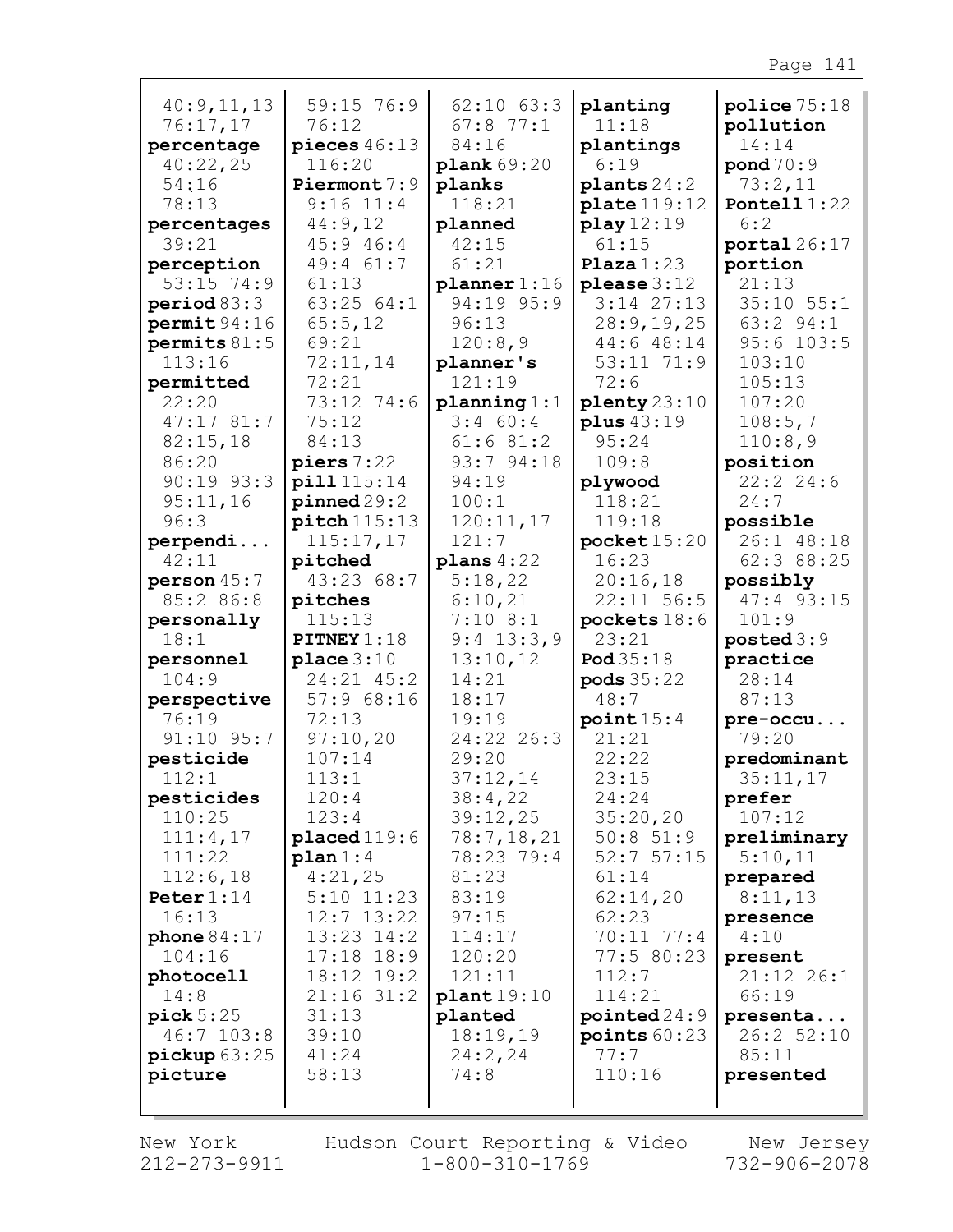|                        |                           | $9:12$ $10:22$      | 39:19 71:6       |                          |
|------------------------|---------------------------|---------------------|------------------|--------------------------|
| 8:2                    | processed                 |                     |                  | 41:12 79:7               |
| presenting<br>70:7     | 104:15                    | 11:3,6,8<br>11:19   | 72:3,5           | quadplexes<br>33:4 34:22 |
|                        | producing                 |                     | 97:2,3           |                          |
| 111:17                 | 17:22                     | 12:16               | 102:3            | 35:5,18                  |
| presently<br>97:20     | product                   | 13:19<br>28:24      | published<br>3:9 | 47:2568:9<br>79:13       |
| President's            | 31:22,23<br>$32:1$ $33:2$ | 29:23               | Puccio $1:13$    | 91:23                    |
| 49:25                  | 33:3                      | $41:15$ 69:6        | 4:2,3            | quads $72:13$            |
| $\text{pretty} 54:14$  | products                  | 78:13               | 71:22,23         | 72:14                    |
| 62:8,16                | 35:2 36:23                | 80:14 81:1          | pull15:1,1       | qualific                 |
| $67:4$ 83:24           | professi                  | 81:23               | pump 66:24       | 28:8                     |
| 84:7 96:9              | 1:16                      | 83:10               | 67:369:24        | qualify $39:8$           |
| 114:16                 | 101:24                    | 92:18 94:7          | 70:8,15,19       | qualifying               |
| preventing             | 102:2                     | 100:1               | 93:11            | 24:11                    |
| 111:19                 | professi                  | proposing           | pumping          | quantities               |
| previous               | 87:11,16                  | $6:16$ 7:10         | 69:25 70:1       | 109:21                   |
| 12:7                   | program                   | 32:9 38:21          | 70:2             | question                 |
| previously             | 107:10,16                 | 93:10               | pumps $55:15$    | $7:25$ 10:8              |
| 35:13,14               | prohibits                 | protect             | purchase         | 11:13                    |
| 99:23                  | 109:4                     | 102:2               | 59:23            | $13:15$ $17:3$           |
| primarily              | project 9:21              | prototype           | 104:14           | 19:20 25:1               |
| 28:14,16               | 10:17                     | 29:24,25            | purposes         | 26:22 40:8               |
| 31:24                  | 36:20,21                  | 36:2 41:14          | 54:23            | 44:545:6                 |
| 32:13                  | 41:20 84:6                | prototypes          | 55:19,20         | 45:14                    |
| $41:17$ $42:8$         | 90:20,24                  | 29:23               | 103:15           | 46:23                    |
| 43:14                  | 92:25                     | 41:16               | put 14:16        | 48:12 58:3               |
| 102:25                 | 95:16                     | provide $7:5$       | 21:16            | 59:13,15                 |
| $\text{primary } 42:2$ | 112:15                    | $7:24$ 17:21        | 42:23 50:5       | $63:21$ $65:2$           |
| 42:6                   | 115:14                    | 19:563:7            | 51:3 76:9        | 69:15 73:2               |
| principal              | project's                 | 69:16               | 78:23            | 76:9,11,23               |
| 118:9                  | 5:15                      | provided            | 80:17            | 77:7,9                   |
| probably               | prominence                | 14:25 21:9          | 81:25            | 78:3 82:19               |
| 28:12 47:1             | 99:23                     | 73:15               | 84:19            | 85:2 87:3                |
| 47:1,25                | prominent                 | 98:15               | 91:15            | 87:9 90:12               |
| 48:5 50:17             | 3:10                      | provides            | 92:11            | 95:14                    |
| 52:2566:3              | proof $92:15$             | 33:25               | 103:4            | 96:15                    |
| $66:18$ $85:2$         | properly                  | 37:17               | 110:7            | 98:17                    |
| 93:25                  | 111:12                    | providing           | 118:20,21        | 100:16,23                |
| 115:23                 | properties                | $9:9$ 12:9          | 118:24           | 110:2                    |
| 121:10                 | 53:6                      | 28:14               | 119:2,11         | 111:15                   |
| problem 8:24           | property                  | 90:23               | putting 92:5     | question                 |
| 22:18                  | $5:12$ $9:25$             | provision           | Q                | 101:9                    |
| 114:2                  | 11:19                     | 24:22               | quad 72:17       | questioner               |
| procedure<br>24:20     | 13:23<br>23:25            | provisions<br>22:21 | quadplex         | 26:12<br>questions       |
| proceed $4:17$         | 49:19 93:4                | proximity           | $2:15$ 29:16     | 6:6,7                    |
| 4:20                   | 111:18                    | 23:9                | 29:19,20         | $10:21$ $18:3$           |
| proceedings            | proposal                  | public 2:7          | 29:24            | 26:6,11                  |
| 123:3                  | $11:25$ $12:6$            | 3:5,7,4:8           | 33:10            | 27:560:8                 |
| process $5:1$          | proposed $8:3$            | 26:11               | 35:22            | $67:14$ $71:4$           |
|                        |                           |                     |                  |                          |
|                        |                           |                     |                  |                          |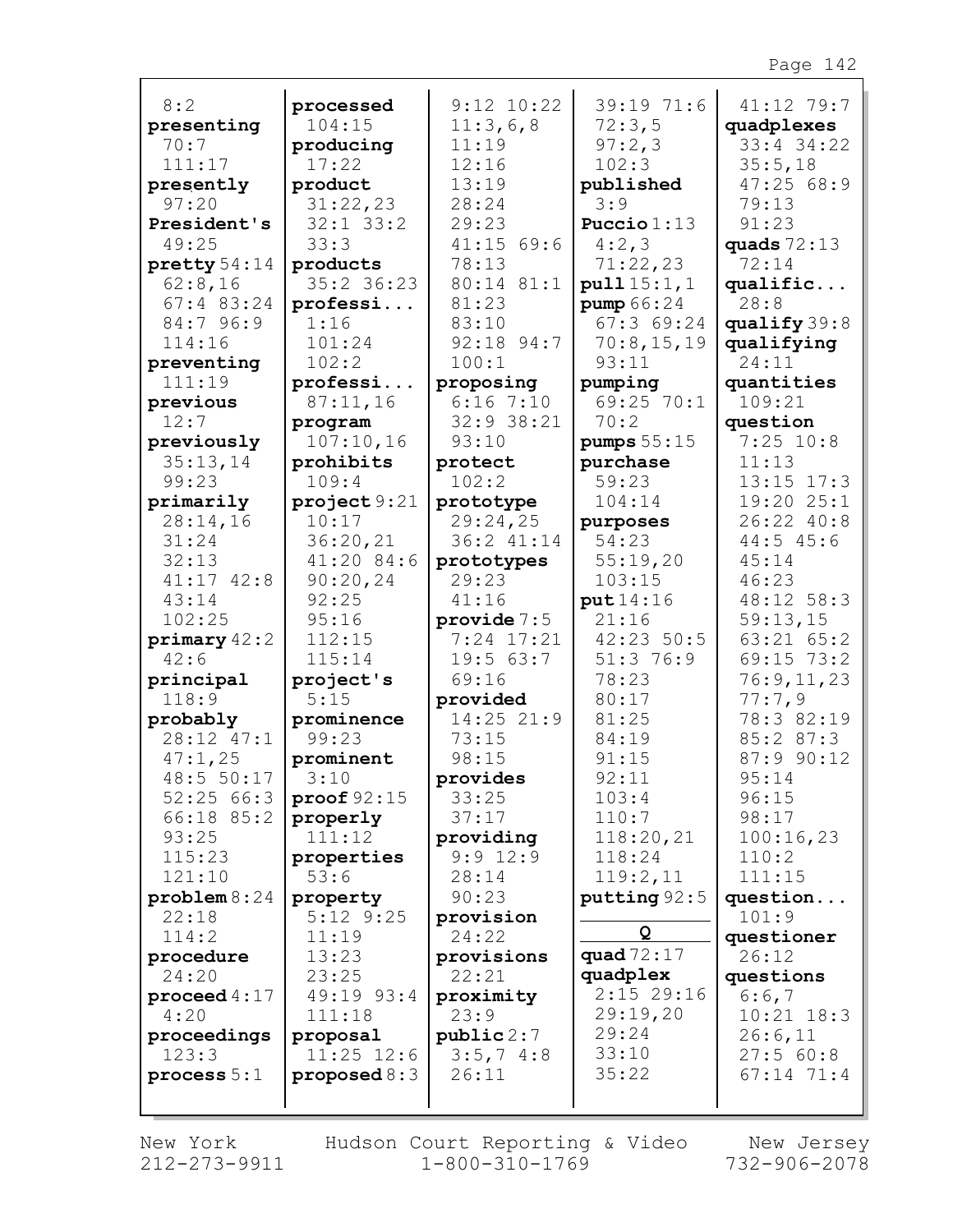| 72:5,9         | 63:11                   | 41:24          | 26:2 41:22    | represent      |
|----------------|-------------------------|----------------|---------------|----------------|
| 74:21,22       | 89:19                   | 42:16          | 55:7          | 16:16          |
| 85:6,8,9       | $91:12$ $97:1$          | 77:10 95:3     | relocate      | 40:11          |
| 85:12,17       | 100:12                  | reference      | 74:14         | represents     |
| 101:13         | 108:21                  | 21:18          | relying       | 31:1 40:13     |
| 102:10,11      | 110:11                  | referring      | 57:10         | requesting     |
| quick $26:2$   | 117:21                  | $12:24$ $13:2$ | remain 7:23   | 69:4,7,13      |
| quickly $84:7$ | near 36:6               | 13:8 16:14     | 66:25         | require        |
| quote $15:22$  | 42:13                   | 31:13          | 112:9         | $45:22$ $47:6$ |
|                | 84:11                   | 49:20,21       | remainder     | 101:4,7        |
| $\mathbf R$    | $\texttt{reason}$ 12:22 | 55:23,24       | 39:6          | 105:24         |
| R1:8,18        | 74:14                   | reflected      | remaining     | 119:2          |
| 28:2,2,2,3     | 92:14                   | 38:3           | 55:1          | required       |
| 28:3,4         | 107:6                   | reflective     | remediation   | 15:21          |
| 78:1 123:1     | 115:9                   | 61:17          | 101:16        | 16:25          |
| rain 87:6      | reasonable              | refuel 55:15   | remind 5:8    | 47:16          |
| raise27:39"    | 15:8                    | regard $6:13$  | 75:24         | 49:18          |
| 108:9          | reasons                 | 63:21          | removal       | 67:10,11       |
| ramped $9:2$   | 86:20                   | 103:10         | 63:15         | 76:7 80:17     |
| 14:24          | 91:17                   | regardless     | remove $7:11$ | 80:19,21       |
| range $32:14$  | recall10:12             | 117:2          | 62:24         | 85:24          |
| 34:8           | 49:14                   | regs $88:16$   | removed 7:17  | 90:21          |
| ranges $77:16$ | 110:12                  | regulated      | 63:4,6        | 97:22          |
| rate $40:5$    | received                | 98:12          | 106:2         | 98:15          |
| rationale      | 33:18                   | regulating     | removing      | 108:16         |
| 73:10          | recess $71:7$           | 113:20         | 63:19         | 112:3          |
| reach 27:8     | recognize               | regulations    | rendering     | 113:15         |
| 27:10          | 83:2                    | 90:19          | 2:14,15       | requirement    |
| 66:15          | recommen                | 111:12         | 8:11,13,14    | 15:12          |
| read15:13      | 12:8                    | 112:5          | 8:1629:5      | 17:13,25       |
| 21:8 86:2      | reconfigure             | 113:13         | 29:15,18      | 21:23 39:9     |
| 116:8,19       | 73:22                   | REITER $1:16$  | $30:5$ 31:5   | 39:15          |
| readily        | reconstruct             | 8:21,23        | 31:8,19       | 88:15          |
| 119:19         | 118:24                  | 34:10,14       | 33:10,13      | requirem       |
| reading        | 119:13                  | 38:15 39:3     | 36:3 44:10    | 39:25          |
| 15:15 22:9     | reconstr                | 39:12,22       | 51:25         | 101:5          |
| 88:10,21       | 119:17                  | $62:23$ $63:7$ | 69:16         | 103:22         |
| 89:25          | $\texttt{record10:10}$  | 63:11 69:3     | renderings    | 109:7          |
| 116:11,14      | 72:6                    | 88:23 89:7     | 29:4          | 111:14         |
| reads $15:17$  | recreation              | 95:10          | repairs       | requires       |
| 38:12          | 25:11                   | reiterate      | 93:22         | 82:20 83:3     |
| ready $4:17$   | red 6:22                | 57:15          | replaced      | 97:7           |
| $5:6$ 97:18    | 20:6,11                 | relate 35:3    | 24:23         | reside 80:9    |
| realize        | <b>REDIRECT</b> 2:2     | related 71:1   | 114:6         | residence      |
| 89:11 90:1     | reduce $14:14$          | relates        | replant       | 86:20          |
| really $46:1$  | 27:13                   | 116:17         | 24:21         | residences     |
| 46:548:3       | reduced $12:9$          | relative       | report        | 78:24          |
| 56:11          | reducing                | $56:3$ $123:7$ | 121:11        | residential    |
| 58:10,15       | 107:4                   | 123:9          | reported      | 15:12          |
| $59:2$ $61:7$  | refer 13:6              | relatively     | 123:4         | 29:22 33:1     |
|                |                         |                |               |                |
|                |                         |                |               |                |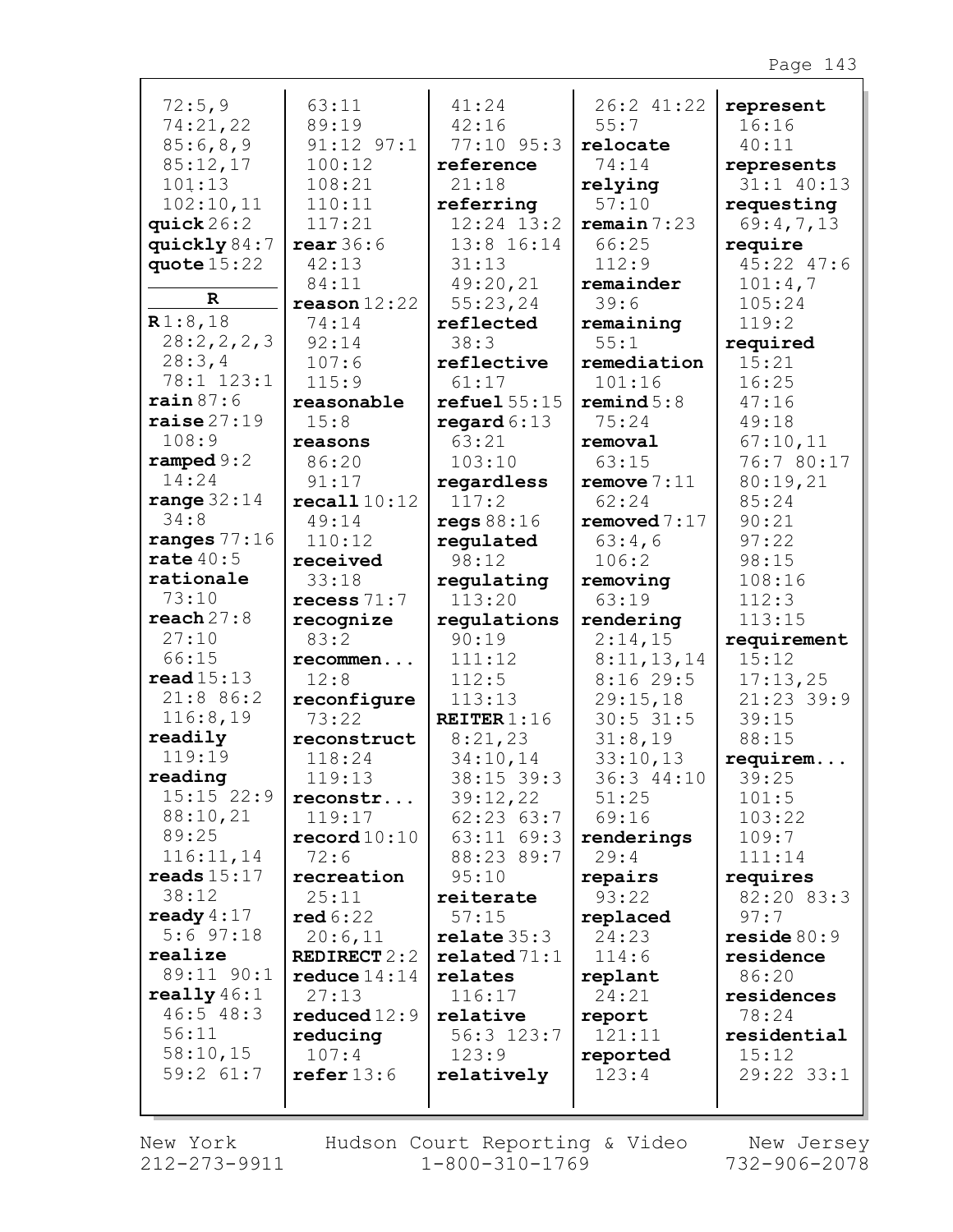| $33:3$ $35:17$       | 21:16                 | 115:1                 | $\texttt{rooted}~55:14$ | 73:15 74:1                          |
|----------------------|-----------------------|-----------------------|-------------------------|-------------------------------------|
| 36:2,23,24           | 28:24                 | 119:25                | $\texttt{room} 9:8,13$  | 74:18 75:2                          |
| 41:15,16             | 101:10                | 120:3                 | 23:7,7                  | 75:5, 15, 21                        |
| 45:1 46:20           | 103:20                | right-hand            | 82:24                   | 82:20 83:8                          |
| 47:956:25            | revised 5:18          | 37:25                 | 105:9                   | 92:3                                |
| 66:23                | 5:226:9               | rip118:23             | 120:16                  | 104:14                              |
| 70:24                | $6:20$ $9:3$          | 119:11,12             | $\texttt{rooms} 105:8$  | 121:6,18                            |
| 79:25 97:7           | 13:3,13               | $rise$ $115:17$       | roughly                 | 121:21                              |
| 120:22               | 26:3 38:3             | River $1:1, 7$        | 77:23                   | 122:15                              |
| residents            | 38:5                  | $3:4$ 6:2             | 95:25                   | sat58:9                             |
| 46:357:3             | 120:20                | 28:12                 | route $48:18$           | Saturday                            |
| $57:4$ 58:22         | 121:11                | 51:16,23              | 62:5 80:19              | 57:6                                |
| 58:25                | revising              | $61:13$ 74:6          | rules111:12             | Saturdays                           |
| 91:16,25             | 52:12                 | 88:15                 | run 115:16              | 57:23                               |
| 92:2                 | revision              | 116:9                 | 119:7                   | save $7:8$                          |
| resolve              | 6:21                  | Rivervale             | running                 | saying $6:24$                       |
| 53:23                | revisions             | $1:7$ 100:1           | 45:18                   | 10:622:4                            |
| respect $40:1$       | 52:19                 | $\texttt{road1:7,19}$ | runoff $87:6$           | 22:8,10                             |
| 93:12 95:4           | $\text{Rich }61:23$   | 35:19,20              |                         | 24:641:7                            |
| 95:8                 | $\texttt{Richard2:5}$ | 49:4 60:19            | $\mathbf{s}$            | 68:12                               |
| respectf             | $5:20$ $27:14$        | 66:10                 | \$1:18 2:1,1            | says $21:8$                         |
| 38:16                | 27:25                 | $73:16$ $74:2$        | 2:1,12                  | 22:690:6                            |
| 86:10                | rid108:4              | 74:3 84:13            | $S - 293:25$            | 93:24                               |
| response             | ridge 32:24           | 100:2                 | S247:4                  | 116:23                              |
| 7:17                 | 33:1 34:25            | roads $61:2$          | safe $12:9$             | 118:9                               |
| responsi             | $41:10$ 65:1          | roadway $8:6$         | $14:25$ $15:3$          | scattered                           |
| 24:25                | 87:24 88:1            | 11:15,17              | safety $49:7$           | 23:25                               |
| responsible          | 88:3                  | $51:15$ $53:7$        | 102:3,4,5               | 24:16 54:2                          |
| 113:18               | 114:22                | ROBERT $1:10$         | salute $3:12$           | schedule                            |
| rest47:3             | 115:24                | 1:10                  | 3:13                    | 88:16                               |
| 115:13               | right 4:12            | Roll 3:14             | sand $48:25$            | scheduled                           |
| restroom             | 20:523:14             | 71:9                  | 56:10,12<br>61:1        | 120:15                              |
| 103:1                | 27:2,19               | $\texttt{root} 32:5$  | Santola                 | scheduling                          |
| restrooms            | $31:4$ 33:8           | 42:743:22             | 14:19,19                | 120:5                               |
| 42:19                | 44:13,22              | 43:22,23              | 38:8,25                 | scheme $32:8$                       |
| 105:9<br>result37:22 | 45:749:11<br>49:11,19 | 47:15,21              | 45:15                   | 32:10<br>34:17                      |
| results              | 50:13                 | 50:7,11,23<br>52:9,15 | 48:20                   | 36:17,18                            |
| 107:16               | $60:18$ $61:4$        | 53:1,2                | 49:10,21                | 77:1                                |
| retaining            | $62:21$ $66:7$        | 54:4 55:22            | $52:24$ $53:3$          | scope 100:13                        |
| 25:18,19             | 67:22                 | 67:268:7              | 57:25                   | SCOTT $1:9$                         |
| retention            | 70:24 71:3            | 108:8,25              | 59:18                   | screen $53:22$                      |
| 64:570:9             | 73:3,5                | 109:2                 | 60:22 62:2              | 57:266:1                            |
| 73:2,11              | 74:19 75:1            | 115:13,13             | 62:13,21                | screened                            |
| return               | 77:5 78:19            | 115:14,17             | 63:2,9,17               | $44:25$ $45:1$                      |
| 120:20               | 86:13,16              | 115:17,24             | 64:7,12,17              | 65:9,10,13                          |
| reverse $56:6$       | 86:16                 | 117:1,20              | 64:22                   | $\texttt{scroll} \, 84 \colon\! 18$ |
| 85:25                | 100:1                 | 117:23                | 65:11                   | sea 86:24                           |
| review7:18           | 102:6,18              | 118:23                | 69:18 70:2              | sealed $78:7$                       |
| 20:20                | 114:4                 | 119:12                | 70:10,15                | second29:15                         |
|                      |                       |                       |                         |                                     |
|                      |                       |                       |                         |                                     |

Г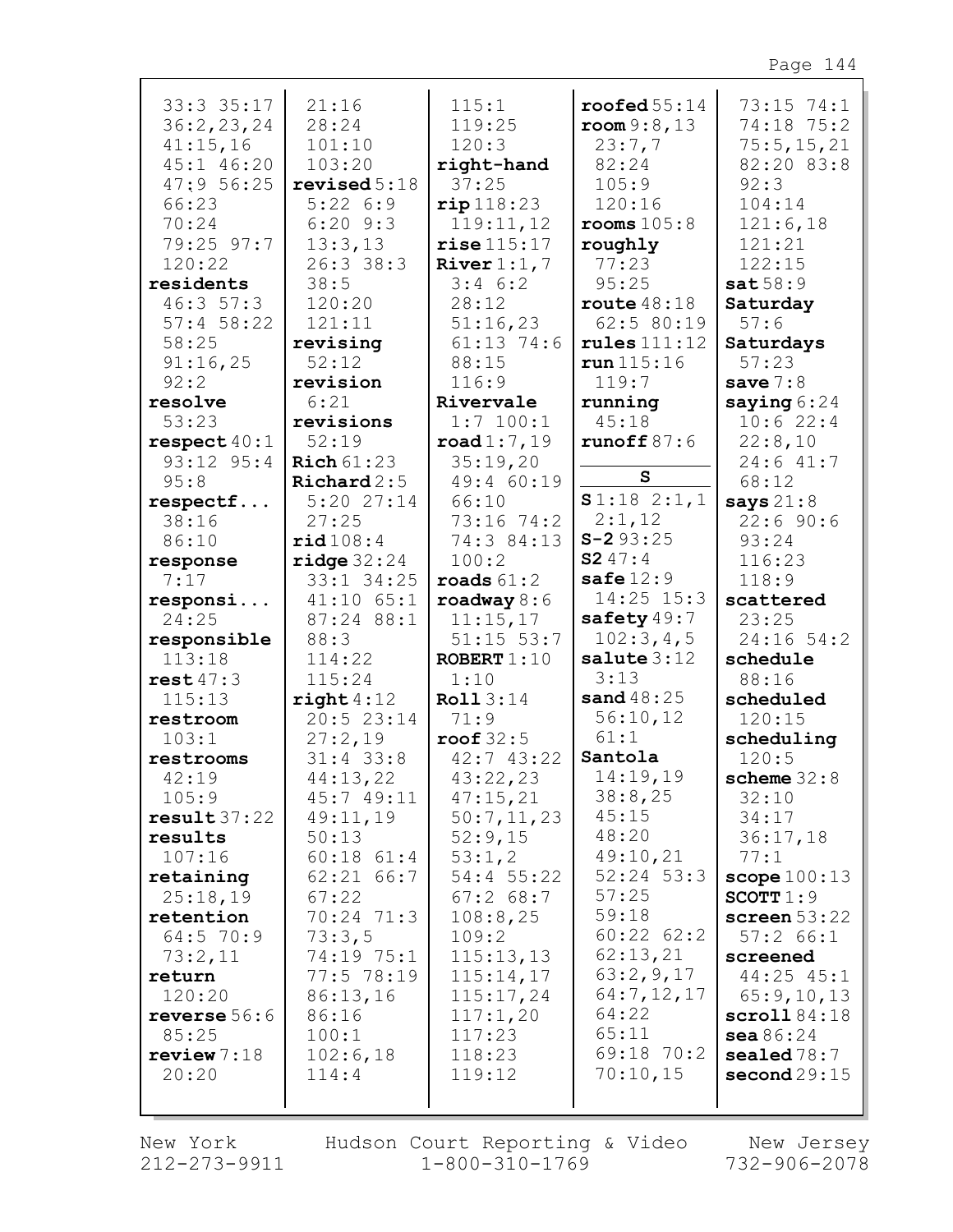| 31:16,21                | 50:15,23                | serve 108:20           | shingle $32:3$      | sidewalk              |
|-------------------------|-------------------------|------------------------|---------------------|-----------------------|
| 31:24                   | 51:14,17                | service $55:4$         | 55:22               | 21:12                 |
| 32:17,18                | 51:24,24                | 93:22                  | shingles            | siding 31:23          |
| $32:21$ $33:3$          | 53:17,18                | serviced               | 32:6                | 32:3 36:14            |
| $33:5$ 34:1             | $55:4$ 59:23            | 42:23                  | short50:16          | 37:1,4                |
| 37:13                   | $61:16$ $62:7$          | services               | 50:17               | $42:12$ 56:1          |
| 43:15                   | 62:9,16                 | 28:15                  | 113:22              | 90:14,17              |
| $45:19$ $51:2$          | 64:22                   | 117:13                 | shot24:4            | 91:7,8,8,9            |
| 54:22 68:6              | 65:18 66:3              | Sessions               | shoulder            | 91:10                 |
| 83:9,14,20              | 72:24                   | 27:24                  | 16:9                | sight 7:18            |
| 87:22                   | 73:12 74:6              | set 5:24               | show $8:1$          | 7:20                  |
| 106:14                  | 74:11,12                | 13:925:1               | 19:2 29:2           | signage               |
| 108:15                  | 74:13,17                | 27:739:12              | 36:654:18           | 99:23                 |
| 117:12,16               | 75:7 76:12              | 76:25                  | 63:3                | signed $78:6$         |
| 117:17                  | 79:4 84:16              | 97:19                  | showed $8:2$        | 87:5 89:7             |
| secondary               | 84:22                   | 123:5                  | 44:7                | significant           |
| 32:19,22                | 85:18                   | setbacks               | showers 98:2        | 58:20                 |
| 33:22                   | 87:19<br>116:9          | 84:11 85:9<br>85:14    | shown $18:16$       | 70:23                 |
| secretary<br>1:17       | 122:10,11               | shadow $91:13$         | 18:18 36:4<br>42:13 | similar<br>24:16 34:4 |
| 120:12                  | seeding $21:4$          | shaking                | 43:22               | 34:23 55:4            |
| section $6:3$           | seeking 96:6            | 121:2                  | shows $33:19$       | 91:13                 |
| $9:5$ 15:15             | 96:8,9                  | shaped $59:1$          | 62:12               | similarity            |
| $16:14$ $21:3$          | segmented               | she'1127:1             | shrub18:8           | 91:11                 |
| 21:4,4                  | 42:6,17                 | sheet $6:20$           | 18:19 19:5          | simply                |
| 35:5 50:12              | 102:24                  | 11:23                  | 19:6, 15, 16        | 119:18                |
| 52:15                   | segue $84:25$           | $13:10$ $18:4$         | 24:21               | single 19:13          |
| 57:20                   | selected                | $18:5$ 19:1            | shrubs $6:19$       | sir 6:12              |
| 76:10                   | 32:1                    | $19:25$ 30:6           | 7:3,4,5             | 12:13                 |
| 84:22 86:2              | $self-con$              | 30:10,24               | 11:10               | 118:13                |
| 86:12                   | 46:1                    | 32:18                  | 19:17,23            | sit10:12              |
| 88:12,17                | self-sto                | $33:16$ 34:2           | 77:8                | $\texttt{site} 1:4$   |
| 116:11,13               | $50:4$ $51:19$          | 36:4,6                 | side 8:21           | $5:10$ $10:3$         |
| 116:18                  | 52:9                    | 37:13                  | 23:6,7              | 13:10,12              |
| 118:8                   | sell 59:7               | $41:18$ $42:3$         | $31:17$ 36:6        | 14:2 15:18            |
| security                | senior $74:25$          | 42:13,16               | 36:738:1            | $16:21$ $17:2$        |
| 14:25 49:8              | sense $5:3$             | 62:10,12               | 38:1,2              | 17:4,18               |
| see 13:22               | $45:21$ $46:5$          | 77:11                  | 42:12,14            | 25:629:23             |
| $14:16$ $17:1$          | 63:14                   | 84:24                  | 44:6,21             | 35:5 38:4             |
| 17:220:5                | 120:13                  | 117:14                 | 52:20               | $41:24$ $42:1$        |
| $24:1$ 30:2             | sensible                | sheets $13:12$         | 56:19 57:9          | $62:10$ $67:8$        |
| 31:14,18                | 23:2                    | 18:23                  | 60:11,12            | 81:14,16              |
| 31:24                   | separate                | 23:19<br>24:17         | 65:18<br>73:24      | 85:9,14<br>86:24 89:4 |
| $32:18$ 33:8<br>34:3,16 | 13:9,9,13<br>21:14 49:4 | shell108:16            | 84:11               | 89:5,6                |
| $35:11$ $36:5$          | 106:15                  | shelter                | 91:20               | 92:18,21              |
| 37:15                   | separately              | 109:1                  | sided $42:8$        | 92:23,24              |
| 41:18,25                | 30:13,17                | $\texttt{shield}10:22$ | 42:11               | 94:7,14               |
| 42:7,12,16              | separating              | shielded               | sides $67:2$        | 98:14,19              |
| $44:3$ 46:4             | 23:8                    | 56:25                  | 74:4                | 98:21,23              |
|                         |                         |                        |                     |                       |
|                         |                         |                        |                     |                       |

New York 212-273-9911

Hudson Court Reporting & Video New Jersey<br>1-800-310-1769 732-906-2078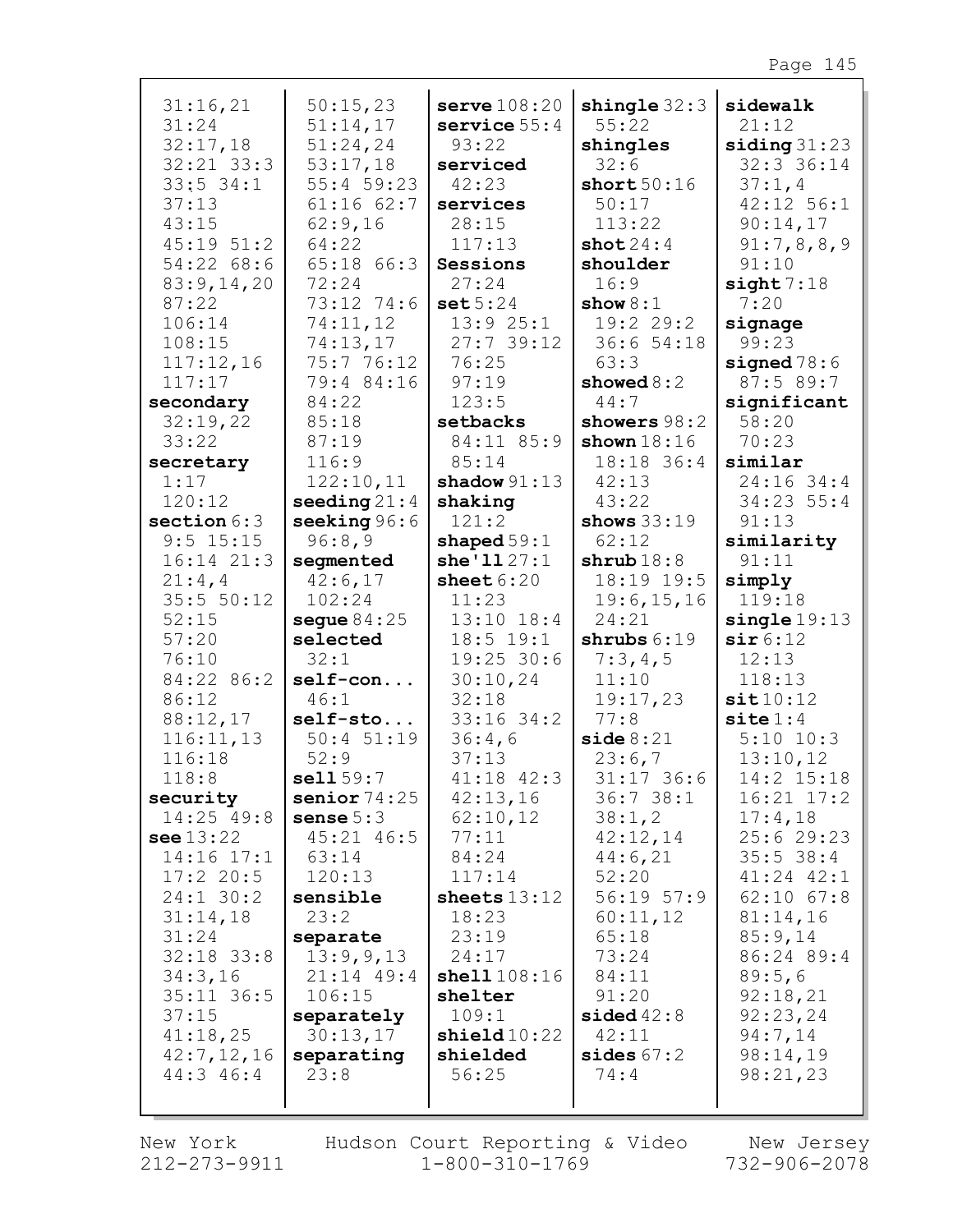| 98:25<br>99:22            | 38:1,15<br>40:1, 17, 20     | spending<br>58:20       | standpoint<br>109:7            | Steve $14:19$<br>sticking |
|---------------------------|-----------------------------|-------------------------|--------------------------------|---------------------------|
| 100:24,24                 | 44:18 46:7                  | Spiezle 35:9            | start11:23                     | 54:4 66:19                |
| 101:16,16                 | 52:14                       | spill12:4               | 57:659:20                      | stone $31:22$             |
| 113:6                     | 59:18                       | 12:12                   | 121:7                          | 31:23                     |
| sites $89:20$<br>sits56:7 | 64:12 75:4<br>78:15         | spots $98:7$<br>springs | started<br>57:17               | 36:13<br>41:21 42:9       |
| size19:10                 | 98:17                       | 102:15                  | 58:24 60:1                     | 67:2                      |
| 19:16                     | sort $45:3$                 | sprinklered             | starts $117:4$                 | storage                   |
| 24:16 34:8                | 109:2                       | 46:25                   | state $3:8$                    | 42:25                     |
| 41:22                     | sound $115:1$               | sprinklers              | 28:11,13                       | 43:15,17                  |
| 74:11                     | Sounds $15:10$              | 47:7                    | 57:22                          | 54:21,24                  |
| 105:5                     | southern                    | square $15:20$          | 58:10                          | 55:11,12                  |
| 107:1                     | 35:19                       | $16:24$ $18:6$          | $67:10$ 72:6                   | 55:13,19                  |
| skip 18:2                 | southwest                   | 22:11                   | 87:12,18                       | 56:9,10,16                |
| slab32:25                 | 42:1                        | 23:24 24:9              | 113:19                         | 72:11                     |
| 34:24 41:8                | space $13:20$               | 25:2,5,8                | statements                     | 95:12                     |
| 64:2568:5                 | 17:14                       | 25:13,15                | 74:22                          | 102:21                    |
| 117:11,15<br>sleep $57:7$ | 21:25<br>$22:24$ 55:2       | 32:11,13<br>34:8,9,9    | $Staticle 1:15$<br>$12:8$ 15:2 | 103:6,6,7<br>105:16,20    |
| slight 37:9               | 97:11                       | 43:18,19                | $36:25$ 37:5                   | 106:10                    |
| Slow 41:3                 | 103:18                      | 43:20 55:8              | 37:949:24                      | 107:21                    |
| small19:6                 | 104:8                       | 69:11                   | 50:4,16,22                     | 108:1,19                  |
| 41:19,22                  | 105:17                      | 85:21,22                | 51:8,12                        | 111:13,21                 |
| 55:766:2                  | 107:7,7,21                  | 85:22 86:5              | 52:2,8,23                      | 111:23                    |
| $67:1$ 84:17              | 108:11                      | 86:8 95:21              | 53:1, 9, 13                    | 112:1,5                   |
| 105:18                    | 115:20                      | 95:25 96:3              | 53:18,25                       | 113:20                    |
| 111:25                    | 117:22,24                   | 96:5,10                 | 61:13                          | 115:10                    |
| smaller                   | 119:5,23                    | 104:22,25               | 62:10                          | store $107:11$            |
| 15:20                     | spaced119:9                 | 105:3,4                 | 65:15 66:6                     | 107:14                    |
| 16:23                     | spaces $14:1$<br>14:3 98:12 | 106:1, 5, 6             | 66:17                          | stored $43:1$             |
| so-called<br>68:5         | 98:15                       | 106:6,7,7<br>106:11,13  | 67:18<br>68:17,21              | 109:10,16<br>110:25       |
| 117:24                    | span 109:3                  | 106:15,17               | 68:24 80:7                     | 111:9                     |
| soi122:25                 | $\text{speak} 8:19$         | 106:19,19               | 80:14,20                       | 112:22                    |
| 56:11,12                  | $9:15$ 48:13                | 106:24                  | 80:23                          | stories                   |
| 61:1                      | 109:18                      | 107:17,22               | 121:10                         | 37:11                     |
| 100:14,25                 | 114:17                      | 108:4,11                | station $55:5$                 | 54:12,17                  |
| 101:4                     | SPEAKER $8:19$              | 111:25                  | 93:23                          | 68:4,9                    |
| solid112:18               | 26:8,15                     | staff $58:8$            | 113:3                          | 117:18                    |
| somebody                  | $27:2$ 48:13                | 58:18                   | stay $49:19$                   | 118:4,12                  |
| $15:1$ 62:5               | $50:2$ $53:11$              | 105:8,9                 | stayed $6:17$                  | 118:13                    |
| 80:8                      | speaking                    | stair $37:17$           | 10:6                           | storing                   |
| Sonnenfeld<br>27:15       | 60:4<br>specific            | 37:19<br>54:21,25       | stays $8:14$<br>Steinberg      | 105:17<br>story $54:3$    |
| sorry $13:15$             | 11:18                       | stairs $37:16$          | $1:22 \quad 6:2$               | 54:17                     |
| 16:727:18                 | 12:22                       | stand $96:21$           | stenogra                       | 67:20,20                  |
| 31:11                     | specific                    | standard                | 123:4                          | 68:8, 13, 18              |
| 34:10,20                  | 18:16 89:4                  | 32:5                    | step $114:9$                   | 69:4,5                    |
| $35:16$ $37:2$            | spell27:25                  | 115:23                  | steps $90:24$                  | 74:7                      |
|                           |                             |                         |                                |                           |

Г

212-273-9911 1-800-310-1769 732-906-2078 New York Hudson Court Reporting & Video New Jersey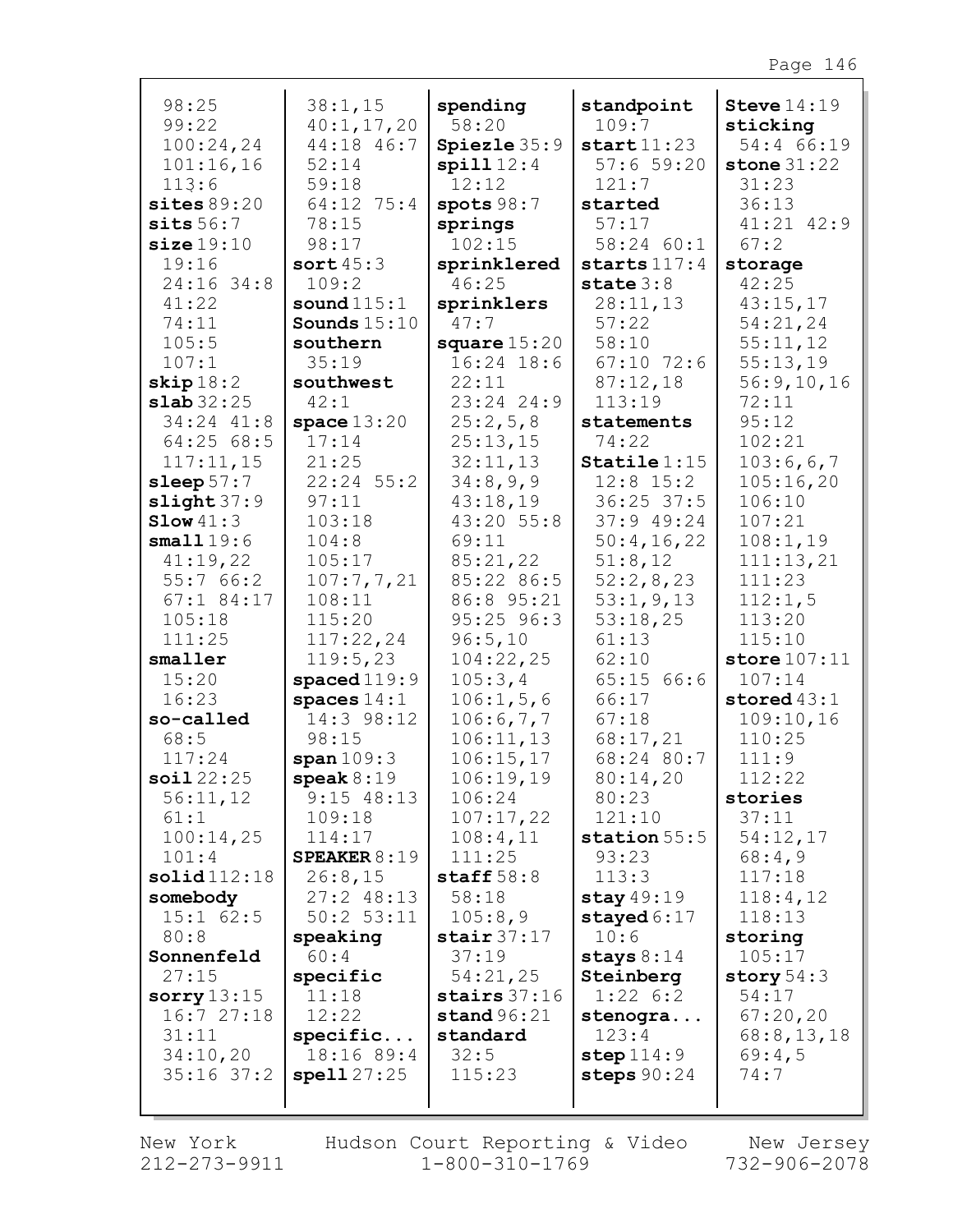| 108:13,15              | 97:5,6            | $5:7$ 16:10    | $52:12$ $54:7$ | 65:16,17       |
|------------------------|-------------------|----------------|----------------|----------------|
| 108:15                 | 111:14            | 16:20,20       | 56:5 57:9      | terms $29:20$  |
| 115:8                  | submission        | $21:22$ 26:4   | 61:2362:6      | 34:15          |
|                        |                   | 26:5 28:10     |                |                |
| 116:6,7,9              | $11:25$ $12:3$    |                | 66:12          | 76:25          |
| 116:13,15              | 55:24             | 29:1 59:1      | 68:24          | test 64:24     |
| 116:17,24              | submitted         | 59:7,11        | 70:22 71:5     | testified      |
| 117:3,3,3              | $4:22$ 5:18       | $61:22$ 74:6   | 90:24          | 17:7,12        |
| 117:3,16               | $6:9$ 17:15       | 75:12,23       | 91:25          | 20:23          |
| 117:16,19              | $21:24$ 29:2      | 79:19          | 113:1          | 28:11,13       |
| 117:24                 | 30:3,14,18        | 98:14          | 114:9          | 58:14          |
|                        |                   |                |                |                |
| 118:1, 5, 10           | 36:4 39:11        | 99:13          | 116:20         | 65:11          |
| straight               | 39:25 78:7        | 100:15         | taken $71:7$   | 75:16 85:7     |
| 62:17                  | subsection        | 101:14         | takes $45:2$   | 85:17 91:3     |
| stream                 | 15:16             | 104:4          | talk $5:22$    | 91:14 93:9     |
| 111:20                 | 88:19             | 110:10,18      | 7:79:5         | 96:22          |
| $\texttt{street} 1:23$ | substitute        | 111:11         | $10:15$ 26:8   | 106:4,12       |
| 10:18,23               | 91:9              | 114:17         | $50:3$ 67:20   | testifies      |
| $11:1$ $12:5$          | subsurface        | 122:6          | 102:17         | 63:18          |
| $12:12$ $45:1$         |                   |                | 120:20         |                |
|                        | 101:8             | surface        |                | testify $23:4$ |
| $50:15$ $57:1$         | subtract          | 117:7          | talked 92:10   | 78:11,14       |
| strip15:19             | 77:15             | surprised      | talking 30:8   | 78:16          |
| 16:23                  | <b>Suez</b> 70:15 | 102:13         | $40:4$ $47:2$  | 85:16 90:9     |
| 20:16,17               | suggest           | SUSAN $1:13$   | 52:20          | 96:13          |
| 22:11                  | $52:10$ 75:2      | suspect $47:6$ | 55:17          | testimony      |
| strips $18:6$          | 84:4 86:15        | 48:4           | 60:20          | 5:166:8        |
| 23:21                  | 92:15             | swear $27:17$  | 66:15 86:1     | 27:21          |
| structure              | suggestion        | 27:21          | 116:15         | 49:14 61:8     |
| 42:1,2                 | 92:13             | sworn $27:20$  | 117:9          | 63:8,10        |
| 55:8 67:1              | suitable          | synthetic      | 120:12         | 67:13          |
| 93:10 96:4             | 115:12            | 32:1           | tall $108:11$  | 75:21          |
| 101:1                  | suite $31:16$     | system36:14    | 114:10         | 77:21          |
|                        |                   |                |                |                |
| 103:23                 | 32:16             | 45:21          | 118:15         | $91:25$ $92:7$ |
| 109:5                  | 33:22             | 49:16 58:5     | tallest        | 93:7,11        |
| 110:3                  | summarizes        | 70:3,6         | 110:16         | 94:18,19       |
| 113:2                  | 41:14             | 109:2          | tanks $112:1$  | 96:16,21       |
| 115:8                  | summarizing       | systemat       | tans $32:10$   | 98:14          |
| 118:10                 | 41:11             | 20:1           | team $59:5$    | 100:13         |
| structures             | Sunday $57:6$     | systems 23:1   | tell 16:18     | 110:4          |
| 73:3,4                 | Sundays           | 37:3           | 21:20 28:7     | 120:11,17      |
| 78:25                  | 57:23             |                | 59:22          | 120:18         |
| 92:17,23               |                   | $\mathbf T$    | 81:20          | 121:5,7        |
|                        | $supplement.$     | T2:1,12        |                |                |
| 93:3,9                 | 9:12              |                | 95:10          | 123:3          |
| 103:20                 | supplies          | 123:1,1        | 106:8          | testing        |
| stuff $104:18$         | 95:12             | table 5:24     | 109:20,22      | 100:15,20      |
| subdivide              | 105:22            | 39:14          | telling $4:20$ | 100:25         |
| 5:12                   | support           | 85:24 86:3     | tells 26:20    | 101:4          |
| subdivision            | 117:7             | 88:21,24       | term $111:7$   | Thank $6:1$    |
| 1:5 5:11               | supposed          | 88:25 93:5     | 116:16         | 10:16          |
| subject $40:6$         | 23:12             | 96:2           | terminates     | $15:10$ $16:3$ |
| 41:12,13               | sure $4:13$       | take $51:4$    | 47:21          | 24:19          |
|                        |                   |                |                |                |
|                        |                   |                |                |                |

212-273-9911 1-800-310-1769 732-906-2078 New York Hudson Court Reporting & Video New Jersey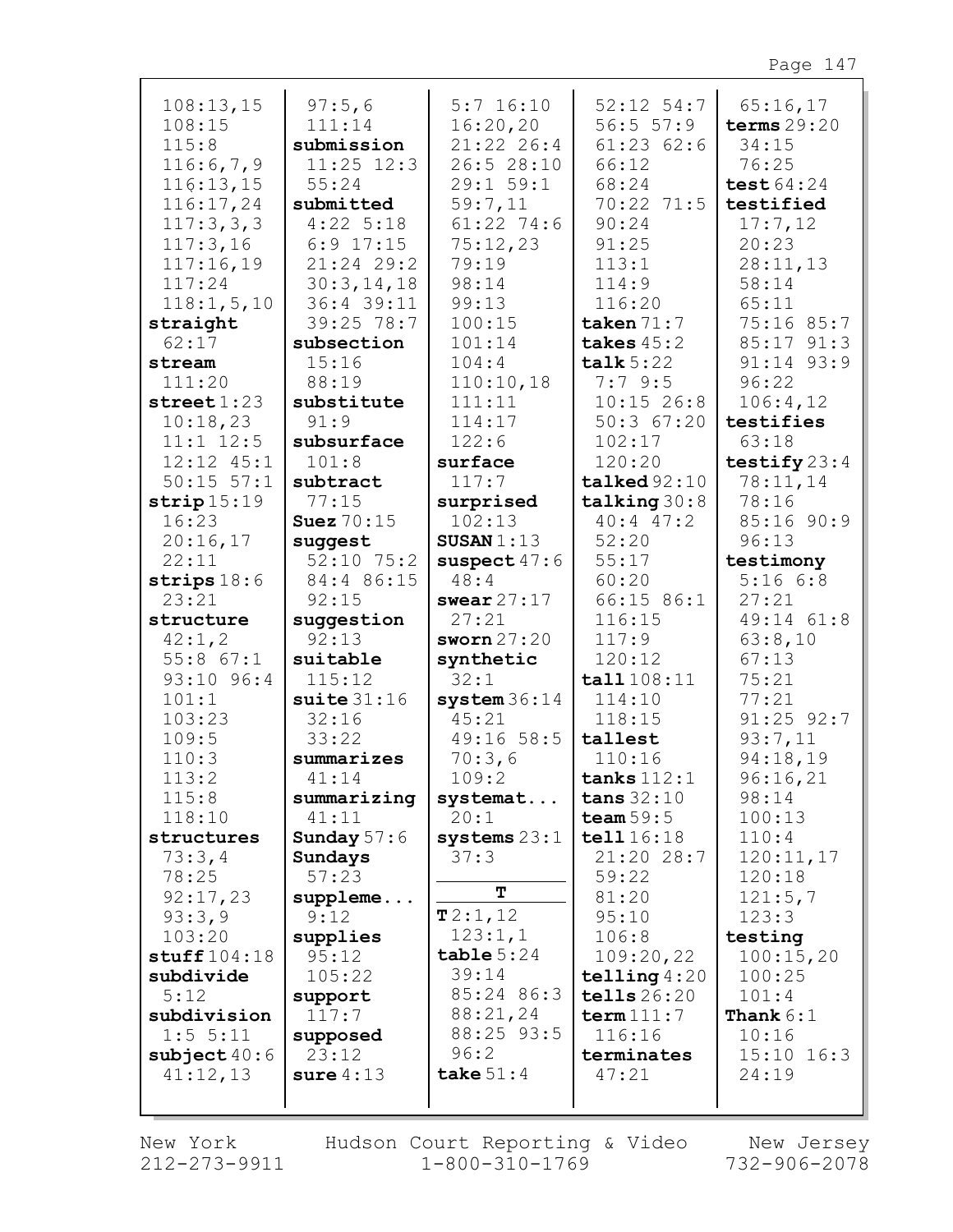| 25:23,24       | 120:9,10                 | 123:4                | 57:17,18              | 21:14          |
|----------------|--------------------------|----------------------|-----------------------|----------------|
| 27:2,16        | 121:1,8,10               | timer $14:7,8$       | 58:21 59:3            | treatment      |
| 28:5, 17, 22   | 121:11,20                | timers $14:17$       | 59:7,10,20            | 34:15          |
| 34:14 46:6     | 122:11                   | times $58:14$        | 61:1664:1             | tree $15:20$   |
| 49:23 54:9     | thinking                 | 58:24                | 65:18 68:9            | $16:23$ $18:5$ |
| 62:13          | 62:4                     | $\texttt{told}26:16$ | 72:12,24              | 18:8,19        |
| 69:23          | third $36:2$             | 42:25                | 73:8 76:9             | 19:2,3,5,8     |
| 77:24          | 37:14                    | 70:25                | 78:7 79:3             | 19:11,13       |
| 82:13          | 83:13                    | 103:22               | 79:8,12,22            | 19:13          |
| 102:8          | 117:17,19                | tone $32:10$         | 83:10,17              | $20:17$ 22:5   |
| 110:22         | 117:19                   | tonight $4:13$       | 83:17                 | 22:11,24       |
| 120:2          | 118:2                    | $4:15$ 5:19          | 87:20,21              | 23:6,7,11      |
|                |                          |                      |                       |                |
| 121:16         | thought $5:3$            | 27:1                 | 87:24 88:2            | 23:21          |
| 122:15,16      | 8:1 58:3                 | $\text{tool } 55:12$ | 88:5 89:20            | 24:20,21       |
| theaters       | 89:11                    | tools $105:17$       | 89:25                 | 24:22          |
| 82:23          | three $5:13$             | top 19:2             | $90:17$ $92:2$        | treed $65:25$  |
| theme $43:25$  | 20:629:22                | 25:14,17             | 99:4,6,18             | trees $7:1,9$  |
| thin $109:1$   | 37:11                    | $50:20$ $51:7$       | 122:10                | 7:11,17,19     |
| thing $30:4$   | 38:17                    | 53:16                | township $1:1$        | 7:228:3,5      |
| 51:1,17        | 40:19,20                 | 56:10,12             | 15:15                 | $8:15$ 11:10   |
| 53:13          | 41:14                    | 114:22               | 60:11                 | 18:15          |
| 58:21 90:6     | 42:22                    | 118:2                | 88:15                 | 19:22          |
| things $54:5$  | 45:24                    | 119:12               | tractor               | $22:15$ $23:9$ |
| 58:16          | 82:21 83:3               | topograp             | 63:24                 | 66:8 75:11     |
| 65:10          | $97:8$ 106:8             | 26:17,19             | tractors              | 76:21 92:5     |
| think $8:25$   | 118:3,4,12               | total $15:18$        | 46:11                 | 92:5,6         |
| $13:11$ $15:4$ | 118:14                   | 15:21                | 59:16                 | triangle       |
| $22:14$ 26:2   | three-be                 | 16:21,24             | 103:8                 | $7:20$ 119:7   |
| $27:9$ 30:16   | 39:20                    | 25:15                | 113:9                 | 119:8          |
| 38:18,23       | 40:13,22                 | 35:23 40:9           | traditional           | triangles      |
| 39:1,3         | 82:22                    | 40:12,14             | 51:20                 | 7:18           |
| 48:20 50:7     | $three-be$               | 40:15,23             | Traditio              | tried $44:22$  |
| $50:16$ $51:3$ | 38:13 39:5               | 43:18                | 50:10                 | tries $61:7$   |
| $51:20$ $52:2$ | 41:4                     | 106:8,10             | traffic               | Trocchia       |
|                | 52:25 58:1   three-story | totals $106:7$       | 46:18                 | 27:15          |
| 58:759:9       | $41:8$ 116:1             | town 2:14            | 64:10,12              | trouble $8:18$ |
| 60:22,24       | threes $39:2$            | $6:3$ 12:12          | 64:23                 | trucks $103:8$ |
| 61:5,7,13      | 39:24                    | 14:11                | 73:14                 | true $7:14$    |
| $61:20$ $63:2$ | threshold                | 21:10                | $\texttt{trail}$ 22:1 | 10:1,19        |
| 63:9,19,23     | 47:6                     | 26:1629:6            | 25:6,6                | $12:1$ $123:2$ |
| 64:18          | time $6:6$               | 29:24                | transcript            | truss $109:2$  |
| 74:12,13       | 16:1, 7, 13              | $30:11$ $31:2$       | 123:3                 | trusses        |
| $75:15$ $77:8$ | 20:23                    | 32:11,24             | traps $49:1$          | 115:24         |
| 80:7 81:10     | 22:16                    | 34:6,17,23           | 113:10                | 117:14,22      |
| 84:6 85:1      | 24:23                    | 35:18,21             | $\texttt{trash}10:18$ | 119:5,5,9      |
| 88:23,24       |                          |                      | $10:23$ $11:5$        | truth27:22     |
|                | 26:11,15                 | 37:5,7               |                       |                |
| 93:21          | 26:16                    | 39:1, 7, 16          | 11:15,19              | 27:22,22       |
| 96:11          | 48:22 72:3               | $41:11$ $47:8$       | traveling             | try $8:22$     |
| 102:23         | 114:2                    | 47:24                | 64:10                 | 14:13          |
| 114:9          | 122:6                    | $51:23$ $53:6$       | treating              | 45:25          |
|                |                          |                      |                       |                |

New York 212-273-9911 Hudson Court Reporting & Video  $1 - 800 - 310 - 1769$ 

New Jersey 732-906-2078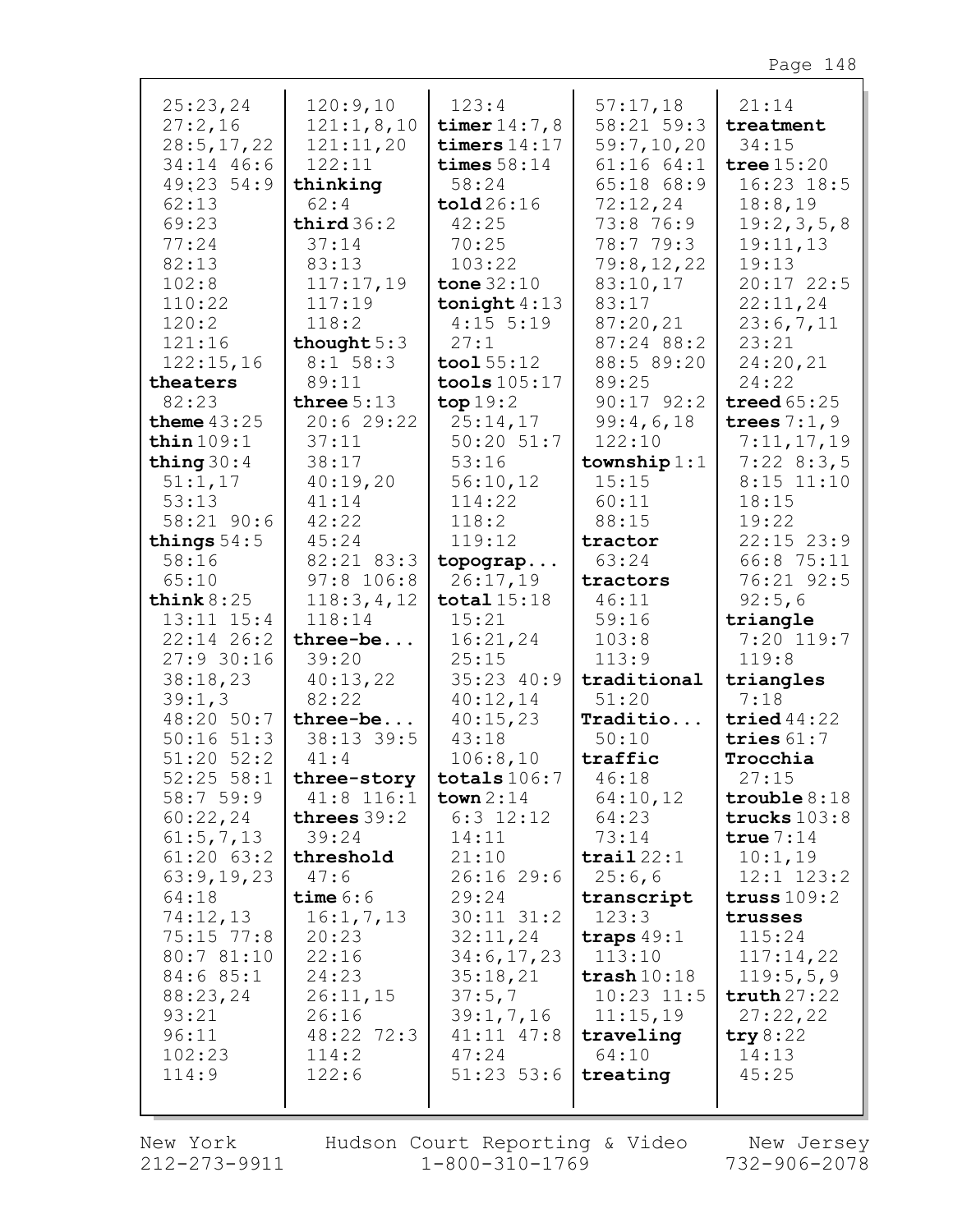| 104:18                         | types $29:22$        | 49:10                            | $47:4$ $48:25$             | $2:11 \ 5:1,6$      |
|--------------------------------|----------------------|----------------------------------|----------------------------|---------------------|
| trying $10:10$                 | 34:18 35:2           | 86:11                            | $53:11$ $55:3$             | 5:7,256:1           |
| 36:19 42:5                     | 36:24                | Uniform                          | 67:5,18                    | $6:1, 4$ 8:25       |
| 89:9                           | 94:16                | 47:18                            | 70:5 88:10                 | $10:16$ $13:2$      |
| Tuesday $1:6$                  | 109:23               | 67:12                            | 90:21                      | $13:8$ $15:4$       |
| 3:3                            | typical              | Uniformed                        | 93:17,24                   | 15:9, 10, 25        |
| turn 11:22                     | 33:10                | 38:10                            | 93:25,25                   | 16:2,4,8            |
| 83:7,13                        | 105:6                | 98:13                            | 94:2,13                    | 16:12,20            |
| 119:22                         | typically            | 112:4                            | 95:7,7,17                  | 18:2 21:7           |
| turning $18:3$                 | 12:19 19:8           | unit20:2,12                      | 103:12,24                  | 21:20,22            |
| 21:3                           | 38:10                | 21:10                            | 104:1,12                   | 22:6,9,18           |
| two 13:18                      | $60:24$ $61:3$       | 24:10 31:2                       | 105:9,18                   | 23:4 25:21          |
| 20:725:11                      | 82:23                | 47:22                            | 105:25                     | 26:12               |
| 29:3 31:14                     | U                    | 59:16                            | 109:12,12                  | 102:11,13           |
| $32:21$ $33:5$                 | U47:4                | 77:14                            | 109:24                     | 102:16              |
| 33:8,19,20                     | <b>UHAC 38:9, 11</b> | 84:25                            | 113:20                     | 110:1,23            |
| $33:24$ $34:1$<br>$34:18$ 35:1 | 38:22                | 97:12<br>units $22:20$           | useable<br>119:10,22       | 113:21,24<br>114:3  |
|                                | 39:14,16             | 22:20                            |                            | 118:19              |
| 37:15<br>38:18                 | 40:6                 | 31:14,17                         | uses $94:16$<br>94:24 95:1 |                     |
| 39:20,24                       | ultimately           | 32:12 33:7                       | 95:3,11                    | 120:1,7<br>121:16   |
| $42:6$ $43:13$                 | 112:14               | 33:19,20                         | 102:19                     | vane $51:6$         |
| $43:16$ $48:2$                 | 113:14               | 34:1, 4, 5, 8                    | usually                    | variance            |
| 48:7,10,10                     | $um - um 77:15$      | 37:18,19                         | 60:13                      | 69:4,7,14           |
| 54:23                          | unavailable          | 39:20,23                         | 83:21                      | 96:6,8,9            |
| 55:1060:7                      | 4:15                 | 40:3,5,8                         | 97:10                      | 96:13               |
| 62:765:10                      | underneath           | 40:10,11                         | utilitarian                | 114:19              |
| 86:23                          | 18:20                | 40:12,13                         | 44:2 55:19                 | 115:3               |
| 89:15 90:1                     | understand           | 40:14,15                         | utilize                    | Variations          |
| 91:11                          | 12:14                | 40:18,20                         | 101:11                     | 69:19               |
| 106:14                         | 14:13                | 40:21,21                         | utilized                   | varies $32:12$      |
| 117:18                         | 39:19                | 40:22,23                         | 81:17                      | various             |
| two-bedroom                    | 53:20 58:4           | 48:2 55:21                       |                            | 22:21               |
| 40:10,21                       | 59:4 83:5            | 56:2576:6                        | $\mathbf v$                | vary $77:12$        |
| two-bedr.                      | 83:6 85:14           | 76:10                            | Vaccaro $1:13$ vehicle     |                     |
| 38:14,19                       | $96:7$ 120:7         | 77:12                            | $4:4,5$ 45:6               | 44:15               |
| $39:5$ 41:2                    | understa             | 84:10                            | 45:13 46:6                 | 108:9,10            |
| two-stories                    | 17:11                | 90:22,22                         | 48:11,15                   | vehicles            |
| 68:10                          | 43:10                | $96:23$ $97:8$                   | 49:6,23                    | $42:21$ $43:4$      |
| Twofold                        | 104:10               | 97:9,24,25                       | 60:7 71:24                 | 44:19               |
| 73:12                          | 105:23               | 98:1,5,6                         | 71:25                      | 45:17               |
| type $7:4$                     | 107:9                | 98:10                            | <b>Vale</b> $1:1, 7$       | 46:14               |
| $35:17$ 44:2                   | understands          | upgrading                        | $3:4$ 6:2                  | 48:15,19            |
| 46:11                          | 85:15                | 58:12                            | 28:12                      | $48:21$ 55:3        |
| 72:10                          | unenclosed           | upper $115:7$                    | 51:16                      | 57:12               |
| 91:10                          | 55:14                | usages $117:6$                   | $61:13$ 74:6               | $59:10$ 62:6        |
| 94:24 95:1                     | 56:11<br>unfinished  | use 1:16                         | 88:15<br>116:9             | 64:10               |
| 105:11,16                      | 82:25                | 36:12,13                         | Vale's $51:23$             | 113:9               |
| 109:5<br>115:14                | Unfortun             | $36:19$ $45:8$<br>$46:11$ $47:3$ | <b>Van</b> $1:22$ $2:4$    | Verde $1:22$<br>6:2 |
|                                |                      |                                  |                            |                     |
|                                |                      |                                  |                            |                     |

New York 212-273-9911 Hudson Court Reporting & Video  $1 - 800 - 310 - 1769$ 

New Jersey 732-906-2078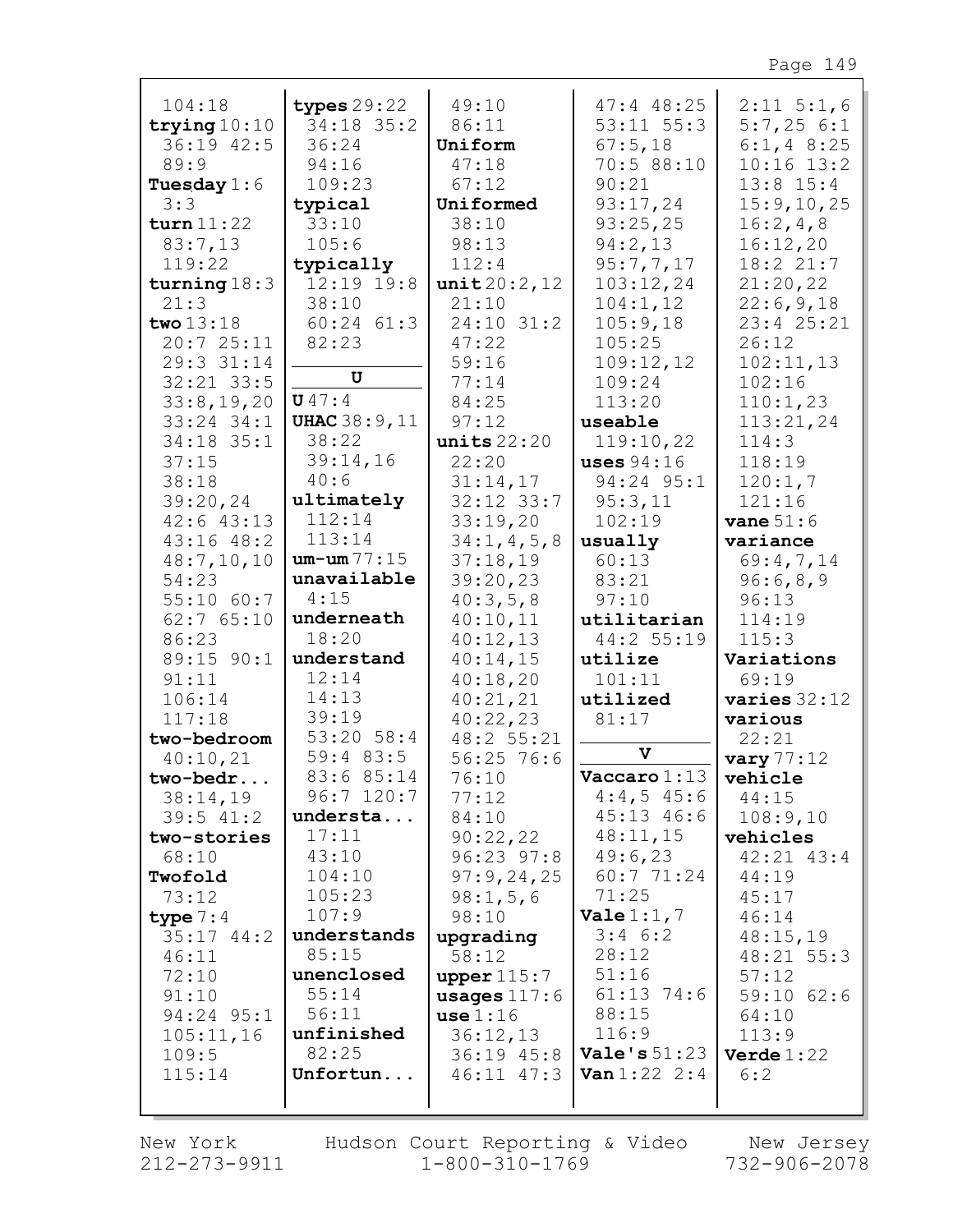| <b>VERDUCCI</b>          | 83:25                  | 73:21                      | 84:18                  | 31:9,12               |
|--------------------------|------------------------|----------------------------|------------------------|-----------------------|
| $1:17$ 3:15              | walls $25:18$          | 83:24 86:5                 | <b>week</b> 75:20      | 32:9 33:14            |
| 3:17,19,22               | 25:19 47:9             | Wayne $1:14$               | weekdays               | 34:12,22              |
| $3:25$ 4:2,4             | 55:20                  | 3:254:1                    | 57:24                  | 35:4,8                |
| 4:671:10                 | 112:25                 | 46:24 47:8                 | Welcome 3:1            | 36:1, 10, 18          |
| 71:12,14                 | want $11:22$           | 47:14,22                   | 3:3                    | 37:2,7                |
| 71:17,20                 | 14:13                  | 48:252:4                   | well-aware             | 40:7,19               |
| 71:22,24                 | 15:11,23               | 67:16,19                   | 57:25                  | 41:1, 4, 7            |
| 72:1                     | 18:3 19:25             | 67:2368:1                  | wells $80:11$          | 43:7,10               |
| verify $98:14$           | $21:1$ 24:8            | 68:11,15                   | 81:16                  | 44:13,16              |
| versions                 | 24:15 26:5             | 68:19,23                   | went $21:4$            | 44:22                 |
| 29:2                     | 39:18                  | 69:1 71:20                 | 26:18                  | 45:11                 |
| versus $18:13$           | 49:24                  | 71:21                      | 48:16                  | 46:10,15              |
| 54:17                    | 50:20,22               | we'1126:23                 | weren't $59:2$         | 46:17,22              |
| vertically               | 51:658:21              | $51:4$ 52:24               | 59:8                   | 47:1,12,16            |
| 37:23                    | 59:4,25                | 53:363:3                   | west $51:13$           | $47:24$ $48:3$        |
| viable 90:20             | $61:14$ $63:5$         | 71:5 94:18                 | 56:22 64:5             | 48:19                 |
| VICE 1:10<br>$3:24$ 57:2 | 63:24,25<br>70:20 74:9 | 96:21<br>122:9,10          | 64:6 65:18<br>65:23    | $50:14$ $52:3$        |
|                          | 74:13 82:3             |                            | 74:15                  | 52:6,14<br>54:10 56:4 |
| 57:5,12<br>59:14 60:6    | 82:6                   | 122:11,13<br>we're $4:8,9$ | 91:22                  | 57:4,8,14             |
| 71:19                    | 102:17                 | $9:1$ 15:4                 | western $57:9$         | $64:24$ $65:6$        |
| vicinity                 | 108:9                  | $15:14$ $17:2$             | White $2:10$           | 65:9,23               |
| 11:4,12                  | 109:1                  | 22:1629:9                  | 78:2                   | 66:22                 |
| $13:20$ $14:3$           | 110:1,10               | 32:2,9                     | wide $66:9$            | 67:22,25              |
| view23:5                 | 118:23                 | 36:19 40:4                 | 77:3,14                | 68:3,14               |
| 59:3 65:13               | 121:6                  | 42:4,5                     | widths $77:12$         | 69:9 70:1             |
| 75:3,3,5,6               | wanted $14:16$         | 45:20                      | Wilson's               | 70:21,25              |
| views $61:12$            | 39:845:4               | 47:16,17                   | 4:14                   | 71:6 72:17            |
| $vinyl$ 36:25            | 58:4                   | 48:4 55:17                 | window $66:2$          | 72:20,25              |
| $37:4$ 90:14             | wants $39:1$           | 57:10                      | 80:11                  | 73:6,8                |
| $90:17$ $91:8$           | $warm-up 9:1$          | 58:11                      | 81:16 83:8             | 75:16,22              |
| 91:8                     | wash $55:9$            | 59:11,19                   | windows                | 76:4,6,13             |
| $visible 65:5$           | washed $55:10$         | 61:11,11                   | 31:25                  | 77:2,10,23            |
|                          | wasn't $45:11$         | 61:18,22                   | 36:15 81:1             | 78:5,8,11             |
| W                        | 75:16                  | 62:4 63:19                 | 81:3,4,7,9             | 78:14,16              |
| $W2:1$ 78:1              | 98:13                  | 69:13 70:6                 | 81:17                  | 78:20 79:1            |
| Wait88:17                | 100:22                 | 74:4 90:19                 | <b>wing</b> $42:7, 11$ | 79:6,12,16            |
| waive $122:6$            | <b>water</b> $70:4,8$  | 93:996:6                   | 42:11,24               | 79:19,23              |
| walk $75:13$             | 70:13 87:6             | 96:12                      | 43:24                  | 80:3,6,16             |
| 117:7,8                  | way $4:19$             | 113:12                     | witness $8:23$         | 80:22,24              |
| $wall - in 84:3$         | 27:11                  | 117:9                      | 14:925:22              | 81:3,5,9              |
| walking $22:1$           | $42:15$ $46:1$         | 120:19,24                  | 26:5, 12, 13           | 81:13,18              |
| 25:6                     | $51:5$ $52:15$         | 121:14,18                  | 27:5,6,7               | 81:21,24              |
| $wall$ out $81:7$        | 56:24                  | 121:25                     | 27:14,24               | 82:2,8,11             |
| 81:11,14                 | $57:13$ $58:4$         | 122:1                      | 28:2,4                 | 82:16                 |
| 82:1, 4, 6, 8            | 58:25 59:9             | weather $51:6$             | 29:14,18               | 83:11,15              |
| wall47:13                | 59:961:6               | webs $119:7$               | 30:10,14               | 83:19 84:1            |
| 47:23,25                 | 64:18 70:5             | website                    | 30:19,22               | 84:4,12,14            |
| 48:1,6,7                 | 73:18,20               | 16:17                      | $30:25$ 31:4           | 85:3,23               |
|                          |                        |                            |                        |                       |

212-273-9911 1-800-310-1769 732-906-2078 New York Hudson Court Reporting & Video New Jersey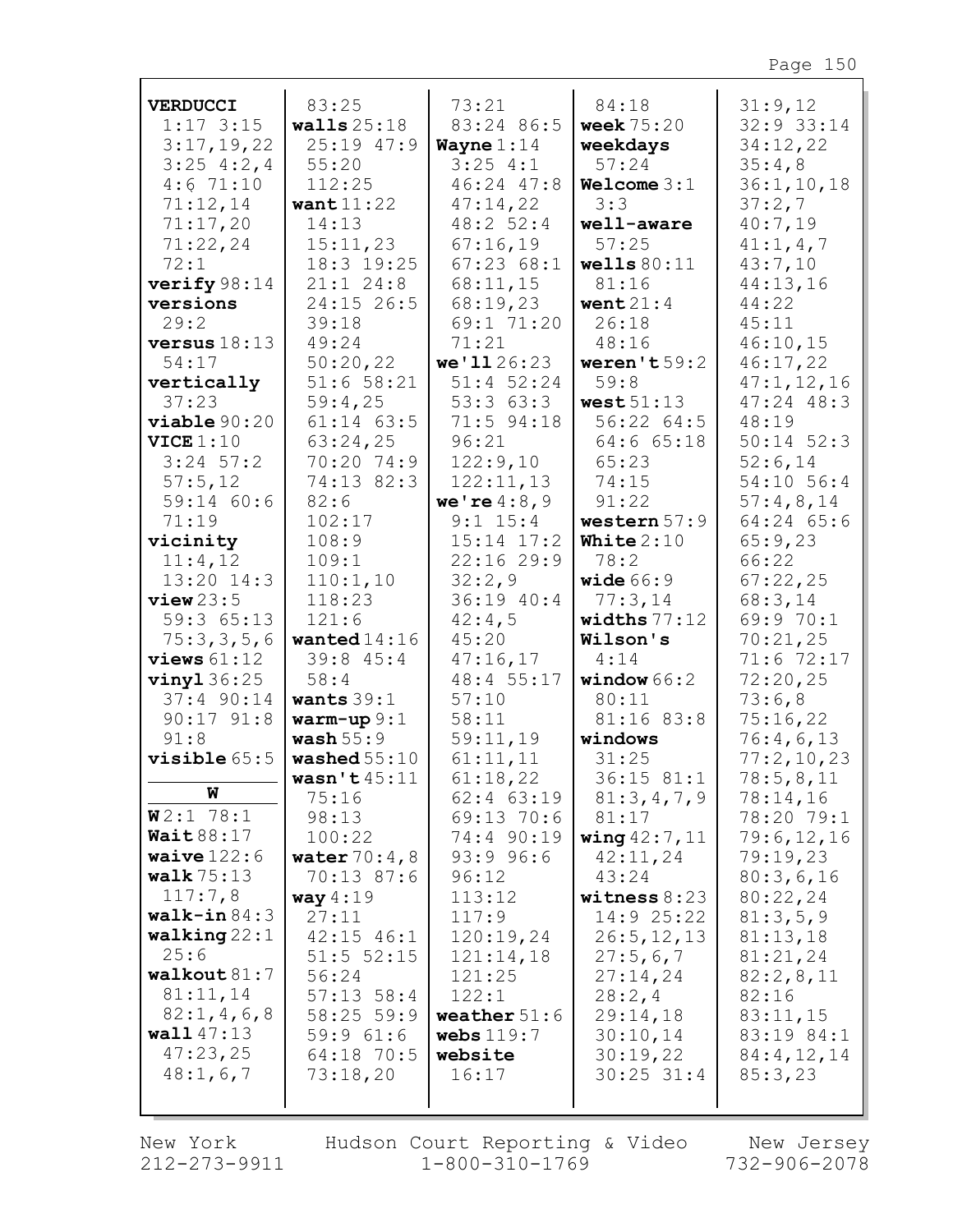| 86:11,15                  | 81:19                  | 154:12,17                  | 18,000 95:21        | $16:24$ 18:6            |
|---------------------------|------------------------|----------------------------|---------------------|-------------------------|
| 87:1, 13, 17              | 92:15<br>115:23        | 67:2068:4                  | 95:23 96:9          | 22:11<br>$23:24$ $24:8$ |
| 87:21,25                  |                        | 68:8,13,18                 | 18,53043:19         |                         |
| 88:4,7<br>89:22 90:4      | wrestle $58:2$         | 69:4,5<br>117:3            | 106:13<br>18884:25  | 108:3,24<br>26,000      |
| 90:9,15,18                | wrong $60:15$<br>72:12 | 1/234:24                   | 191:23              | 107:22                  |
| 91:7,18                   |                        | 54:12,17                   | 1975 101:17         | 26,345                  |
| 92:7,19,22                | X                      | 67:20,20                   | 1984 28:11          | 106:23                  |
| 93:1,6,17                 | x1:3,52:12             | 68:4,8,13                  | 1998 101:17         | 292:6                   |
| 93:24 94:5                | XI00991                | 68:18 69:4                 |                     | 29th 121:14             |
| 94:9,13,17                | 123:18                 | 69:5 87:24                 | $\overline{2}$      | 121:21,24               |
| 95:3,22                   |                        | 118:10                     | 219:17              | 121:25                  |
| 96:5, 11, 16              | Υ                      | 1021:5,8                   | 67:20               | 122:10,11               |
| 96:25                     | $\texttt{yard}84:10$   | $41:21$ 71:5               | 76:17               |                         |
| 97:16,22                  | 84:11,11               | 87:22                      | 118:10              | 3                       |
| 98:1,8,11                 | $\textbf{y}$ eah $7:5$ | 114:3                      | 119:7               | 319:17                  |
| 98:24 99:2                | 8:19 44:16             | 10:15114:2                 | 2,000 95:25         | 35:18                   |
| 99:8,13,19                | 54:2 57:14             | 10:20122:17                | 105:3,4             | 3,137106:6              |
| 100:3,6,9                 | 64:14,17               | 10120:2,12                 | 107:21              | 3,20032:13              |
| 100:19                    | 79:9,16                | 24:10                      | 108:4               | $32:13$ $34:9$          |
| 101:2,5,10                | 83:8 85:5              | 1022:11                    | 2,10043:20          | 3,40032:13              |
| 101:14,18                 | 89:1 105:4             | 116:21                     | 106:14              | 3.336:6                 |
| 101:22                    | 108:25                 | 108:10                     | 2,80034:9           | 3/4s117:3               |
| 102:1, 5, 10              | 109:6                  | 1277:17                    | 2028:12             | 301:62:14               |
| 110:6,12                  | 114:14,15              | 12,958106:7                | 38:11,12            | $2:15$ 15:11            |
| 110:21                    | years 28:12            | 12011:4                    | 38:13,25            | 15:17                   |
| 118:14,16                 | 107:8                  | 13.317:7                   | 39:1,2,3,4          | $16:21$ $17:6$          |
| woke $75:13$              | yep 102:4              | 142 67:17,19               | 77:3,13,15          | 17:19,25                |
| Wolfson $4:11$            | 111:6                  | 68:12                      | 77:23               | 21:23,24                |
| 4:13                      | z                      | 88:10                      | 20,630              | 38:18 39:5              |
| wondering                 | 228:2,4,5              | $142 - 224$                | 106:19              | 77:13                   |
| 49:6 89:8                 | zebra $28:4$           | $15:15$ $16:4$             | 20.840:13           | 30th3:3                 |
| wood 117:13               | zero $13:23$           | $142 - 224A$               | 40:23 41:5          | 31 64:25                |
| 117:14                    | <b>zone</b> 68:25      | 21:3                       | 200 65:17           | 66:15                   |
| words $108:17$            | 88:11                  | $142 - 3116:12$            | 85:21,22<br>2011:24 | 114:10<br>115:1,2,9     |
| work $15:2$<br>17:22      | 89:18 90:1             | $144 - 88:17$<br>1540:9,10 | 201585:20           | 115:17,20               |
| 34:18                     | 93:4 94:25             | 40:18,21                   | 201889:7            | 32 35:24                |
| $51:22$ 54:6              | zones $89:16$          | 40:21                      | 20191:63:3          | 77:12 88:6              |
| 58:17                     | zoning $89:13$         | 114:3                      | $6:21$ 17:16        | 3352:16                 |
| 59:19                     | 95:5,8,19              | 15th 120:8                 | 2252:6,14           | 105:12                  |
| 65:20                     | 109:8                  | 120:10,15                  | 110:8               | 107:20                  |
| 66:20                     |                        | 120:22                     | 224 16:6,10         | 108:3                   |
| 113:8                     | $\mathbf 0$            | 122:2,12                   | 88:18               | 110:9,16                |
| worked $54:1$             | 070541:20              | $162:4$ 41:21              | 22522:20,20         | 110:20                  |
| 94:8                      | 076011:24              | 16.740:9,23                | 2440:16,23          | 114:21                  |
| works $121:21$            | 076751:7               | 41:1                       | 63:10               | 3588:11                 |
| <b>worse</b> $75:3$ , $6$ | 08/04/19               | 1877:17                    | 119:6,9             | 89:25                   |
| wouldn't $8:1$            | 123:18                 | 95:23                      | 2511:18             | 36110:4,5               |
| 60:16                     | $\mathbf{1}$           | 108:11,23                  | 15:20               | 37 32:24                |
|                           |                        |                            |                     |                         |
|                           |                        |                            |                     |                         |

New York 212-273-9911 Hudson Court Reporting & Video  $1 - 800 - 310 - 1769$ 

New Jersey  $732 - 906 - 2078$